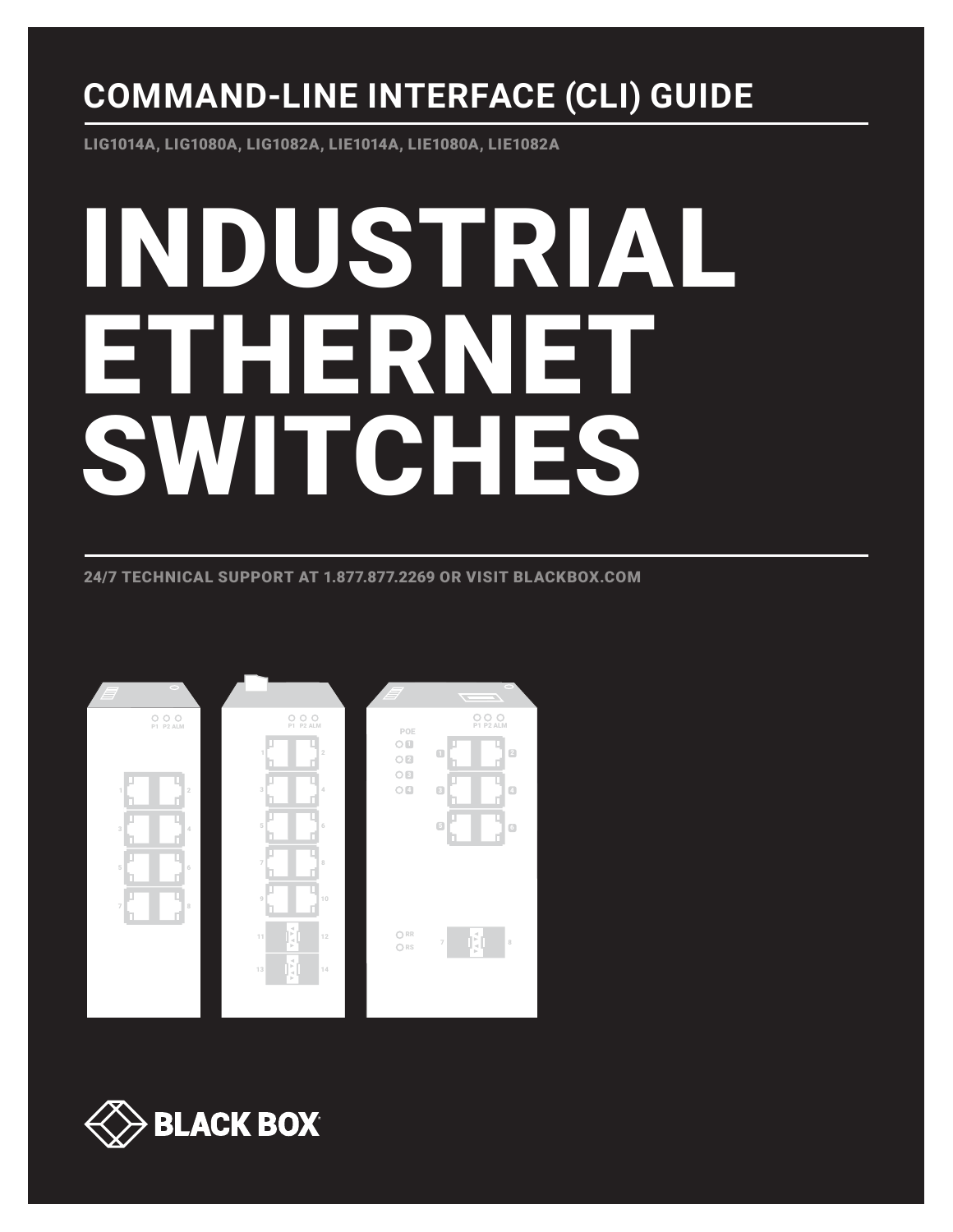## **TABLE OF CONTENTS**

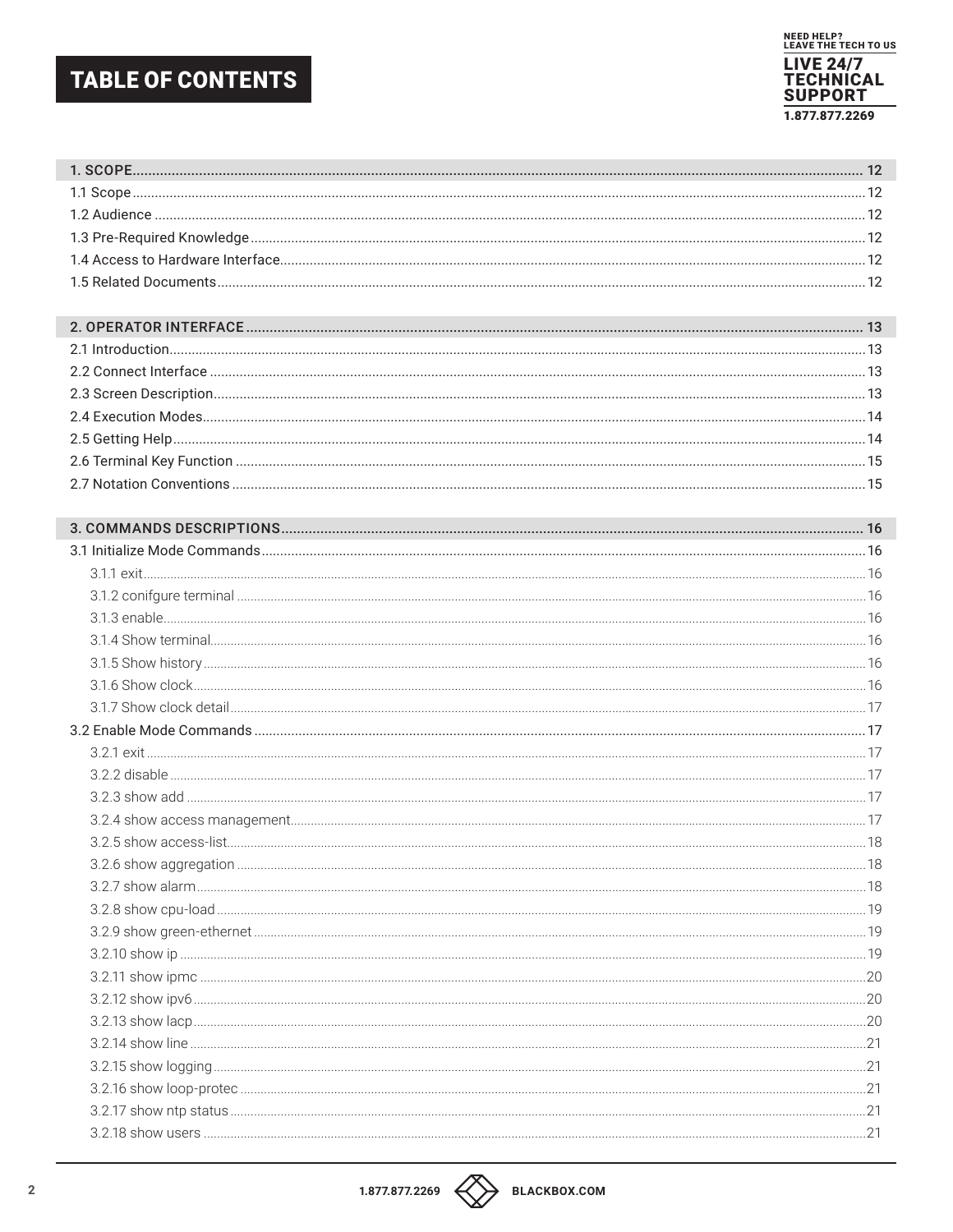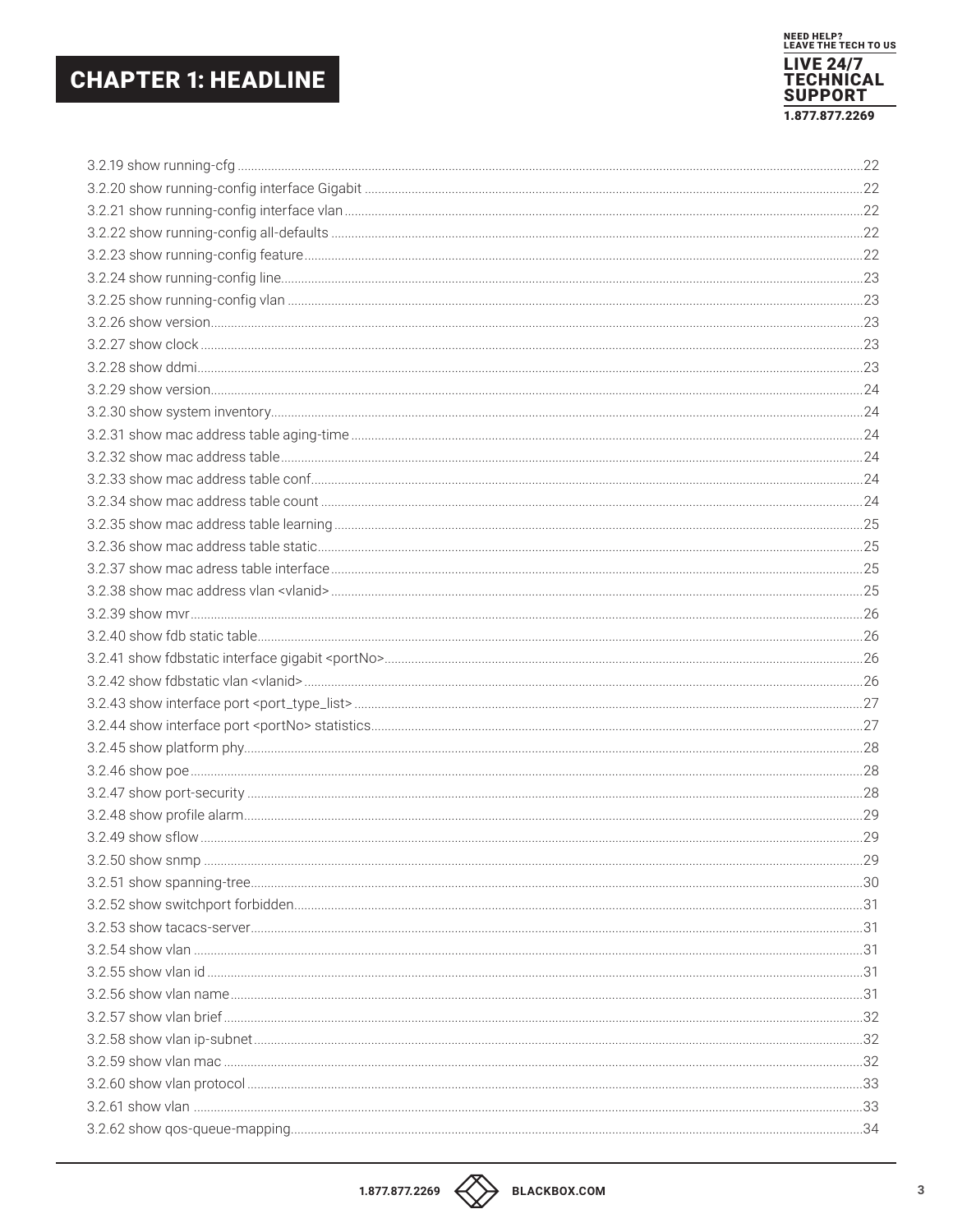

| 3.3.1 interface gigabit <portno> manuscription = 41</portno> |  |
|--------------------------------------------------------------|--|
|                                                              |  |
|                                                              |  |
|                                                              |  |
|                                                              |  |
|                                                              |  |
|                                                              |  |
|                                                              |  |
|                                                              |  |
|                                                              |  |
|                                                              |  |
|                                                              |  |
|                                                              |  |

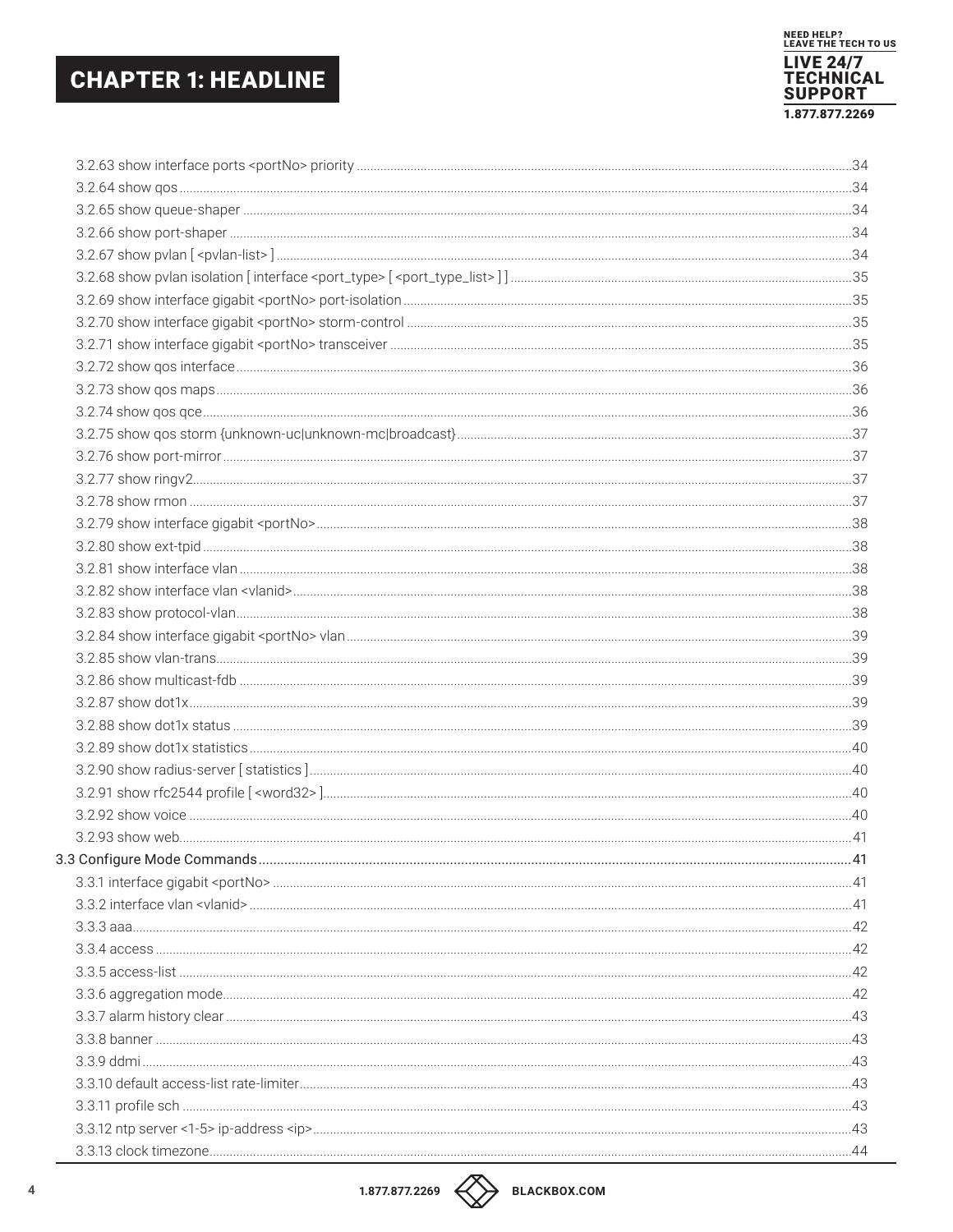L,

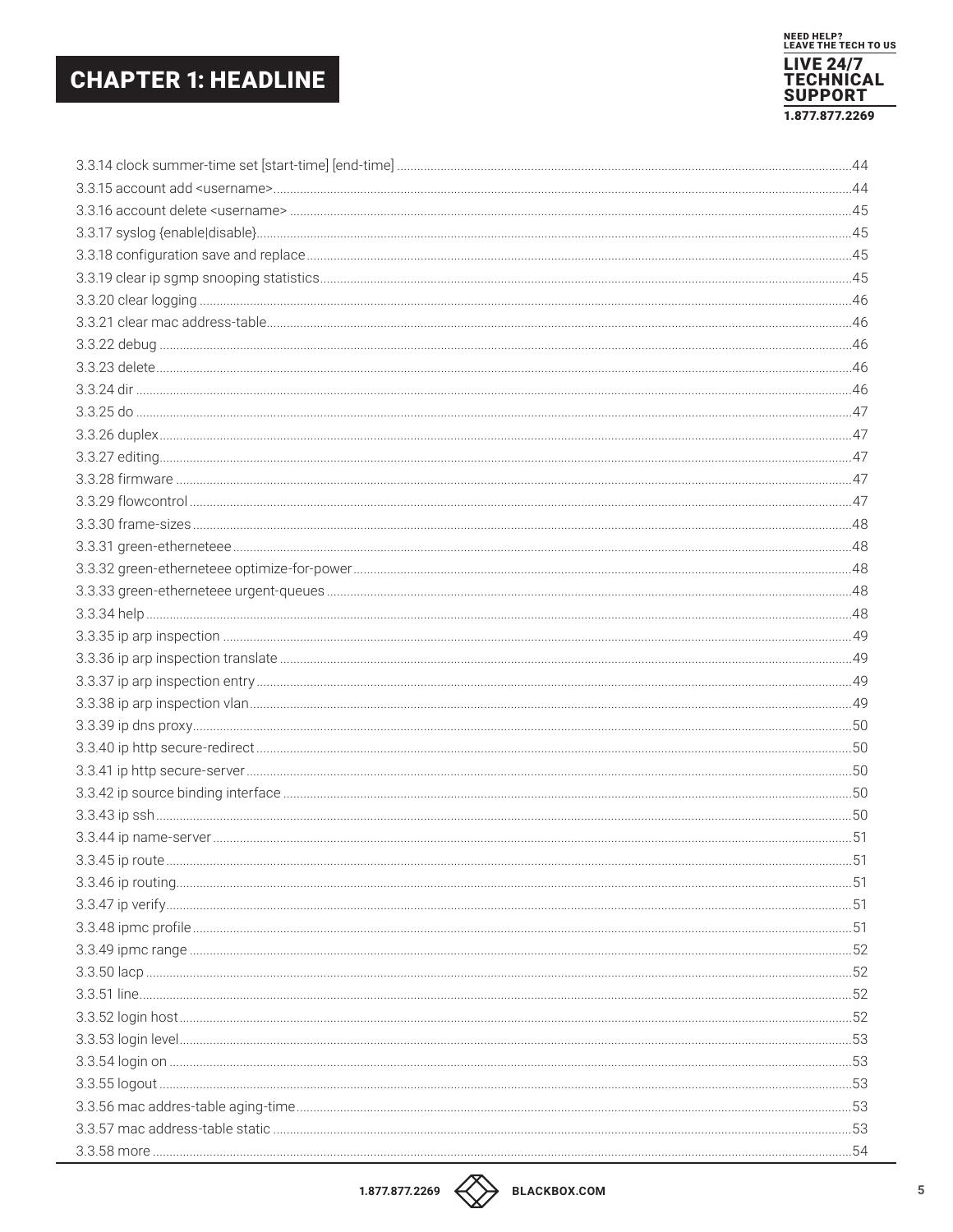

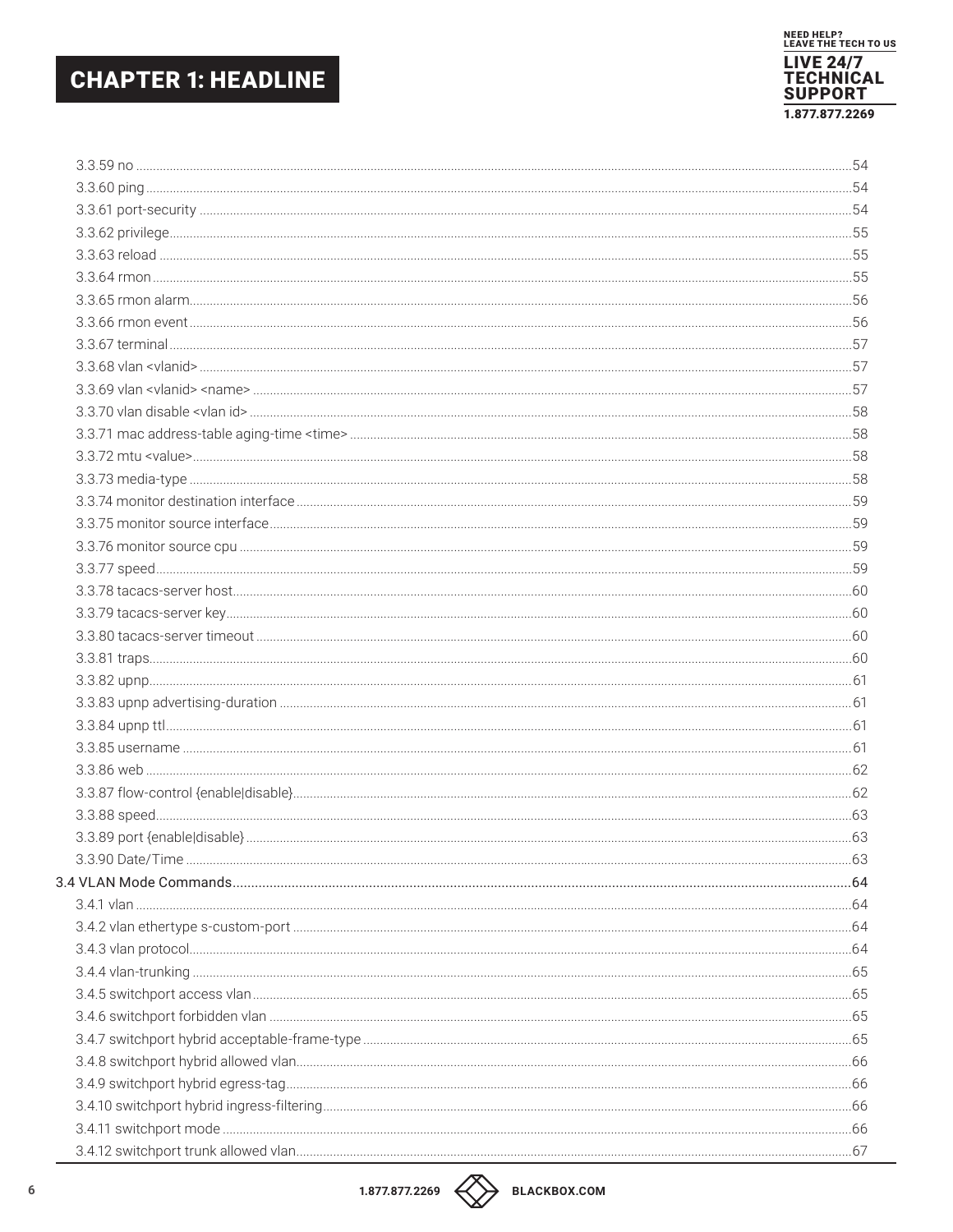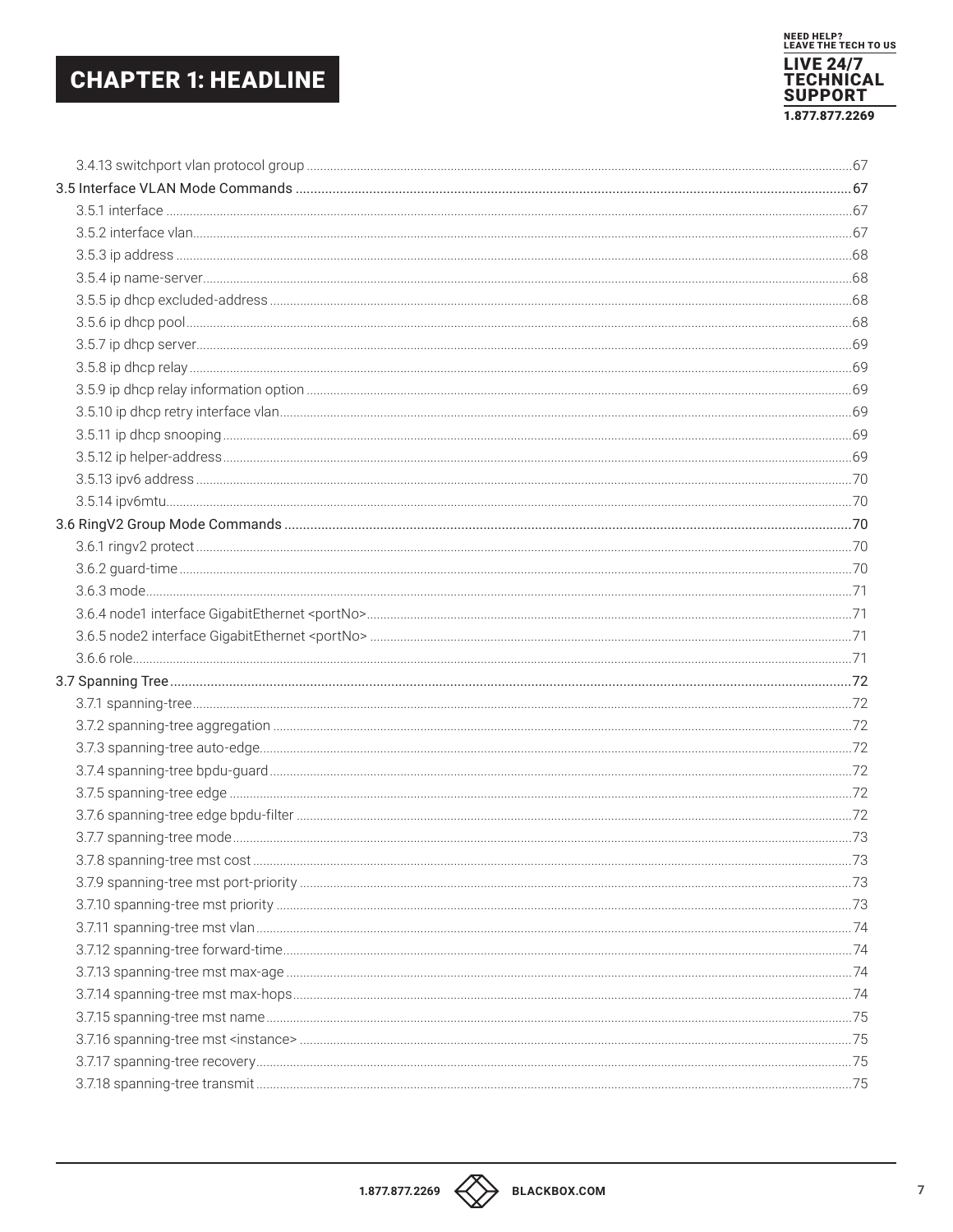

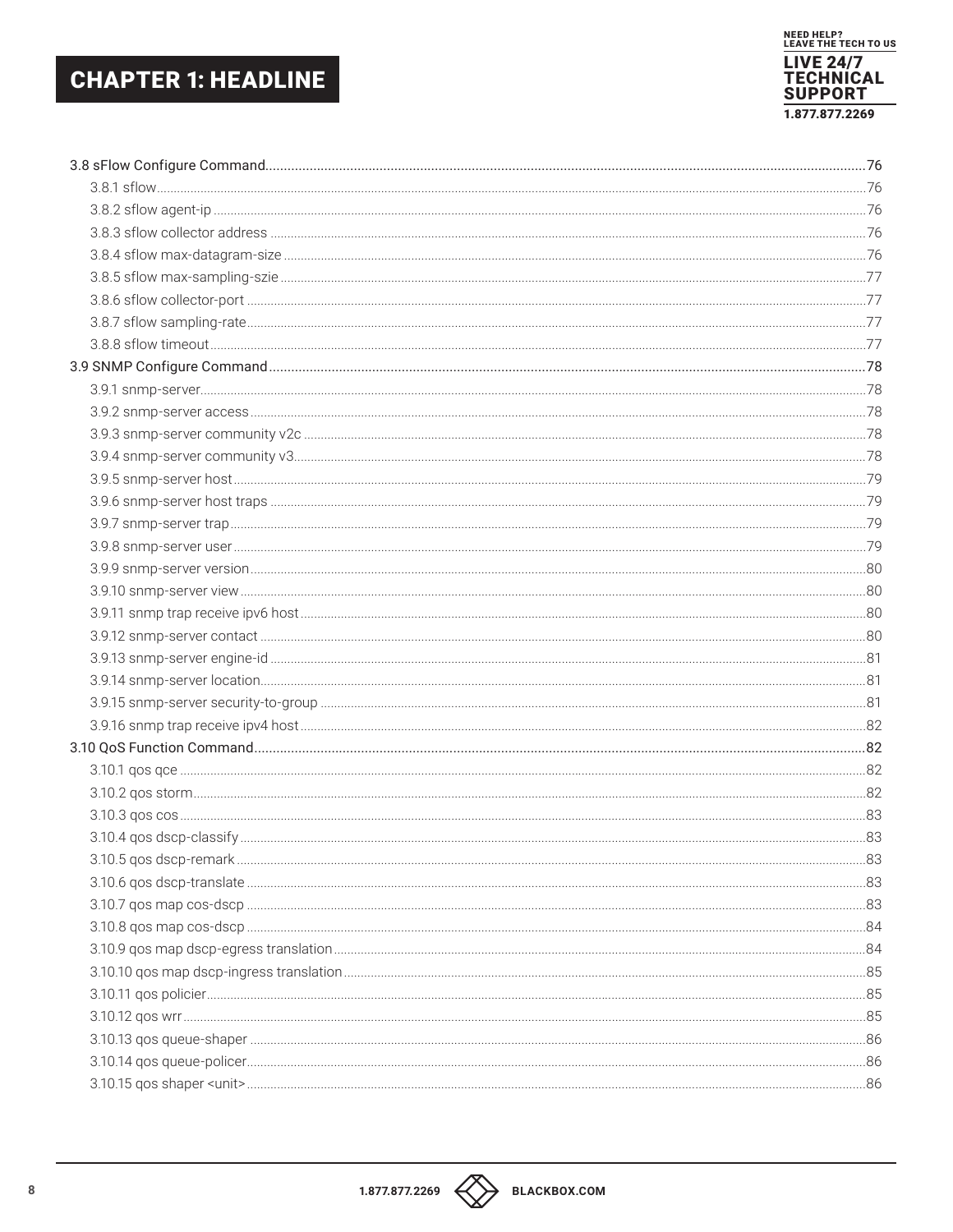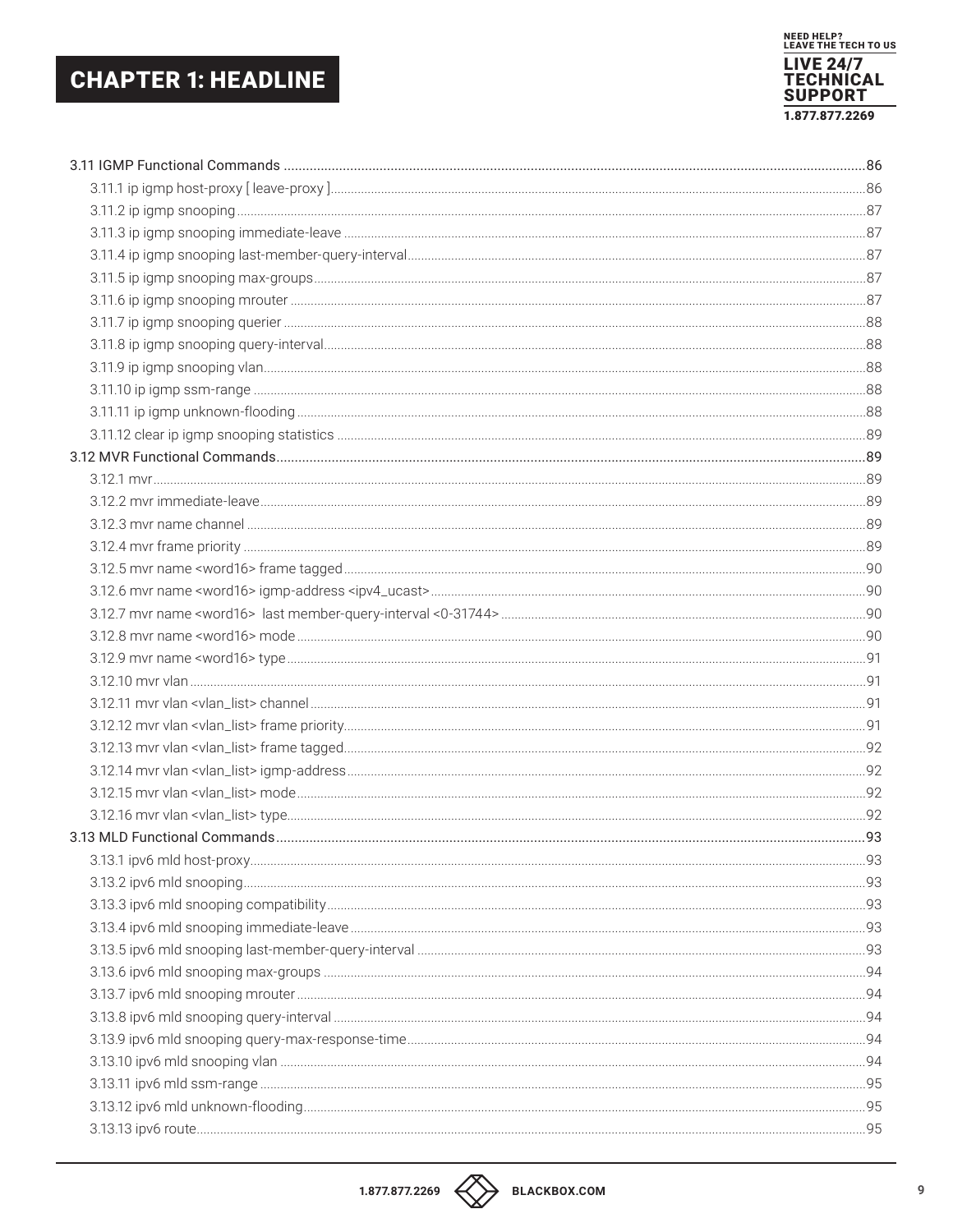

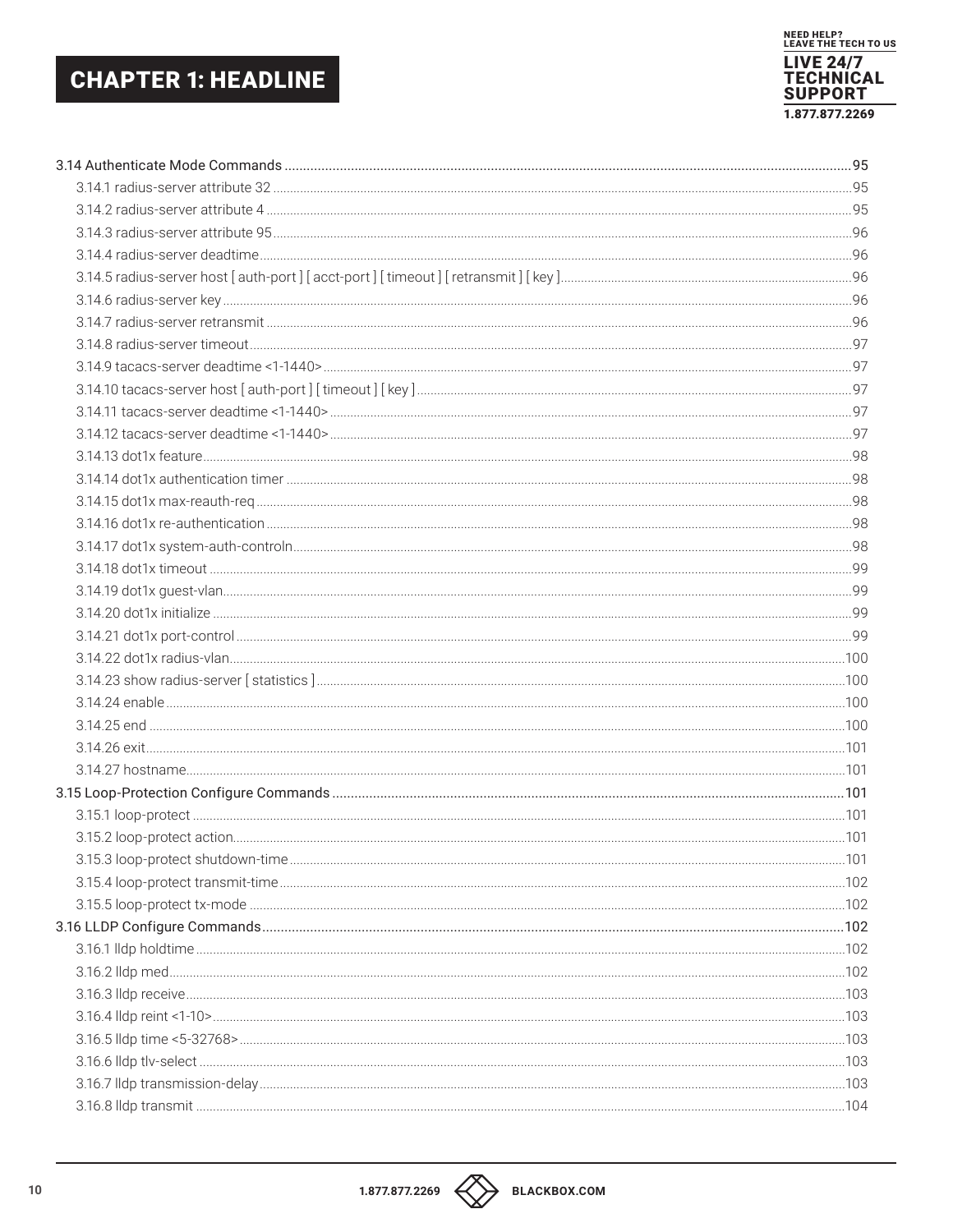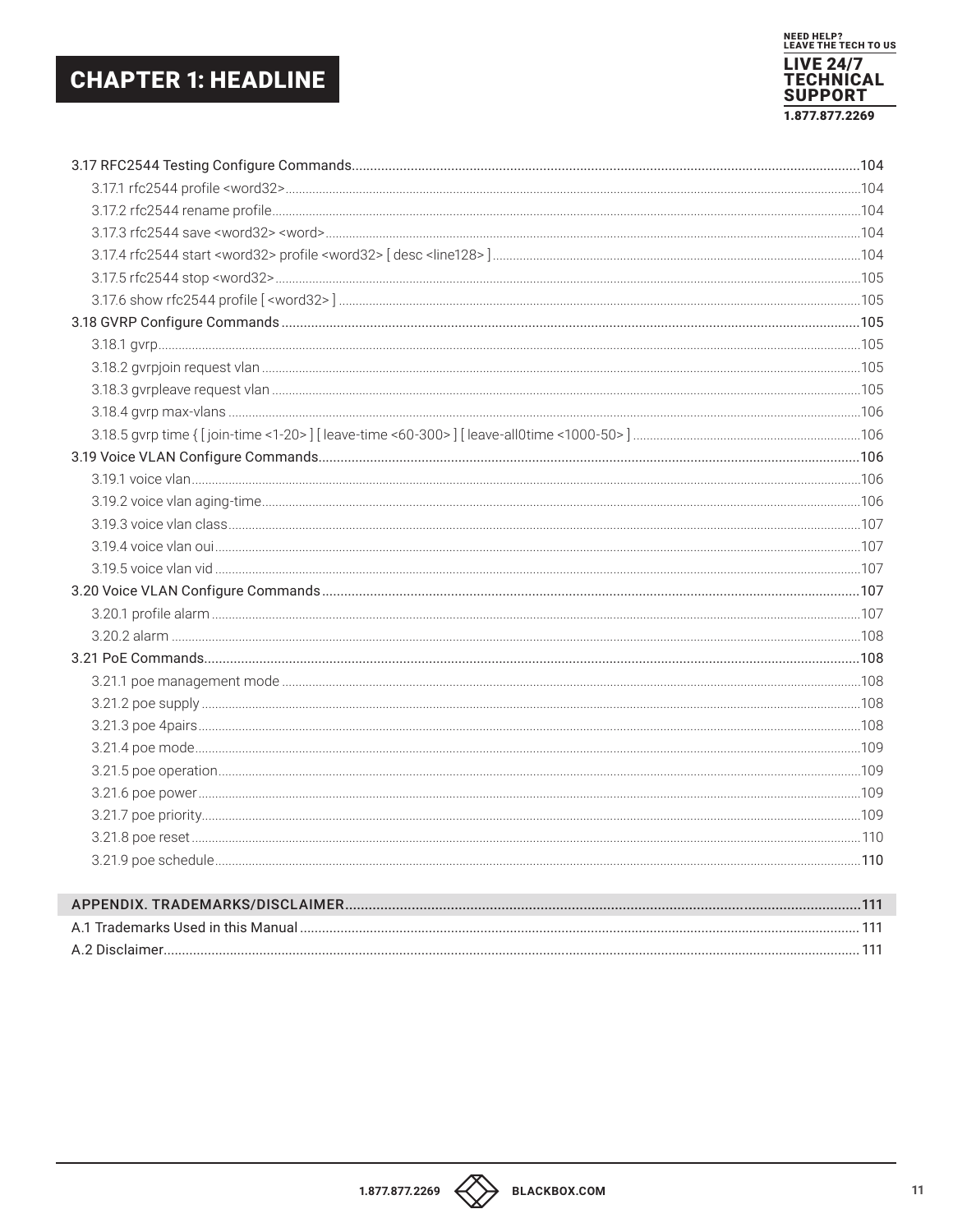## CHAPTER 1: SCOPE



#### **1.1 SCOPE**

This user guide describes the commands and parameters of the Command Line Interface (CLI) as implemented in the current version of Industrial Ethernet Switches software. These commands are used to set up, administer and maintain the system.

#### **1.2 AUDIENCE**

The guide is intended for operating personnel.

#### **1.3 PRE-REQUIRED KNOWLEDGE**

The reader must be familiar with the:

- Basic operations of industrial Ethernet Switches series (see the Hardware Installation Guide).
- Security and activity monitoring constraints that limit how a command is implemented.

#### **1.4 ACCESS TO HARDWARE INTERFACE**

Access to the hardware interface is by a terminal (or computer with terminal emulation software). Requirements for the terminal are:

- RS-232 ASCII port
- Selectable transmission baud rate
- Full alphanumeric capability
- Selectable odd/even or no parity check

#### **1.5 RELATED DOCUMENTS**

You may want to refer to the following related documents:

Industrial Ethernet Switches Quick Installation Guide

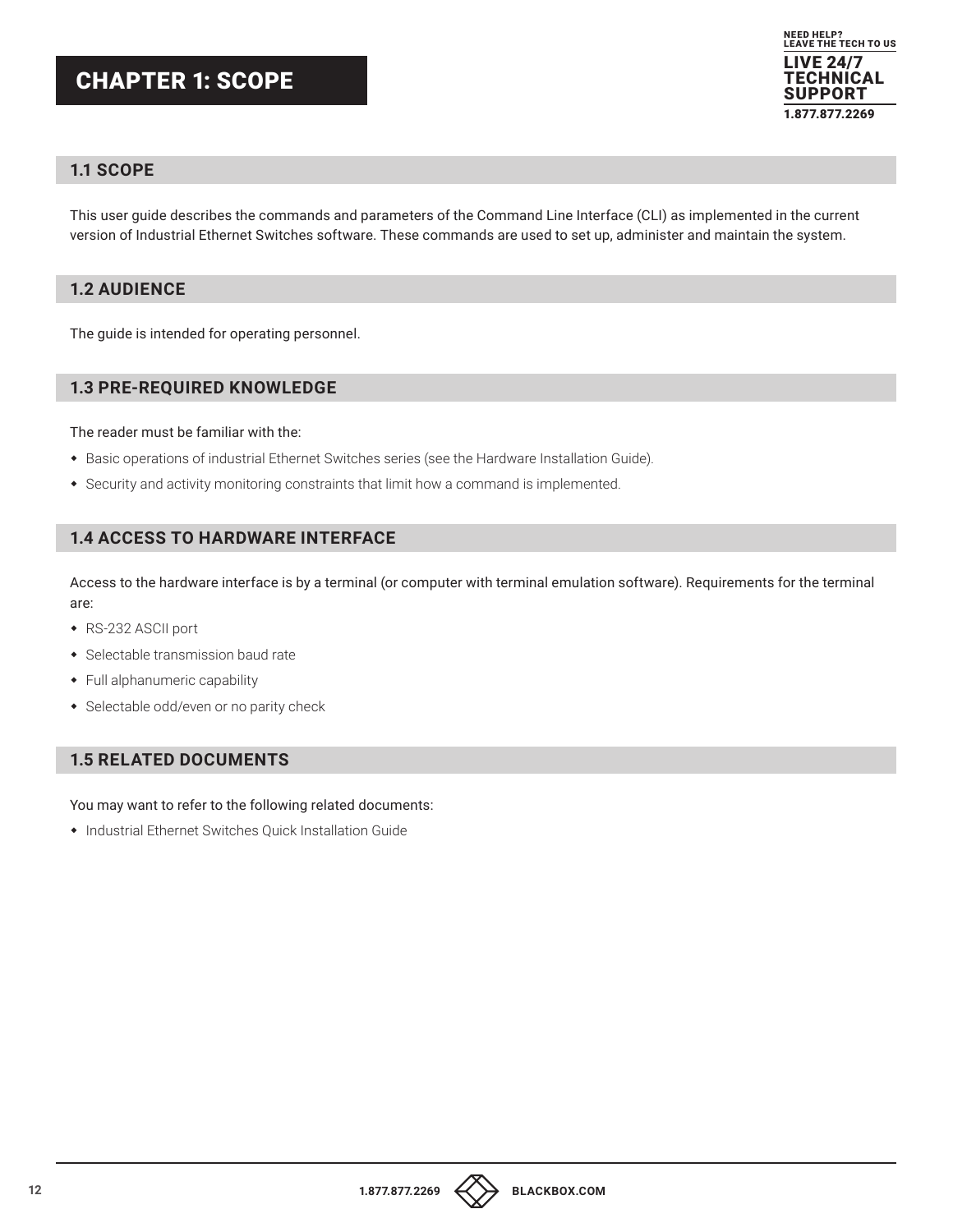

#### **2.1 INTRODUCTION**

Access to the Switch is protected by a logon security system. You can log on to the switch with the user name and password. After three failed logon attempts, the system refuses further attempts.

After you log on, the system monitors the interface for periods of inactivity. If the interface is inactive for too long, you are automatically logged off.

The CLI initial user name is (admin) and none password (). You should change the password as soon as possible, because the initial password is known to anyone who reads this manual. You can also change the user name or add additional user names. Use the "account add" command to enter a new user identification, password and authorization level.

#### **2.2 CONNECT INTERFACE**

| <b>TABLE 2-1. CONNECT INTERFACE</b> |                                                                         |
|-------------------------------------|-------------------------------------------------------------------------|
| <b>INTERFACE</b>                    | <b>PARAMETER</b>                                                        |
| <b>CONSOLE</b>                      | Baud rate: 115,200 bps;<br>Data bit: 8;<br>Parity: None;<br>Stop bit: 1 |
| <b>TELNET</b>                       | Port 23                                                                 |
| <b>SSH</b>                          | Port 22 (In Windows, you can run a terminal emulator, such as PuTTY)    |

#### **2.3 SCREEN DESCRIPTION**

1. Connect to the Industrial Ethernet Switch port (RJ-45 Ethernet port)

2. Key in the command under Telnet: telnet 192.0.2.1

3. Log in with the default account and password:

Username: admin

Password: none (Just press the Enter key.)



FIGURE 2-1. LOGIN SCREEN.

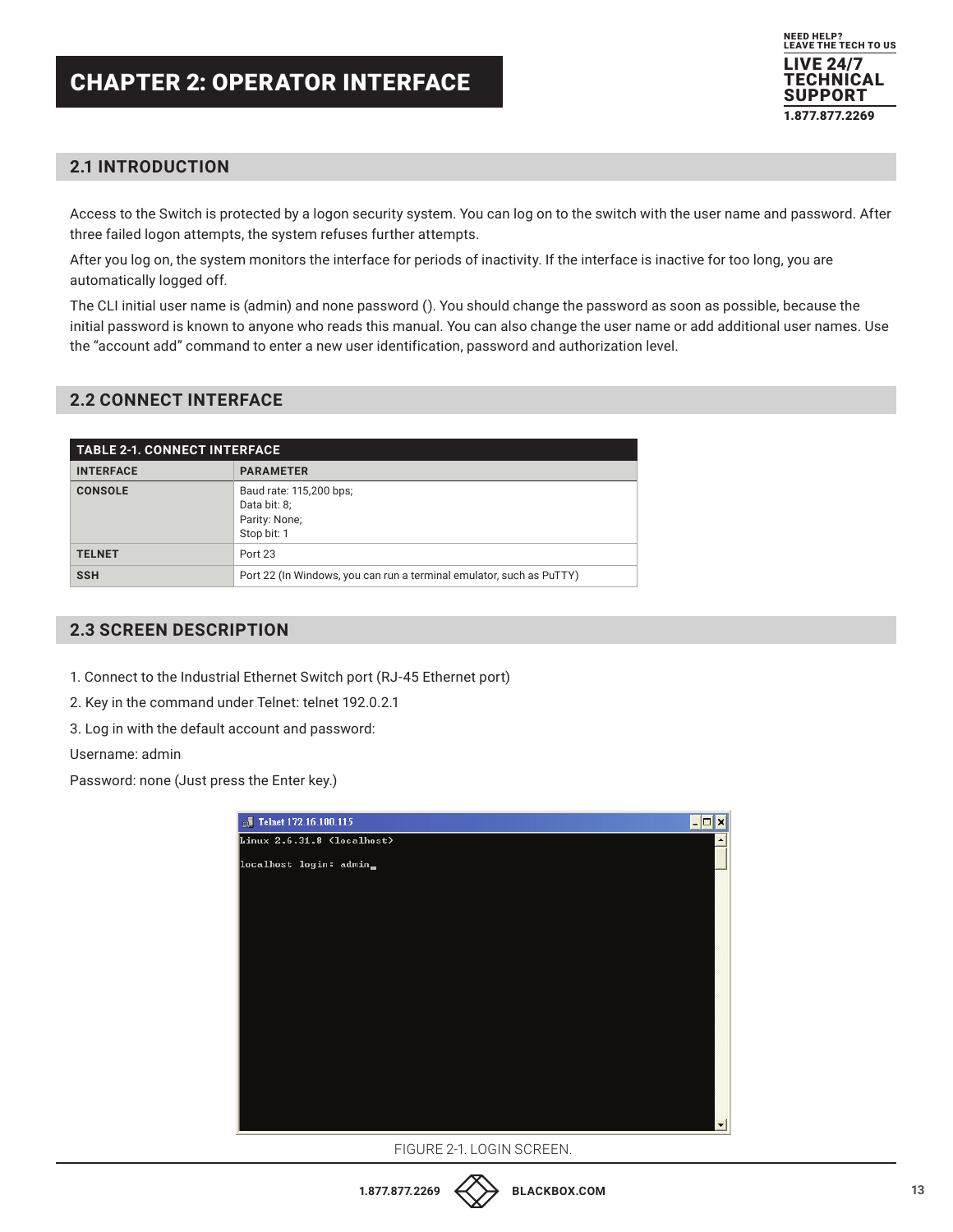

#### **2.4 EXECUTION MODES**

The CLI contains several execution modes. Users will see different set of commands under different execution modes. Table 2-1 lists all the execution modes and their purposes. When users enter a certain execution mode, the corresponding mode prompt will be displayed automatically on the screen. The mode prompts of all the execution modes are also listed in Table 2-2.

| <b>TABLE 2-2. LIST OF EXECUTION MODES</b> |                     |                          |
|-------------------------------------------|---------------------|--------------------------|
| <b>MODE</b>                               | <b>ACCESS LEVEL</b> | <b>PROMPT</b>            |
| <b>INIT MODE</b>                          | Guest               | $\geq$                   |
| <b>ENABLE MODE</b>                        | Guest               | #                        |
| <b>CONFIG MODE</b>                        | Guest               | $(conf)$ #               |
| ALARM PROFILE CONFIG MODE                 | Engineer            | (alarm-profile-conf)#    |
| <b>GIGABIT INTERFACE CONFIG MODE</b>      | Engineer            | $(gigabit-intf-conf)$ #  |
| <b>ACL PROFILE CONFIG MODE</b>            | Engineer            | (acl-profile-conf)#      |
| <b>SCHEDULER PROFILE CONFIG MODE</b>      | Engineer            | (sch-profile-conf)#      |
| <b>VLAN INTERFACE CONFIG MODE</b>         | Engineer            | (vlan-intf-conf)#        |
| IGMP MVR PROFILE CONFIG MODE              | Engineer            | (igmp-mvr-profile-conf)# |
| IGMP ACL PROFILE CONFIG MODE              | Engineer            | (igmp-acl-profile-conf)# |
| RINGV2 GROUP CONFIG MODE                  | Engineer            | $(ring)$ #               |
| <b>TRUNK GROUP CONFIG MODE</b>            | Engineer            | $(true-config)$ #        |

#### **2.5 GETTING HELP**

The user can get help by entering a question mark '?' at each position in the command. The displayed result depends on the execution mode and previous input.

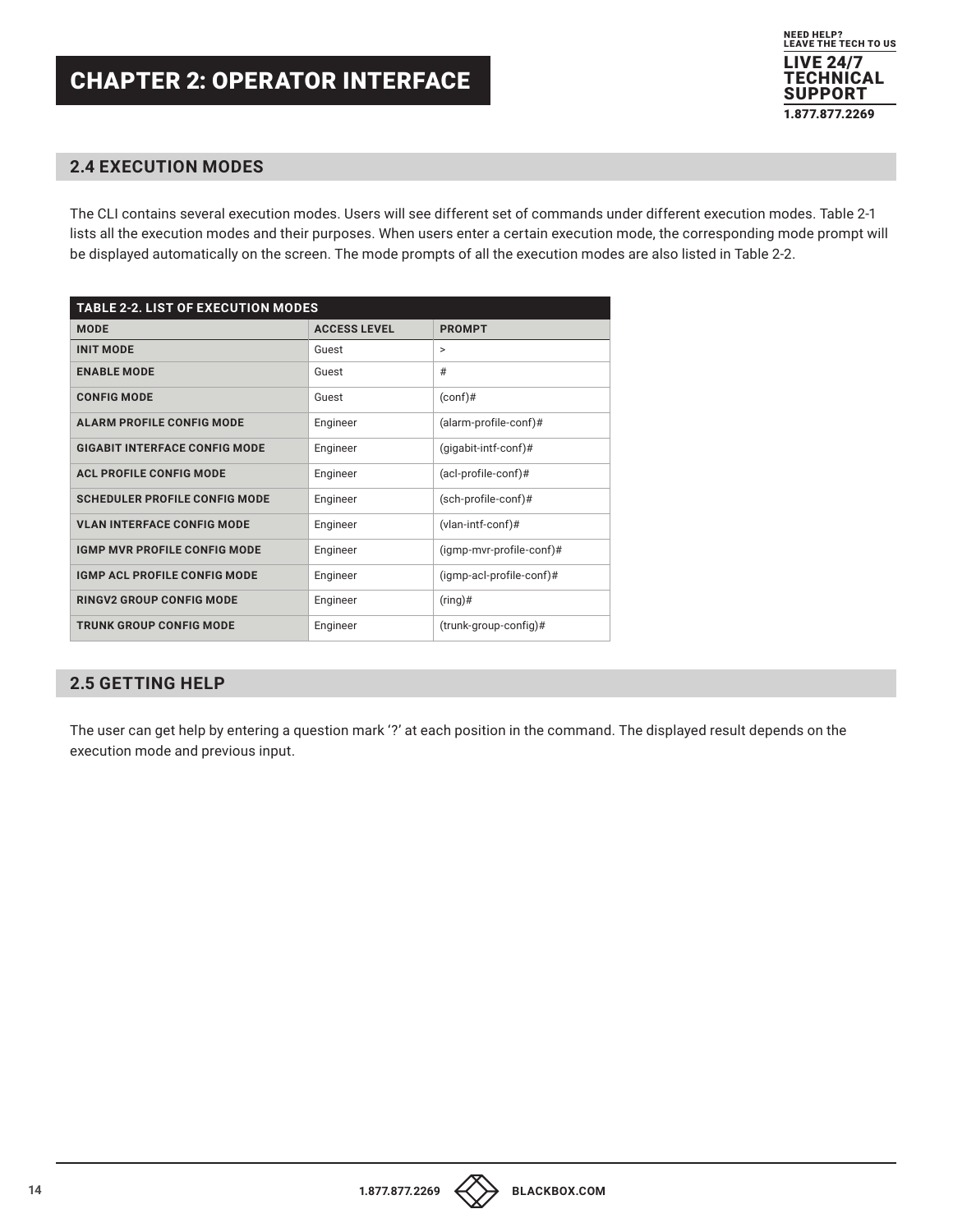## CHAPTER 2: OPERATOR INTERFACE



#### **2.6 TERMINAL KEY FUNCTION**

| <b>TABLE 2-3. LIST OF TERMINAL KEYS</b> |                                                                                                                                                                                                              |  |
|-----------------------------------------|--------------------------------------------------------------------------------------------------------------------------------------------------------------------------------------------------------------|--|
| <b>ENTER</b>                            | Run a CLI config script                                                                                                                                                                                      |  |
| <b>CTRL-M</b>                           |                                                                                                                                                                                                              |  |
| <b>TAB</b>                              | Tab completion. If tab is pressed after a non-whitespace character, complete the word before the Tab. If the tab is pressed after a                                                                          |  |
| <b>CTRL-I</b>                           | whitespace character, complete the next word.                                                                                                                                                                |  |
| $\ddot{\phantom{0}}$                    | Display available commands. If ? is pressed after a non-whitespace character, show possible choices for this word. If ? is pressed<br>after a whitespace character, show possible choices for the next word. |  |
| <up-arrow></up-arrow>                   | Up history                                                                                                                                                                                                   |  |
| <b>CTRL-P</b>                           |                                                                                                                                                                                                              |  |
| <down-arrow></down-arrow>               | Down history                                                                                                                                                                                                 |  |
| <b>CTRL-N</b>                           |                                                                                                                                                                                                              |  |
| <b>HOME</b>                             | Move the cursor to the beginning of the input line                                                                                                                                                           |  |
| <b>CTRL-A</b>                           |                                                                                                                                                                                                              |  |
| <b>END</b>                              | Move the cursor to the end of the input line                                                                                                                                                                 |  |
| <b>CTRL-E</b>                           |                                                                                                                                                                                                              |  |
| <left-arrow></left-arrow>               | Move the cursor backward                                                                                                                                                                                     |  |
| <b>CTRL-B</b>                           |                                                                                                                                                                                                              |  |
| <right-arrow></right-arrow>             | Move the cursor forward                                                                                                                                                                                      |  |
| <b>CTRL-F</b>                           |                                                                                                                                                                                                              |  |
| <b>BACKSPACE</b>                        | Erase the character before the cursor                                                                                                                                                                        |  |
| <b>CTRL-H</b>                           |                                                                                                                                                                                                              |  |

#### **2.7 NOTATION CONVENTIONS**

The notation conventions for the parameter syntax of each CLI command are as follows:

- Parameters enclosed in [ ] are optional.
- Parameter values are separated by a vertical bar "|" only when one of the specified values can be used.
- Parameter values are enclosed in { } when you must use one of the values specified.

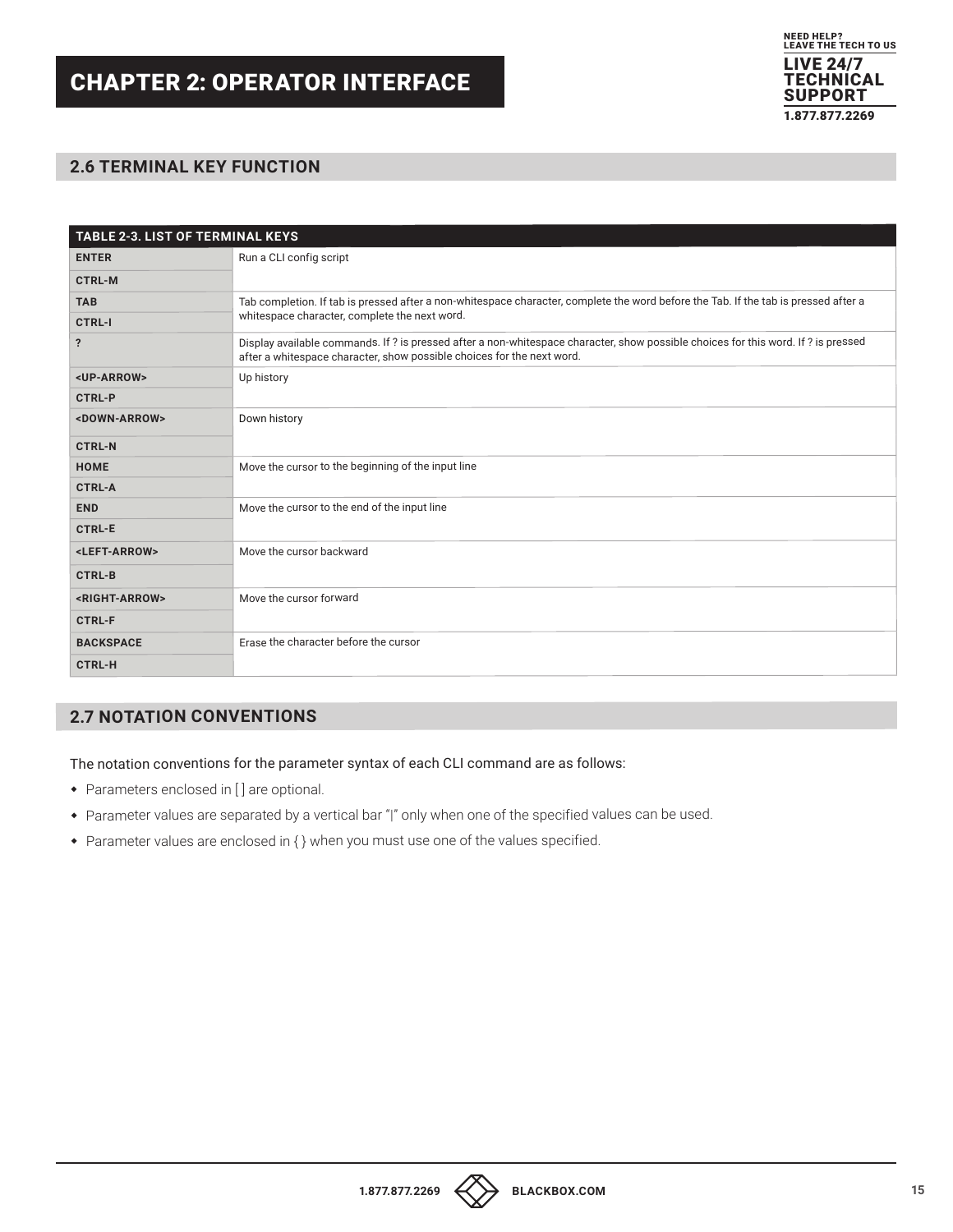

#### **3.1 INITIALIZE MODE COMMANDS**

The commands in this section (except 'enable' command) can be executed under all command modes. These commands are global commands.

#### 3.1.1 EXIT

Description: Exit current mode and quit CLI. Syntax: exit Parameter: none

#### 3.1.2 CONFIGURE TERMINAL

Description: Enter configuration mode. Syntax: configure terminal Parameter: none

#### 3.1.3 ENABLE

Description: Enter enable mode. Syntax: enable Parameter: none

#### 3.1.4 SHOW TERMINAL

Description: Show CLI environment variables Syntax: show terminal Parameter: none

#### 3.1.5 SHOW HISTORY

Description: Show command history (Note: commands issued in one execution mode only appear in history of that execution mode) Syntax: show history Parameter: none

#### 3.1.6 SHOW CLOCK

Description: Show current time Syntax: show clock [detail] Parameter: none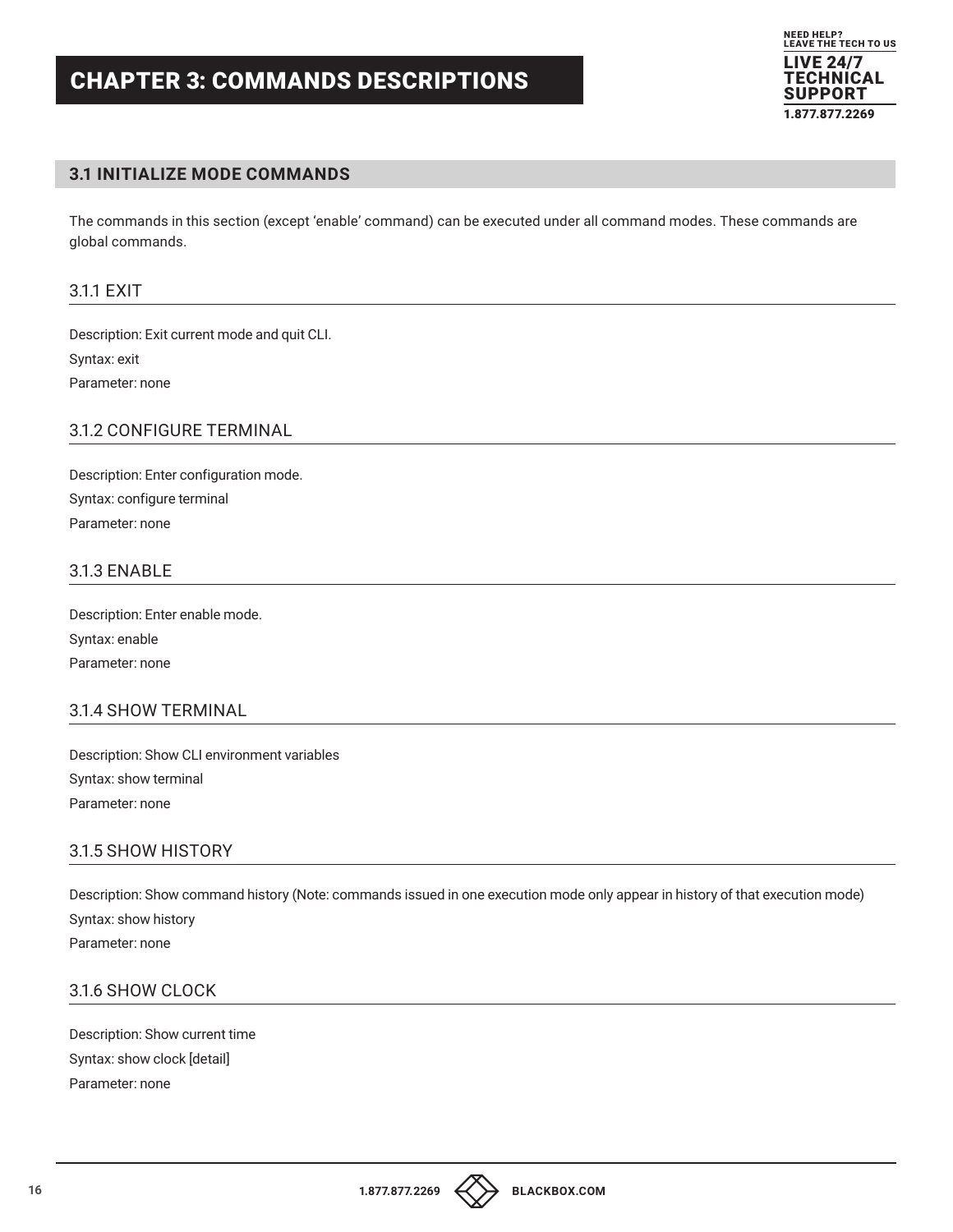

#### 3.1.7 SHOW CLOCK DETAIL

Description: Show detailed information Syntax: show clock detail Parameter: none

#### **3.2 ENABLE MODE COMMANDS**

All the "show - -" commands in this section can also be executed under any other command mode except Initialize Mode.

#### 3.2.1 CONFIGURE TERMINAL

Description: Enter configuration mode. Syntax: configure Parameter: none

#### 3.2.2 DISABLE

Description: Enter init mode. Syntax: disable Parameter: none

#### 3.2.3 SHOW AAA

Description: Show AAA Syntax: show aaa Parameter: none

#### 3.2.4 SHOW ACCESS MANAGEMENT

Description: Access management configuration

Syntax: show access management [ statistics | <access\_id\_list>]

#### Parameter:

statistics statistics of the Statistics data

Name Description

access\_id\_list **ID** of access management entry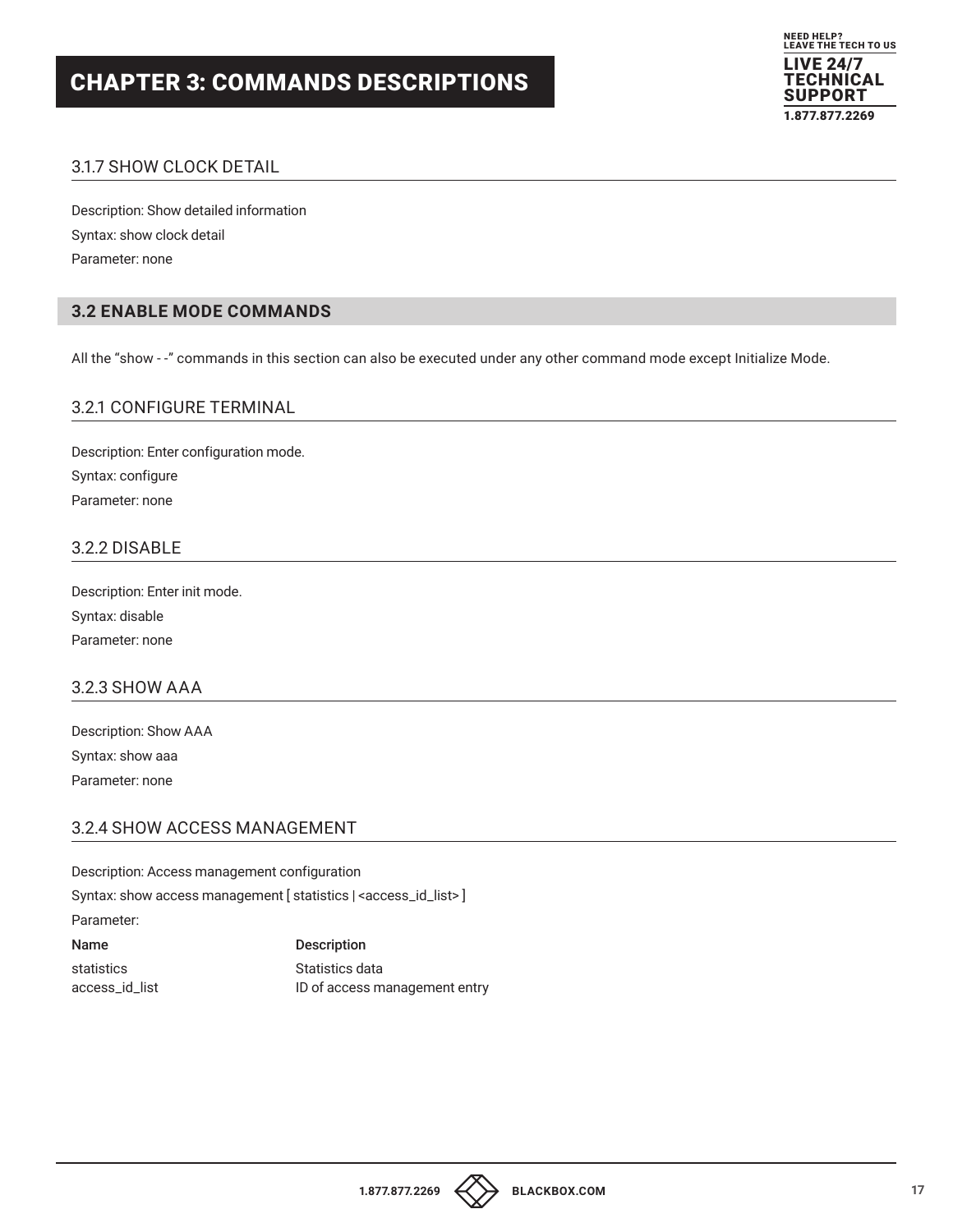#### 3.2.5 SHOW ACCESS-LIST

#### Description: Access list

Syntax: show access-list [interface [(<port\_type>[<v\_port\_type\_list>])]] [rate-limiter [<rate\_limiter\_list>]] [ace statistics [<ace\_list>]] show access-list ace-status [ static ] [ link-oam ] [ loop-protect ] [ dhcp ] [ ptp ] [ upnp ] [ arp-inspection ] [ mep ] [ ipmc ] [ ip-source-guard ]

NEED HELP? LEAVE THE TECH TO US LIVE 24/7 **TECHNICAL** SUPPORT 1.877.877.2269

[ipmgmt] [ conflicts ] [ switch <switch\_list>]

Parameter:

| <b>Name</b>       | <b>Description</b>                                                            |
|-------------------|-------------------------------------------------------------------------------|
| interface         | Select an interface to configure                                              |
| ace-status        | The local ACEs status                                                         |
| port_type         | GigabitEthernet,1 Gigabit Ethernet Port                                       |
| v_port_type_list  | PORT_LIST, Port list in 1/1-14                                                |
| rate-limiter      | Rate limiter                                                                  |
| rate_limiter_list | <ratelimiterlist: 1~16="">RatelimiterID</ratelimiterlist:>                    |
| ace               | Access list entry                                                             |
| statistics        | Traffic statistics                                                            |
| ace_list          | <aceld: 1-256=""> ACE ID</aceld:>                                             |
| static            | The ACEs that are configured by users manually                                |
| loop-protect      | The ACEs that are configured by Loop Protect module                           |
| ipmc              | The ACEs that are configured by IPMC module                                   |
| ip-source-guard   | The ACEs that are configured by IP Source Guard module                        |
| dhcp              | The ACEs that are configured by DHCP module                                   |
| conflicts         | The ACEs that did not get applied to the hardware due to hardware limitations |
| arp-inspection    | The ACEs that are configured by ARP Inspection module                         |

#### 3.2.6 SHOW AGGREGATION

| Description: Aggregation        |                           |
|---------------------------------|---------------------------|
| Syntax: show aggregation [mode] |                           |
| Parameter:                      |                           |
| Name                            | <b>Description</b>        |
| mode                            | Traffic distribution mode |

#### 3.2.7 SHOW ALARM

| Description: Alarm information           |                               |  |
|------------------------------------------|-------------------------------|--|
| Syntax: show alarm { history   current } |                               |  |
| Parameter:                               |                               |  |
| <b>Name</b>                              | <b>Description</b>            |  |
| current                                  | Show alarm current infomation |  |
| history                                  | Show alarm history infomation |  |
|                                          |                               |  |

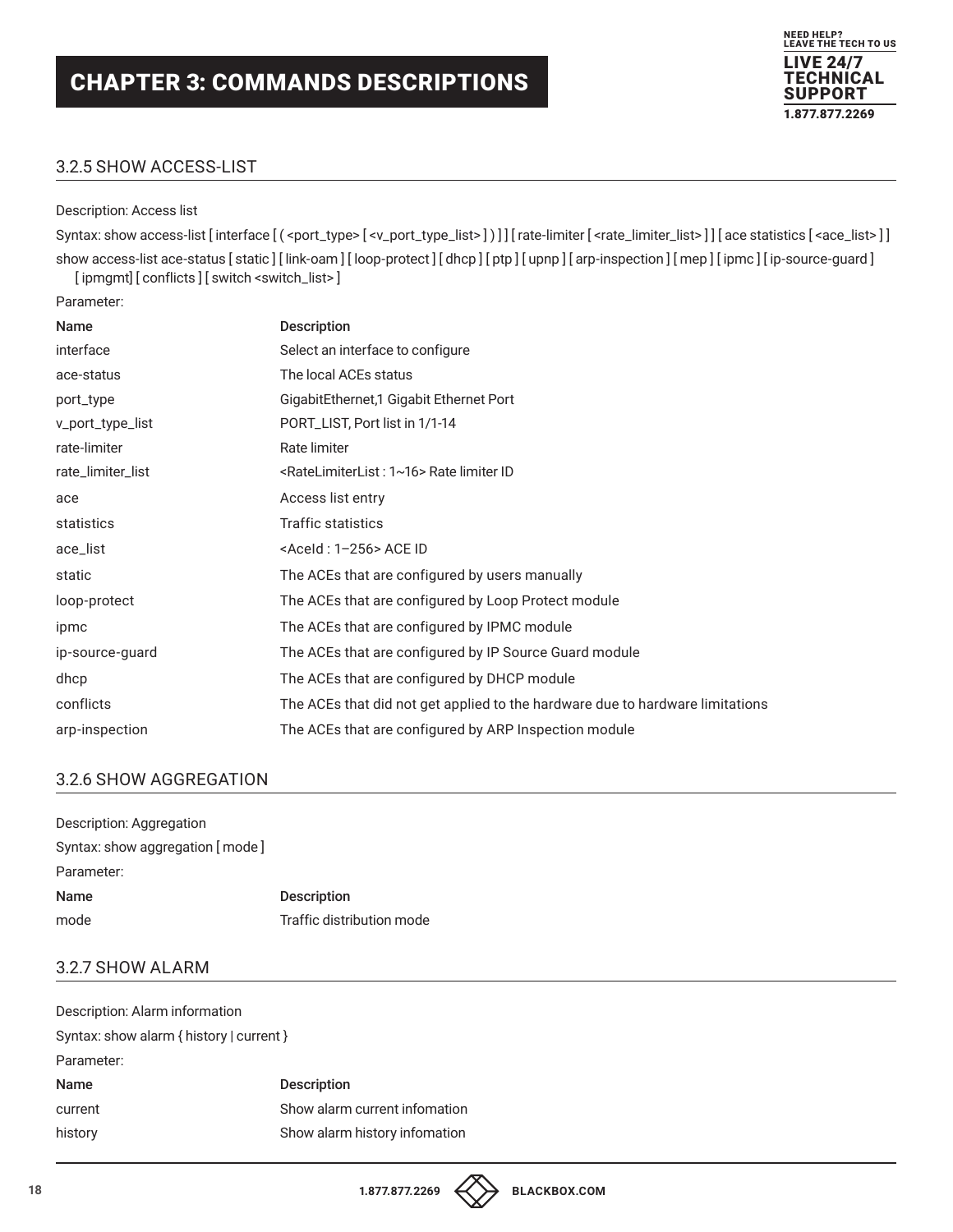

#### 3.2.8 SHOW CPU-LOAD

Description: CPU LOAD Syntax: show cpu-load Parameter:

#### 3.2.9 SHOW GREEN-ETHERNET

Description: Green Ethernet Syntax: show green-ethernet [interface ( <port\_type> [ <port\_list>] ) ] show green-ethernet eee [interface ( <port\_type> [ <port\_list> ] ) ] show green-ethernet energy-detect [interface ( <port\_type> [ <port\_list>]) ] show green-ethernet short-reach [interface (<port\_type> [<port\_list>]) ] Parameter: Name Description eee Shows green ethernet EEE status for a specific port or ports energy-detect Shows green ethernet energy-detect status for a specific port or ports short-reach Shows green ethernet short-reach status for a specific port or ports interface Shows green ethernet status for a specific port or ports port\_type GigabitEthernet, 1 Gigabit Ethernet Port

#### 3.2.10 SHOW IP

| Description: IP information |                                            |
|-----------------------------|--------------------------------------------|
| Syntax: show ip             |                                            |
| Parameter:                  |                                            |
| <b>Name</b>                 | <b>Description</b>                         |
| arp                         | <b>Address Resolution Protocol</b>         |
| dhcp                        | <b>Dynamic Host Configuration Protocol</b> |
| http                        | <b>Hypertext Transfer Protocol</b>         |
| igmp                        | Internet Group Management Protocol         |
| interface                   | IP interface status and configuration      |
| name-server                 | Domain Name System                         |
| route                       | Display the current ip routing table       |
| source                      | source command                             |
| ssh                         | Secure Shell                               |
| statistics                  | Traffic statistics                         |
| verify                      | verify command                             |
|                             |                                            |

port\_list <port\_type\_list> Port list in 1/1-14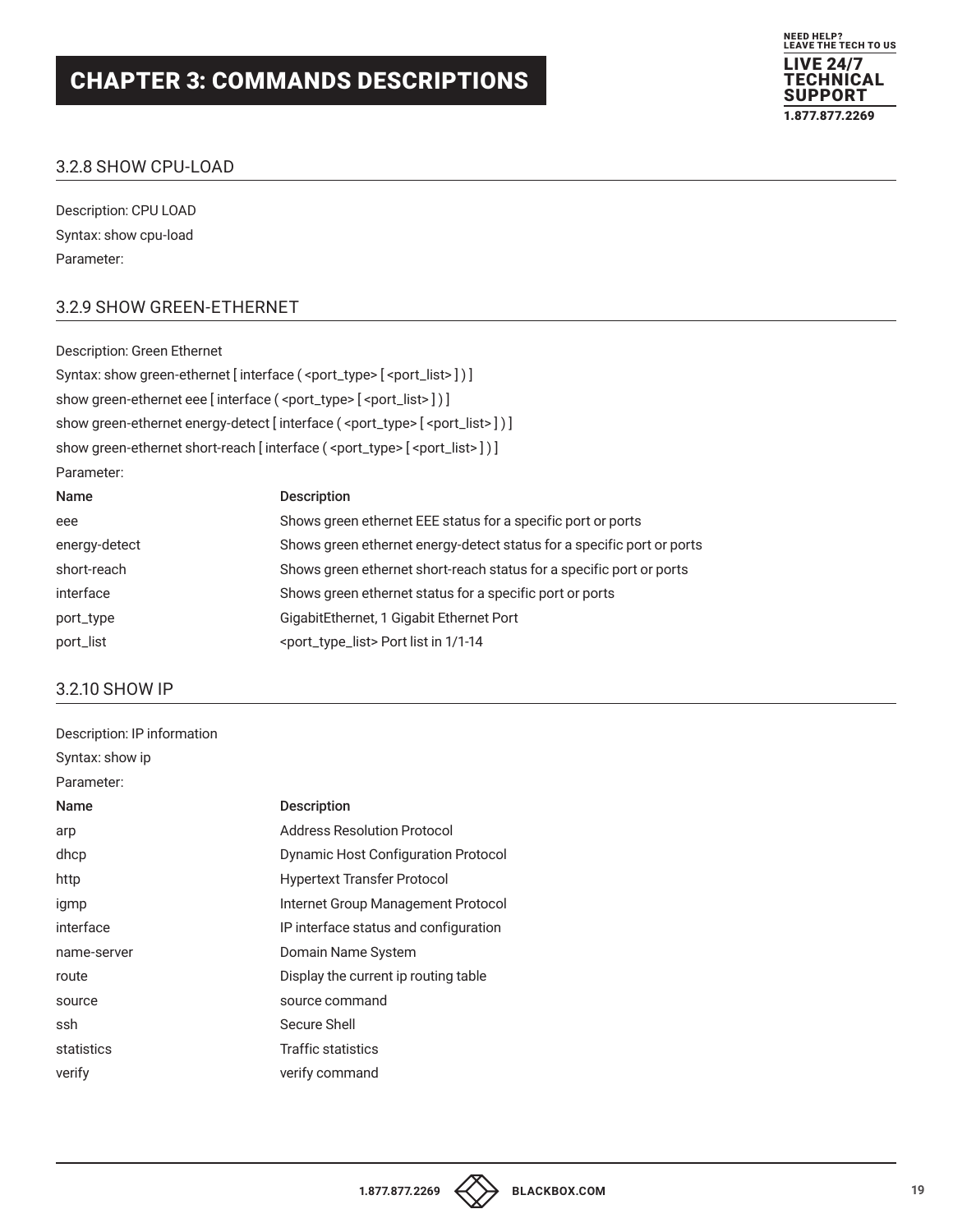

#### 3.2.11 SHOW IPMC

| Description: IPMC information                                          |                                                                   |
|------------------------------------------------------------------------|-------------------------------------------------------------------|
| Syntax: show ipmc profile [ <profile_name> ] [ detail ]</profile_name> |                                                                   |
| show ipmc range [ <entry_name> ]</entry_name>                          |                                                                   |
| Parameter:                                                             |                                                                   |
| Name                                                                   | <b>Description</b>                                                |
| profile                                                                | IPMC profile configuration                                        |
| range                                                                  | A range of IPv4/IPv6 multicast addresses for the profile          |
| profile_name                                                           | <profilename: word16=""> Profile name in 16 char's</profilename:> |
| detail                                                                 | Detail information of a profile                                   |
| entry_name                                                             | <entryname: word16=""> Range entry name in 16 char's</entryname:> |
|                                                                        |                                                                   |

#### 3.2.12 SHOW IPV6

| Description: IPv6 information |                                     |
|-------------------------------|-------------------------------------|
| Syntax: show ipv6             |                                     |
| Parameter:                    |                                     |
| <b>Name</b>                   | <b>Description</b>                  |
| interface                     | Select an interface to configure    |
| mld                           | <b>Multicast Listener Discovery</b> |
| neighbor                      | IPv6 neighbors                      |
| route                         | <b>IPv6</b> routes                  |
| statistics                    | Traffic statistics                  |

#### 3.2.13 SHOW LACP

Description: LACP information Syntax: show lacp { internal | statistics | system-id | neighbor } Parameter: Name Description internal internal LACP configuration neighbor Neighbor LACP status statistics **Internal LACP** statistics system-id LACP system id

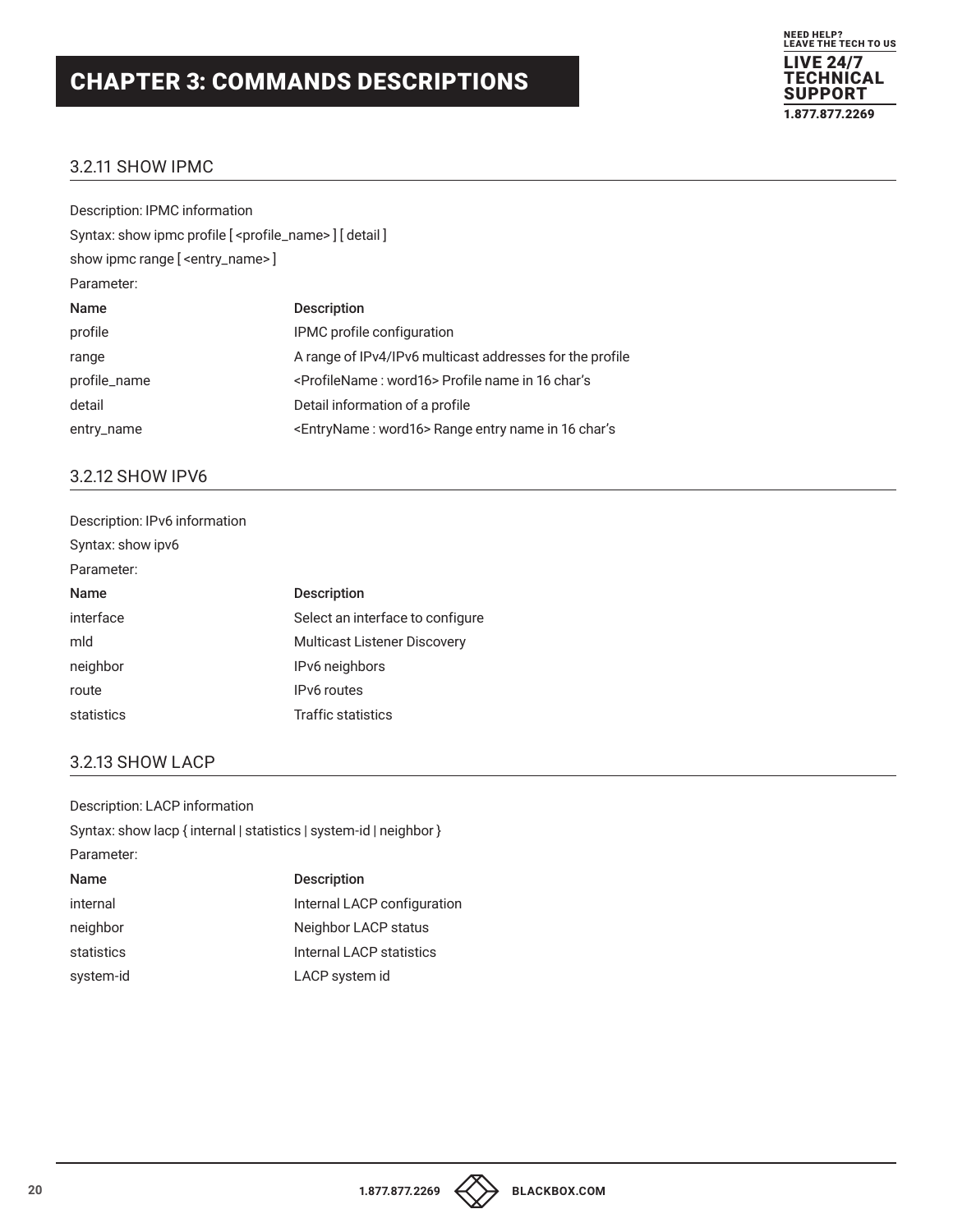

#### 3.2.14 SHOW LINE

| Description: Alive line information |                                       |
|-------------------------------------|---------------------------------------|
| Syntax: show line [alive]           |                                       |
| Parameter:                          |                                       |
| <b>Name</b>                         | <b>Description</b>                    |
| alive                               | Display information about alive lines |

#### 3.2.15 SHOW LOGGING

| Description: Logging information                                             |                                                        |
|------------------------------------------------------------------------------|--------------------------------------------------------|
| Syntax: show logging <log_id> [ switch <switch_list>]</switch_list></log_id> |                                                        |
| show logging [info] [warning] [error] [switch < switch_list > ]              |                                                        |
| Parameter:                                                                   |                                                        |
| <b>Name</b>                                                                  | <b>Description</b>                                     |
| $log_id$                                                                     | <logging_id: 1-4294967295=""> Logging ID</logging_id:> |
| error                                                                        | Error                                                  |
| info                                                                         | Information                                            |
| warning                                                                      | Warning                                                |

#### 3.2.16 SHOW LOOP-PROTECT

| Description: Loop protect information                                              |                                                       |
|------------------------------------------------------------------------------------|-------------------------------------------------------|
| Syntax: show loop-protect [interface ( <port_type> [<plist>])]</plist></port_type> |                                                       |
| Parameter:                                                                         |                                                       |
| Name                                                                               | <b>Description</b>                                    |
| interface                                                                          | Interface status and configuration                    |
| port_type                                                                          | GigabitEthernet, 1 Gigabit Ethernet Port              |
| plist                                                                              | <port_type_list> Port list in 1/1-14</port_type_list> |

#### 3.2.17 SHOW NTP STATUS

| Description: Show SNTP information. |
|-------------------------------------|
| Syntax: show sntp                   |
| Parameter: None                     |

#### 3.2.18 SHOW USERS

Description: Show account list. Syntax: show account Parameter: None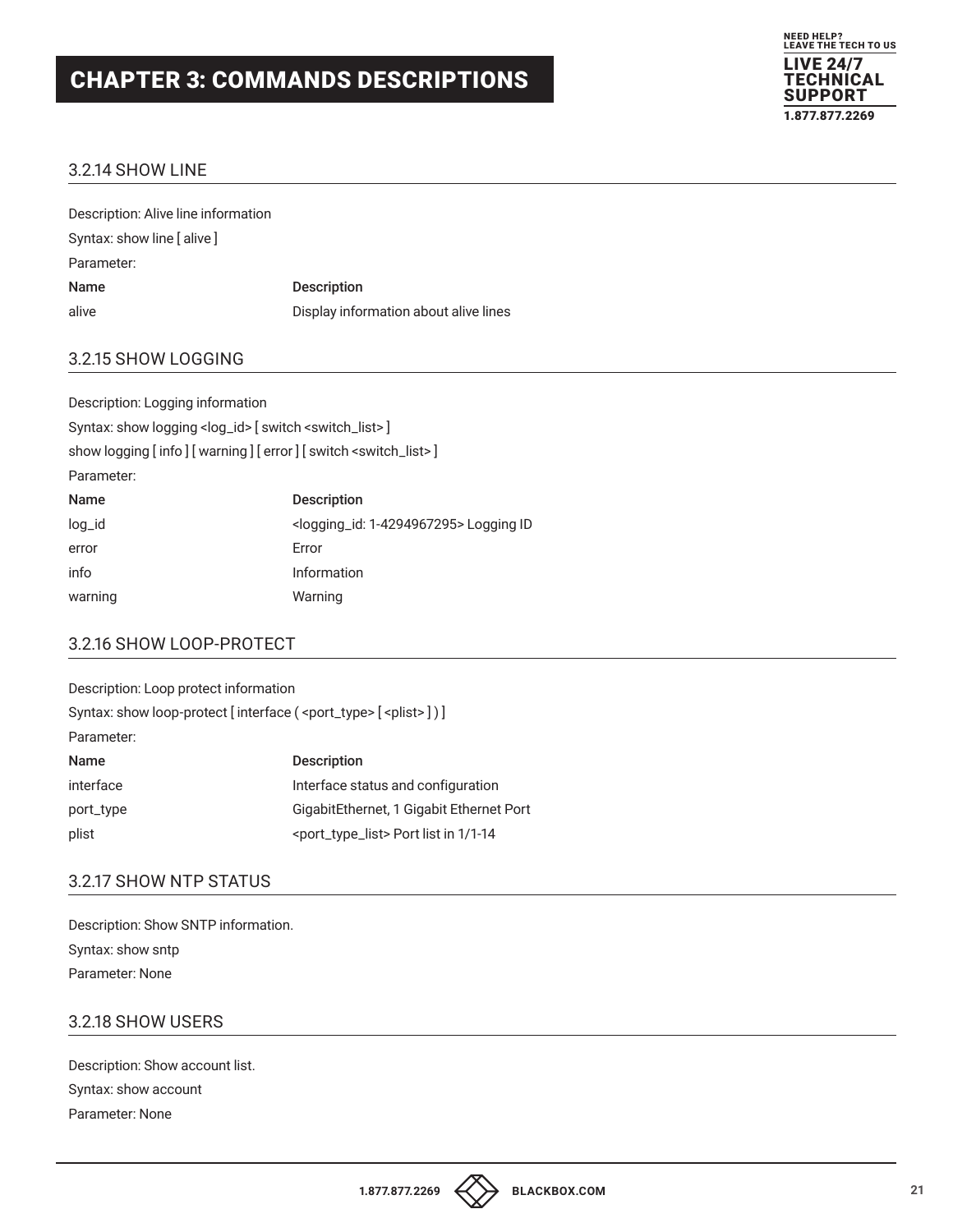

#### 3.2.19 SHOW RUNNING-CFG

Description: Show running configuration. Syntax: show running-cfg Parameter: None

#### 3.2.20 SHOW RUNNING-CONFIG INTERFACE GIGABIT

Description: Show port config Syntax: show running-config interface (<port\_type> [<list>]) [all-defaults] Parameter: Name Description list <port\_type\_list> Port list in 1/1-14 all-defaults Include most/all default values

#### 3.2.21 SHOW RUNNING-CONFIG INTERFACE VLAN

Description: Show default running configuration. Syntax: show running-config interface vlan <vlan\_list> [ all-defaults] Parameter: None

#### 3.2.22 SHOW RUNNING-CONFIG ALL-DEFAULTS

Description: Show all default settings Syntax: show running-config [ all-defaults ] Parameter: None

#### 3.2.23 SHOW RUNNING-CONFIG FEATURE

Description: Show running config feature

Syntax: show running-config feature <feature\_name> [ all-defaults ]

Parameter:

| <b>Name</b>  | <b>Description</b>                                                                                                                                                                                                                                                                                                                                                                                                                                                                                                                                                                                                                                                        |
|--------------|---------------------------------------------------------------------------------------------------------------------------------------------------------------------------------------------------------------------------------------------------------------------------------------------------------------------------------------------------------------------------------------------------------------------------------------------------------------------------------------------------------------------------------------------------------------------------------------------------------------------------------------------------------------------------|
| feature_name | CWORD: Valid words are 'GVRP' 'access' 'access-list' 'aggregation' 'alm_profile' 'arp-inspection'<br>'auth' 'clock' 'dhcp' 'dhcp-snooping' 'dhcp_server' 'dns' 'dot1x' 'greenethernet' 'http' 'icli' 'ip-igmp-<br>snooping' 'ip-igmpsnooping-port' 'ip-igmp-snooping-vlan' 'ipmc-profile' 'ipmc-profile-range' 'ipv4'<br>'ipv6' 'ipv6-mld-snooping' 'ipv6-mld-snooping-port' 'ipv6-mld-snooping-vlan' 'lacp' 'lldp' 'logging'<br>'loop-protect' 'mac' 'monitor' 'mstp' 'mvr' 'mvr-port' 'ntp' 'phy' 'port' 'port-security' 'pvlan' 'qos' 'rmon'<br>'snmp' 'source-guard' 'ssh' 'tring_g1' 'tring_g2' 'tring_g3' 'user' 'vlan' 'voice-vlan' 'web-privilege-<br>grouplevel' |
| all-defaults | Include most/all default values                                                                                                                                                                                                                                                                                                                                                                                                                                                                                                                                                                                                                                           |



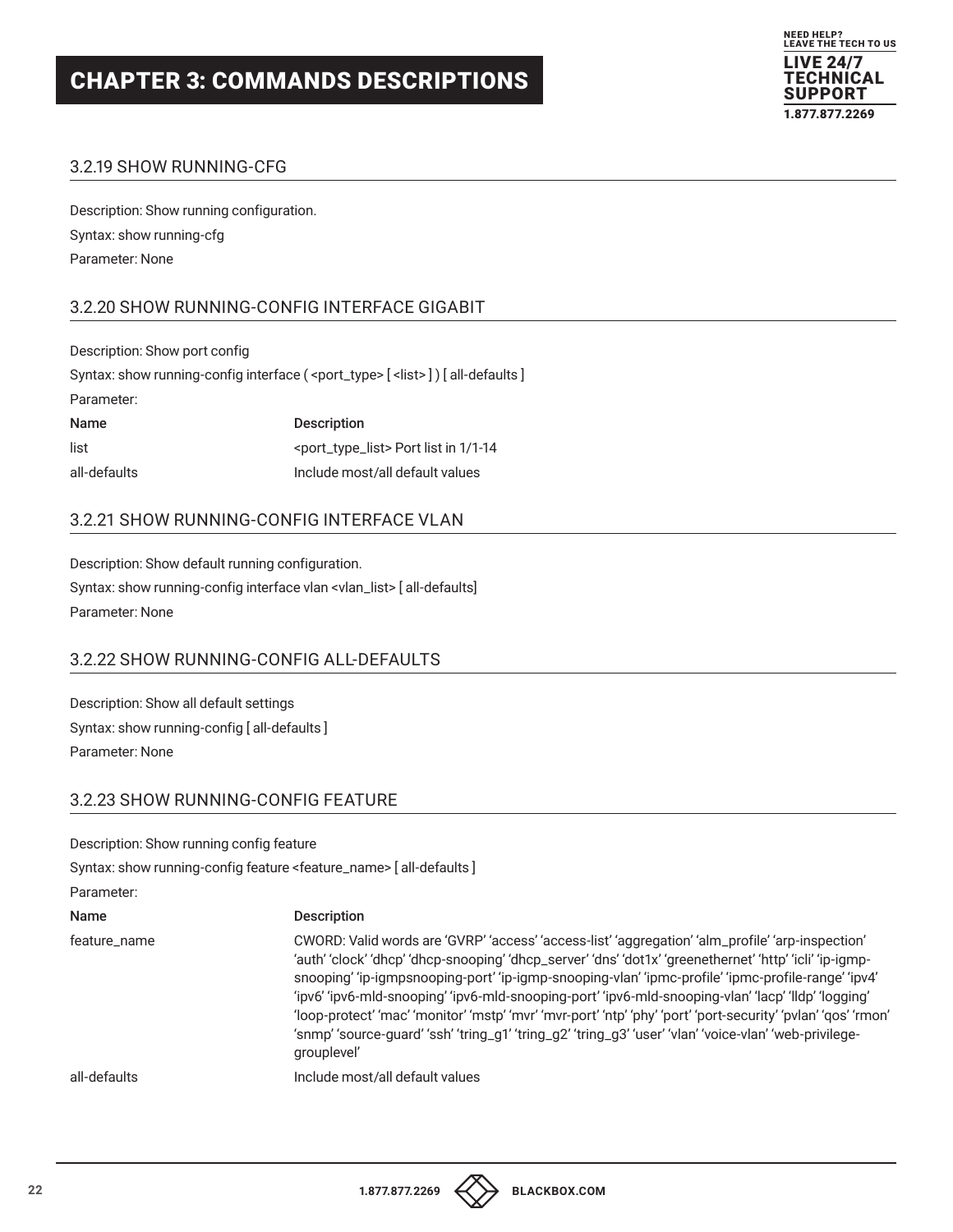

#### 3.2.24 SHOW RUNNING-CONFIG LINE

Description: Line information

|              | Syntax: show running-config line { console   vty } <list> [all-defaults ]</list> |
|--------------|----------------------------------------------------------------------------------|
| Parameter:   |                                                                                  |
| Name         | <b>Description</b>                                                               |
| console      | Console                                                                          |
| vty          | VTY                                                                              |
| list         | <range_list> List of console/VTYs</range_list>                                   |
| all-defaults | Include most/all default values                                                  |

#### 3.2.25 SHOW RUNNING-CONFIG VLAN

| Description: VLAN information |                                                               |
|-------------------------------|---------------------------------------------------------------|
|                               | Syntax: show running-config vlan <list> [all-defaults]</list> |
| Parameter:                    |                                                               |
| Name                          | <b>Description</b>                                            |
| list                          | <vlan_list> List of VLAN numbers</vlan_list>                  |
| all-defaults                  | Include most/all default values                               |

#### 3.2.26 SHOW VERSION

Description: Show firmware hardware and software status update status. Syntax: show version Parameter: None

#### 3.2.27 SHOW CLOCK

Description: Show current time. Syntax: Show clock Parameter: None

#### 3.2.28 SHOW DDMI

Description: Show DDMI configuration Syntax: show ddmi Parameter: None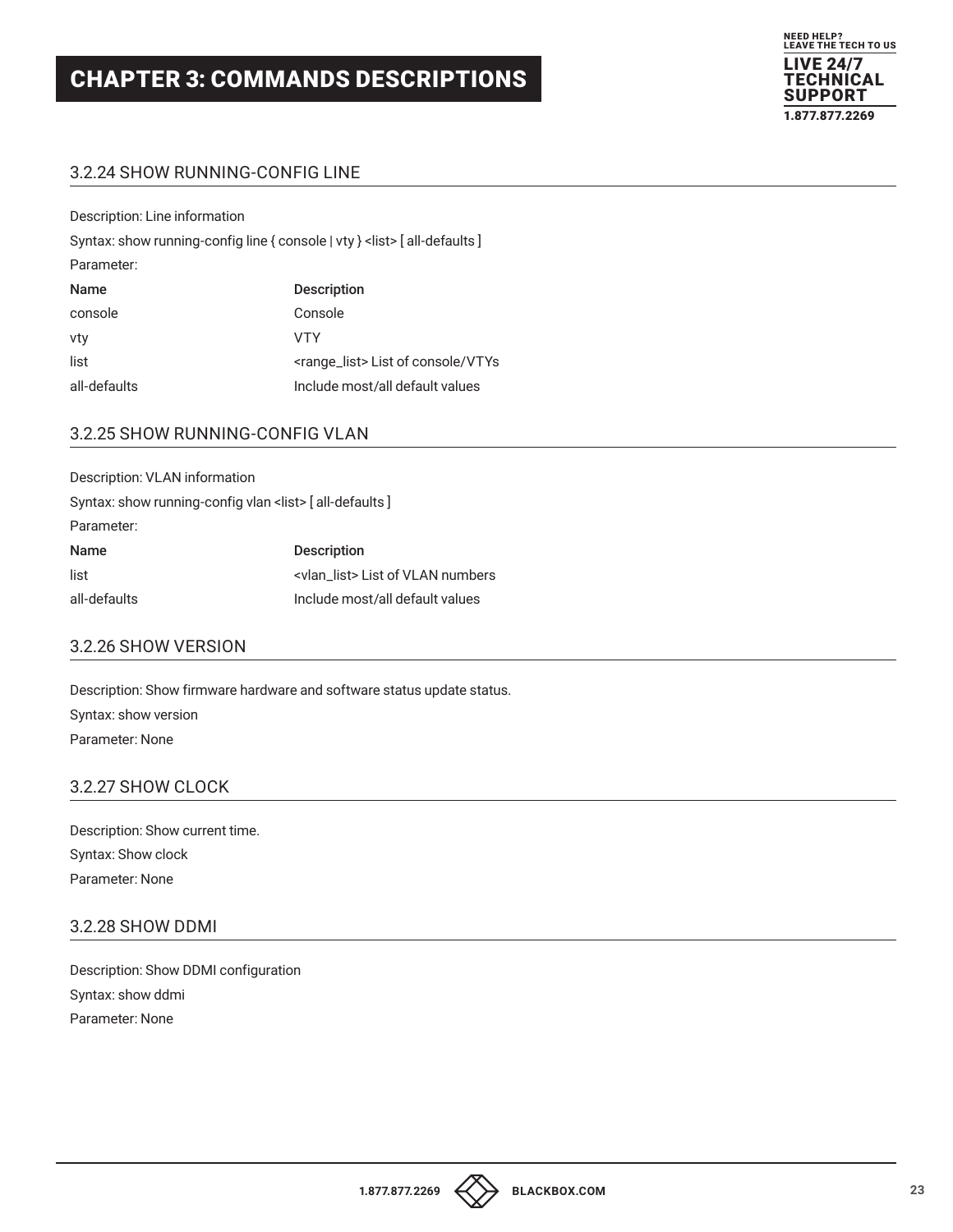

#### 3.2.29 SHOW VERSION

Description: Show version information. Syntax: show version Parameter: None

#### 3.2.30 SHOW SYSTEM INVENTORY

Description: Show system inventory. Syntax: show system inventory Parameter: None

#### 3.2.31 SHOW MAC ADDRESS TABLE AGING-TIME

Description: Show aging time for MAC learning table (system-wide). Syntax: show aging time Parameter: None

#### 3.2.32 SHOW MAC ADDRESS TABLE

Description: Show MAC learning table.

Syntax: show mac address-table [conf | static | aging-time | { { learning | count } [ interface <port\_type> [ <port\_type\_list>]] } | { address <mac\_addr> [vlan <vlan\_id>] } | vlan <vlan\_id> | interface <port\_type> [<port\_type\_list>] ] Parameter: None

#### 3.2.33 SHOW MAC ADDRESS TABLE CONF

Description: User added static mac addresses

Syntax: show mac address-table [conf | static | aging-time | { { learning | count } [ interface ( <port\_type> [ <v\_port\_type\_list> ] ) ] } | { address <v\_mac\_addr> [ vlan <v\_vlan\_id> ] } | vlan <v\_vlan\_id\_1> | interface ( <port\_type> [ <v\_port\_type\_list\_1> ] ) ] Parameter: None

## Description: Total number of mac addresses

3.2.34 SHOW MAC ADDRESS TABLE COUNT

Syntax: show mac address-table [conf | static | aging-time | { { learning | count } [ interface ( <port\_type> [ <v\_port\_type\_list> ] ) ] } | { address <v\_mac\_addr> [ vlan <v\_vlan\_id> ] } | vlan <v\_vlan\_id\_1> | interface ( <port\_type> [ <v\_port\_type\_list\_1> ] ) ] Parameter: None

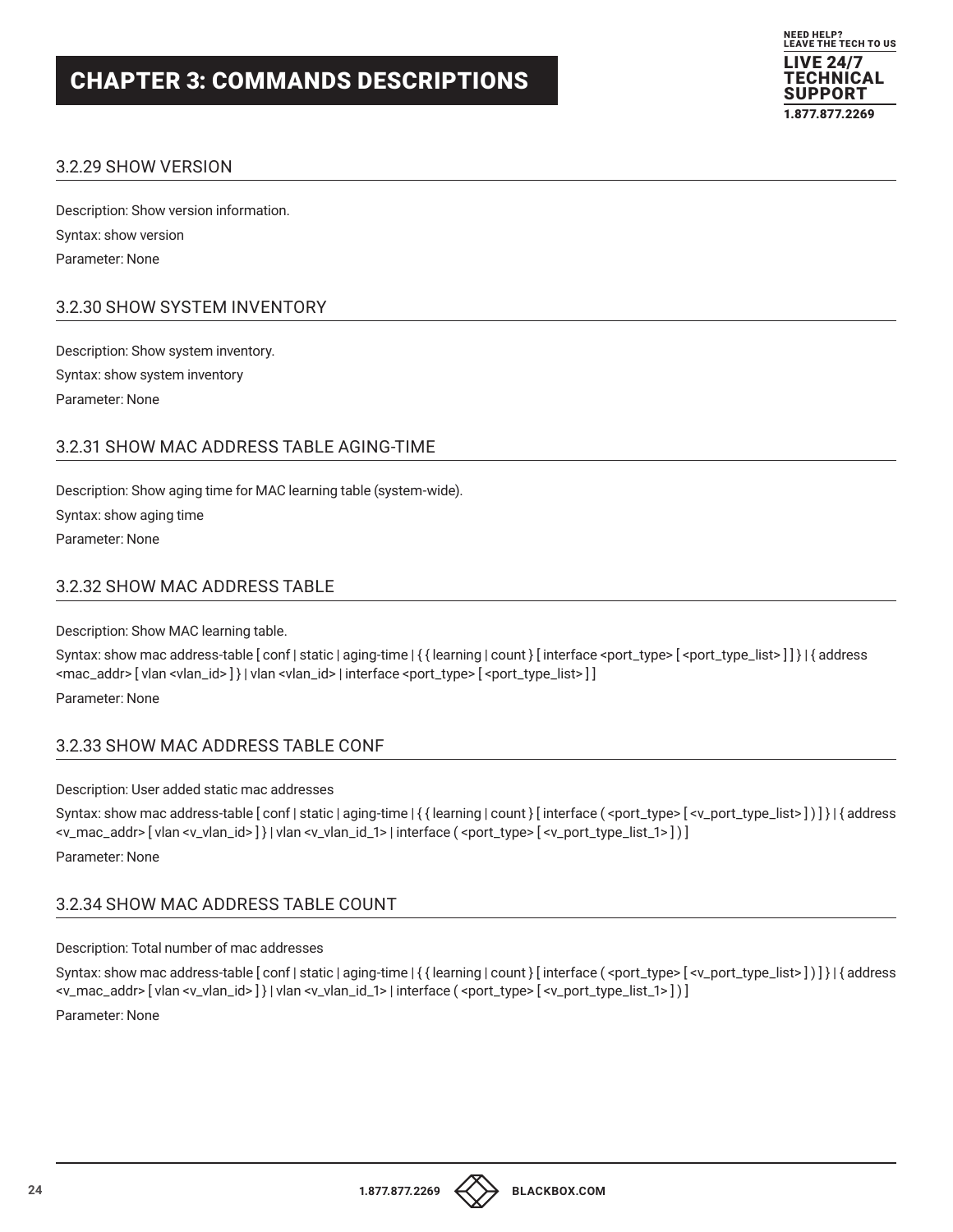

#### 3.2.35 SHOW MAC ADDRESS TABLE LEARNING

#### Description: Learn/disable/secure stat

Syntax: show mac address-table [conf | static | aging-time | { { learning | count } [ interface ( <port\_type> [ <v\_port\_type\_list> ] ) ] } | { address <v\_mac\_addr> [ vlan <v\_vlan\_id> ] } | vlan <v\_vlan\_id\_1> | interface ( <port\_type> [ <v\_port\_type\_list\_1> ] ) ] Parameter: None

#### 3.2.36 SHOW MAC ADDRESS TABLE STATIC

Description: All static mac addresses

```
Syntax: show mac address-table [conf | static | aging-time | { { learning | count } [ interface ( <port_type> [ <v_port_type_list> ] ) ] } | { address
<v_mac_addr> [ vlan <v_vlan_id> ] } | vlan <v_vlan_id_1> | interface ( <port_type> [ <v_port_type_list_1> ] ) ]
Parameter: None
```
#### 3.2.37 SHOW MAC ADDRESS TABLE INTERFACE

Description: Show MAC learning table per port.

Syntax: show mac address-table [interface <port\_type> [<port\_type\_list>]] Parameter:

| <b>Name</b>       | <b>Description</b>     |
|-------------------|------------------------|
| <portno></portno> | Valid values: 1-10     |
|                   | <b>Type: Mandatory</b> |

#### 3.2.38 SHOW MAC ADDRESS VLAN <VLANID>

Description: Show MAC learning table per VLAN index. Syntax: show mac address-table { learning | count } vlan <vlan\_id> Parameter:

Name Description

<vlanid> Valid values: 1–4094 Type: Mandatory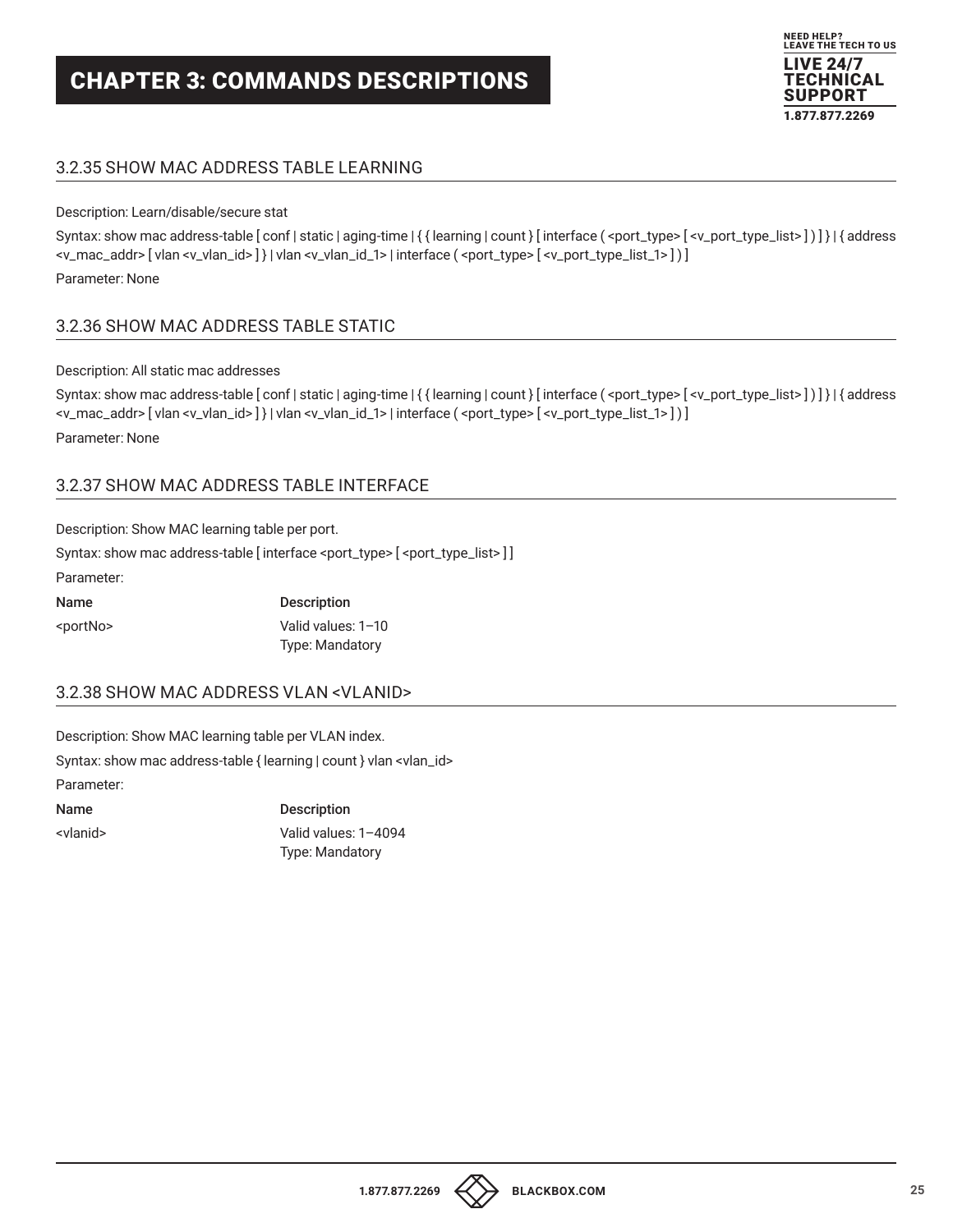

#### 3.2.39 SHOW MVR

Description: MVR information

Syntax: show mvr [vlan <v\_vlan\_list> | name <mvr\_name> ] [group-database [interface ( <port\_type> [<v\_port\_type\_list> ]) ] [sfminformation ] ] [ detail ]

| Parameter:       |                                                         |
|------------------|---------------------------------------------------------|
| Name             | <b>Description</b>                                      |
| vlan             | Search by VLAN                                          |
| v_vlan_list      | <vlan list=""> MVR multicast VLAN list</vlan>           |
| name             | Search by MVR name                                      |
| mvr_name         | <mvrname: word16=""> MVR multicast VLAN name</mvrname:> |
| group-database   | Multicast group database from MVR                       |
| interface        | Search by port                                          |
| port_type        | GigabitEthernet, 1 Gigabit Ethernet Port                |
| v_port_type_list | PORT_LIST, Port list in 1/1-14                          |
| sfm-information  | Including source filter multicast information from MVR  |
| detail           | Detail information/statistics of MVR group database     |

#### 3.2.40 SHOW FDB STATIC TABLE

Description: Show static MAC forwarding table. Syntax: show mac address-table static Parameter: None

#### 3.2.41 SHOW FDBSTATIC INTERFACE GIGABIT <PORTNO>

Description: Show static MAC forwarding table per gigabit port. Syntax: Show mac address-table { learning | count } [ interface <port\_type> [ <port\_type\_list> ] ] Parameter:

| Name                    | <b>Description</b>                           |
|-------------------------|----------------------------------------------|
| <port_type></port_type> | Port type in Fast, Giga or Ten-giga ethernet |
| <portno></portno>       | Valid values: 1-10                           |
|                         | <b>Type: Mandatory</b>                       |

#### 3.2.42 SHOW FDBSTATIC VLAN <VLANID>

Description: Show static MAC forwarding table per VLAN index. Syntax: show mac address-table { learning | count } vlan <vlanid> Parameter: Name Description <vlanid> Valid values: 1–4094 Type: Mandatory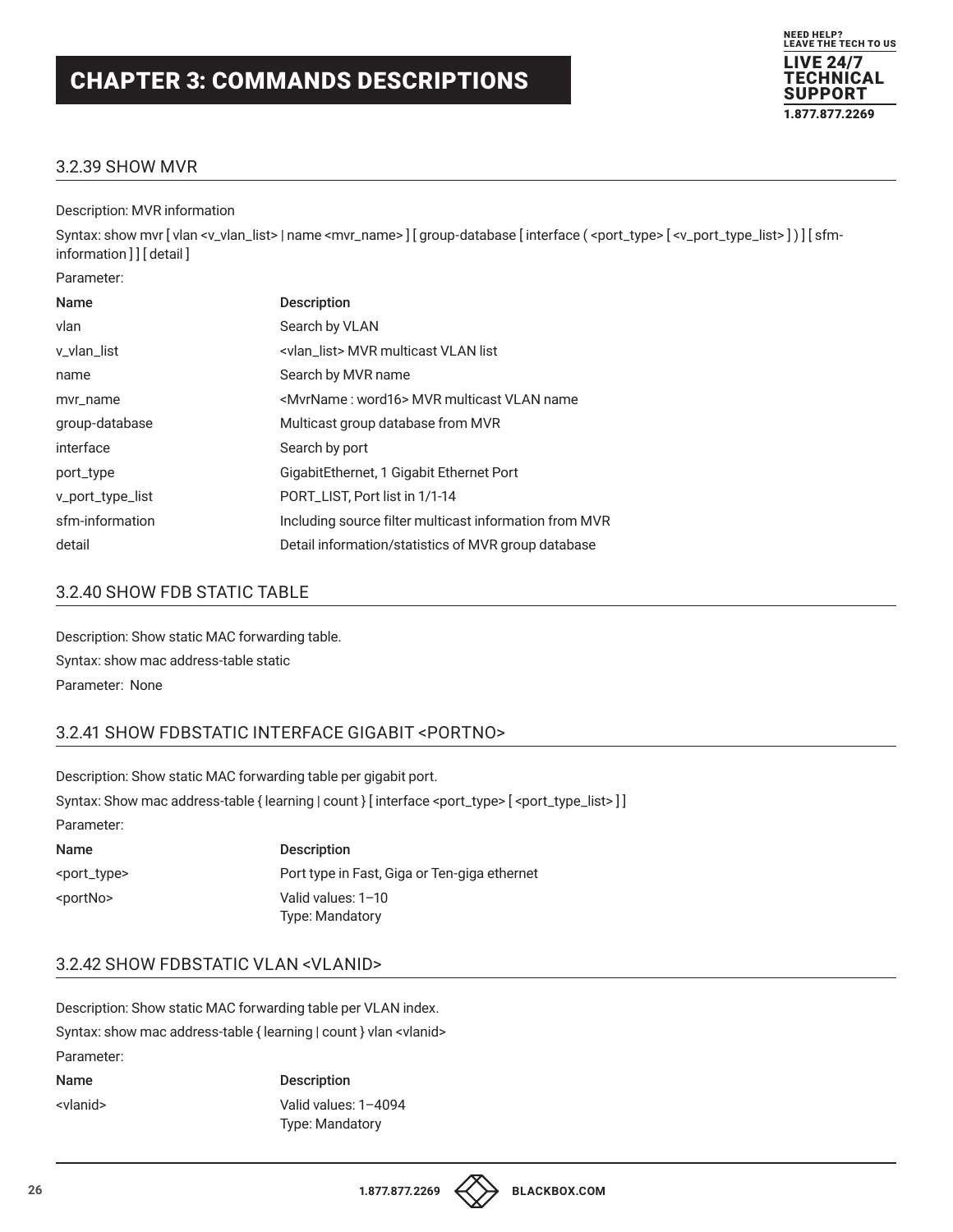

#### 3.2.43 SHOW INTERFACE PORT < PORT\_TYPE\_LIST >

Description: Show interface information per port.

Syntax: show interface <port\_type> [ <port\_type\_list> ] status

Parameter:

| Name                    | <b>Description</b>                          |
|-------------------------|---------------------------------------------|
| <port_type></port_type> | Port type in Fast, Giga or Tengiga ethernet |
| <portno></portno>       | Valid values: 1-10                          |
|                         | <b>Type: Mandatory</b>                      |

#### 3.2.43 SHOW INTERFACE PORT < PORT\_TYPE\_LIST >

| Description: Show interface information per port. |                                                                                           |
|---------------------------------------------------|-------------------------------------------------------------------------------------------|
|                                                   | Syntax: show interface <port_type> [<port_type_list>] status</port_type_list></port_type> |
| Parameter:                                        |                                                                                           |
| Name                                              | <b>Description</b>                                                                        |
| <port_type></port_type>                           | Port type in Fast, Giga or Tengiga ethernet                                               |
| <portno></portno>                                 | Valid values: 1-10<br>Type: Mandatory                                                     |

#### 3.2.44 SHOW INTERFACE PORT <PORTNO> STATISTICS

Description: Show Ethernet counter per gigabit port. Syntax: show interface <port\_type> [<port\_type\_list>] statistics Parameter: Name Description <port\_type> Port type in Fast, Giga or Tengiga ethernet <portNo> Valid values: 1–10 Type: Mandatory counter Show Gigabit Ethernet counter.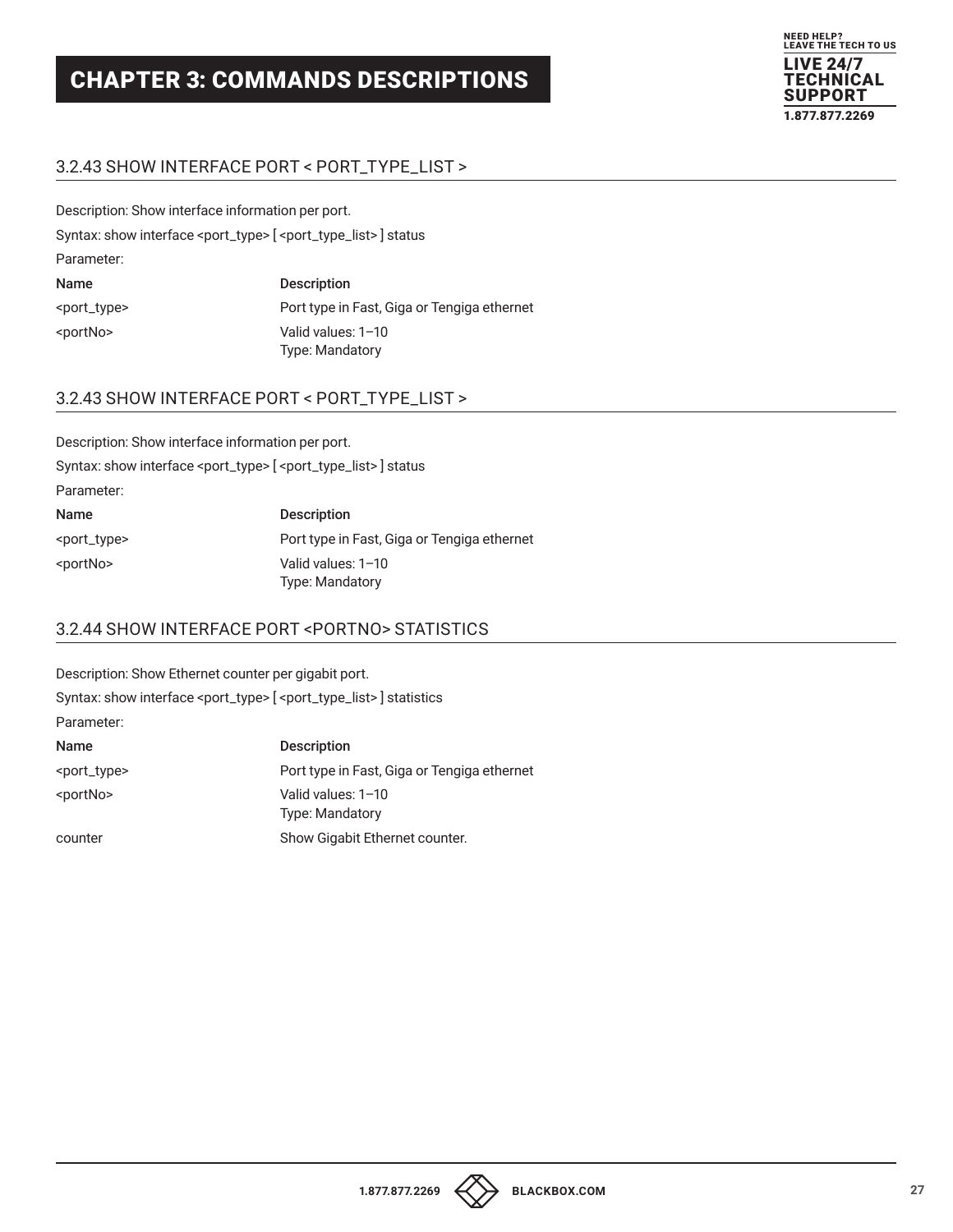#### NEED HELP? LEAVE THE TECH TO US LIVE 24/7 TECHNICAL SUPPORT 1.877.877.2269

#### 3.2.45 SHOW PLATFORM PHY

#### Description: PHYs' information

Syntax: show platform phy [interface (<port\_type>[<v\_port\_type\_list>])] show platform phy id [interface (<port\_type>[<v\_port\_type\_ list>])] show platform phy instance show platform phy status [interface (<port\_type> [<v\_port\_type\_list>])]

Parameter:

| Name             | <b>Description</b>                       |
|------------------|------------------------------------------|
| id               | ID                                       |
| instance         | PHY Instance Information                 |
| status           | <b>Status</b>                            |
| interface        | Interface                                |
| port_type        | GigabitEthernet, 1 Gigabit Ethernet Port |
| v_port_type_list | PORT_LIST, Port list in 1/1-14           |

#### 3.2.46 SHOW POE

| Description: Show PoE status and information for each port                              |                                          |
|-----------------------------------------------------------------------------------------|------------------------------------------|
| Syntax: show poe                                                                        |                                          |
| show poe [interface ( <port_type> [<v_port_type_list>])]</v_port_type_list></port_type> |                                          |
| Parameter:                                                                              |                                          |
| Name                                                                                    | <b>Description</b>                       |
| poe                                                                                     | Power over Ethernet                      |
| port_type                                                                               | GigabitEthernet, 1 Gigabit Ethernet Port |
| v_port_type_list                                                                        | PORT_LIST, Port list in 1/1-14           |
|                                                                                         |                                          |

#### 3.2.47 SHOW PORT-SECURITY

| Description: Port security |                                             |
|----------------------------|---------------------------------------------|
| Syntax: show port-security |                                             |
| Parameter:                 |                                             |
| <b>Name</b>                | <b>Description</b>                          |
| port                       | Show MAC Addresses learned by Port Security |
| switch                     | <b>Show Port Security status</b>            |
| interface                  | Interface                                   |
| port_type                  | GigabitEthernet, 1 Gigabit Ethernet Port    |
| v_port_type_list           | PORT_LIST, Port list in 1/1-14              |

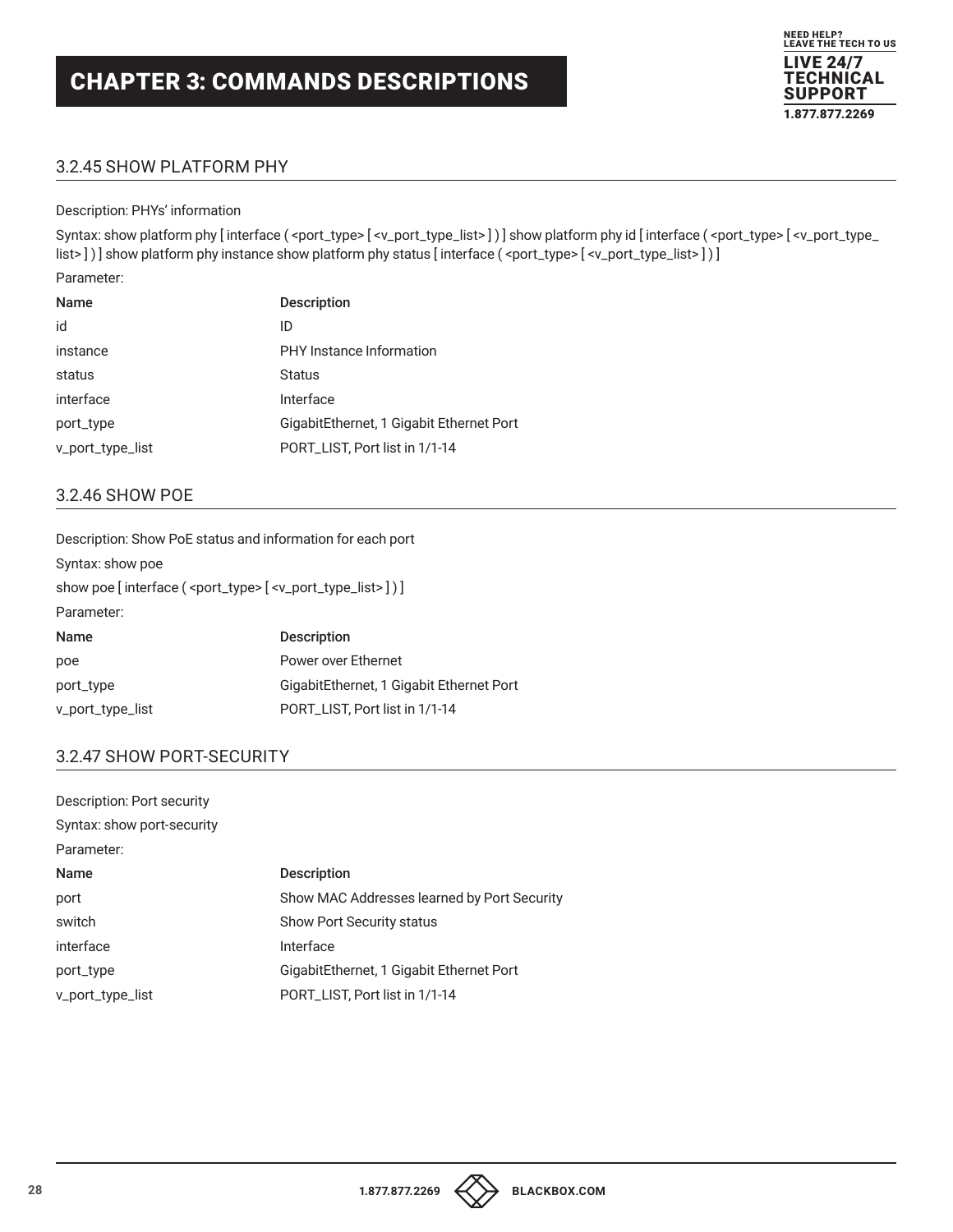

#### 3.2.48 SHOW PROFILE ALARM

Description: Profile alarm Syntax: show profile alarm Parameter: None

#### 3.2.49 SHOW SFLOW

| Description: Sflow information |                                                                                                                                                                                                         |
|--------------------------------|---------------------------------------------------------------------------------------------------------------------------------------------------------------------------------------------------------|
| Syntax: show sflow             |                                                                                                                                                                                                         |
|                                | show sflow statistics { receiver [ <rcvr_idx_list> ]   samplers [ interface [ <samplers_list> ] ( <port_type> [ <v_port_type_list> ] ] }</v_port_type_list></port_type></samplers_list></rcvr_idx_list> |
| Parameter:                     |                                                                                                                                                                                                         |
| Name                           | <b>Description</b>                                                                                                                                                                                      |

| receiver         | Show statistics for receiver                          |
|------------------|-------------------------------------------------------|
| samplers         | Show statistics for samplers                          |
| interface        | Interface                                             |
| port_type        | GigabitEthernet, 1 Gigabit Ethernet Port              |
| v_port_type_list | <port_type_list> Port list in 1/1-14</port_type_list> |

#### 3.2.50 SHOW SNMP

| Syntax: show snmp                                                              |  |
|--------------------------------------------------------------------------------|--|
| show snmp access [ <group_name>{v1 v2c v3 any}{auth noauth priv}]</group_name> |  |
| show snmp community v3 [ < community > ]                                       |  |
| show snmp host [ <conf_name>] [system] [switch] [interface] [aaa]</conf_name>  |  |
|                                                                                |  |
|                                                                                |  |
| show snmp security-to-group [ { v1   v2c   v3 } < security_name > ]            |  |
| show snmp user [ <username> <engineid>]</engineid></username>                  |  |
| show snmp view [ <view_name> <oid_subtree>]</oid_subtree></view_name>          |  |
|                                                                                |  |
| Description                                                                    |  |
| access configuration                                                           |  |
| <groupname: word32=""> group name</groupname:>                                 |  |
| any security model                                                             |  |
| v1 security model                                                              |  |
| v2c security model                                                             |  |
| v3 security model                                                              |  |
| authNoPriv Security Level                                                      |  |
| noAuthNoPriv Security Level                                                    |  |
| authPriv Security Level                                                        |  |
|                                                                                |  |

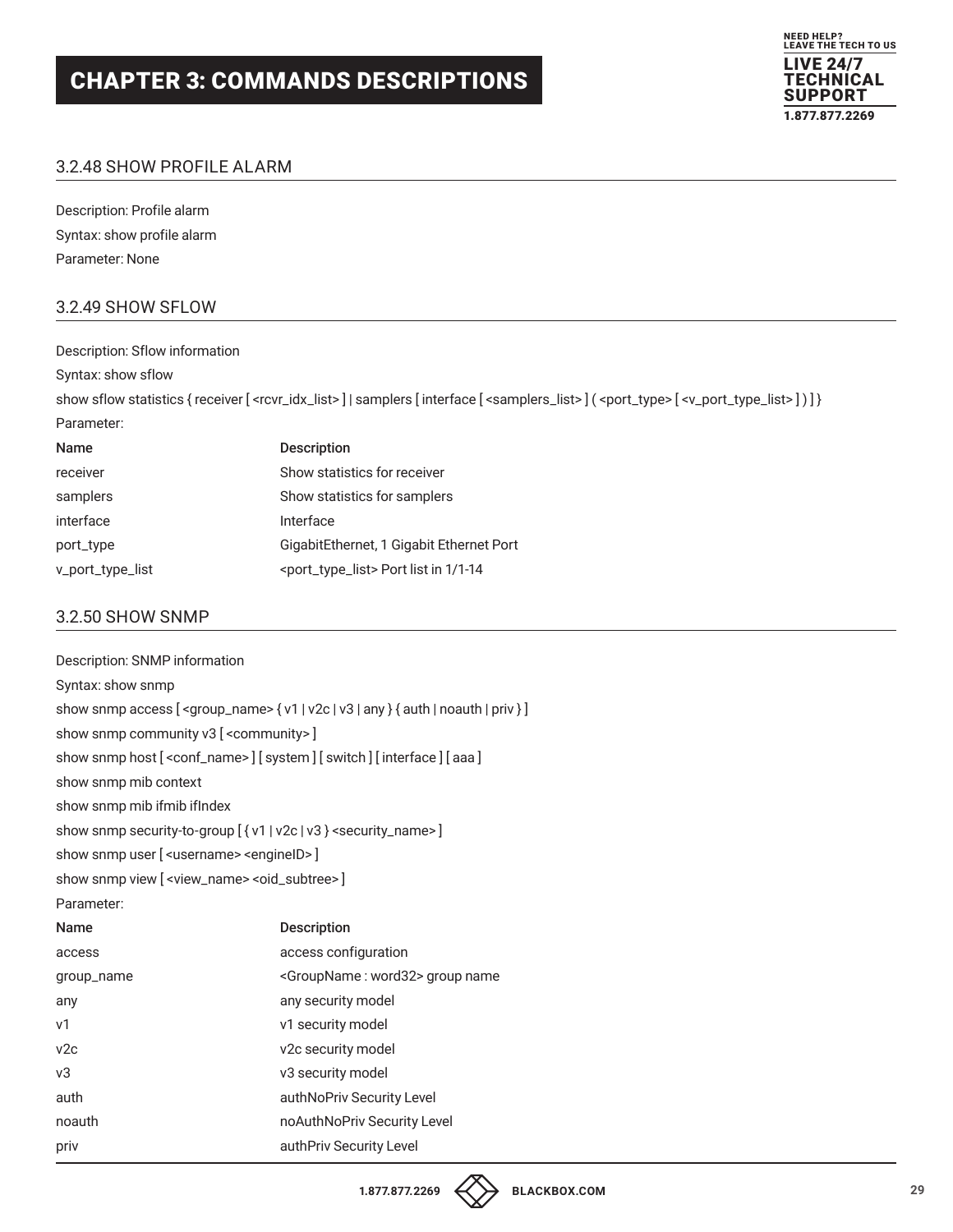

| community         | Community                                                        |
|-------------------|------------------------------------------------------------------|
| community         | <community: word127=""> Specify community name</community:>      |
| host              | Set SNMP host's configurations                                   |
| conf_name         | <confname: word32=""> Name of the host configuration</confname:> |
| aaa               | AAA event group                                                  |
| interface         | Interface event group                                            |
| switch            | Switch event group                                               |
| system            | System event group                                               |
| mib               | MIB (Management Information Base)                                |
| context           | MIB context                                                      |
| ifmib             | IF-MIB                                                           |
| ifIndex           | The IfIndex that is defined in IF-MIB                            |
| security-to-group | security-to-group configuration                                  |
| security_name     | <securityname: word32=""> security group name</securityname:>    |
| user              | User                                                             |
| username          | <username: word32=""> Security user name</username:>             |
| enginelD          | <engiedid: word10-32=""> Security Engine ID</engiedid:>          |
| view              | MIB view configuration                                           |
| view_name         | <viewname: word32=""> MIB view name</viewname:>                  |
| oid subtree       | <oidsubtree: word255=""> MIB view OID</oidsubtree:>              |

#### 3.2.51 SHOW SPANNING-TREE

Description: System Wide Spanning Tree Setting/Status.

Syntax: show spanning-tree [ summary | active | { interface ( <port\_type> [ <v\_port\_type\_list> ] ) } | { detailed [ interface ( <port\_type> [ <v\_ port\_type\_list\_1>])]} | { mst [ configuration | { <instance> [ interface ( <port\_type> [ <v\_port\_type\_list\_2>])]} ] } Parameter:

### Name Description active active active interfaces detailed STP statistics interface Choose port mst Configuration summary STP summary

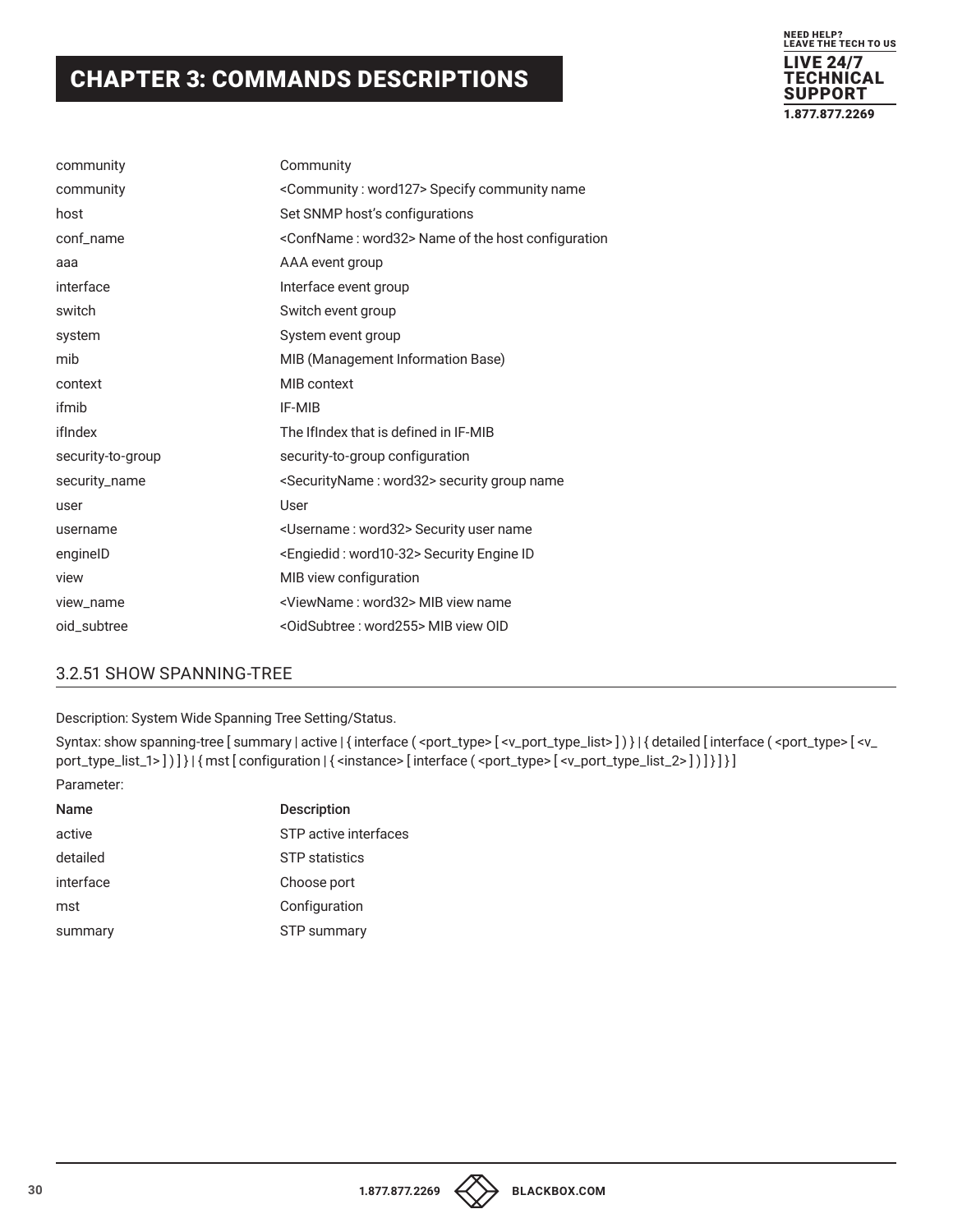

#### 3.2.52 SHOW SWITCHPORT FORBIDDEN

| Description: Lookup VLAN Forbidden port entry                                       |                                              |
|-------------------------------------------------------------------------------------|----------------------------------------------|
| Syntax: show switchport forbidden [ { vlan <vid> }   { name <name> } ]</name></vid> |                                              |
| Parameter:                                                                          |                                              |
| Name                                                                                | <b>Description</b>                           |
| vlan                                                                                | Show forbidden access for specific VLAN id   |
| vid                                                                                 | <b>VLAN</b> id                               |
| name                                                                                | Show forbidden access for specific VLAN name |
| name                                                                                | <b>VLAN</b> name                             |
|                                                                                     |                                              |

#### 3.2.53 SHOW TACACS-SERVER

Description: TACACS+ configuration Syntax: show tacacs-server Parameter:

#### 3.2.54 SHOW VLAN

Description: Show bridge port memberset/status. Syntax: show vlan Parameter: None

#### 3.2.55 SHOW VLAN ID

Description: Show bridge port member set/status per VLAN index (1–4094).

Syntax: show vlan id <vlanid>

Parameter:

Name Description <vlanid> Valid values: 1–4094 Type: Mandatory.

#### 3.2.56 SHOW VLAN NAME

Description: Show bridge port member set/status per VLAN name ( 32 words ). Syntax: show vlan name <vword32> Parameter: Name Description < vword32> Valid values: 32 words Type: Mandatory.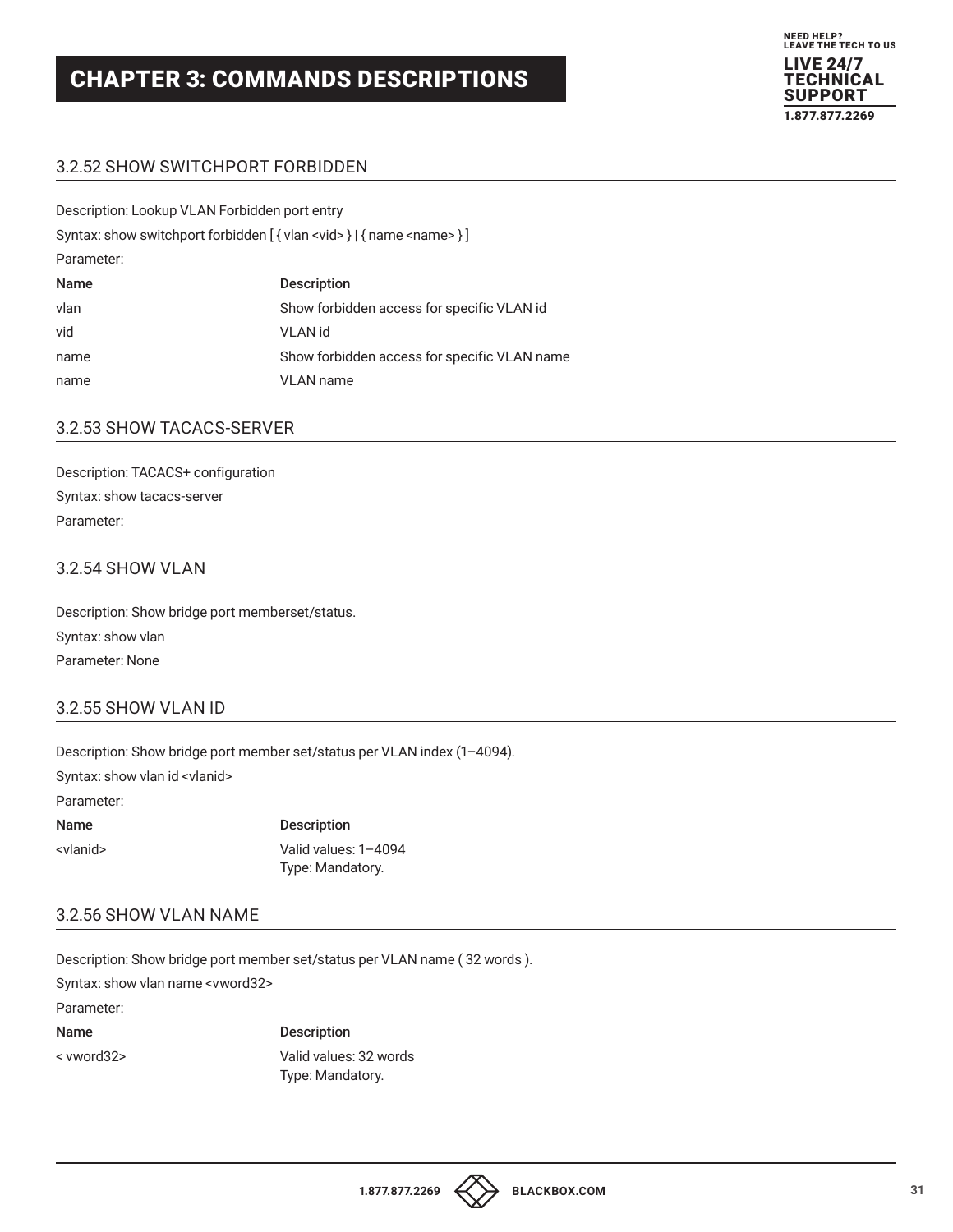

#### 3.2.57 SHOW VLAN BRIEF

| Description: VLAN summary information                                        |                                       |
|------------------------------------------------------------------------------|---------------------------------------|
| Syntax: show vlan [id <vlan_list>   name <name>   brief ]</name></vlan_list> |                                       |
| Parameter:                                                                   |                                       |
| Name                                                                         | <b>Description</b>                    |
| id                                                                           | <b>VLAN status by VLAN id</b>         |
| vlan_list                                                                    | <vlan list=""> VLAN IDs 1-4095</vlan> |
| name                                                                         | VLAN status by VLAN name              |
| name                                                                         | vword32> A VLAN name                  |
| brief                                                                        | <b>VLAN</b> summary information       |
|                                                                              |                                       |

#### 3.2.58 SHOW VLAN IP-SUBNET

| Description: Show VLAN ip-subnet entries        |
|-------------------------------------------------|
| Syntax: show vlan ip-subnet [id < subnet_id > ] |
|                                                 |
| <b>Description</b>                              |
| Show a specific ip-subnet entry                 |
| <1-128> The specific ip-subnet to show          |
|                                                 |

#### 3.2.59 SHOW VLAN MAC

| Description: Show VLAN MAC entries                    |                                                       |
|-------------------------------------------------------|-------------------------------------------------------|
| Syntax: show vlan mac [address <mac_addr>]</mac_addr> |                                                       |
| Parameter:                                            |                                                       |
| Name                                                  | <b>Description</b>                                    |
| address                                               | Show a specific MAC entry                             |
| mac addr                                              | <mac_ucast>The specific MAC entry to show</mac_ucast> |

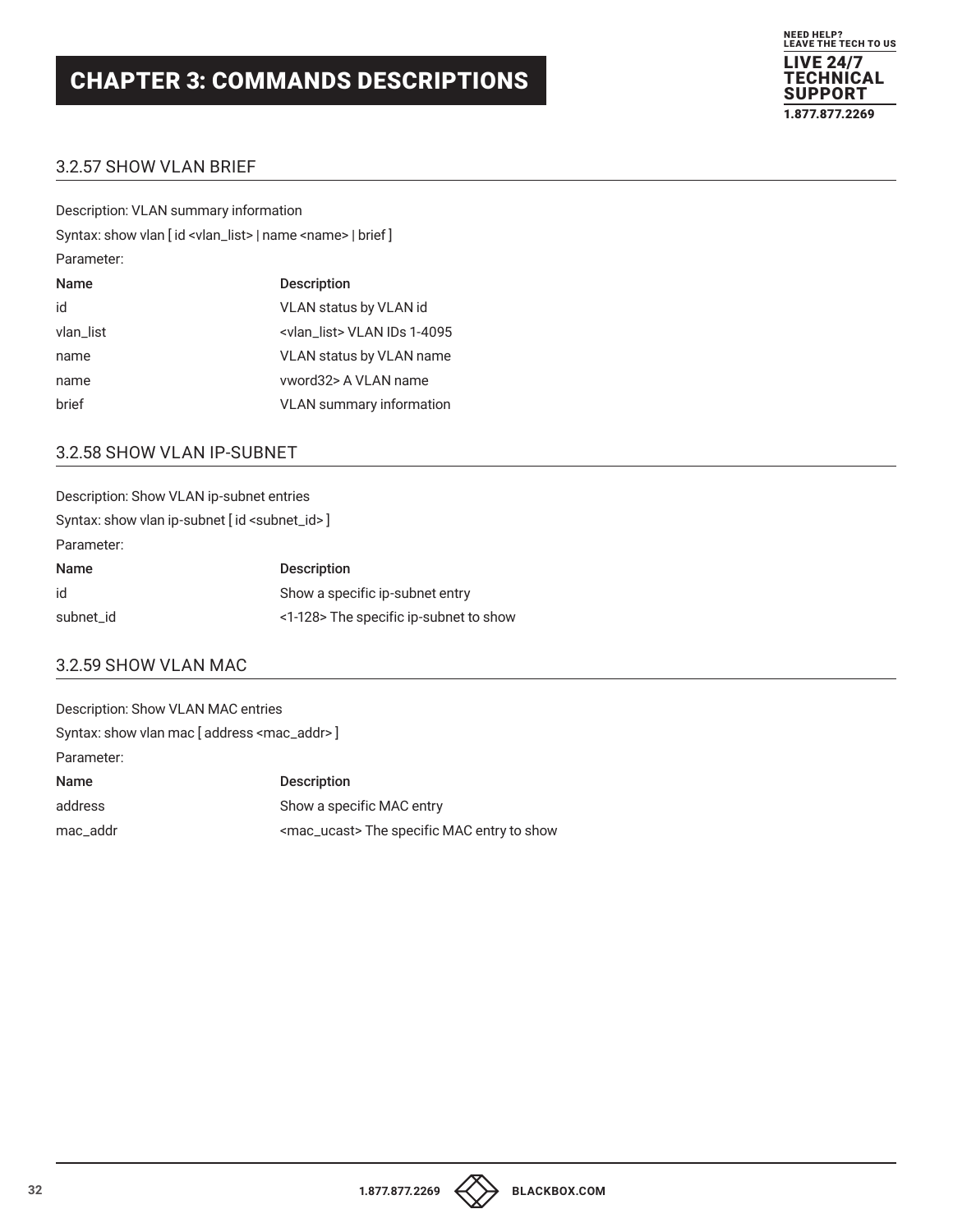

#### 3.2.60 SHOW VLAN PROTOCOL

Description: Protocol-based VLAN status

Syntax: show vlan protocol [eth2 { <etype> | arp | ip | ipx | at } ] [snap { <oui> | rfc-1042 | snap-8021h } <pid> ] [llc <dsap> <ssap>] Parameter:

| Name             | <b>Description</b>                                |
|------------------|---------------------------------------------------|
| eth <sub>2</sub> | Ethernet protocol based VLAN status               |
| etype            | 0x600-0xffff> Ether Type(Range: 0x600 - 0xFFFF)   |
| arp              | Ether Type is ARP                                 |
| ip               | Ether Type is IP                                  |
| ipx              | Ether Type is IPX                                 |
| at               | Ether Type is AppleTalk                           |
| llc              | <b>LLC-based VLAN status</b>                      |
| dsap             | <0x0-0xff>DSAP (Range: 0x00-0xFF)                 |
| ssap             | <0x0-0xff> SSAP (Range: 0x00-0xFF)                |
| snap             | SNAP-based VLAN status                            |
| oui              | <0x0-0xffffff> SNAP OUI (Range 0x000000-0XFFFFFF) |
| rfc-1042         | SNAP OUI is rfc-1042                              |
| snap-8021h       | SNAP OUI is 8021h                                 |

#### 3.2.61 SHOW VLAN STATUS

Description: Show the VLANs configured for each interface

Syntax: show vlan status [interface (<port\_type> [<plist>])] [combined | admin | nas | mvr | voice-vlan | mstp | erps | vcl | evc | gvrp | all | conflicts ]

Parameter:

| Name       | <b>Description</b>                                    |
|------------|-------------------------------------------------------|
| admin      | Show the VLANs configured by administrator            |
| all        | Show all VLANs configured                             |
| combined   | Show the VLANs configured by a combination            |
| conflicts  | Show VLANs configurations that has conflicts          |
| gvrp       | Show the VLANs configured by GVRP                     |
| interface  | Show the VLANs configured for a specific interface(s) |
| mstp       | Show the VLANs configured by MSTP.                    |
| mvr        | Show the VLANs configured by MVR                      |
| nas        | Show the VLANs configured by NAS                      |
| vcl        | Show the VLANs configured by VCL                      |
| voice-vlan | Show the VLANs configured by Voice VLAN               |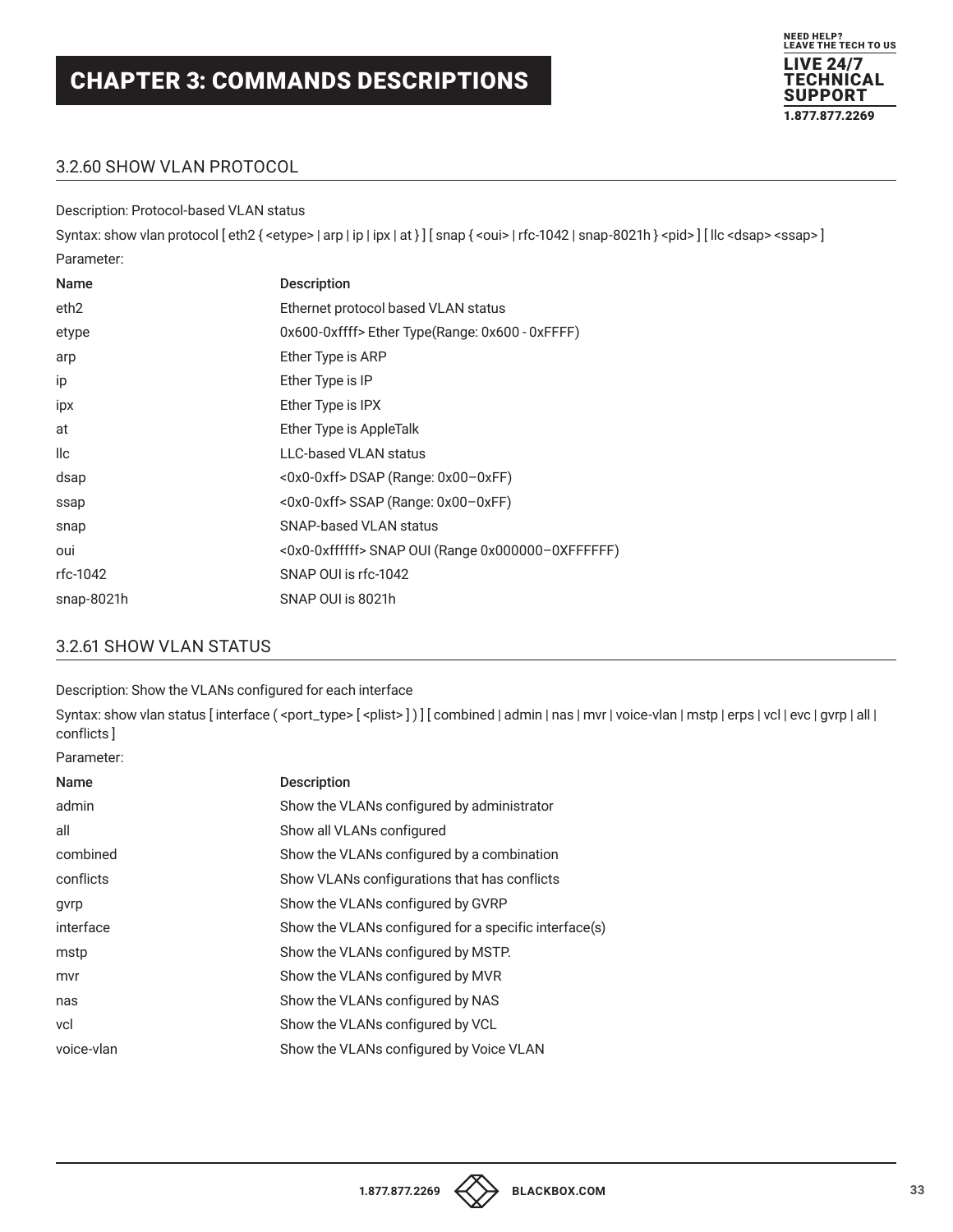

#### 3.2.62 SHOW QOS-QUEUE-MAPPING

Description: Show CoS queue mapping table. Syntax: show qos maps Parameter: None

#### 3.2.63 SHOW INTERFACE PORTS <PORTNO> PRIORITY

Description: Show QoS per gigabit port.

Syntax: show interface <port\_type> [<port\_type\_list>] statistics { priority [<0-7>] }

| <b>Description</b>                           |
|----------------------------------------------|
| Valid values: 0-7<br><b>Type: Mandatory</b>  |
| Port type in Fast, Giga or Tengiga ethernet  |
| Valid values: 0-10<br><b>Type: Mandatory</b> |
|                                              |

#### 3.2.64 SHOW QOS

Description: Show scheduler profile table. Syntax: show queue-scheduler profile Parameter: None

#### 3.2.65 SHOW QUEUE-SHAPER

Description: Show queue shaper information. Syntax: show queue-shaper Parameter: None

#### 3.2.66 SHOW PORT-SHAPER

Description: Show port shaper information. Syntax: show port-shaper Parameter: None

#### 3.2.67 SHOW PVLAN [ <PVLAN\_LIST> ]

Description: PVLAN ID Syntax: show pvlan [ <pvlan\_list> ] Parameter: Name Description pvlan\_list PVLAN ID to show configuration for

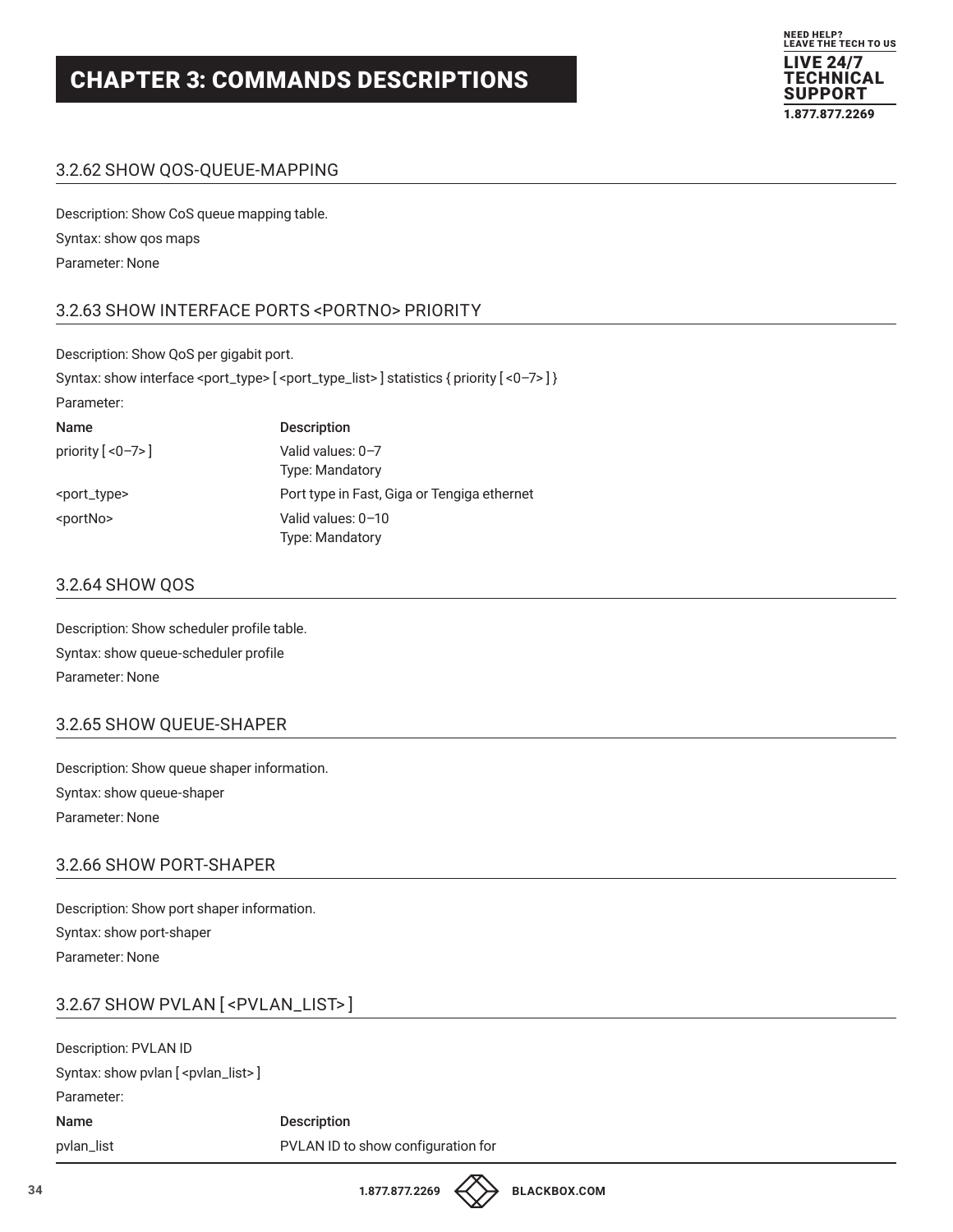

#### 3.2.68 SHOW PVLAN ISOLATION [ INTERFACE <PORT\_TYPE> [ <PORT\_TYPE\_LIST> ] ]

Description: Show all port isolation information.

Syntax: show pvlan isolation [interface <port\_type> [<port\_type\_list>]]

Parameter:

| Name                    | <b>Description</b>                          |
|-------------------------|---------------------------------------------|
| <port_type></port_type> | Port type in Fast, Giga or Tengiga ethernet |
| <portno></portno>       | Valid values: 1-10                          |
|                         | <b>Type: Mandatory</b>                      |

#### 3.2.69 SHOW INTERFACE GIGABIT <PORTNO> PORT-ISOLATION

|                         | Description: Show isolation information per gigabit port.                                            |
|-------------------------|------------------------------------------------------------------------------------------------------|
|                         | Syntax: show pvlan isolation [interface <port_type> [<port_type_list>]]</port_type_list></port_type> |
| Parameter:              |                                                                                                      |
| Name                    | <b>Description</b>                                                                                   |
| <port_type></port_type> | Port type in Fast, Giga or Tengiga ethernet                                                          |
| <portno></portno>       | Valid values: 1-10<br>Type: Mandatory                                                                |

#### 3.2.70 SHOW INTERFACE GIGABIT <PORTNO> STORM-CONTROL

Description: Show storm control information per gigabit port. Syntax: show interface gigabit <portNo> storm-control Parameter: Name Description <port\_type> Port type in Fast, Giga or Tengiga ethernet <portNo> Valid values: 1–10 Type: Mandatory

#### 3.2.71 SHOW INTERFACE GIGABIT <PORTNO> TRANSCEIVER

Description: Show interface transceiver Syntax: show interface gigabit <port\_type\_list> transceiver Parameter: Name Description <portNo> Valid values: 11–14 (for 14-port model) Type: Mandatory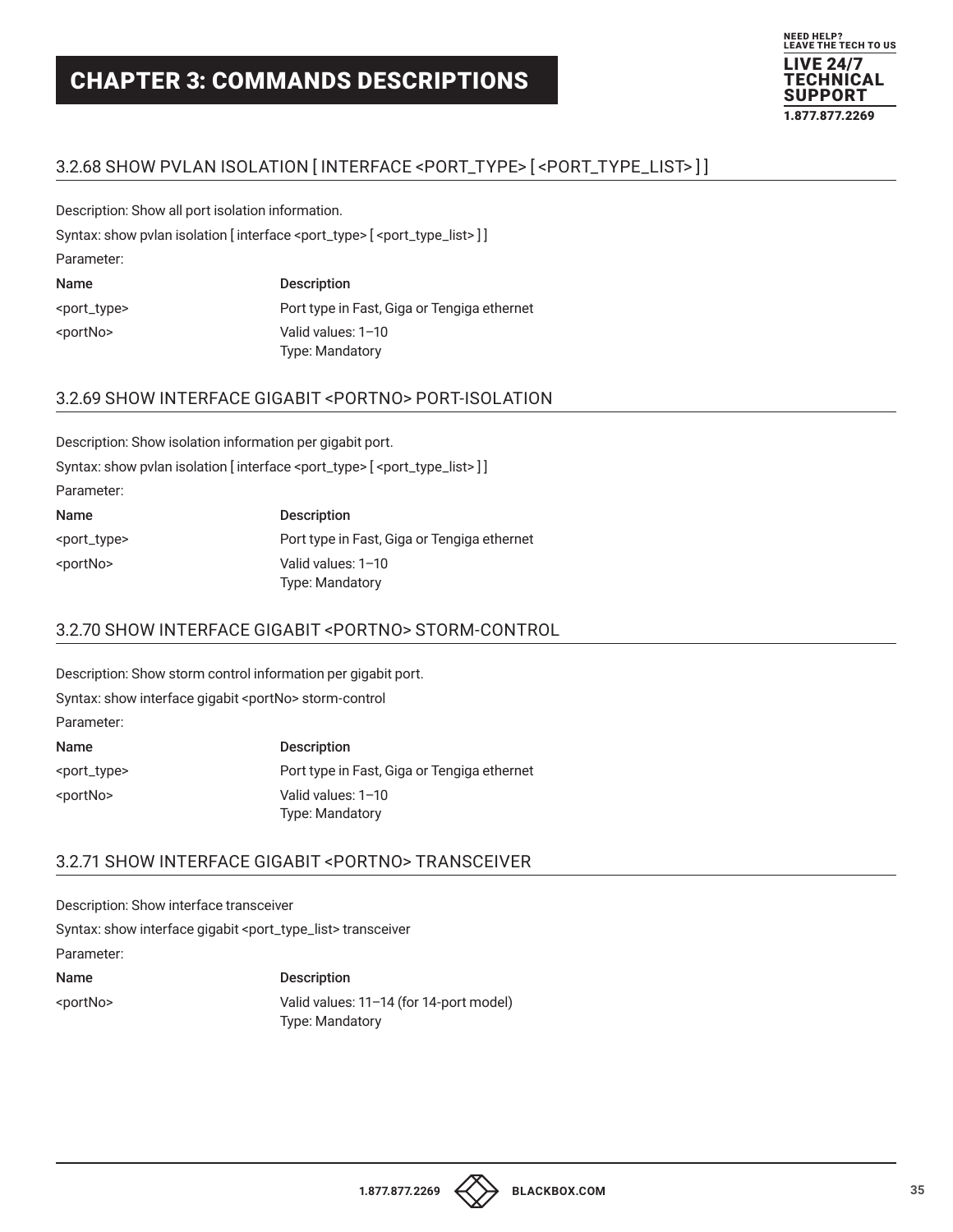

#### 3.2.72 SHOW QOS INTERFACE

| Description: QoS interface information                                     |                                          |  |  |
|----------------------------------------------------------------------------|------------------------------------------|--|--|
| Syntax: show qos [{interface [( <port_type> [<port>])]}</port></port_type> |                                          |  |  |
| Parameter:                                                                 |                                          |  |  |
| Name                                                                       | <b>Description</b>                       |  |  |
| interface                                                                  | Interface                                |  |  |
| port_type                                                                  | GigabitEthernet, 1 Gigabit Ethernet Port |  |  |
| port                                                                       | PORT_LIST, Port list in 1/1-14           |  |  |
|                                                                            |                                          |  |  |

#### 3.2.73 SHOW QOS MAPS

#### Description: MAPS

Syntax: show qos maps { maps [ dscp-cos ] [ dscp-ingress-translation ] [ dscp-classify ] [ cos-dscp ] [ dscp-egress-translation ] }

| Name                     | <b>Description</b>               |
|--------------------------|----------------------------------|
| cos-dscp                 | Map for cos to dscp              |
| dscp-classify            | Map for dscp classify enable     |
| dscp-cos                 | Map for dscp to cos              |
| dscp-egress-translation  | Map for dscp egress translation  |
| dscp-ingress-translation | Map for dscp ingress translation |

#### 3.2.74 SHOW QOS QCE

| Description: QCE                                                      |                             |  |
|-----------------------------------------------------------------------|-----------------------------|--|
| Syntax: show gos $\{$ qce $\{$ <gce <math="">\} <math>\}</math></gce> |                             |  |
| Parameter:                                                            |                             |  |
| <b>Name</b>                                                           | <b>Description</b>          |  |
| qce                                                                   | <ld: 1-256=""> QCE ID</ld:> |  |

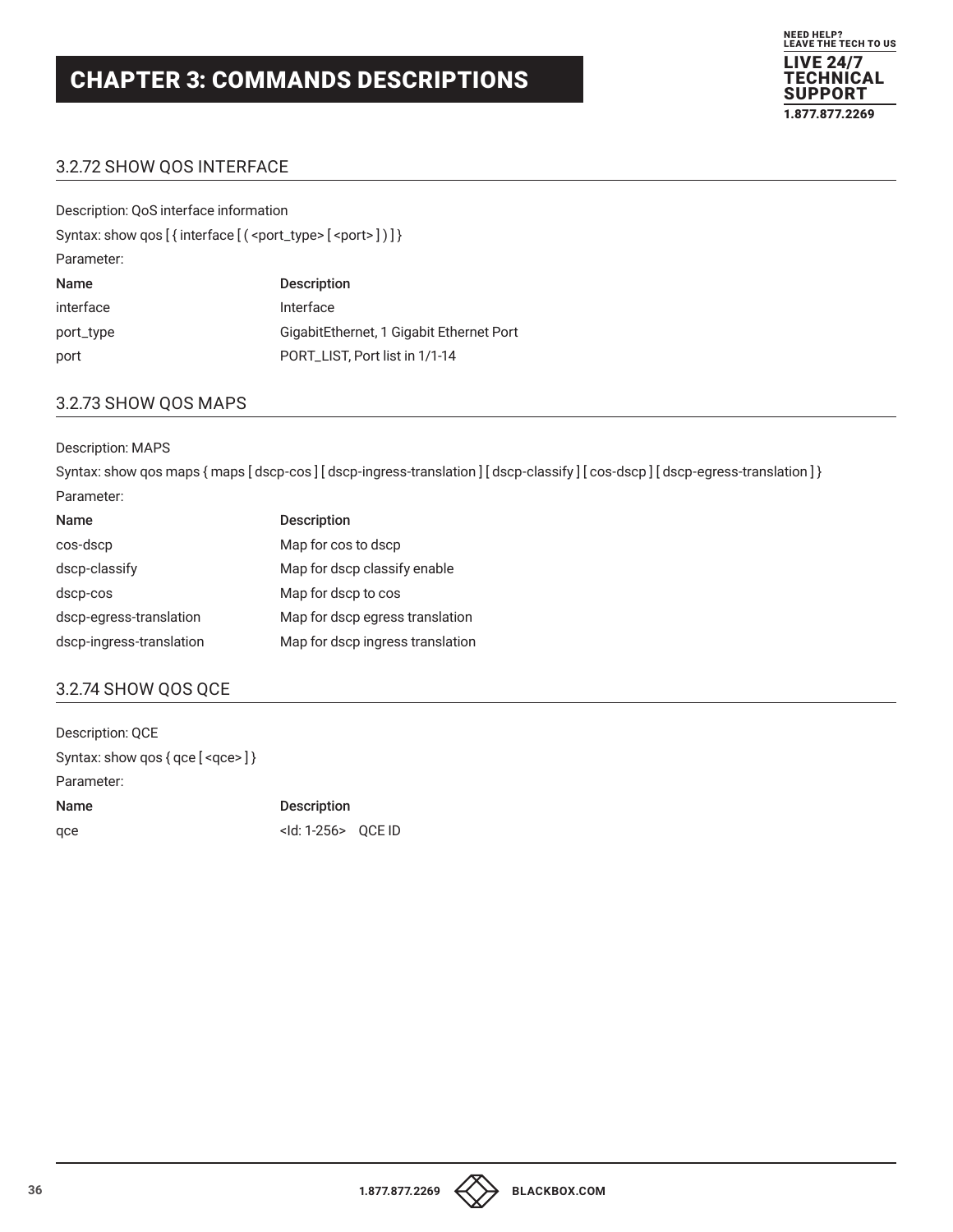

## 3.2.75 SHOW QOS STORM {UNKNOWN-UC|UNKNOWN-MC|BROADCAST}

Description: Show storm control information by VLAN.

| Syntax: show vlan unknown-uc |                                                                                     |
|------------------------------|-------------------------------------------------------------------------------------|
| show vlan unknown-mc         |                                                                                     |
| show ylan broadcast          |                                                                                     |
| Parameter:                   |                                                                                     |
| Name                         | <b>Description</b>                                                                  |
| unknown-uc                   | Show unknown unicast storm control information by VLAN.<br><b>Type: Mandatory</b>   |
| unknown-mc                   | Show unknown multicast storm control information by VLAN.<br><b>Type: Mandatory</b> |
| broadcast                    | Show broadcast storm control information by VLAN.<br><b>Type: Mandatory</b>         |
|                              |                                                                                     |

## 3.2.76 SHOW PORT-MIRROR

Description: Show port mirror information. Syntax: show port-mirror Parameter: None

#### 3.2.77 SHOW RINGV2

Description: Show ring protect information Syntax: show ring Parameter: None

#### 3.2.78 SHOW RMON

| Description: Show storm control information by VLAN. |                                   |  |
|------------------------------------------------------|-----------------------------------|--|
| Syntax: show rmon alarm [ <id_list>]</id_list>       |                                   |  |
| show rmon event [ <id_list>]</id_list>               |                                   |  |
| show rmon history [ <id_list>]</id_list>             |                                   |  |
| show rmon statistics [ <id_list>]</id_list>          |                                   |  |
| Parameter:                                           |                                   |  |
| Name                                                 | <b>Description</b>                |  |
| alarm                                                | Display the RMON alarm table      |  |
| event                                                | Display the RMON event table      |  |
| history                                              | Display the RMON history table    |  |
| statistics                                           | Display the RMON statistics table |  |
| id list                                              | <1-65535>, Statistics entry list  |  |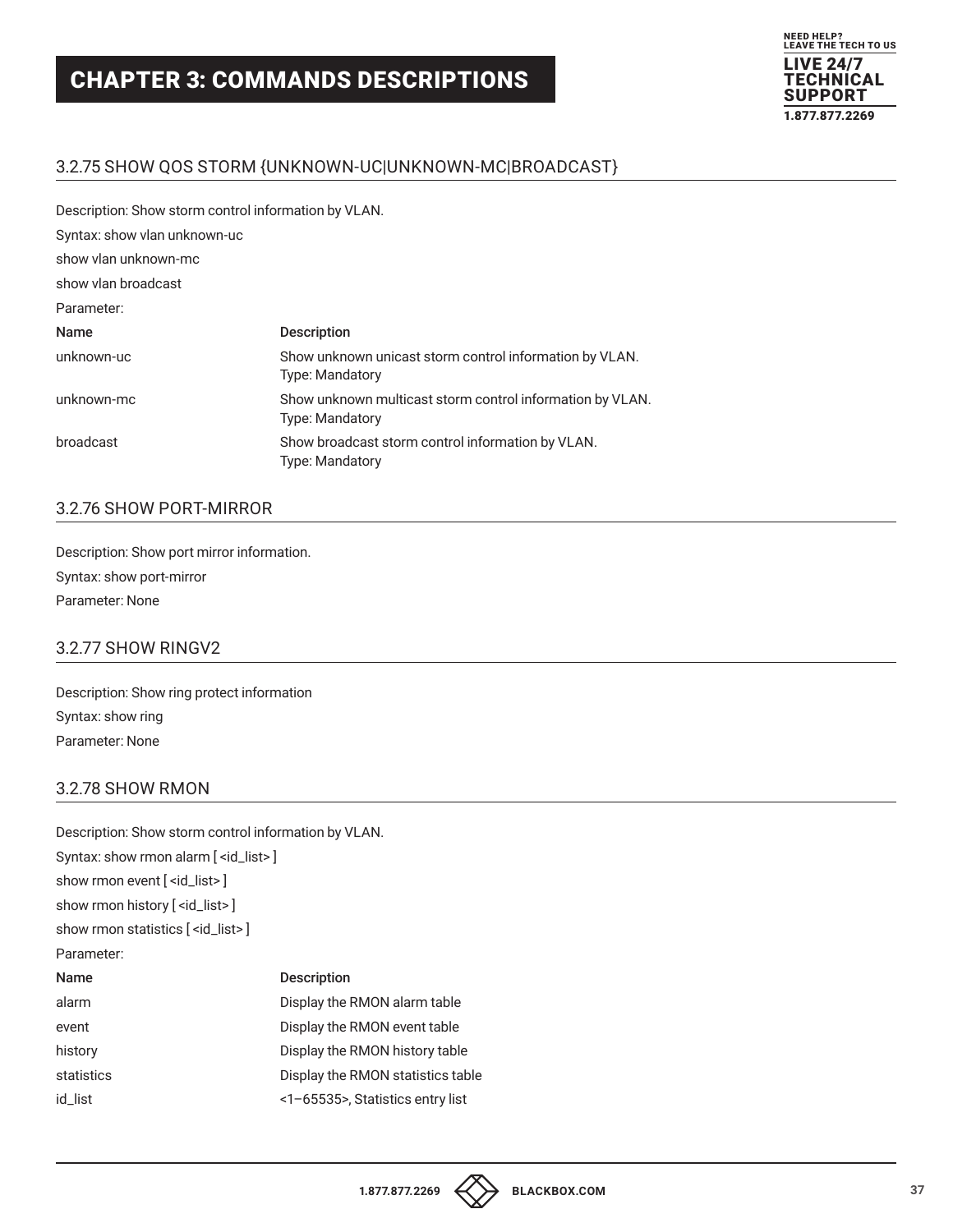

## 3.2.79 SHOW INTERFACE GIGABIT <PORTNO>

Description: Show interface gigaport information Syntax: show interface gigabit <portNo> Parameter: Name Description <portNo> Gigabit port.

 Valid values: 1–10 Type: Mandatory

### 3.2.80 SHOW EXT-TPID

Description: Show TPID for the VLAN Tag Syntax: show ext-tpid Parameter: None

## 3.2.81 SHOW INTERFACE VLAN

Description: Show VLAN interface information of all VLANs Syntax: show interface vlan Parameter: None

#### 3.2.82 SHOW INTERFACE VLAN <VLANID>

Description: Show VLAN interface information of specify VLAN.

Syntax: show interface vlan <vlanid>

Parameter:

Name Description <vlanid> VLAN ID. Valid values: 1–4094 Type: Mandatory

## 3.2.83 SHOW PROTOCOL-VLAN

Description: Show protocol based VLAN information for all entries. Syntax: show protocol-vlan Parameter: None

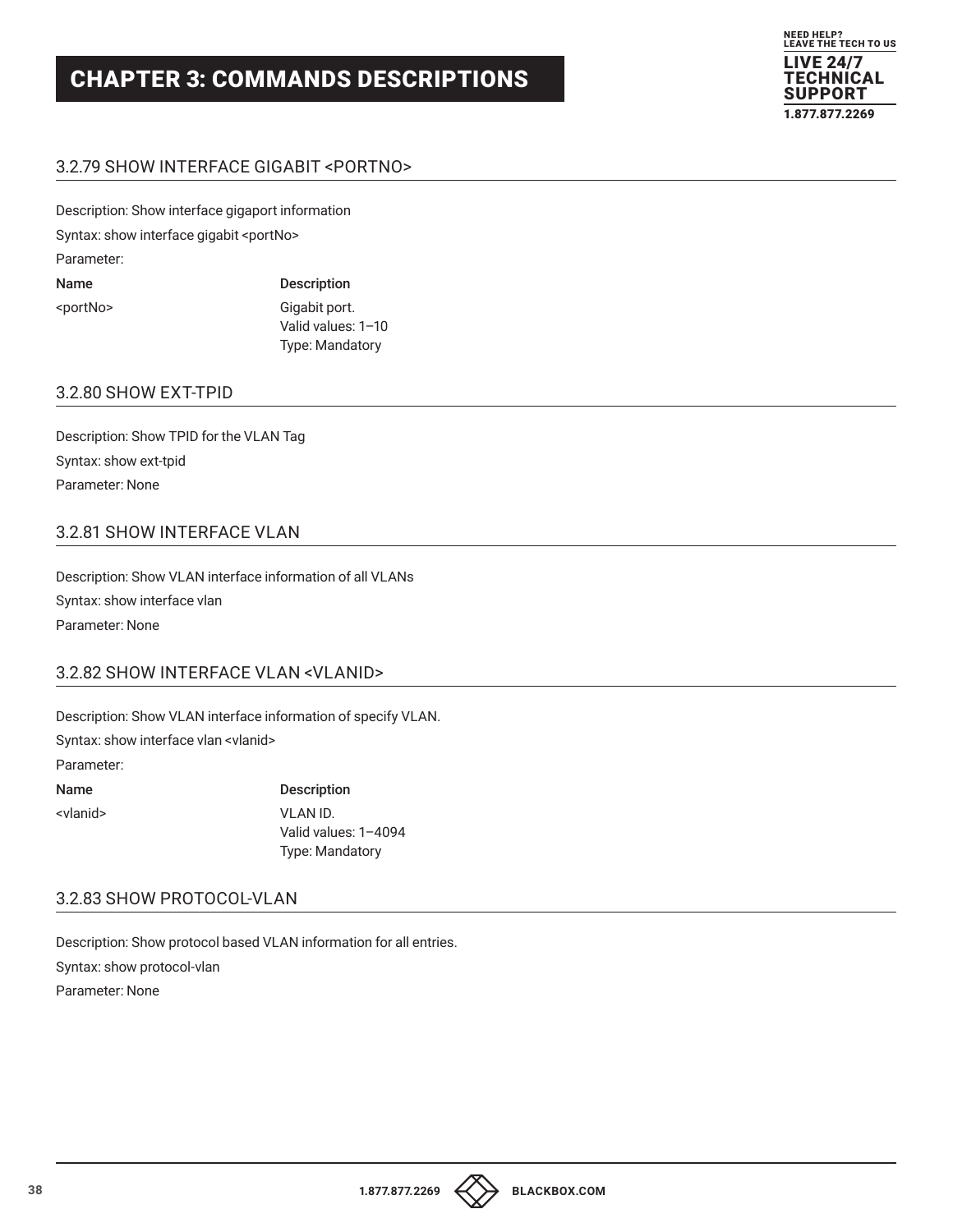Type: Mandatory



## 3.2.84 SHOW INTERFACE GIGABIT <PORTNO> VLAN

Description: Show vlan information per port Syntax: show interface gigabit <portNo> vlan Parameter: Name Description <portNo> Gigabit port. Valid values: 1–10

# 3.2.85 SHOW VLAN-TRANS

Description: Show VLAN translation table for all Syntax: show vlan-trans Parameter: None

## 3.2.86 SHOW MULTICAST-FDB

Description: Show IGMP group membership table Syntax: show multicast-fdb Parameter: None

## 3.2.87 SHOW INTERFACE GIGABIT <PORTNO> VLAN

Description: Show dot1x information. Syntax: show dot1x Parameter: None

## 3.2.88 SHOW DOT1X STATUS

Description: Show dot1x stats. Syntax: show dot1x status [interface <port\_type> [<port\_type\_list>]] [brief] Parameter: None

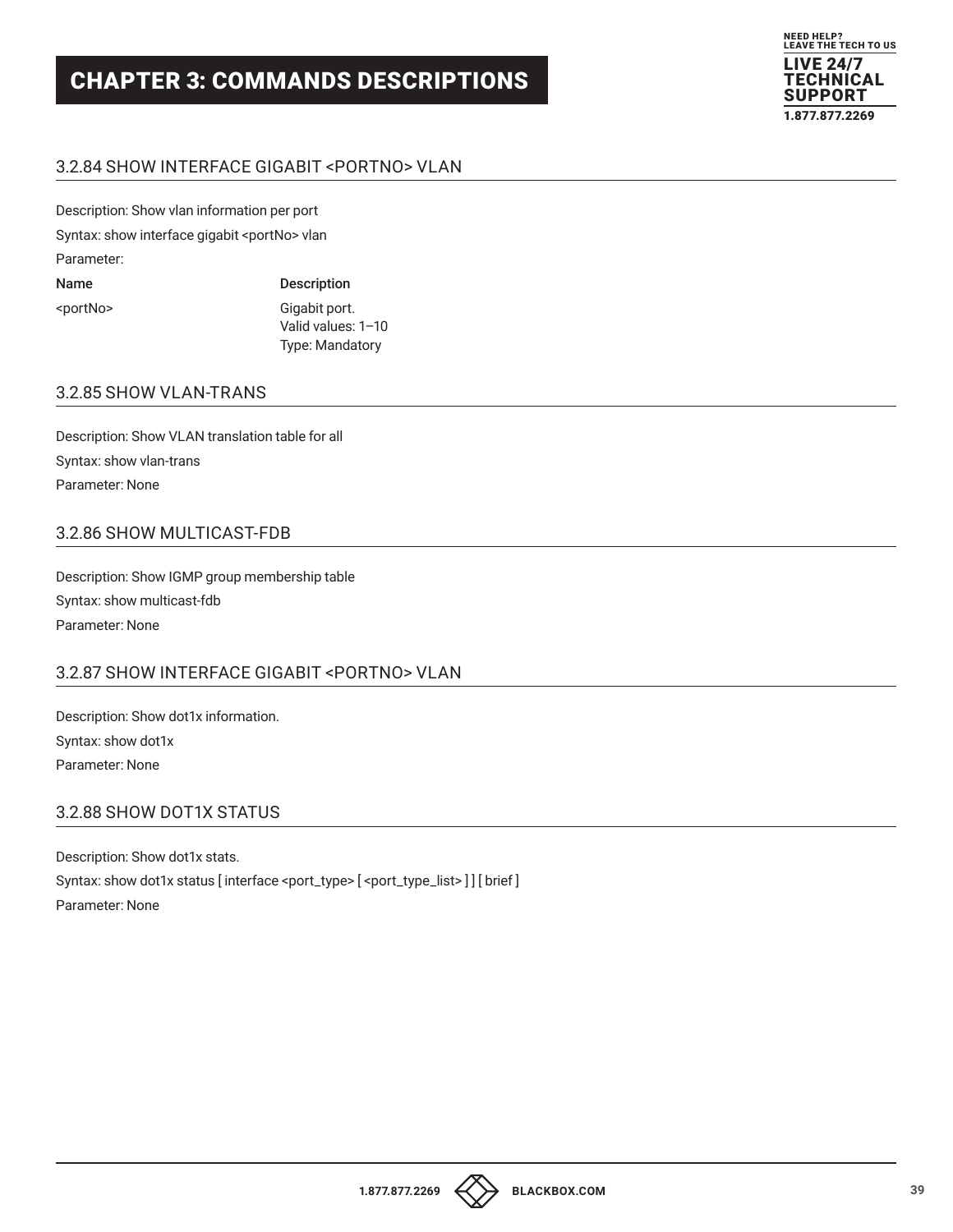

## 3.2.89 SHOW DOT1X STATISTICS

Description: Show dot1x statistics

|                  | Syntax: show dot1x statistics {eapol   radius   all } [interface ( <port_type> <math>[</math> <v_port_type_list> ] ) ]</v_port_type_list></port_type> |
|------------------|-------------------------------------------------------------------------------------------------------------------------------------------------------|
| Parameter:       |                                                                                                                                                       |
| Name             | <b>Description</b>                                                                                                                                    |
| all              | Show all dot1x statistics                                                                                                                             |
| eapol            | <b>Show EAPOL statistics</b>                                                                                                                          |
| radius           | <b>Show Backend Server statistics</b>                                                                                                                 |
| interface        | interface                                                                                                                                             |
| port_type        | GigabitEthernet, 1 Gigabit Ethernet Port                                                                                                              |
| v_port_type_list | PORT_LIST, Port list in 1/1-14                                                                                                                        |

## 3.2.90 SHOW RADIUS-SERVER [ STATISTICS ]

| Description: show radius-server statistics |                                |  |
|--------------------------------------------|--------------------------------|--|
| Syntax: show radius-server [statistics]    |                                |  |
| Parameter:                                 |                                |  |
| Name                                       | <b>Description</b>             |  |
| [statistics]                               | Count radius packet statistics |  |

## 3.2.91 SHOW RFC2544 PROFILE [ <WORD32> ]

| Description: show rfc2544 profile name            |                      |
|---------------------------------------------------|----------------------|
| Syntax: show rfc2544 profile [ <word32>]</word32> |                      |
| Parameter:                                        |                      |
| Name                                              | <b>Description</b>   |
| <word32></word32>                                 | rfc2544 profile name |

## 3.2.92 SHOW VOICE

| Description: Vlan for voice traffic                                                     |  |  |
|-----------------------------------------------------------------------------------------|--|--|
| Syntax: show voice vlan [ oui < oui >   interface ( < port_type > [ < port_list > ] ) ] |  |  |
|                                                                                         |  |  |
| <b>Description</b>                                                                      |  |  |
| Vlan for voice traffic                                                                  |  |  |
| OUI configuration                                                                       |  |  |
| OUI value                                                                               |  |  |
| Select an interface to configure                                                        |  |  |
| GigabitEthernet, 1 Gigabit Ethernet Port                                                |  |  |
| <port_type_list> Port list in 1/1-14</port_type_list>                                   |  |  |
|                                                                                         |  |  |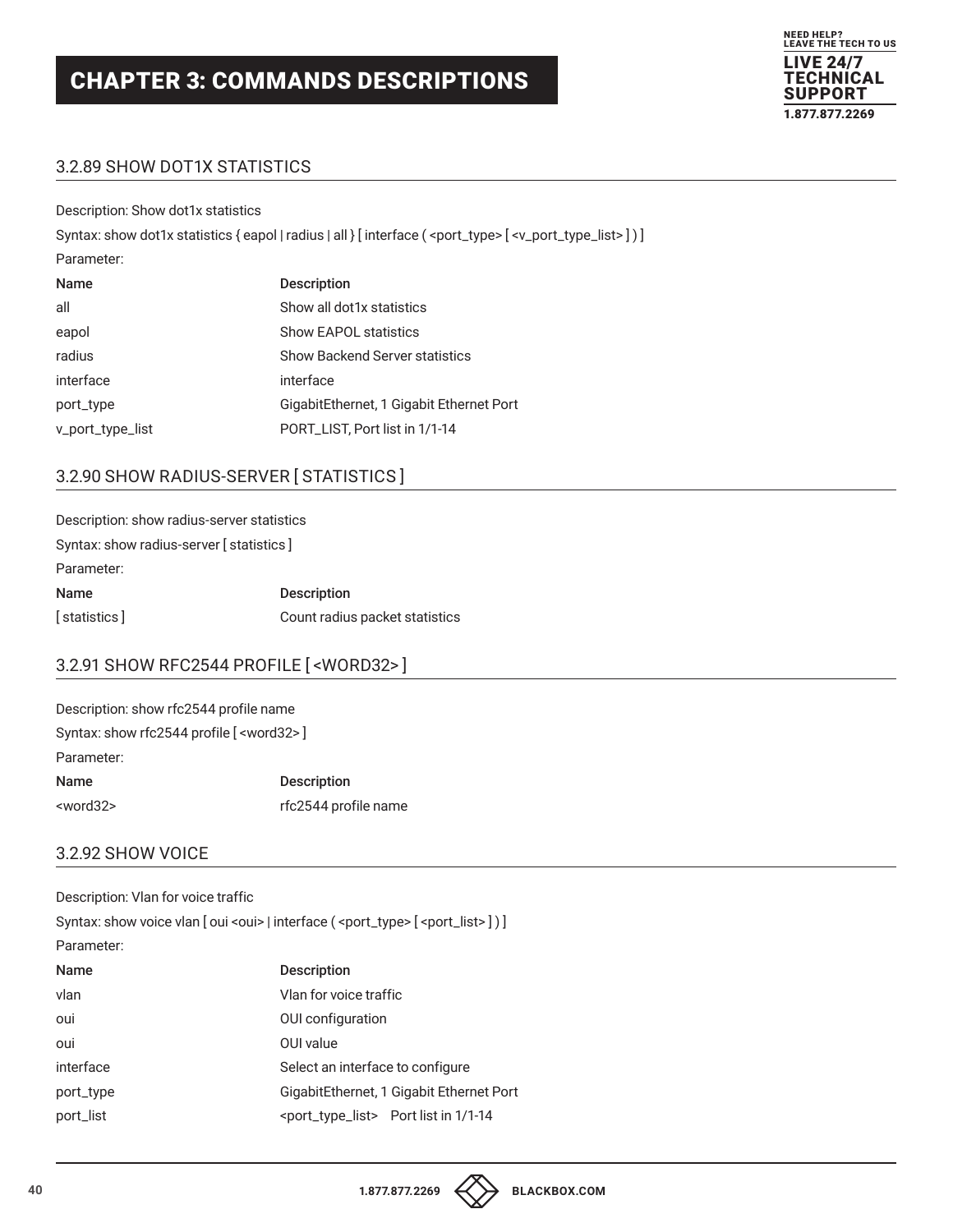

## 3.2.93 SHOW WEB

| Description: Web privilege                                           |                                                                                                                                                                                                                                                                                                                                          |
|----------------------------------------------------------------------|------------------------------------------------------------------------------------------------------------------------------------------------------------------------------------------------------------------------------------------------------------------------------------------------------------------------------------------|
| Syntax: show web privilege group [ <group_name> ] level</group_name> |                                                                                                                                                                                                                                                                                                                                          |
| Parameter:                                                           |                                                                                                                                                                                                                                                                                                                                          |
| Name                                                                 | <b>Description</b>                                                                                                                                                                                                                                                                                                                       |
| privilege                                                            | Web privilege                                                                                                                                                                                                                                                                                                                            |
| group                                                                | Web privilege group                                                                                                                                                                                                                                                                                                                      |
| group_name                                                           | <b>CWORD</b>                                                                                                                                                                                                                                                                                                                             |
|                                                                      | Valid words are 'Aggregation' 'DHCP' 'Debug' 'Dhcp_Client' 'Diagnostics' 'EEE' 'Green_Ethernet' 'IP2'<br>'IPMC_Snooping' 'LACP' 'LLDP' 'Loop_Protect' 'MAC_Table' 'MVR' 'Maintenance' 'Mirroring' 'NTP'<br>'Ports' 'Private_VLANs' 'QoS' 'RPC' 'Security' 'Spanning_Tree' 'System' 'Timer' 'VCL' 'VLANs' 'Voice_<br>VLAN' 'XXRP' 'sFlow' |
| level                                                                | Web privilege group level                                                                                                                                                                                                                                                                                                                |

## **3.3 CONFIGURE MODE COMMANDS**

Commands that can be executed under Configure Mode.

## 3.3.1 INTERFACE GIGABIT <PORTNO>

Description: Gigabit Ethernet interface. (enter gigabit interface mode) Syntax: interface gigabit <portNo> Parameter: Name Description <portNo> Valid values: 1–10

Type: Mandatory

#### 3.3.2 INTERFACE VLAN <VLANID>

Description: Vlan Ethernet interface (enter mode of interface vlan) Syntax: interface vlan <vlanid> Parameter: Name Description <vlanid> Valid values: 1–4094 Type: Mandatory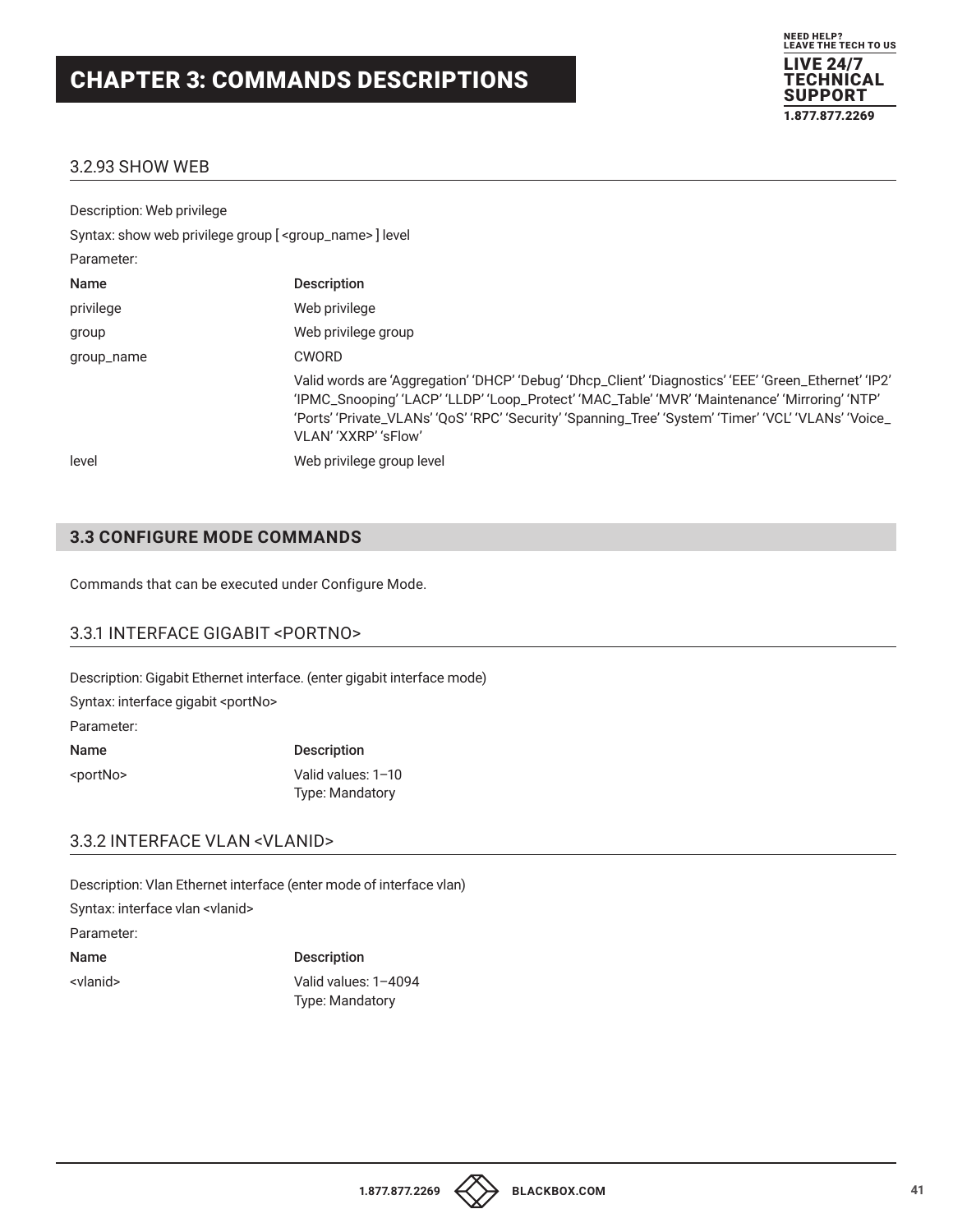

#### 3.3.3 AAA

| Description: Authentication           |                |  |  |
|---------------------------------------|----------------|--|--|
| Syntax: aaa authentication            |                |  |  |
| Parameter:                            |                |  |  |
| Name                                  | Description    |  |  |
| authentication                        | Authentication |  |  |
| 3.3.4 ACCESS                          |                |  |  |
| Description: Management configuration |                |  |  |
| Syntax: access management             |                |  |  |
| Parameter:                            |                |  |  |

Name Description management **Access** management configuration

### 3.3.5 ACCESS-LIST

| Description: Enter Acl Profile Config Mode |                        |
|--------------------------------------------|------------------------|
| Syntax: profile acl                        |                        |
| Parameter:                                 |                        |
| <b>Name</b>                                | <b>Description</b>     |
| <vlanid></vlanid>                          | Valid values: 1-4094   |
|                                            | <b>Type: Mandatory</b> |

## 3.3.6 AGGREGATION MODE

| Description: Traffic distribution mode               |                                          |  |
|------------------------------------------------------|------------------------------------------|--|
| Syntax: aggregation mode { dmac   ip   port   smac } |                                          |  |
| Parameter:                                           |                                          |  |
| <b>Name</b>                                          | <b>Description</b>                       |  |
| dmac                                                 | Destination MAC affects the distribution |  |
| ip                                                   | IP address affects the distribution      |  |
| port                                                 | IP port affects the distribution         |  |
| smac                                                 | Source MAC affects the distribution      |  |

### 3.3.7 ALARM HISTORY CLEAR

Description: Clear alarm history Syntax: alarm history clear Parameter: None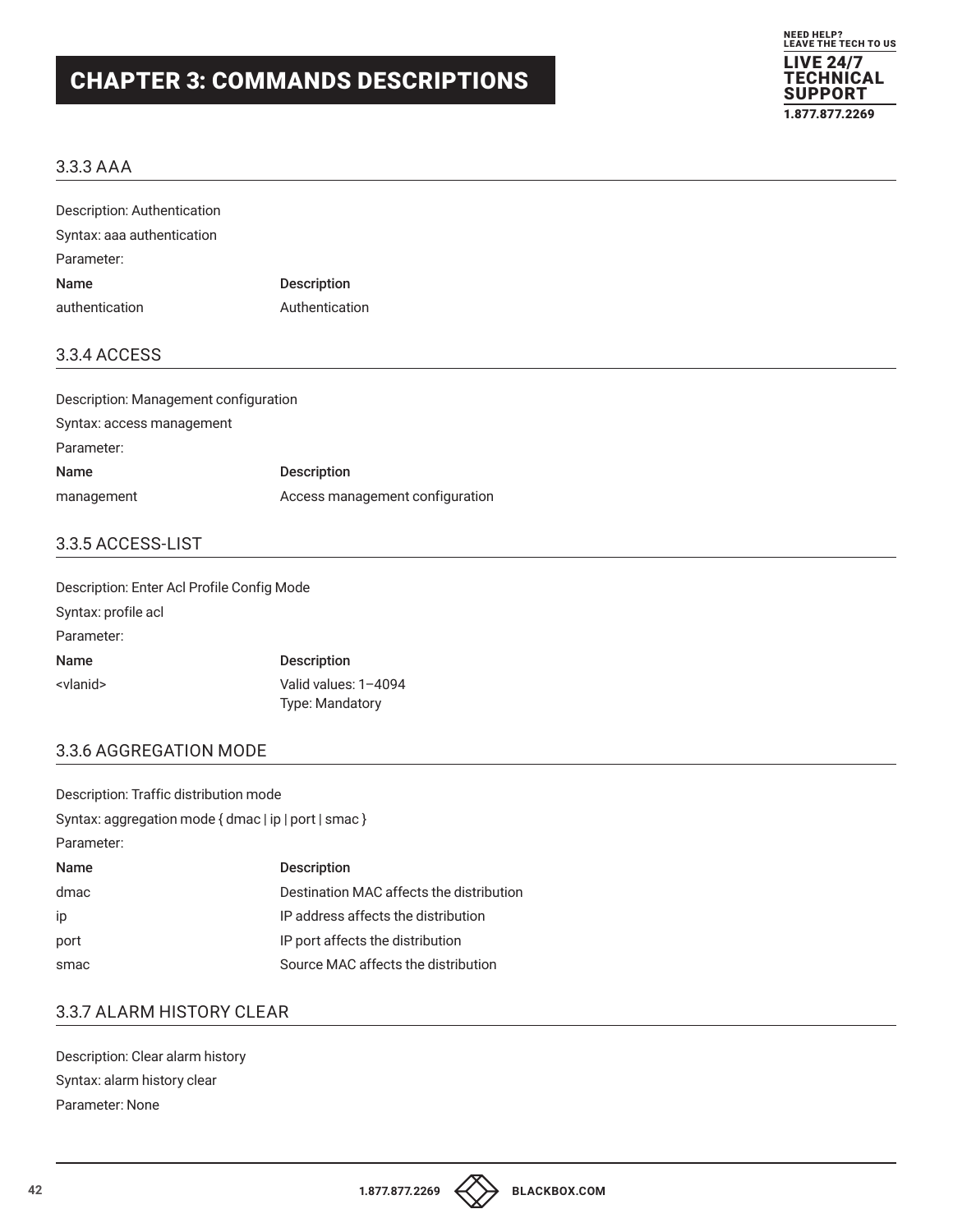

#### 3.3.8 BANNER

| Description: Banner control                   |                                                      |  |
|-----------------------------------------------|------------------------------------------------------|--|
| Syntax: banner { LINE   exec   login   motd } |                                                      |  |
| Parameter:                                    |                                                      |  |
| <b>Name</b>                                   | <b>Description</b>                                   |  |
| <b>LINE</b>                                   | c banner-text c, where 'c' is a delimiting character |  |
| exec                                          | Set EXEC process creation banner                     |  |
| login                                         | Set login banner                                     |  |
| motd                                          | Set Message of the Day banner                        |  |
|                                               |                                                      |  |

#### 3.3.9 DDMI

Description: Enable DDMI function Syntax: ddmi Parameter: None

## 3.3.10 DEFAULT ACCESS-LIST RATE-LIMITER

Description: Rate limiter Syntax: default access-list rate-limiter [ <rate\_limiter\_list> ] Parameter: Name Description RateLimiterId: 1-16 Rate limiter ID

#### 3.3.11 PROFILE SCH

Description: Enter Scheduling Profile Config Mode Syntax: profile sch Parameter: None

## 3.3.12 NTP SERVER <1-5> IP-ADDRESS <IP>

| Description: Set NTP server address.                                                                                  |                        |  |
|-----------------------------------------------------------------------------------------------------------------------|------------------------|--|
| Syntax: ntp server <1-5> ip-address { <ipv4_ucast>   <ipv6_ucast>   <hostname> }</hostname></ipv6_ucast></ipv4_ucast> |                        |  |
| Parameter:                                                                                                            |                        |  |
| Name                                                                                                                  | <b>Description</b>     |  |
| $<1-5>$                                                                                                               | index number           |  |
| $<$ ipv4><br>$<$ ipv $6>$                                                                                             | <b>Type: Mandatory</b> |  |
| <hostname></hostname>                                                                                                 | Server name            |  |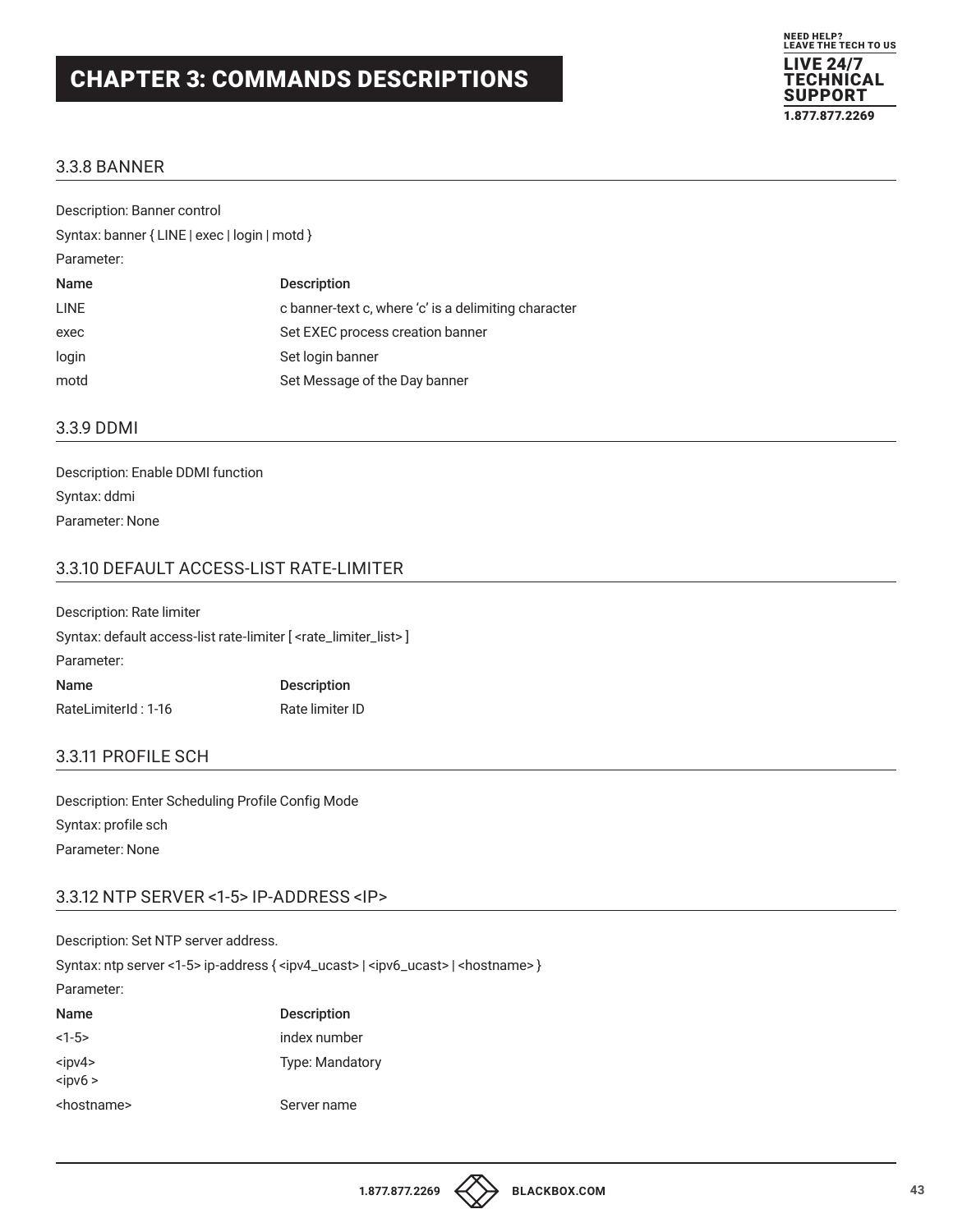

### 3.3.13 CLOCK TIMEZONE

| Description: Set time zone.                                            |                                                                    |
|------------------------------------------------------------------------|--------------------------------------------------------------------|
| Syntax: clock timezone <word16> &lt;-23-23&gt; [&lt;0-59&gt;]</word16> |                                                                    |
| Parameter:                                                             |                                                                    |
| <b>Name</b>                                                            | <b>Description</b>                                                 |
| $<$ word 16 $>$                                                        | Valid values: please see 'list timezone'<br><b>Type: Mandatory</b> |
| default                                                                | Set time zone to default (GMT/UTC).<br><b>Type: Mandatory</b>      |

## 3.3.14 CLOCK SUMMER-TIME SET [START-TIME] [END-TIME]

#### Description: Set date/time.

Syntax: clock summer-time <word16> date [ <1-12> <1-31> <2000-2097> <hhmm> <1-12> <1-31> <2000-2097> <hhmm> [ <1-1440> ] ] Parameter:

| <b>Name</b>       | <b>Description</b>                                                 |
|-------------------|--------------------------------------------------------------------|
| $<$ word $16$     | Valid values: please see 'list timezone'<br><b>Type: Mandatory</b> |
| <day></day>       | Valid values: 1–31<br>Type: Mandatory                              |
| <month></month>   | Valid values: 1-12<br><b>Type: Mandatory</b>                       |
| <vear></vear>     | Valid values: 2000-2097<br><b>Type: Mandatory</b>                  |
| <minute></minute> | Valid values: 1-59<br><b>Type: Mandatory</b>                       |
| <second></second> | Valid values: 0-59<br><b>Type: Mandatory</b>                       |

### 3.3.15 ACCOUNT ADD <USERNAME>

Description: Add an account.

Syntax: username <word31> privilege <0-15> password encrypted <word4-44>

#### Parameter:

| <b>Name</b>      | <b>Description</b>                                               |
|------------------|------------------------------------------------------------------|
| $<$ word 31 $>$  | Valid values: 1-31 characters<br><b>Type: Mandatory</b>          |
| $< 0 - 15$       | Valid values: 1-15<br><b>Type: Mandatory</b>                     |
| $<$ word4-44 $>$ | Valid values: 4-44 characters<br>debug<br><b>Type: Mandatory</b> |



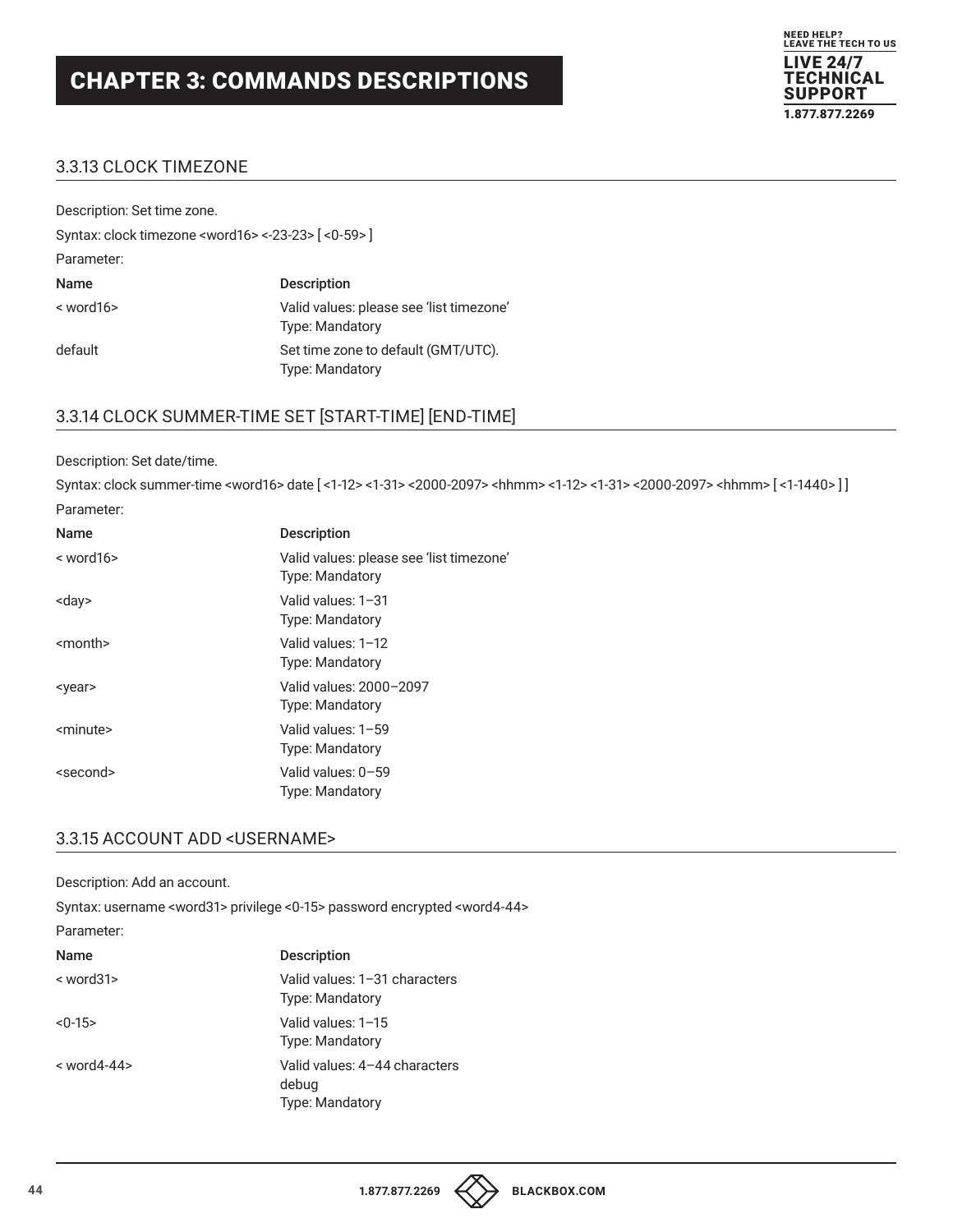

## 3.3.16 ACCOUNT DELETE <USERNAME>

| Description: Delete an account.       |                                                         |
|---------------------------------------|---------------------------------------------------------|
| Syntax: no username <word31></word31> |                                                         |
| Parameter:                            |                                                         |
| Name                                  | <b>Description</b>                                      |
| $<$ word $31$                         | Valid values: 1-31 characters<br><b>Type: Mandatory</b> |

#### 3.3.17 SYSLOG {ENABLE|DISABLE}

Description: Disable or enable syslog service. Syntax: logging on no logging on Parameter: None

#### 3.3.18 CONFIGURATION SAVE AND REPLACE

Description: Save and install configuration

Syntax: copy { startup-config | running-config | <Filename> } { startup-config | running-config | < Filename > } [ syntax-check ] Parameter:

| <b>Name</b>    | <b>Description</b>                           |
|----------------|----------------------------------------------|
| running-config | Currently running configuration              |
| startup-config | Startup configuration                        |
| syntax-check   | Perform syntax check on source configuration |
| Filename       | File in FLASH or on TFTP server              |

#### 3.3.19 CLEAR IP IGMP SNOOPING STATISTICS

Description: clear ipigmpsnoopingstatisti Syntax: clear ip igmp snooping [ vlan<vlan\_list> ] statistics Parameter: Name Description vlan\_list VLAN list.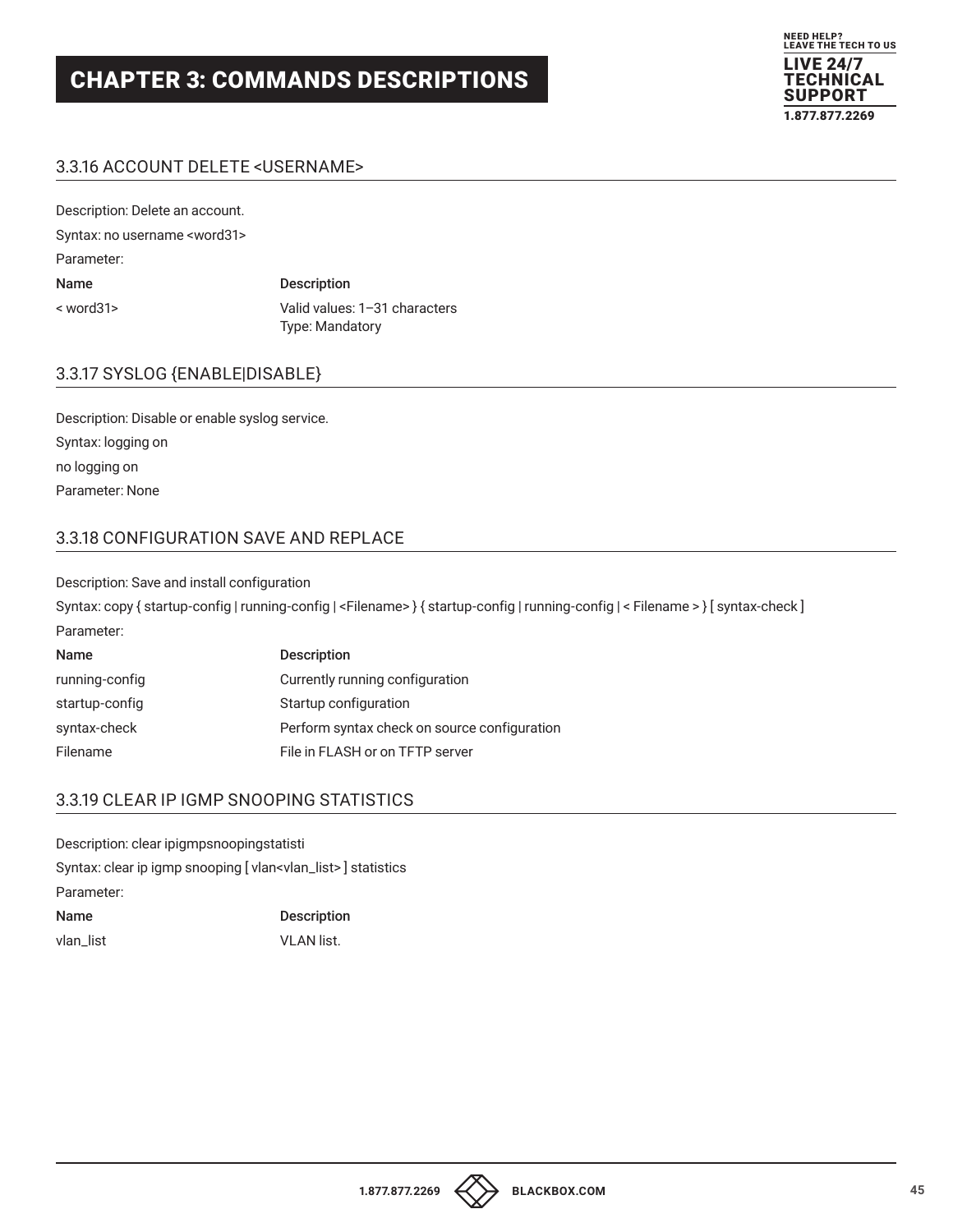

## 3.3.20 CLEAR LOGGING

| Description: clear logging |                                                                        |
|----------------------------|------------------------------------------------------------------------|
|                            | Syntax: clear logging [info] [warning] [error] [switch < switch_list>] |
| Parameter:                 |                                                                        |
| Name                       | <b>Description</b>                                                     |
| info                       | Information                                                            |
| warning                    | Warning                                                                |
| error                      | Error                                                                  |
| Switch list                | List of switch ID, ex, 1,3-5,6                                         |

### 3.3.21 CLEAR MAC ADDRESS TABLE

Description: clear mac address-table Syntax: clear mac address-table Parameter:

## 3.3.22 DEBUG

| Description: Set prompt for testing |                              |
|-------------------------------------|------------------------------|
| Syntax: debug prompt                |                              |
| Parameter:                          |                              |
| <b>Name</b>                         | <b>Description</b>           |
| <word></word>                       | Word for prompt in 32 char's |

#### 3.3.23 DELETE

| Description: Delete one file in flash: file system |                        |
|----------------------------------------------------|------------------------|
| Syntax: delete <word></word>                       |                        |
| Parameter:                                         |                        |
| Name                                               | <b>Description</b>     |
| <word></word>                                      | Name of file to delete |

### 3.3.24 DIR

Description: Directory of all files in flash: file system Syntax: dir Parameter:

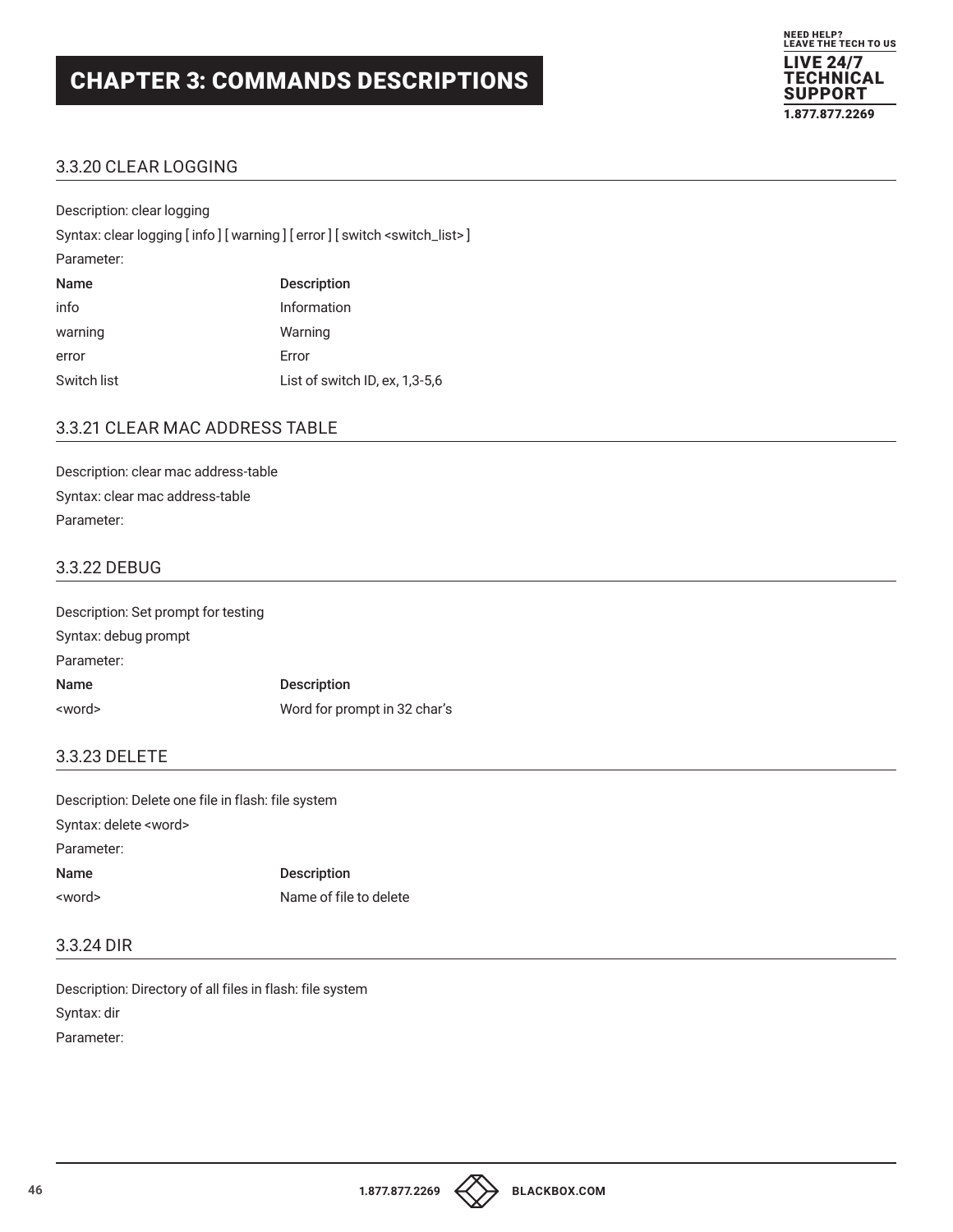

### 3.3.25 DO

Description: To run exec commands in config mode Syntax: do <line> Parameter: Name Description <line> Exec Command

#### 3.3.26 DUPLEX

| Description: Set duplex mode                          |                                  |  |
|-------------------------------------------------------|----------------------------------|--|
| Syntax: duplex { half   full   auto [ half   full ] } |                                  |  |
| Parameter:                                            |                                  |  |
| Name                                                  | <b>Description</b>               |  |
| half                                                  | Forced half duplex.              |  |
| full                                                  | Forced full duplex.              |  |
| auto                                                  | Auto negotiation of duplex mode. |  |
| [half   full]                                         | Advertise half /full duplex.     |  |

#### 3.3.27 EDITING

Description: Enable command line editing Syntax: editing Parameter:

#### 3.3.28 FIRMWARE

| Description: Firmware swap and upgrade |                                                  |
|----------------------------------------|--------------------------------------------------|
| Syntax: firmware { swap   upgrade }    |                                                  |
| Parameter:                             |                                                  |
| Name                                   | <b>Description</b>                               |
| swap                                   | Swap between Active and Alternate firmware image |
| upgrade                                | Firmware upgrade                                 |

## 3.3.29 FLOWCONTROL

| Description: Enable/Disable flow control. |                       |  |
|-------------------------------------------|-----------------------|--|
| Syntax: flowcontrol { on   off }          |                       |  |
| Parameter:                                |                       |  |
| <b>Name</b>                               | <b>Description</b>    |  |
| on                                        | Enable flow control.  |  |
| off                                       | Disable flow control. |  |
|                                           |                       |  |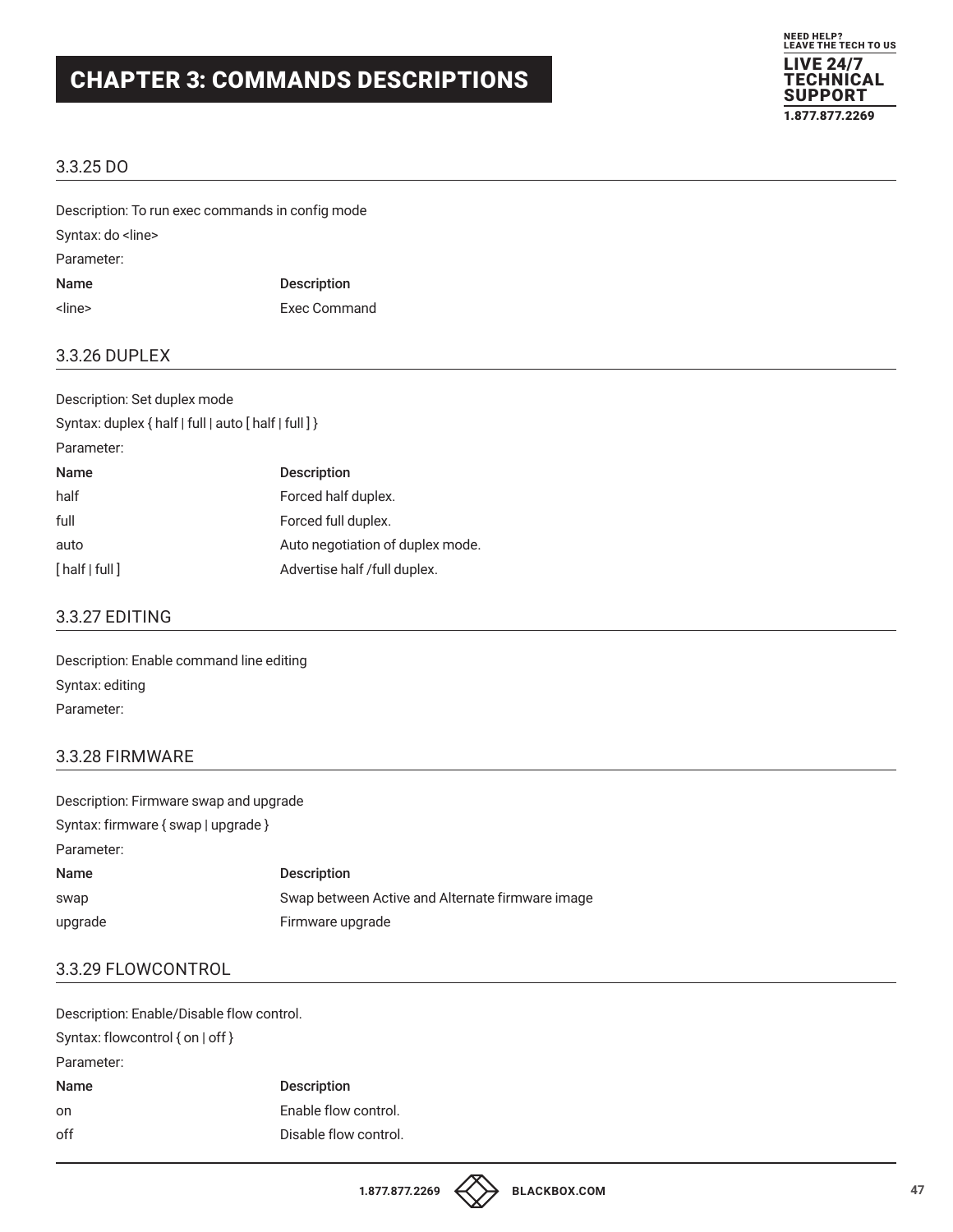

## 3.3.30 FRAME SIZES

|            | Description: Select the frame sizes that the enabled tests will loop through      |
|------------|-----------------------------------------------------------------------------------|
|            | Syntax: frame-sizes { [64] [128] [256] [512] [1024] [1280] [1518] [2000] [9600] } |
| Parameter: |                                                                                   |
| Name       | <b>Description</b>                                                                |
| 64         | Enable testing with 64-byte TST PDUs                                              |
| 128        | Enable testing with 128-byte TST PDUs                                             |
| 256        | Enable testing with 256-byte TST PDUs                                             |
| 512        | Enable testing with 512-byte TST PDUs                                             |
| 1024       | Enable testing with 1024-byte TST PDUs                                            |
| 1280       | Enable testing with 1280-byte TST PDUs                                            |
| 1518       | Enable testing with 1518-byte TST PDUs                                            |
| 2000       | Enable testing with 2000-byte TST PDUs                                            |
| 9600       | Enable testing with 9600-byte TST PDUs                                            |
|            |                                                                                   |

#### 3.3.31 GREEN-ETHERNETEEE

Description: Powering down of PHYs when there is no traffic. Syntax: green-etherneteee Parameter:

## 3.3.32 GREEN-ETHERNETEEE OPTIMIZE FOR POWER

Description: Set if EEE shall be optimized for least power consumption (else optimized for least traffic latency).

Syntax: green-etherneteee optimize-for-power Parameter:

#### 3.3.33 GREEN-ETHERNETEEE URGENT-QUEUES

Description: Enables EEE urgent queue. An urgent queue means that latency is kept to a minimum for traffic goin to that queue. Note: EEE power savings will be reduced.

Syntax: green-etherneteee urgent-queues [ <range\_list>]

Parameter:

Name Description range\_list EEE Interface.

#### 3.3.34 HELP

Description: Description of the interactive help system Syntax: help Parameter:

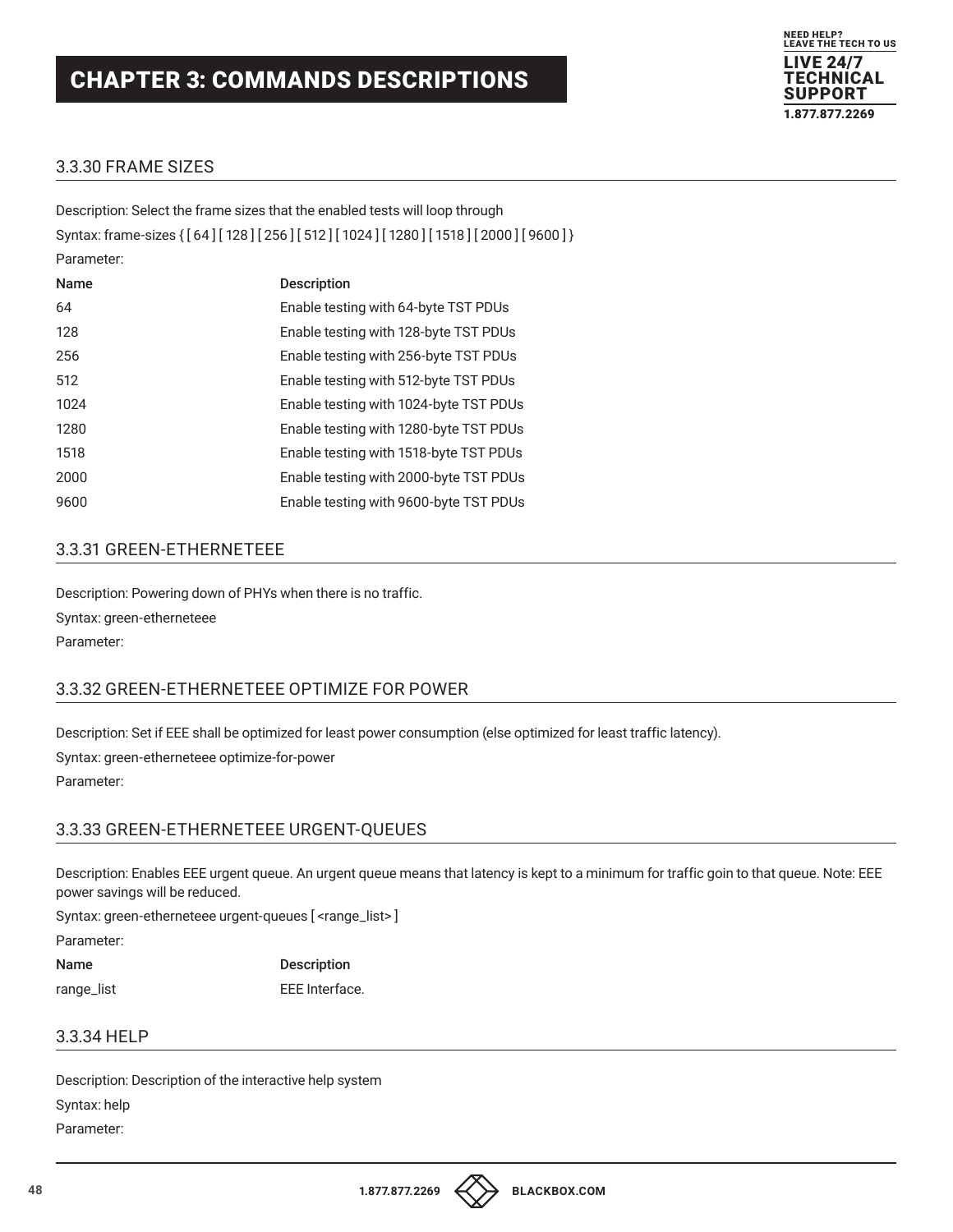

## 3.3.35 IPARP INSPECTION

Description: iparp inspection Syntax: iparp inspection Parameter:

## 3.3.36 IP ARP INSPECTION TRANSLATE

| Description: IP ARP inspection entry interface configuration                                                                                                            |                                            |
|-------------------------------------------------------------------------------------------------------------------------------------------------------------------------|--------------------------------------------|
| Syntax: ip arp inspection translate [interface <port_type><port_type_id><vlan_id><mac_ucast><ipv4_ucast>]</ipv4_ucast></mac_ucast></vlan_id></port_type_id></port_type> |                                            |
| Parameter:                                                                                                                                                              |                                            |
| Name                                                                                                                                                                    | <b>Description</b>                         |
| port_type                                                                                                                                                               | Port type in Fast, Giga or Tengigaethernet |
| port_type_id                                                                                                                                                            | Port ID in the format of switch-no/port-no |
| vlan_id                                                                                                                                                                 | Select a VLAN id to configure              |
| Select a MAC address to configure<br>mac_ucast                                                                                                                          |                                            |

## 3.3.37 IP ARP INSPECTION ENTRY

Description: arp inspection entry interface config

Syntax: ip arp inspection entry interface <port\_type> <in\_port\_type\_id> <vlan\_var> <mac\_var> <ipv4\_var> Parameter:

| Name         | <b>Description</b>                         |
|--------------|--------------------------------------------|
| port_type    | Port type in Fast, Giga or Tengigaethernet |
| port_type_id | Port ID in the format of switch-no/port-no |
| vlan_var     | Select a VLAN id to configure              |
| mac_var      | Select a MAC address to configure          |
| ipv4_var     | Select an IP Address to configure          |

ipv4\_ucast Select an IP Address to configure

## 3.3.38 IP ARP INSPECTION VLAN

Description: IP ARP inspection vlan setting Syntax: ip arp inspection vlan<vlan\_list> Parameter: Name Description vlan\_list arp inspection vlan list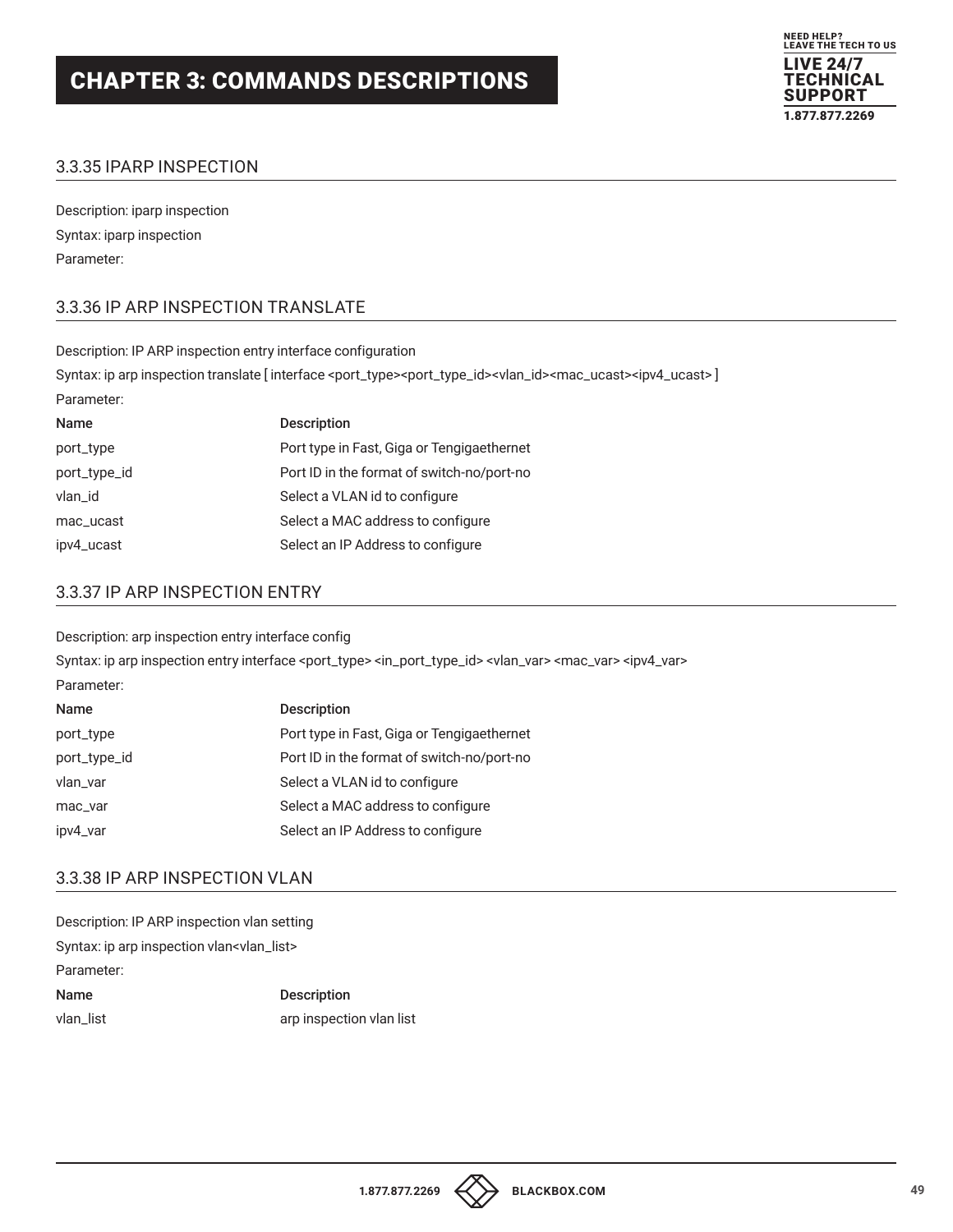

#### 3.3.39 IP DNS PROXY

Description: IP DNS proxy service Syntax: ipdns proxy Parameter:

## 3.3.40 IP HTTP SECURE-REDIRECT

Description: IP http secure-redirect Syntax: ip http secure-redirect Parameter:

## 3.3.41 IP HTTP SECURE-SERVER

Description: IP Secure HTTP web server Syntax: ip http secure-server Parameter:

## 3.3.42 IP SOURCE BINDING INTERFACE

Description: IP source binding entry interface configuration Syntax: Ip source binding interface <port\_type> <port\_type\_id> <vlan\_id> <ipv4\_ucast> <mac\_ucast> Parameter: Name Description port\_type **Port type in Fast, Giga or Tengigaethernet** port\_type\_id **Port ID** in the format of switch-no/port-no vlan\_id configure Select a VLAN id to configure ipv4\_ucast Select an IP Address to configure

mac\_ucast Select a MAC address to configure

#### 3.3.43 IP SSH

Description: IP Secure Shell Syntax: ipssh Parameter:

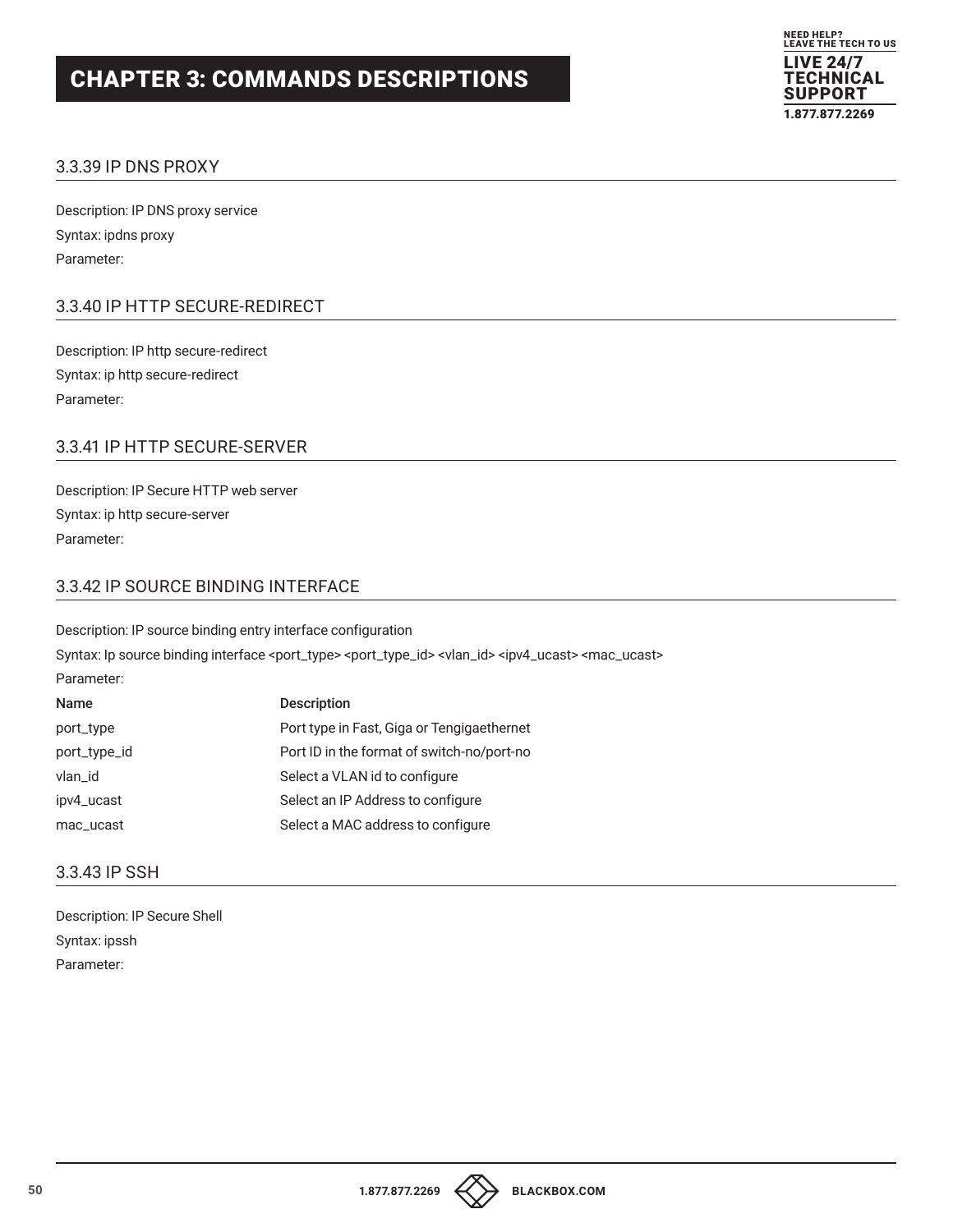

## 3.3.44 IP NAME-SERVER

| Description: IP name server                                                                               |                                            |
|-----------------------------------------------------------------------------------------------------------|--------------------------------------------|
| Syntax: ip name-server { <v_ipv4_ucast>   dhcp [interface vlan <v_vlan_id> ] }</v_vlan_id></v_ipv4_ucast> |                                            |
| Parameter:                                                                                                |                                            |
| Name                                                                                                      | <b>Description</b>                         |
| v_ipv4_ucast                                                                                              | A valid IPv4 unicast address               |
| dhcp                                                                                                      | <b>Dynamic Host Configuration Protocol</b> |
| v_vlan_id                                                                                                 | VLAN identifier(s): VID                    |

### 3.3.45 IP ROUTE

| Description: IP Route                                                                                  |                    |
|--------------------------------------------------------------------------------------------------------|--------------------|
| Syntax: ip route <v_ipv4_addr> <v_ipv4_netmask> <v_ipv4_gw></v_ipv4_gw></v_ipv4_netmask></v_ipv4_addr> |                    |
| Parameter:                                                                                             |                    |
| Name                                                                                                   | <b>Description</b> |
| v_ipv4_addr                                                                                            | <b>Network</b>     |
| v_ipv4_netmask                                                                                         | <b>Netmask</b>     |
| v_ipv4_gw                                                                                              | Gateway            |

#### 3.3.46 IP ROUTING

| Description: IP routing |
|-------------------------|
| Syntax: ip routing      |
| Parameter:              |

#### 3.3.47 IP VERIFY

| Description: IP verify                 |                                        |
|----------------------------------------|----------------------------------------|
| Syntax: ip verify [source] [translate] |                                        |
| Parameter:                             |                                        |
| Name                                   | <b>Description</b>                     |
| source                                 | verify source                          |
| translate                              | ip verify source translate all entries |

## 3.3.48 IPMC PROFILE

Description: IPMC profile configuration Syntax: ipmc profile Parameter: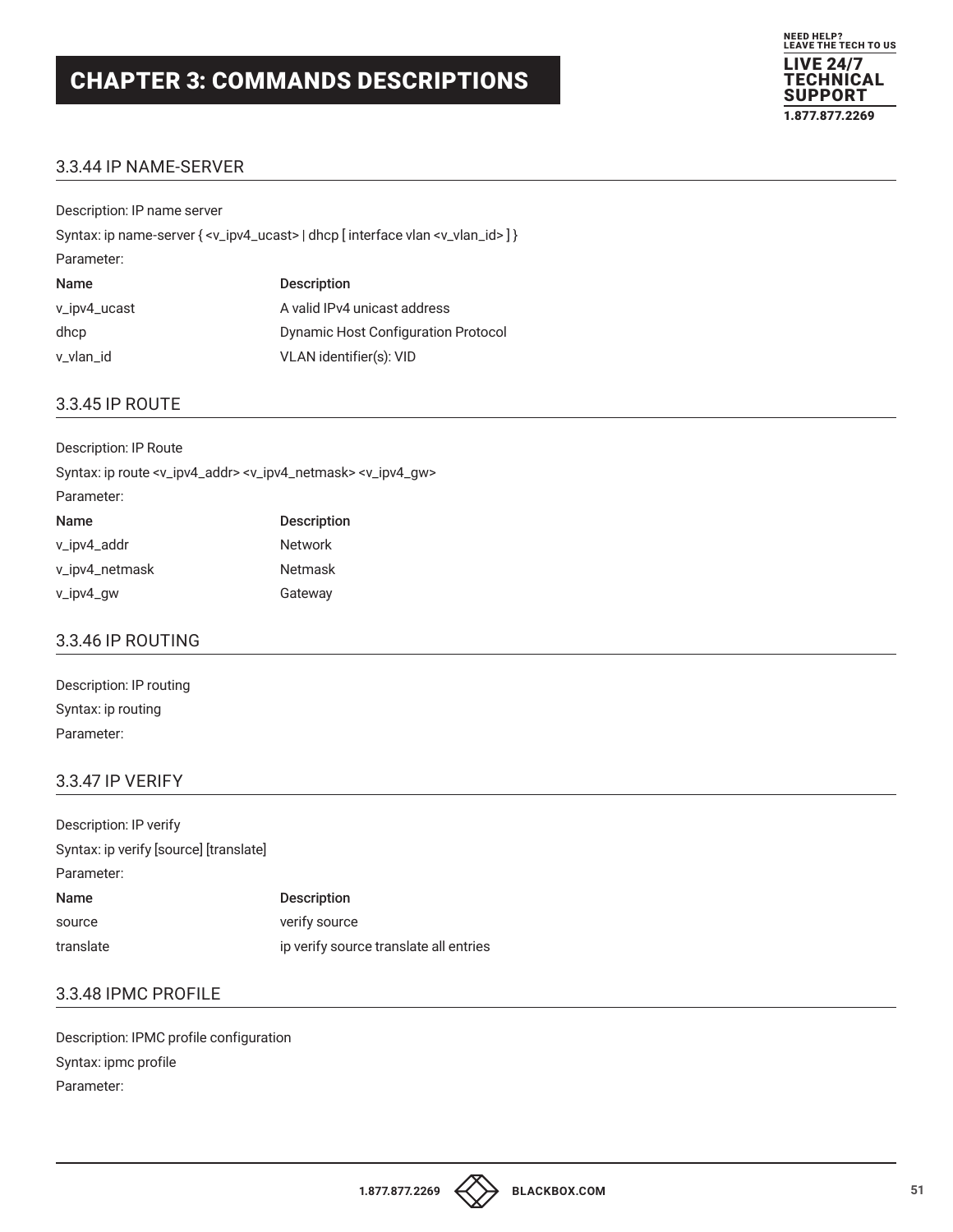

#### 3.3.49 IPMC RANGE

| Description: A range of IPv4/IPv6 multicast addresses for the profile                                                                           |                                                                  |
|-------------------------------------------------------------------------------------------------------------------------------------------------|------------------------------------------------------------------|
| Syntax: ipmc range <word16>{<ipv4_mcast>[<ipv4_mcast>] <ipv6_mcast>[<ipv6_mcast>]}</ipv6_mcast></ipv6_mcast></ipv4_mcast></ipv4_mcast></word16> |                                                                  |
| Parameter:                                                                                                                                      |                                                                  |
| Name                                                                                                                                            | <b>Description</b>                                               |
| word16                                                                                                                                          | Range entry name in 16 char's                                    |
| ipv4_mcast                                                                                                                                      | Valid IPv4 multicast address                                     |
| ipv4_mcast                                                                                                                                      | Valid IPv4 multicast address that is not less than start address |
| ipv6_mcast                                                                                                                                      | Valid IPv6 multicast address                                     |
| ipv6_mcast                                                                                                                                      | Valid IPv6 multicast address that is not less than start address |
|                                                                                                                                                 |                                                                  |

### 3.3.50 LACP

| Description: LACP system priority                          |                                             |
|------------------------------------------------------------|---------------------------------------------|
| Syntax: lacp system-priority <v_1_to_65535></v_1_to_65535> |                                             |
| Parameter:                                                 |                                             |
| Name                                                       | <b>Description</b>                          |
| system-priority                                            | System priority                             |
| $-v_1to_65535$ $\times$                                    | Priority value, lower means higher priority |

## 3.3.51 LINE

| Description: Console terminal control            |                       |
|--------------------------------------------------|-----------------------|
| Syntax: line { <0-16>   console 0   vty <0-15> } |                       |
| Parameter:                                       |                       |
| Name                                             | <b>Description</b>    |
| $<-16>$                                          | List of line numbers  |
| console                                          | Console terminal line |
| vty                                              | Virtual terminal      |

#### 3.3.52 LOGIN HOST

| Description: Domain name and IP address                                        |  |
|--------------------------------------------------------------------------------|--|
| Syntax: logging host { <v_ipv4_ucast>   <v_word45> }</v_word45></v_ipv4_ucast> |  |
|                                                                                |  |
| <b>Description</b>                                                             |  |
| Domain name of the log server                                                  |  |
| IP address of the log server                                                   |  |
|                                                                                |  |

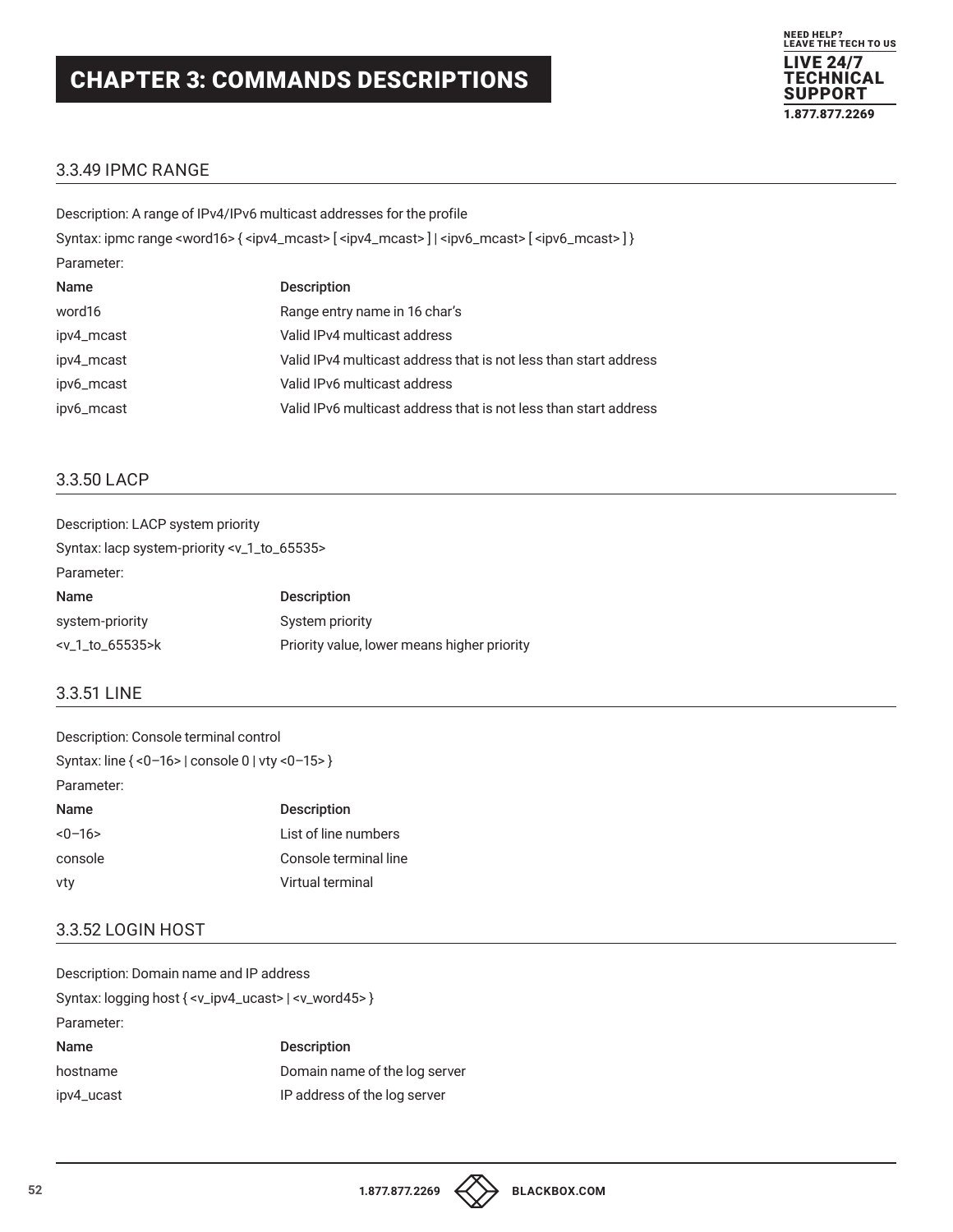

## 3.3.53 LOGIN LEVEL

| Description: Log level                           |                    |
|--------------------------------------------------|--------------------|
| Syntax: logging level { info   warning   error } |                    |
| Parameter:                                       |                    |
| <b>Name</b>                                      | <b>Description</b> |
| error                                            | Frror              |
| info                                             | Information        |

#### 3.3.54 LOGIN ON

| Description: Log on |
|---------------------|
| Syntax: logging on  |
| Parameter:          |

#### 3.3.55 LOGOUT

| Description: System logout |
|----------------------------|
| Syntax: logout             |
| Parameter:                 |

#### 3.3.56 MAC ADDRESS-TABLE AGING-TIME

| Description: MAC table entries/configuration                                 |                                         |
|------------------------------------------------------------------------------|-----------------------------------------|
| Syntax: mac address-table aging-time <v_0_10_to_1000000></v_0_10_to_1000000> |                                         |
| Parameter:                                                                   |                                         |
| <b>Name</b>                                                                  | <b>Description</b>                      |
| $-v_0_10_10_10_00000$                                                        | Aging time in seconds, 0 disables aging |

#### 3.3.57 MAC ADDRESS-TABLE STATIC

Description: MAC table entries/configuration

Syntax: mac address-table static <v\_mac\_addr> vlan <v\_vlan\_id> interface ( <port\_type> [ <v\_port\_type\_list>])

#### Parameter:

| <b>Name</b>                                                  | <b>Description</b>               |
|--------------------------------------------------------------|----------------------------------|
| <v_mac_addr< td=""><td>48 bit MAC address</td></v_mac_addr<> | 48 bit MAC address               |
| v vlan id                                                    | <b>VLAN IDs 1-4095</b>           |
| port_type                                                    | Select an interface to configure |
| v_port_type_list                                             | Port list                        |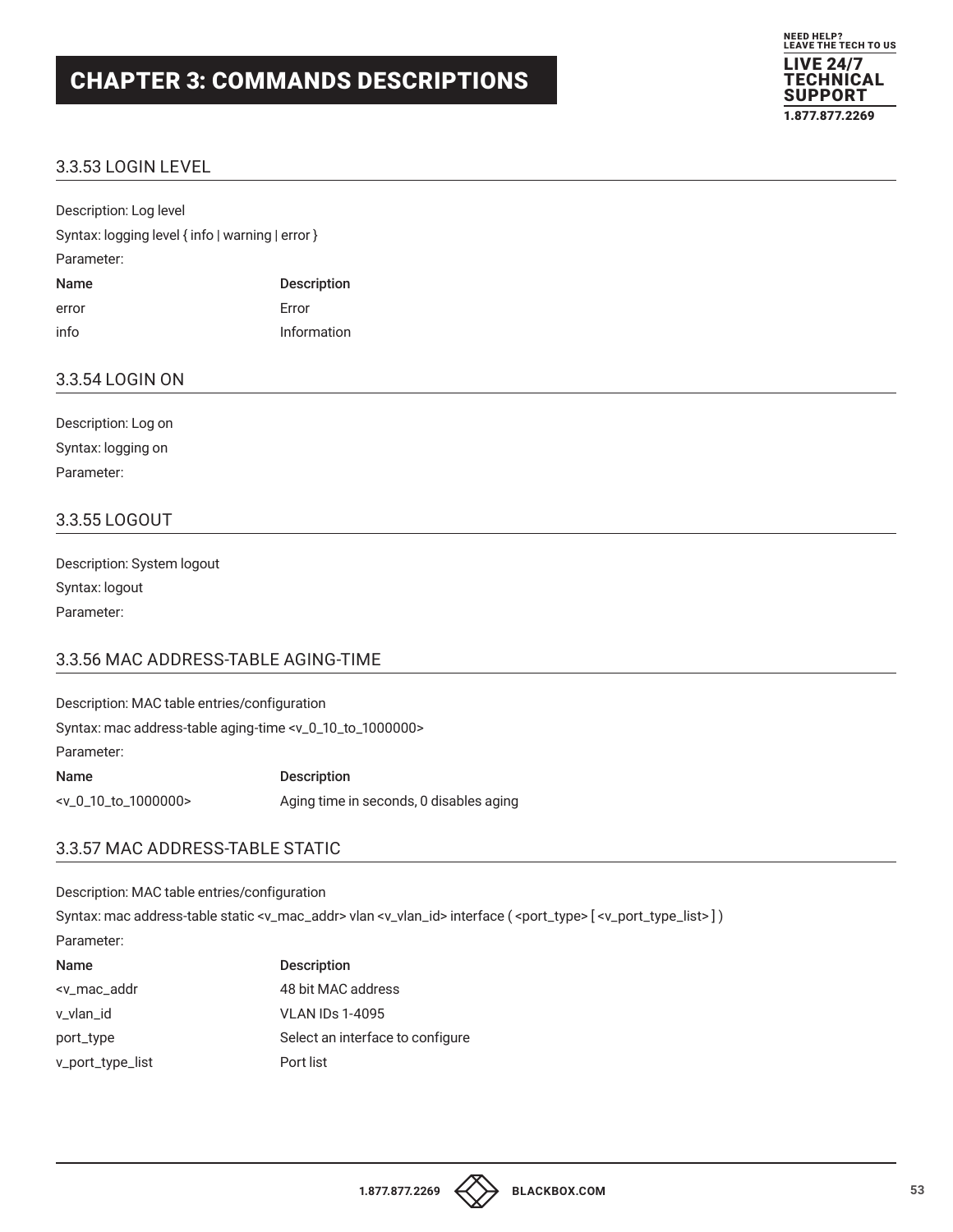

### 3.3.58 MORE

Description: File in FLASH or on TFTP server Syntax: more <Path> Parameter:

### 3.3.59 NO

| Description: Function disable                  |                              |
|------------------------------------------------|------------------------------|
| Syntax: no { debug   port-securit   terminal } |                              |
| Parameter:                                     |                              |
| <b>Name</b>                                    | <b>Description</b>           |
| debug                                          | Debugging functions          |
| port-security                                  | Port security (psec limit)   |
| terminal                                       | Set terminal line parameters |

## 3.5.60 PING

Description: The ping function Syntax: ping { ip | ipv6 } Parameter:

## 3.3.61 PORT-SECURITY

| Description: Port security                                                 |                                                                     |
|----------------------------------------------------------------------------|---------------------------------------------------------------------|
| Syntax: port-security [aging] [time <v_10_to_10000000>]</v_10_to_10000000> |                                                                     |
| Parameter:                                                                 |                                                                     |
| Name                                                                       | <b>Description</b>                                                  |
| aging                                                                      | Enable/disable port security aging                                  |
| time                                                                       | Time in seconds between check for activity on learned MAC addresses |
| v_10_to_10000000                                                           | <10-10000000> seconds                                               |
|                                                                            |                                                                     |

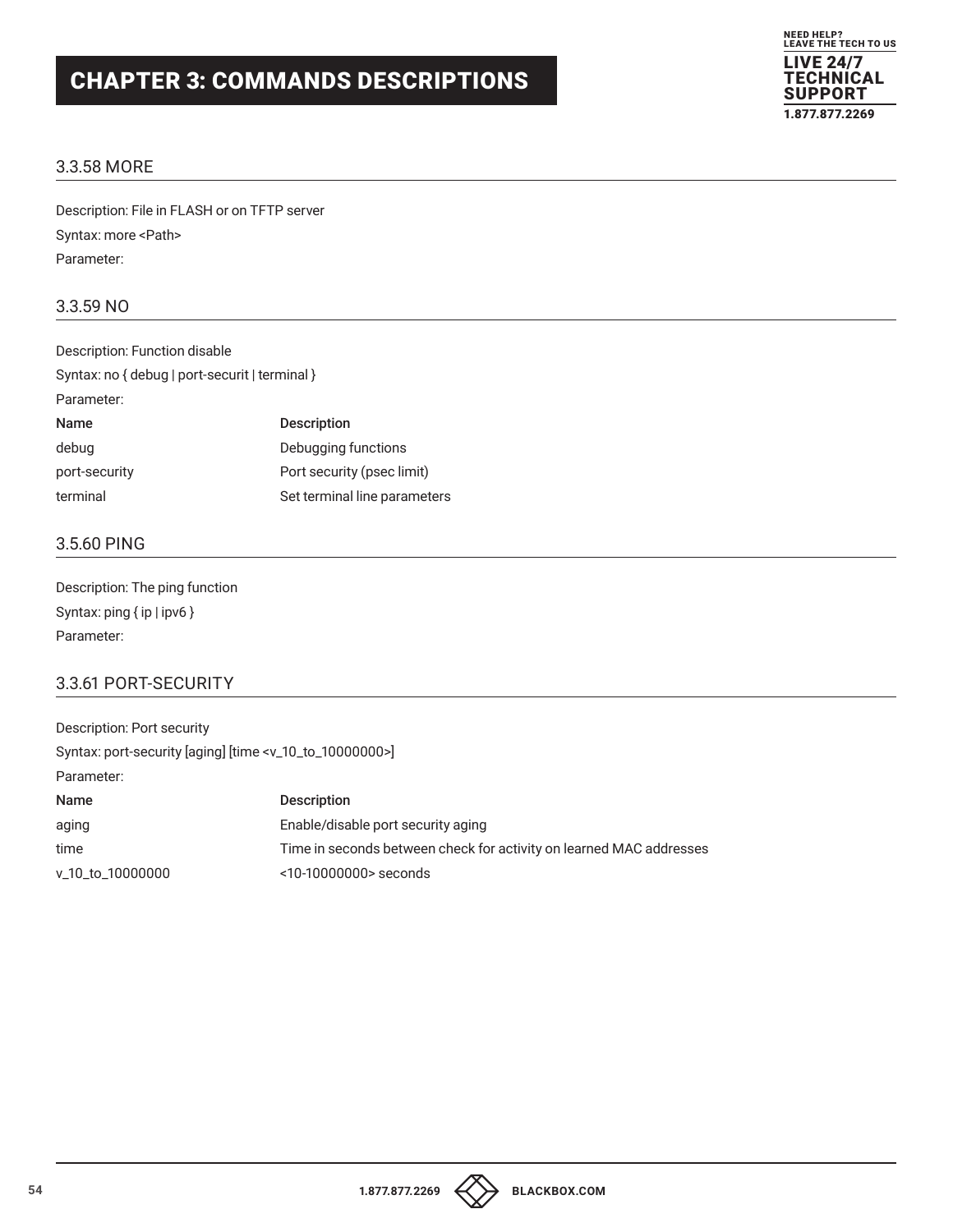

## 3.3.62 PRIVILEGE

#### Description:

Syntax: privilege { exec | configure | config-vlan | line | interface | if-vlan | ipmc-profile | snmps-host | stp-aggr | dhcp-pool | rfc2544-profile } level <privilege> <cmd>

| Parameter:      |                                     |
|-----------------|-------------------------------------|
| Name            | <b>Description</b>                  |
| config-vlan     | <b>VLAN Configuration Mode</b>      |
| configure       | Global configuration mod            |
| dhcp-pool       | <b>DHCP Pool Configuration Mode</b> |
| exec            | Exec mode                           |
| if-vlan         | VI AN Interface Mode                |
| interface       | Port List Interface Mode            |
| ipmc-profile    | <b>IPMC Profile Mode</b>            |
| line            | Line configuration mode             |
| rfc2544-profile | RFC2544 Profile Mode                |
| snmps-host      | SNMP Server Host Mode               |
| stp-aggr        | STP Aggregation Mode                |

#### 3.3.63 RELOAD

| Description: System or configuration reset |                                   |
|--------------------------------------------|-----------------------------------|
| Syntax: reload { cold   default }          |                                   |
| Parameter:                                 |                                   |
| Name                                       | <b>Description</b>                |
| cold                                       | Reload cold                       |
| defaults                                   | Reload defaults without rebooting |

#### 3.3.64 RMON

| Description: RMON            |                         |
|------------------------------|-------------------------|
| Syntax: rmon {alarm   event} |                         |
| Parameter:                   |                         |
| <b>Name</b>                  | <b>Description</b>      |
| alarm                        | Configure an RMON alarm |
| event                        | Configure an RMON event |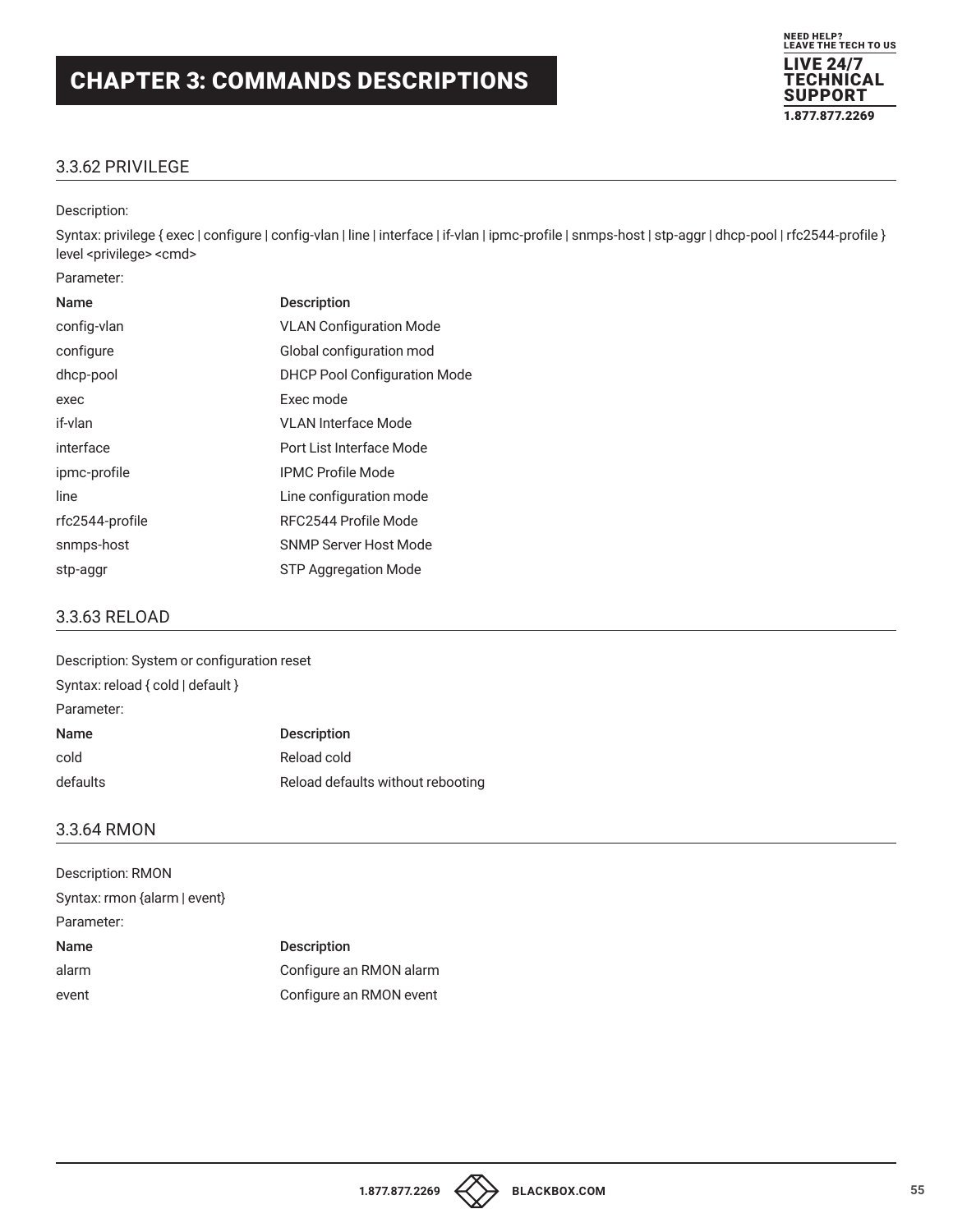#### 3.3.65 RMON ALARM

#### Description: RMON Alarm

Syntax: rmon alarm <id> <oid\_str> <interval> { absolute | delta } rising-threshold <rising\_threshold> [ <rising\_event\_id> ] falling-threshold <falling\_threshold> [ <falling\_event\_id> ] { [ rising | falling | both ] }

NEED HELP? LEAVE THE TECH TO US LIVE 24/7 **TECHNICAL** SUPPORT 1.877.877.2269

Parameter:

| <b>Name</b>            | Description                                                                                                              |
|------------------------|--------------------------------------------------------------------------------------------------------------------------|
| id                     | Alarm entry ID                                                                                                           |
| ifInDiscards           | The number of inbound packets that are discarded even if the packets are normal                                          |
| finErrors              | The number of inbound packets that contained errors preventing them from being deliverable to a<br>higher-layer protocol |
| ifInNUcastPkts         | The number of broad-cast and multi-cast packets delivered to a higher-layer protocol                                     |
| <i>if</i> InOctets     | The total number of octets received on the interface, including framing characters                                       |
| <i>ifInUcastPkts</i>   | The number of uni-cast packets delivered to a higher-layer protocol                                                      |
| ifInUnknownProtos      | The number of the inbound packets that were discarded because of an unknown or un-supported<br>protocol                  |
| <b>ifOutDiscards</b>   | The number of outbound packets that are discarded even if the packets are normal                                         |
| <b>ifOutErrors</b>     | The number of outbound packets that could not be transmitted because of errors                                           |
| <b>ifOutNUcastPkts</b> | The number of broad-cast and multi-cast packets that request to transmit                                                 |
| ifOutOctets            | The number of octets transmitted out of the interface, including framing characters                                      |
| <b>ifOutUcastPkts</b>  | The number of uni-cast packets that request to transmit                                                                  |
| interval               | Sample interval                                                                                                          |
| absolute               | Test each sample directly                                                                                                |
| delta                  | Test delta between samples                                                                                               |
| rising_threshold       | <-2147483648-2147483647> rising threshold value                                                                          |
| rising_event_id        | <0-65535> Event to fire on rising threshold crossing                                                                     |
| falling_threshold      | <-2147483648-2147483647> falling threshold value                                                                         |
| falling_event_id       | <0-65535> Event to fire on falling threshold crossing                                                                    |
| both                   | Trigger alarm when the first value is larger than the rising threshold or less than the falling threshold<br>(default)   |
| falling                | Trigger alarm when the first value is less than the falling threshold                                                    |
| rising                 | Trigger alarm when the first value is larger than the rising threshold                                                   |
|                        |                                                                                                                          |

#### 3.3.66 RMON EVENT

| Description: RMON Event                                                                                         |                                          |  |
|-----------------------------------------------------------------------------------------------------------------|------------------------------------------|--|
| Syntax: rmon event <id> [log] [trap <community>] { [description <description>] }</description></community></id> |                                          |  |
| Parameter:                                                                                                      |                                          |  |
| Name                                                                                                            | <b>Description</b>                       |  |
| description                                                                                                     | Specify a description of the event       |  |
| log                                                                                                             | Generate RMON log when the event occurs  |  |
| trap                                                                                                            | Generate SNMP trap when the event occurs |  |
|                                                                                                                 |                                          |  |



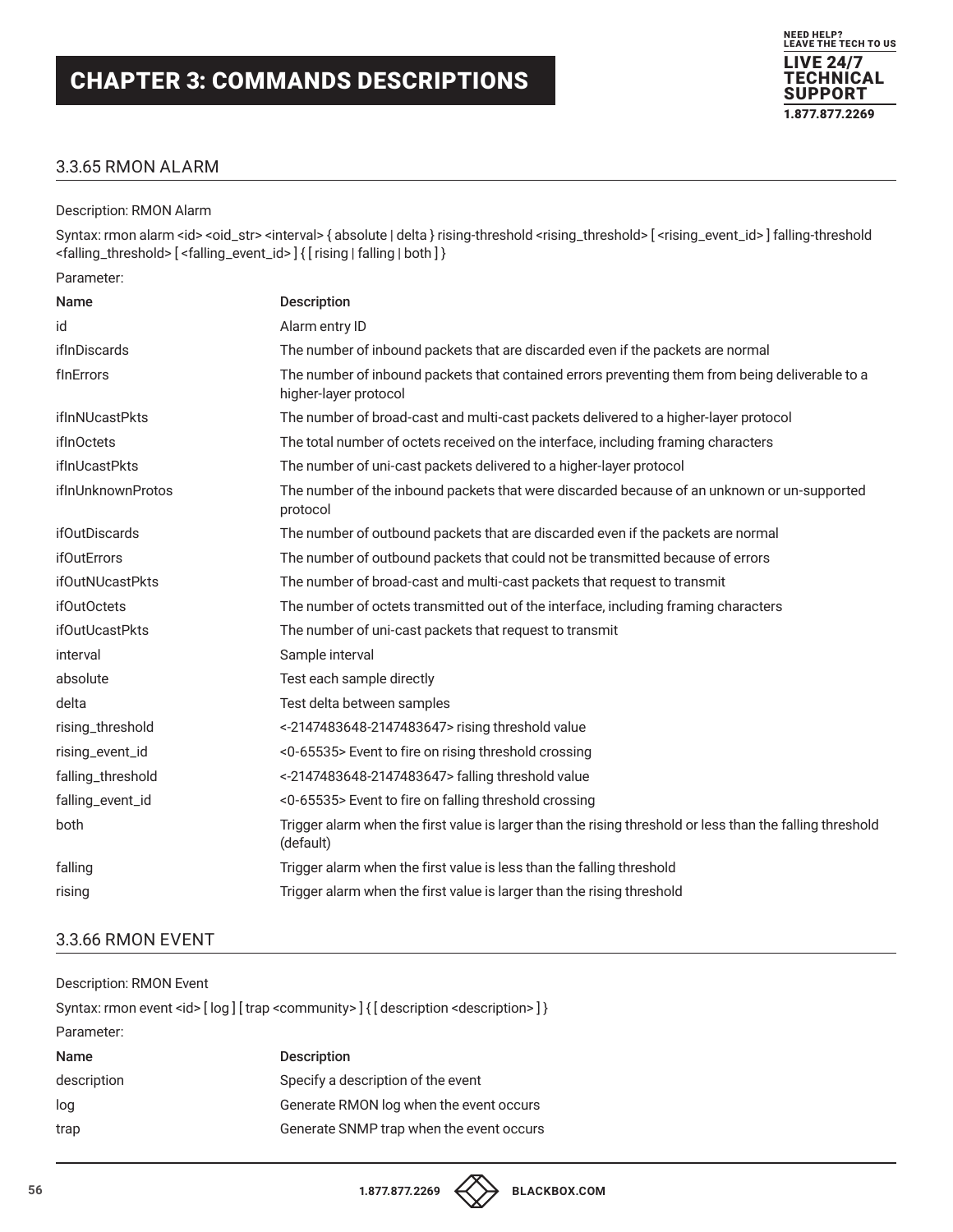

## 3.3.67 TERMINAL

| Description: Terminal control                                                 |                                            |
|-------------------------------------------------------------------------------|--------------------------------------------|
| Syntax: terminal { editing   exec-timeout   help   history   length   width } |                                            |
| Parameter:                                                                    |                                            |
| Name                                                                          | <b>Description</b>                         |
| editing                                                                       | Enable command line editing                |
| exec-timeout                                                                  | Set the EXEC timeout                       |
| help                                                                          | Description of the interactive help system |
| history                                                                       | Control the command history function       |
| length                                                                        | Set number of lines on a screen            |
| width                                                                         | Set width of the display terminal          |

#### 3.3.68 VLAN <VLANID>

| Description: Configure VLAN.   |                                                                               |
|--------------------------------|-------------------------------------------------------------------------------|
| Syntax: vlan <vlanid></vlanid> |                                                                               |
| Parameter:                     |                                                                               |
| Name                           | <b>Description</b>                                                            |
| <vlanid></vlanid>              | Create an empty VLAN index.<br>Valid values: 1-4094<br><b>Type: Mandatory</b> |

### 3.3.69 VLAN <VLANID> <NAME>

| Description: Configure VLAN's name.          |                                                                               |
|----------------------------------------------|-------------------------------------------------------------------------------|
| Syntax: vlan <vlanid> <name></name></vlanid> |                                                                               |
| Parameter:                                   |                                                                               |
| <b>Name</b>                                  | <b>Description</b>                                                            |
| <vlanid></vlanid>                            | Create an empty VLAN index.<br>Valid values: 1-4094<br><b>Type: Mandatory</b> |
| <name></name>                                | $VLAN Name (0-31)$<br>String Size: 0-31<br><b>Type: Mandatory</b>             |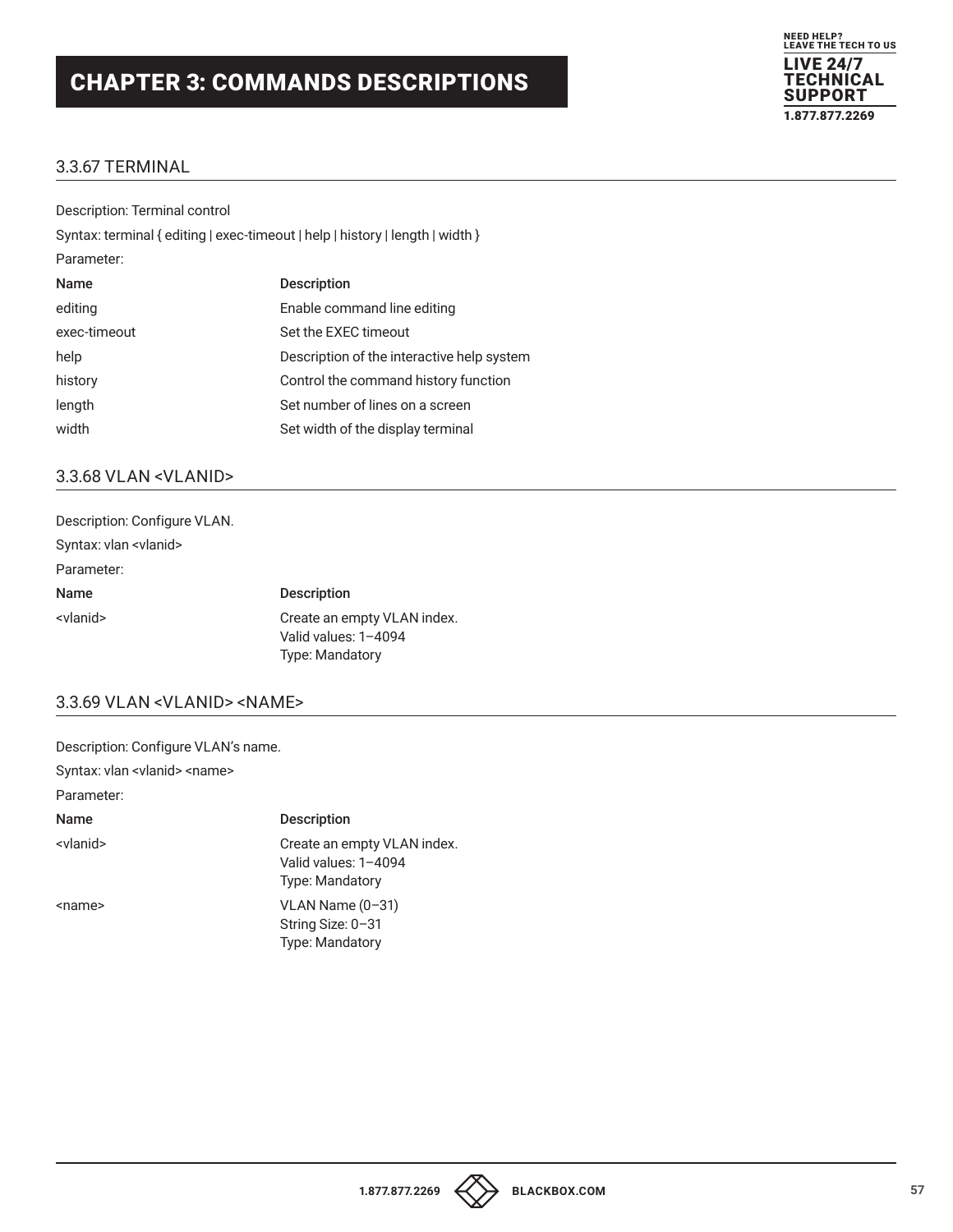

#### 3.3.70 VLAN DISABLE <VLANID>

Description: Delete VLAN memberset/setting. Syntax: vlan disable <vlanid> Parameter: Name Description <vlanid> Valid values: 1–4094

Type: Mandatory

## 3.3.71 MAC ADDRESS-TABLE AGING-TIME <TIME>

Description: Configure aging time for a bridge port. Syntax: mac address-table aging-time <time> Parameter: Name Description <time> Valid values: 10–1000000 (seconds), 0: disable aging Type: Mandatory

#### 3.3.72 MTU <VALUE>

| Description: MTU size.      |                                                           |
|-----------------------------|-----------------------------------------------------------|
| Syntax: mtu <value></value> |                                                           |
| Parameter:                  |                                                           |
| <b>Name</b>                 | <b>Description</b>                                        |
| <value></value>             | Valid values: 1536-9000 (bytes)<br><b>Type: Mandatory</b> |

#### 3.3.73 MEDIA-TYPE

| Description: Configure media-type        |                                                 |
|------------------------------------------|-------------------------------------------------|
| Syntax: media-type { rj45   sfp   dual } |                                                 |
| Parameter:                               |                                                 |
| Name                                     | <b>Description</b>                              |
| rj45                                     | ri45 interface (copper interface)               |
| sfp                                      | sfp interface (fiber interface)                 |
| dual                                     | Dual media interface (copper & fiber interface) |

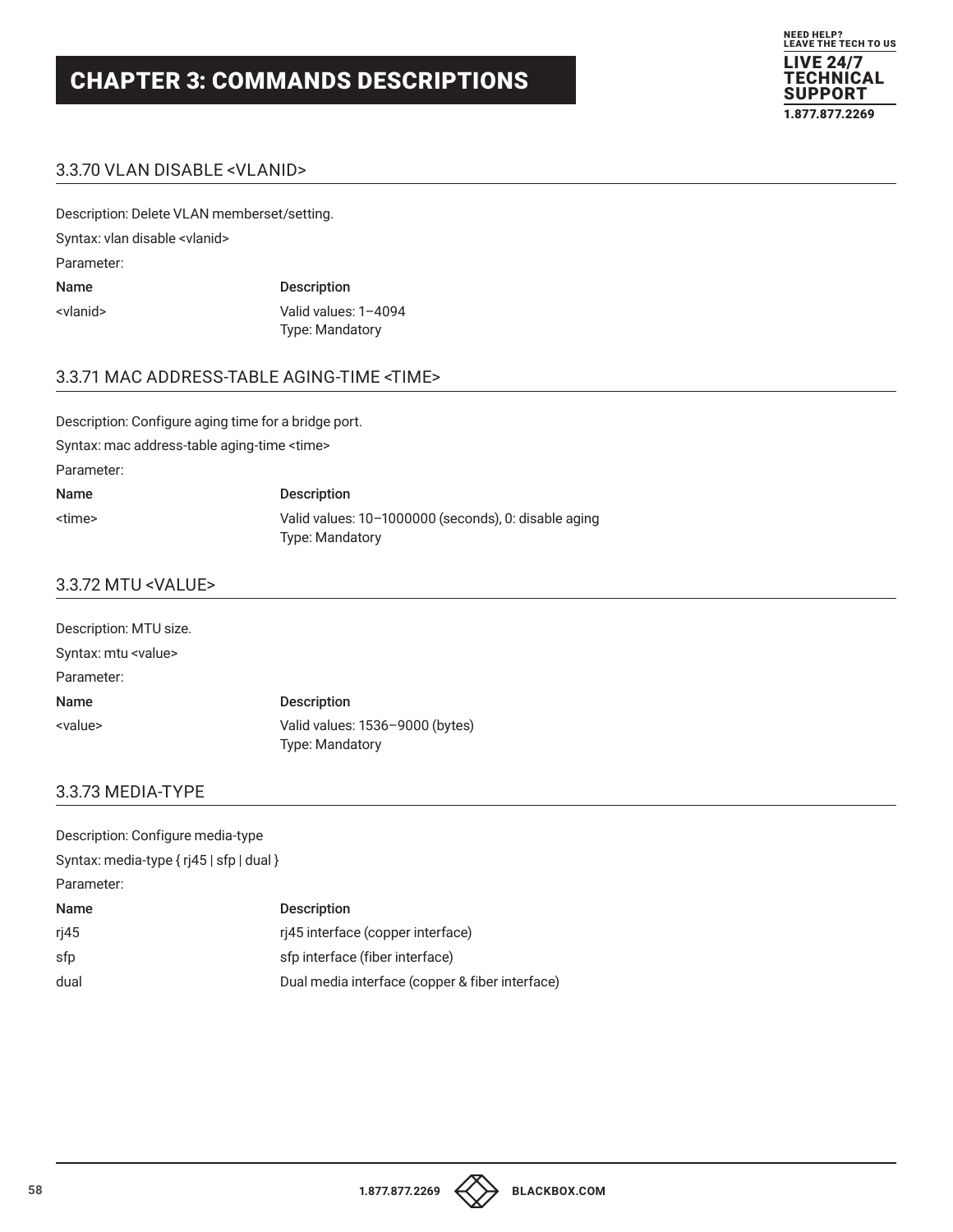## 3.3.74 MONITOR DESTINATION INTERFACE

Description: The destination port. That is the port that trafficed should be mirrored to. Syntax: monitor destination interface <port\_type> <port\_type\_id> Parameter: Name Description <port\_type> Port type <port\_type\_id> Port Number

## 3.3.75 MONITOR SOURCE INTERFACE

| Description: Mirror Interface traffic |                                                                                                            |
|---------------------------------------|------------------------------------------------------------------------------------------------------------|
|                                       | Syntax: monitor source { { interface ( <port_type> [ <v_port_type_list>]) }</v_port_type_list></port_type> |
| Parameter:                            |                                                                                                            |
| Name                                  | <b>Description</b>                                                                                         |
| port_type                             | 1 Gigabit Ethernet Port                                                                                    |
| v_port_type_lis                       | Port list                                                                                                  |

### 3.3.76 MONITOR SOURCE CPU

Description: Mirror Interface traffic

Syntax: monitor source { cpu [ < cpu\_switch\_range > ] } } { both | rx | tx }

Parameter:

| Name | <b>Description</b>                                                      |
|------|-------------------------------------------------------------------------|
| both | Setting source port to both will mirror both ingress and egress traffic |
| rx   | Setting source port to rx will mirror ingress traffic                   |
| tx   | Setting source port to tx will mirror egress traffic                    |

#### 3.3.77 SPEED

Description: Configures interface speed. If you use 10, 100, or 1000 keywords with the auto keyword the port will only advertise the specified speeds.

Syntax: speed { 10g | 2500 | 1000 | 100 | 10 | auto { [ 10 ] [ 100 ] [ 1000 ] } }

| Parameter: |
|------------|
|------------|

| Name   | <b>Description</b> |
|--------|--------------------|
| 1000   | 1 Gbps             |
| 100    | 100 Mbps           |
| 10     | 10 Mbps            |
| auto   | Auto negotiation   |
| $[10]$ | 10 Mbps            |
| [100]  | 100 Mbps           |
| [1000] | 1 Gbps             |

NEED HELP? LEAVE THE TECH TO US LIVE 24/7 **ECHNICAL** SUPPORT 1.877.877.2269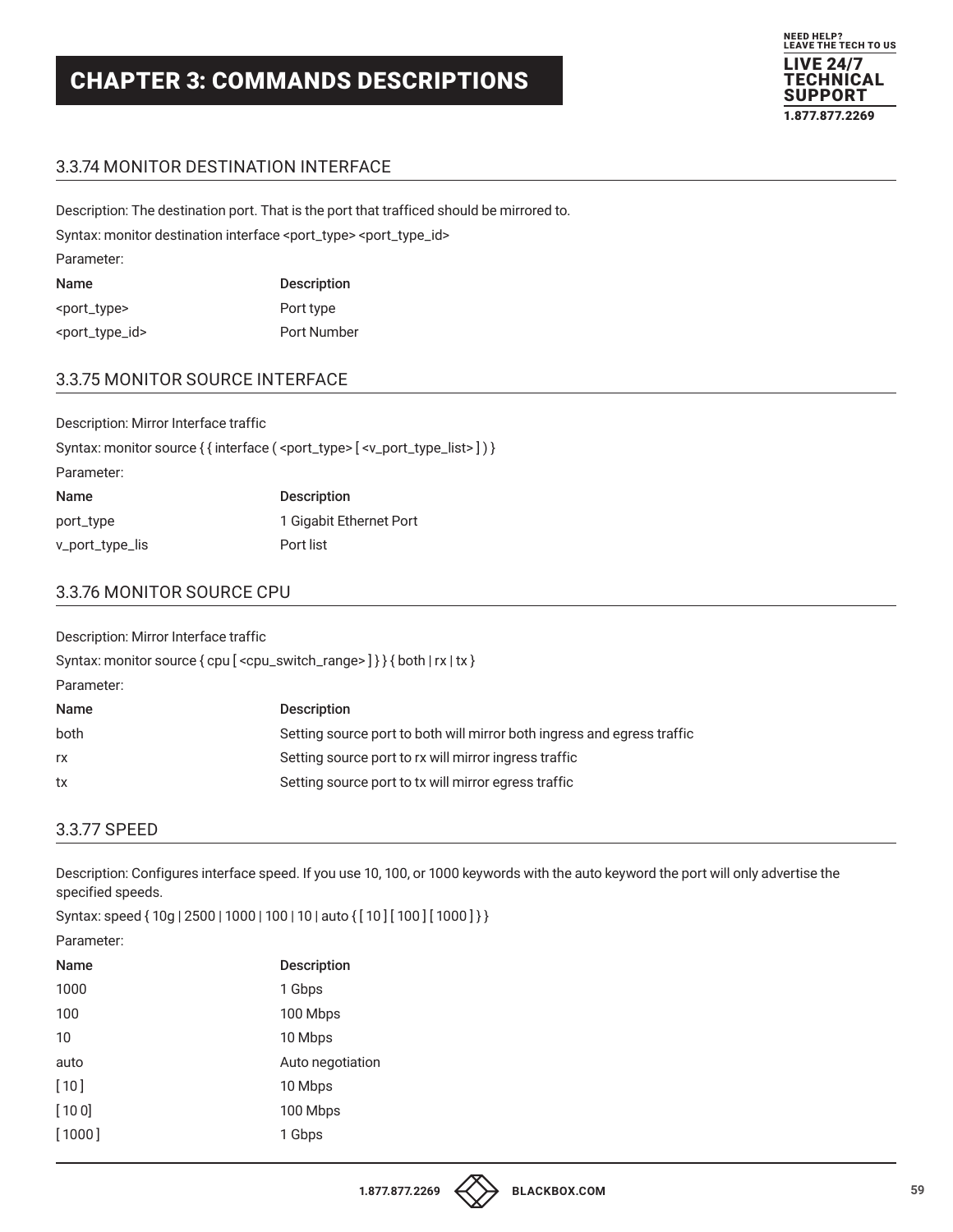

## 3.3.78 TACACS-SERVER HOST

Description: Configure TACACS+ server

Syntax: tacacs-server host <word1-255> [ port <0-65535> ] [ timeout <1-1000> ] [ key <line1-63> ]

Parameter:

| Name       | <b>Description</b>     |
|------------|------------------------|
| word1-255  | Hostname or IP address |
| 0-65535    | TCP port number        |
| 1-1000     | Wait time in seconds   |
| $line1-63$ | The shared key         |

### 3.3.79 TACACS-SERVER KEY

Description: Configure TACACS+ encryption key Syntax: tacacs-server key <line1-63> Parameter: Name Description line1-63

## 3.3.80 TACACS-SERVER TIMEOUT

Description: Time to wait for a TACACS+ server to reply Syntax: tacacs-server timeout <1-1000> Parameter: Name Description 1-1000 Wait time in seconds

## 3.3.81 TRAPS

Description: trap event configuration Syntax: traps [aaa authentication] [system [coldstart] [warmstart]] [switch [stp] [rmon]] Parameter: Name Description aaa authentication AAA authentication fail event coldstart Cold start event warmstart Warm start event stp STP event rmon RMON event'

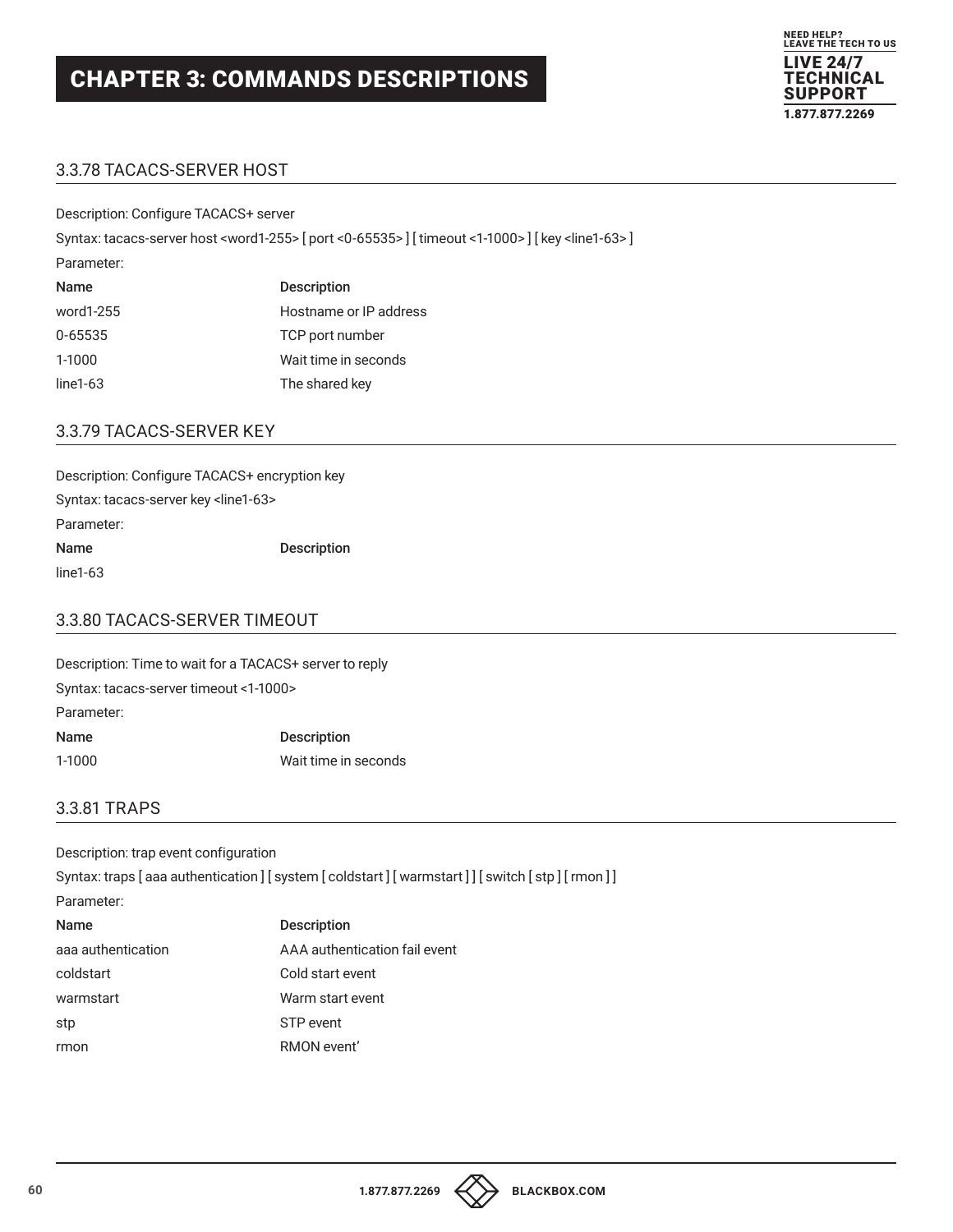

#### 3.3.82 UPNP

Description: Set UPnP's configurations Syntax: upnp Parameter:

#### 3.3.83 UPNP ADVERTISING-DURATION

| Description: Set UPnP's advertising duration  |                      |
|-----------------------------------------------|----------------------|
| Syntax: upnp advertising-duration <100-86400> |                      |
| Parameter:                                    |                      |
| Name                                          | <b>Description</b>   |
| 100-86400                                     | advertising duration |

### 3.3.84 UPNP TTL

| Description: Set UPnP's TTL value |                    |
|-----------------------------------|--------------------|
| Syntax: upnp ttl <1-255>          |                    |
| Parameter:                        |                    |
| Name                              | <b>Description</b> |
| $1 - 255$                         | TTL value          |

#### 3.3.85 USERNAME

Description: User account

Syntax: username <username> privilege <priv> password encrypted <encry\_password>

username <username> privilege <priv> password none

username <username> privilege <priv> password unencrypted <password>

Parameter:

| <b>Name</b> | <b>Description</b>                                                                                                                                                   |
|-------------|----------------------------------------------------------------------------------------------------------------------------------------------------------------------|
| username    | <br>Istigator of the stars numbers and underscores starstpare in all own letters, numbers and underscores starstpare in anne allows letters, numbers and underscores |
| privilege   | Set user privilege level                                                                                                                                             |
| priv        | User privilege level                                                                                                                                                 |
| password    | Specify the password for the user                                                                                                                                    |
| encrypted   | Specifies an ENCRYPTED password will follow                                                                                                                          |
| none        | NULL password                                                                                                                                                        |
| unencrypted | Specifies an UNENCRYPTED password will follow                                                                                                                        |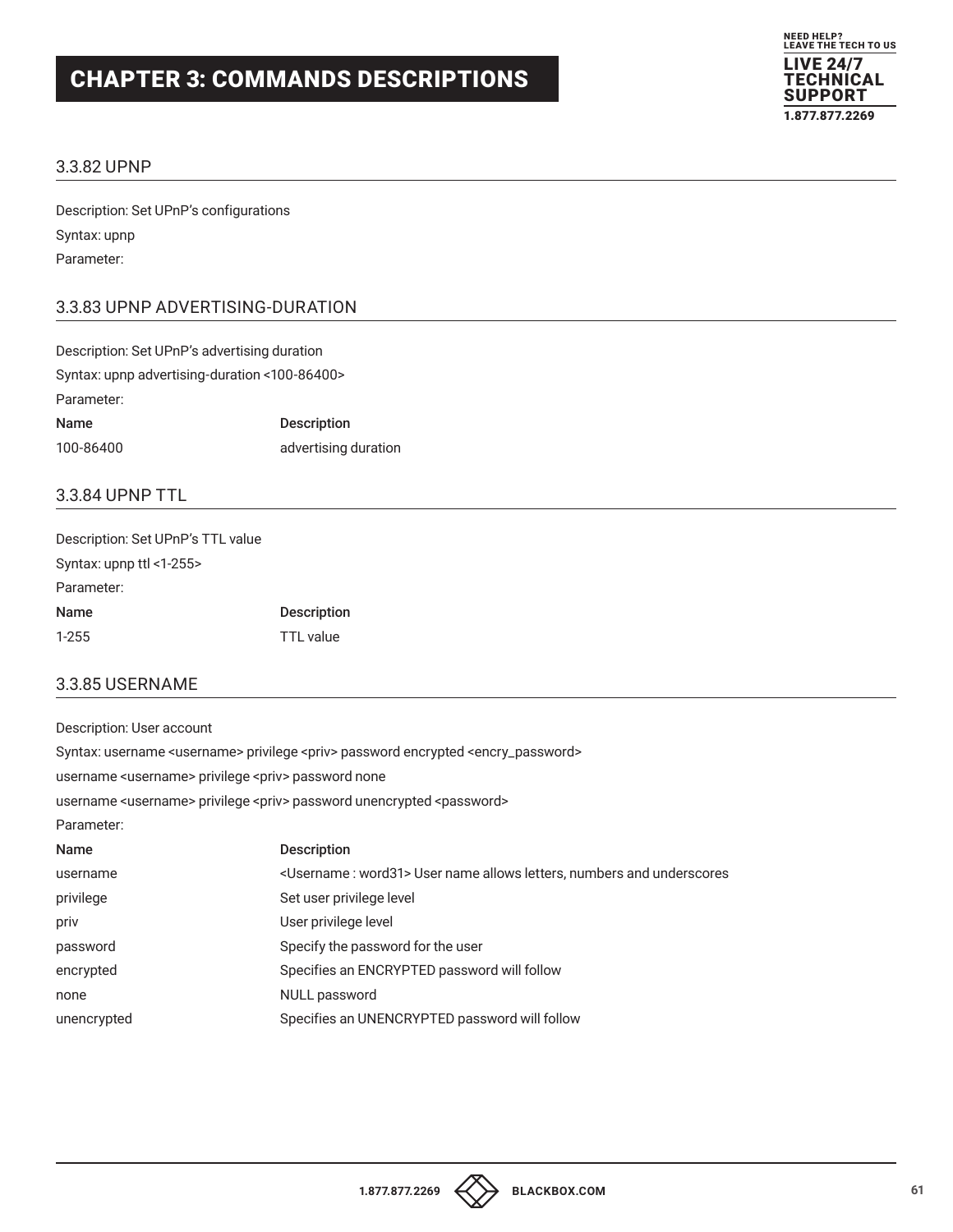

### 3.3.86 WEB

| Description: |                                                                                                                                                                                                                                                                                                                                          |
|--------------|------------------------------------------------------------------------------------------------------------------------------------------------------------------------------------------------------------------------------------------------------------------------------------------------------------------------------------------|
|              | Syntax: web privilege group <group_name> level { [ cro <cro> ] [ crw <crw> ] [ sro <sro> ] [ srw <srw> ] }*1</srw></sro></crw></cro></group_name>                                                                                                                                                                                        |
| Parameter:   |                                                                                                                                                                                                                                                                                                                                          |
| Name         | <b>Description</b>                                                                                                                                                                                                                                                                                                                       |
| privilege    | Web privilege                                                                                                                                                                                                                                                                                                                            |
| group        | Web privilege group                                                                                                                                                                                                                                                                                                                      |
| group_name   | Valid words are 'Aggregation' 'DHCP' 'Debug' 'Dhcp_Client' 'Diagnostics' 'EEE' 'Green_Ethernet' 'IP2'<br>'IPMC_Snooping' 'LACP' 'LLDP' 'Loop_Protect' 'MAC_Table' 'MVR' 'Maintenance' 'Mirroring' 'NTP'<br>'Ports' 'Private_VLANs' 'QoS' 'RPC' 'Security' 'Spanning_Tree' 'System' 'Timer' 'VCL' 'VLANs' 'Voice_<br>VLAN' 'XXRP' 'sFlow' |
| level        | Web privilege group level                                                                                                                                                                                                                                                                                                                |
| cro          | Configuration Read-only level                                                                                                                                                                                                                                                                                                            |
| <b>CrW</b>   | Configuration Read-write level                                                                                                                                                                                                                                                                                                           |
| sro          | Status/Statistics Read-only level'                                                                                                                                                                                                                                                                                                       |
| <b>SrW</b>   | Status/Statistics Read-write level                                                                                                                                                                                                                                                                                                       |
| cro          | $<$ Cro : 0-15>                                                                                                                                                                                                                                                                                                                          |
| <b>CrW</b>   | $<$ Crw : 0-15>                                                                                                                                                                                                                                                                                                                          |
| sro          | $-Sro: 0-15$                                                                                                                                                                                                                                                                                                                             |
| <b>SrW</b>   | $-Srw: 0-15$                                                                                                                                                                                                                                                                                                                             |

## 3.3.87 FLOW-CONTROL {ENABLE|DISABLE}

| Description: Enable/Disable flow-control. |
|-------------------------------------------|
| Syntax: flow-control {enable disable}     |
|                                           |
| <b>Description</b>                        |
| Enable flow-control                       |
| Disable flow-control                      |
|                                           |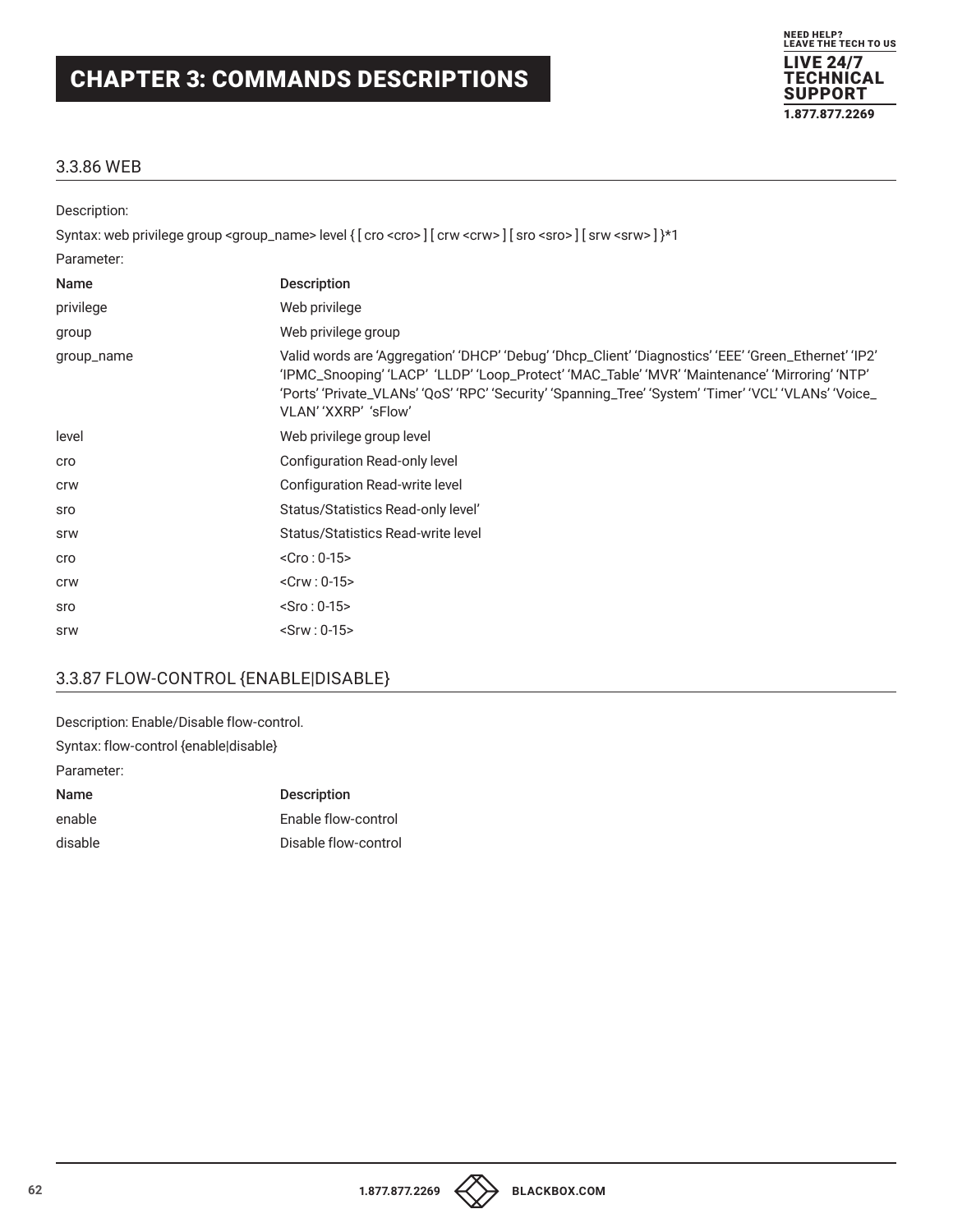

#### 3.3.88 SPEED

Description: Configure gigabit Ethernet speed and Copper/SFP for gigabit port 7–8. (port1–6 Only support copper, no SFP) (port 9, 10 only support auto) Syntax: speed {auto|full-l000mbps|full-100mbps|full-10mbps|half-100mbps|half-10mbps} Parameter: Name Description auto auto auto auto negotiation full-l000mbps Set 1000Mbps full duplexing full-100mbps Set 100Mbps full duplexing full-10mbps Set 10Mbps full duplexing half-100mbps Set 100Mbps half duplexing half-10mbps Set 10Mbps half duplexing

### 3.3.89 PORT {ENABLE/DISABLE}

Description: Set interface gigabit port enable or disable. Syntax: port {enable/disable} Parameter: Name Description disable Turn off gigabit port. enable Turn on gigabit port.

## 3.3.90 DATE/TIME

Description: Set device date and time Syntax: clock datetime <2000-2037> <1-12> <1-31> <0-23> <0-59> <0-59> Parameter:

| Name            | <b>Description</b> |
|-----------------|--------------------|
| $< 2000 - 2037$ | year               |
| $<1-12>$        | month              |
| $<1-31$         | date               |
| $<0-23>$        | hour               |
| $<0-59>$        | minute             |
| $<0-59>$        | second             |
|                 |                    |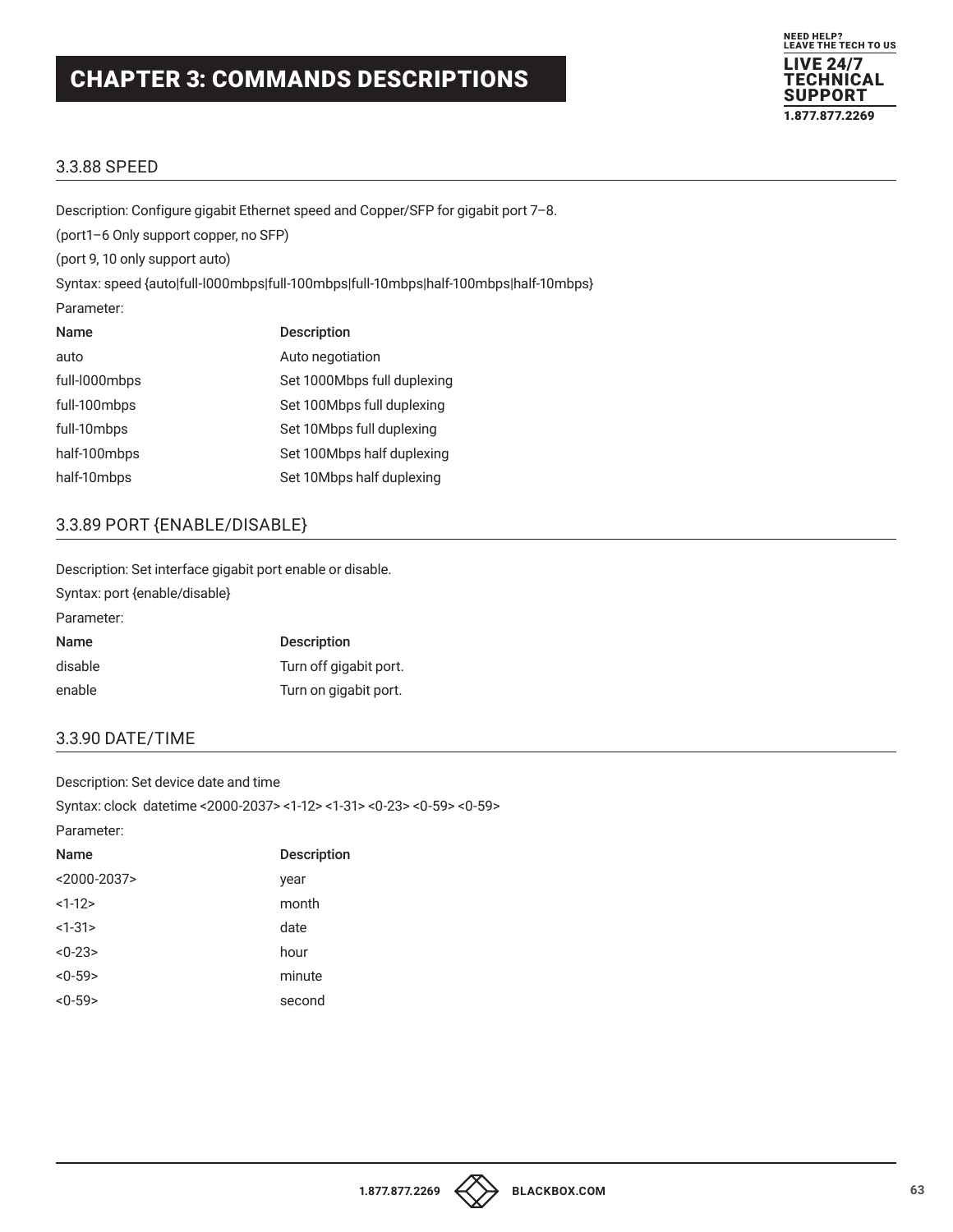

#### **3.4 VLAN MODE COMMANDS**

#### 3.4.1 VLAN

Description: VLAN commands Syntax: vlan <vlan\_list> Parameter: Name Description vlan\_list VLAN IDs 1-4095

### 3.4.2 VLAN ETHERTYPE S-CUSTOM-PORT

Description: Vlan Ether type for custom S-ports configuration Syntax:vlan ethertype s-custom-port <0x0600-0xffff> Parameter: Name Description 0x0600-0xffff Ethertype (Range: 0x0600-0xffff)

#### 3.4.3 VLAN PROTOCOL

Description:

Syntax: vlan protocol { { eth2 { <0x600-0xffff> | arp | ip | ipx | at } } | { snap { <0x0-0xffffff> | rfc\_1042 | snap\_8021h } <0x0-0xffff> } | { llc <0x0-0xff> <0x0-0xff> } } group <word16>

Parameter:

| Name            | <b>Description</b>                    |
|-----------------|---------------------------------------|
| $0x600-0x$ ffff | Ether Type(Range: 0x600 - 0xFFFF)     |
| arp             | Ether Type is ARP                     |
| ip              | Ether Type is IP                      |
| ipx             | Ether Type is IPX                     |
| at              | Ether Type is AppleTalk               |
| 0x0-0xffffff    | SNAP OUI (Range 0x000000 - 0XFFFFFF)  |
| rfc 1042        | SNAP OUI is rfc 1042                  |
| snap_8021h      | SNAP OUI is 8021h                     |
| $0x0-0x$ ffff   | PID (Range: 0x0 - 0xFFFF)             |
| $0x0-0xff$      | DSAP (Range: 0x00 - 0xFF)             |
| $0x0-0xff$      | SSAP (Range: 0x00 - 0xFF)             |
| word16          | Group Name (Range: 1 - 16 characters) |

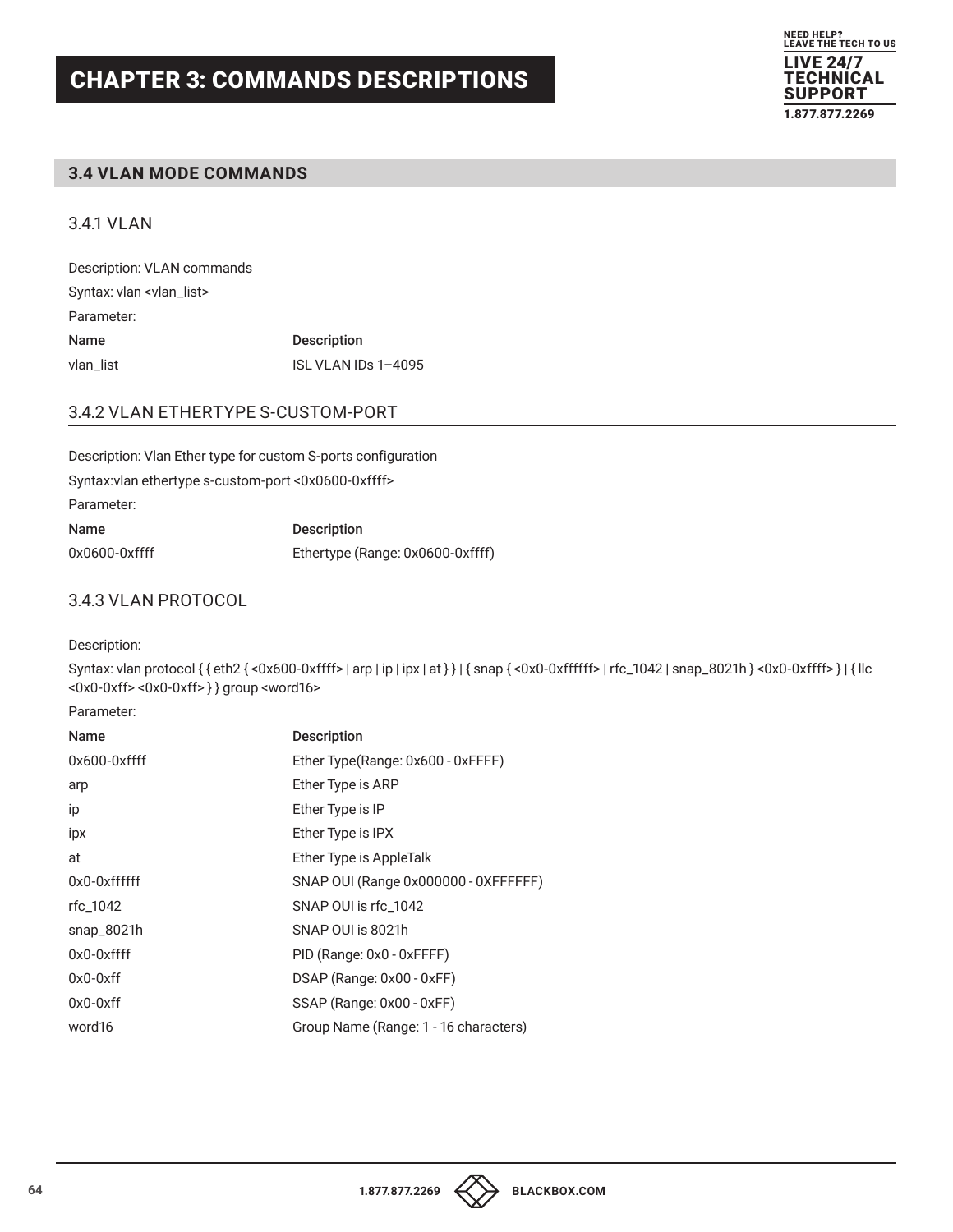

## 3.4.4 VLAN TRUNKING

Description: Change whether trunking of unknown VLANs is enabled Syntax: vlan-trunking Parameter:

### 3.4.5 SWITCHPORT ACCESS VLAN

| Description: Set switch access mode of the interface |                                                      |
|------------------------------------------------------|------------------------------------------------------|
| Syntax: switchport access vlan <vlan_id></vlan_id>   |                                                      |
| Parameter:                                           |                                                      |
| Name                                                 | <b>Description</b>                                   |
| vlan id                                              | VLAN ID of the VLAN when this port is in access mode |
|                                                      |                                                      |

## 3.4.6 SWITCHPORT FORBIDDEN VLAN

Description: Adds or removes forbidden VLANs from the current list of forbidden VLANs Syntax: switchport forbidden vlan { add | remove } <vlan\_list> Parameter:

| , urunivus. |                           |
|-------------|---------------------------|
| Name        | <b>Description</b>        |
| add         | Add to existing list      |
| remove      | Remove from existing list |
| vlan list   | <b>VLAN IDS</b>           |

## 3.4.7 SWITCHPORT HYBRID ACCEPTABLE-FRAME-TYPE

Description: Set acceptable frame type on a port Syntax: switchport hybrid acceptable-frame-type { all | tagged | untagged } Parameter:

| <b>Description</b>         |
|----------------------------|
| Allow all frames           |
| Allow only tagged frames   |
| Allow only untagged frames |
|                            |

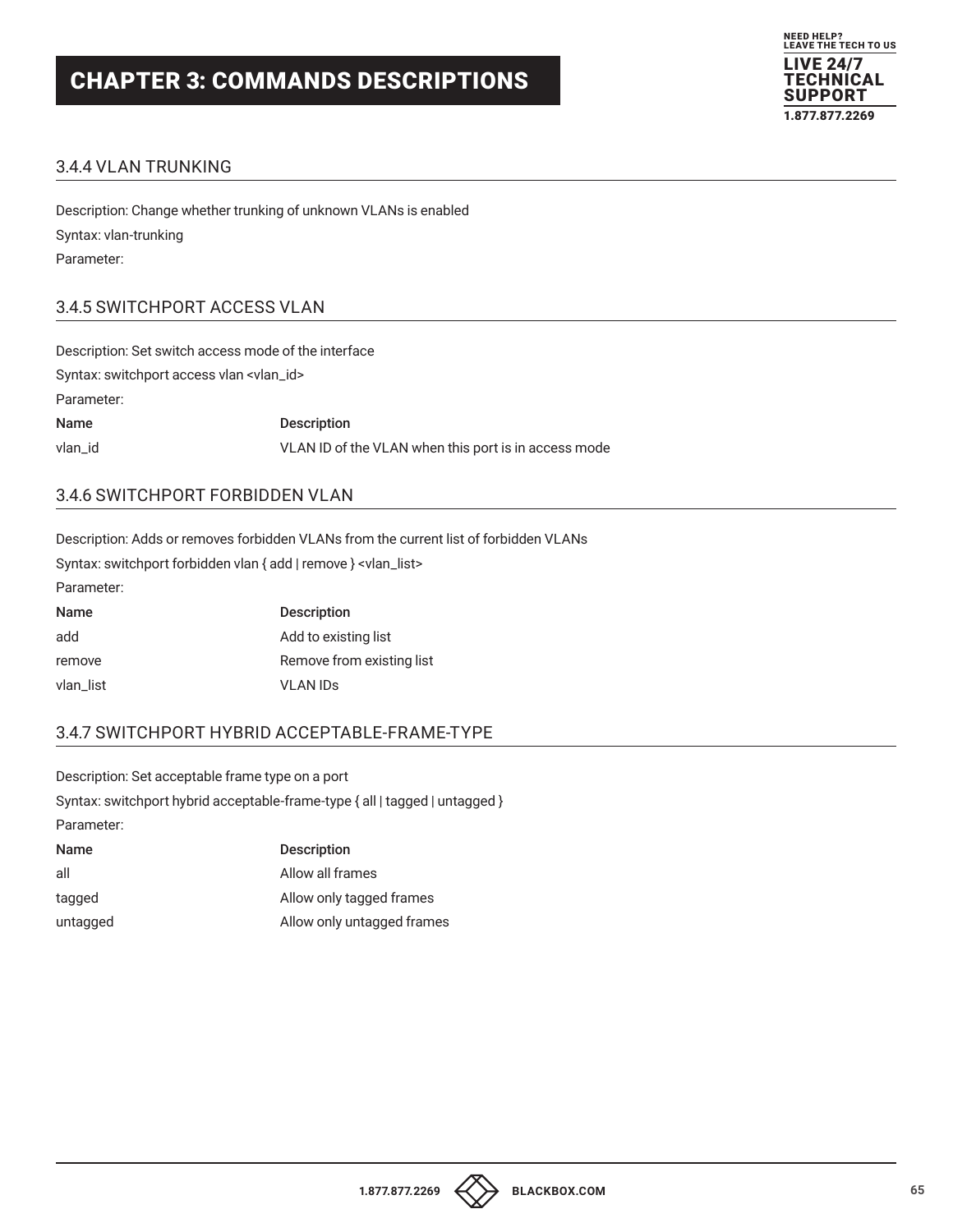Description: Set allowed VLAN characteristics when interface is in hybrid mode



### 3.4.8 SWITCHPORT FORBIDDEN VLAN

| Description. Set allowed VEAN Characteristics writer interface is in hybrid mode |                                                                                                           |
|----------------------------------------------------------------------------------|-----------------------------------------------------------------------------------------------------------|
|                                                                                  | Syntax: switchport hybrid allowed vlan { all   none   [ add   remove   except ] <vlan_list> }</vlan_list> |
| Parameter:                                                                       |                                                                                                           |
| Name                                                                             | <b>Description</b>                                                                                        |
| all                                                                              | All VLANs                                                                                                 |
| none                                                                             | No VLANs                                                                                                  |
| add                                                                              | Add VLANs to the current list                                                                             |
| remove                                                                           | Remove VLANs from the current list                                                                        |
| except                                                                           | All VLANs except the following                                                                            |
| vlan_list                                                                        | VLAN IDs of the allowed VLANs when this port is in hybrid mode                                            |
|                                                                                  |                                                                                                           |

#### 3.4.9 SWITCHPORT HYBRID EGRESS-TAG

| Description: Egress VLAN tagging configuration                        |                                                                           |
|-----------------------------------------------------------------------|---------------------------------------------------------------------------|
| Syntax: switchport hybrid egress-tag { none   all [ except-native ] } |                                                                           |
| Parameter:                                                            |                                                                           |
| Name                                                                  | <b>Description</b>                                                        |
| none                                                                  | No egress tagging                                                         |
| all                                                                   | Tag all frames                                                            |
| except-native                                                         | Tag all frames except frames classified to native VLAN of the hybrid port |

## 3.4.10 SWITCHPORT HYBRID INGRESS-FILTERING

Description: VLAN Ingress filter configuration Syntax: switchport hybrid ingress-filtering Parameter:

## 3.4.11 SWITCHPORT MODE

| Description: Set switching mode                     |                                    |
|-----------------------------------------------------|------------------------------------|
| Syntax: switchport mode { access   trunk   hybrid } |                                    |
| Parameter:                                          |                                    |
| <b>Name</b>                                         | <b>Description</b>                 |
| access                                              | Set mode to ACCESS unconditionally |
| trunk                                               | Set mode to TRUNK unconditionally  |
| hybrid                                              | Set mode to HYBRID unconditionall  |

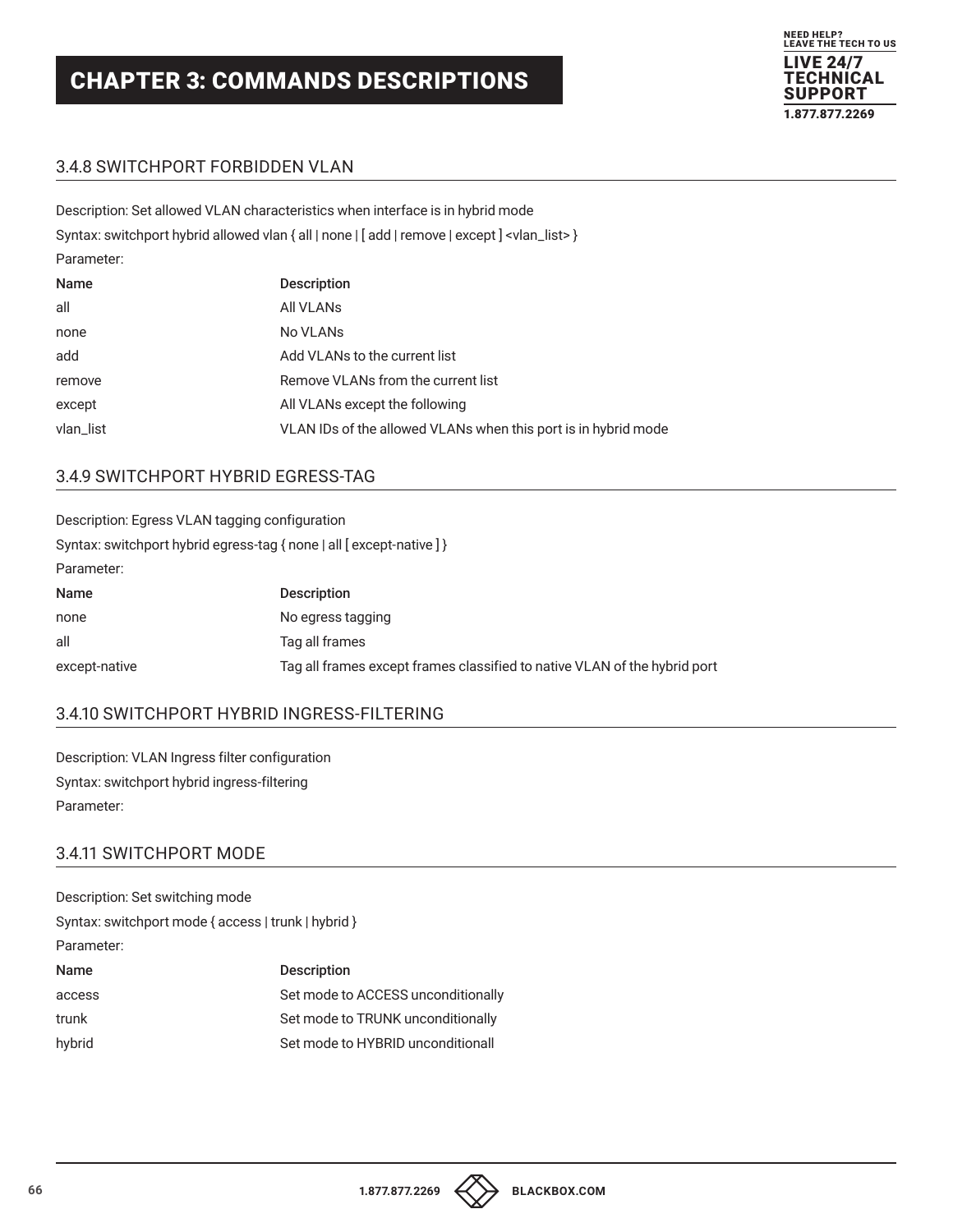

## 3.4.12 SWITCHPORT TRUNK ALLOWED VLAN

|             | Description: Set allowed VLAN characteristics when interface is in trunk mode                            |
|-------------|----------------------------------------------------------------------------------------------------------|
|             | Syntax: switchport trunk allowed vlan { all   none   [ add   remove   except ] <vlan_list> }</vlan_list> |
| Parameter:  |                                                                                                          |
| <b>Name</b> | <b>Description</b>                                                                                       |
| all         | All VLANs                                                                                                |
| none        | No VLAN <sub>s</sub>                                                                                     |
| add         | Add VLANs to the current list                                                                            |
| remove      | Remove VLANs from the current list                                                                       |
| except      | All VLANs except the following                                                                           |
| vlan_list   | VLAN IDs of the allowed VLANs when this port is in trunk mode                                            |

### 3.4.13 SWITCHPORT VLAN PROTOCOL GROUP

| Description: Protocol-based VLAN group commands                                   |                                                                |
|-----------------------------------------------------------------------------------|----------------------------------------------------------------|
| Syntax: switchport vlan protocol group <word16> vlan <vlan_id></vlan_id></word16> |                                                                |
| Parameter:                                                                        |                                                                |
| <b>Name</b>                                                                       | <b>Description</b>                                             |
| word16                                                                            | Group Name (Range: 1-16 characters)                            |
| vlan_id                                                                           | VLAN ID required for the group to VLAN mapping (Range: 1-4095) |

## **3.5 INTERFACE VLAN MODE COMMANDS**

#### 3.5.1 INTERFACE

| Description: Interface configuration                                           |                                            |
|--------------------------------------------------------------------------------|--------------------------------------------|
| Syntax: interface <port_type> [ <port_type_list>]</port_type_list></port_type> |                                            |
| Parameter:                                                                     |                                            |
| Name                                                                           | <b>Description</b>                         |
| port_type                                                                      | Port type in Fast, Giga or Tengigaethernet |
| port_type_list                                                                 | List of Port ID, ex, 1/1,3-5;2/2-4,6       |

#### 3.5.2 INTERFACE VLAN

| Description: VLAN interface configurations     |                                        |
|------------------------------------------------|----------------------------------------|
| Syntax: interface vlan <vlan_list></vlan_list> |                                        |
| Parameter:                                     |                                        |
| Name                                           | <b>Description</b>                     |
| vlan list                                      | List of VLAN interface numbers, 1-4095 |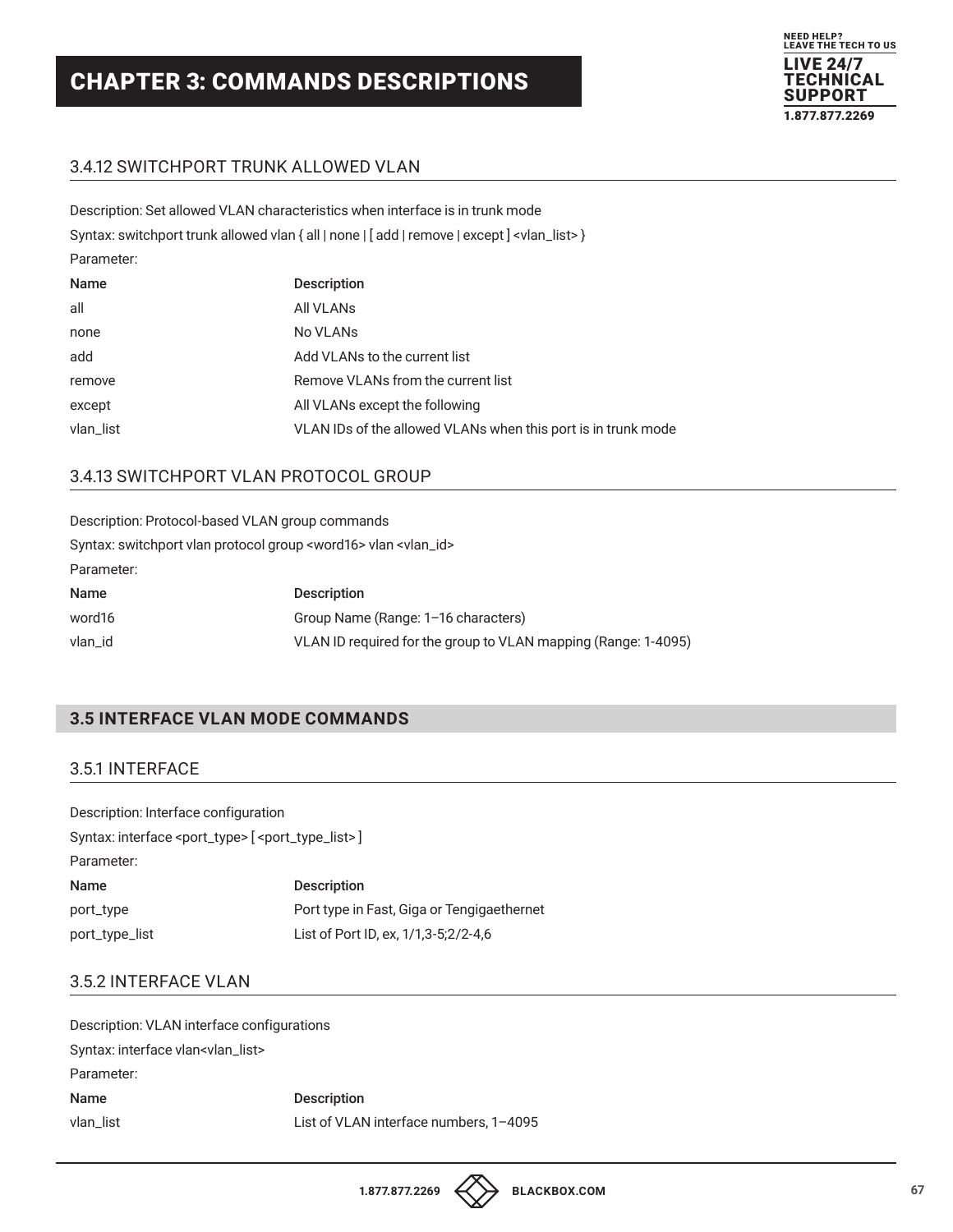

## 3.5.3 IP ADDRESS

Description: IPv4 address configurations

Syntax: ip address { { <ipv4\_addr><ipv4\_netmask> } | { dhcp [ fallback <ipv4\_addr><ipv4\_netmask> [ timeout <uint> ] ] } } Parameter:

| <b>Name</b>  | <b>Description</b>               |
|--------------|----------------------------------|
| ipv4_addr    | IP address                       |
| ipv4_netmask | IP netmask                       |
| dhcp         | Enable DHCP                      |
| fallback     | DHCP fallback settings           |
| ipv4_addr    | DHCP fallback address            |
| ipv4_netmask | DHCP fallback netmask            |
| timeout      | DHCP fallback timeout            |
| uint         | DHCP fallback timeout in seconds |

## 3.5.4 IP NAME-SERVER

Description: Interface Internet Protocol config commands Domain Name System Syntax: ip name-server { <ipv4\_ucast> | dhcp [ interface vlan<vlan\_id> ] } Parameter:

| Name       | <b>Description</b>           |
|------------|------------------------------|
| ipv4_ucast | A valid IPv4 unicast address |
| vlan_id    | VLAN identifier(s): VID      |

## 3.5.5 IP DHCP EXCLUDED-ADDRESS

Description: Prevent DHCP from assigning certain addresses Syntax: ip dhcp excluded-address <low\_ip> [ <high\_ip> ] Parameter: Name Description

| low_ip | Low IP address  |
|--------|-----------------|
| igh_ip | High IP address |

## 3.5.6 IP DHCP POOL

Description: Pool name in 32 characters Syntax: ip dhcp pool <pool\_name> Parameter:

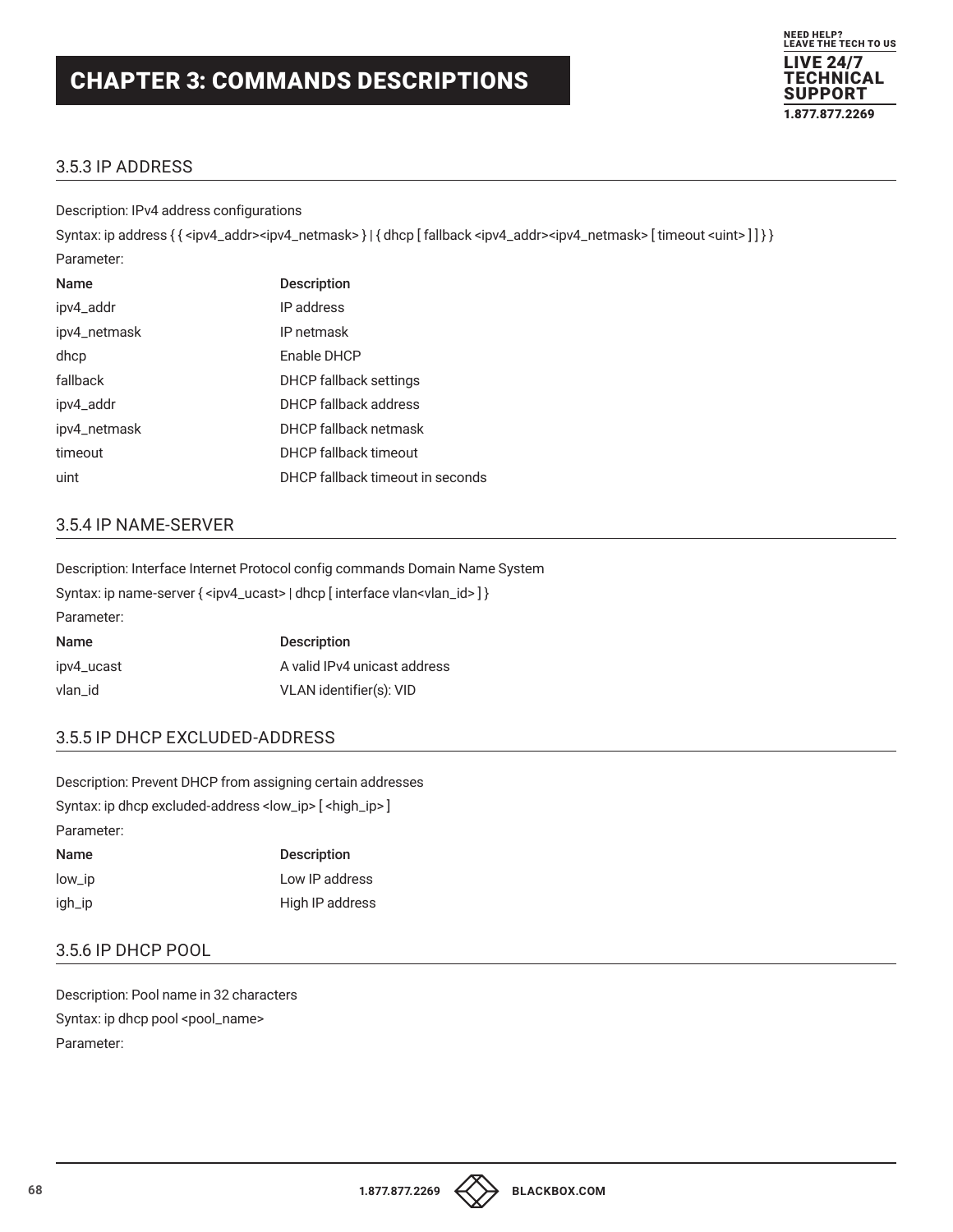

## 3.5.7 IP DHCP SERVER

Description: DHCP Server Syntax: ip dhcp server Parameter:

#### 3.5.8 IP DHCP RELAY

Description: DHCP relay agent configurations Syntax: ipdhcp relay Parameter:

### 3.5.9 IP DHCP RELAY INFORMATION OPTION

Description: IP DHCP relay information option(Option 82) Syntax: ipdhcp relay information option Parameter:

### 3.5.10 IP DHCP RETRY INTERFACE VLAN

Description: Restart the DHCP query process Syntax: ipdhcp retry interface vlan<vlan\_id> Parameter: Name Description vlan\_id Vlan ID

#### 3.5.11 IP DHCP SNOOPING

Description: IP DHCP snooping Syntax: ipdhcp snooping Parameter:

### 3.5.12 IP HELPER-ADDRESS

Description: DHCP relay server Syntax: ip helper-address <v\_ipv4\_ucast> Parameter: Name Description Ip : ipv4\_ucast IP address of the DHCP relay server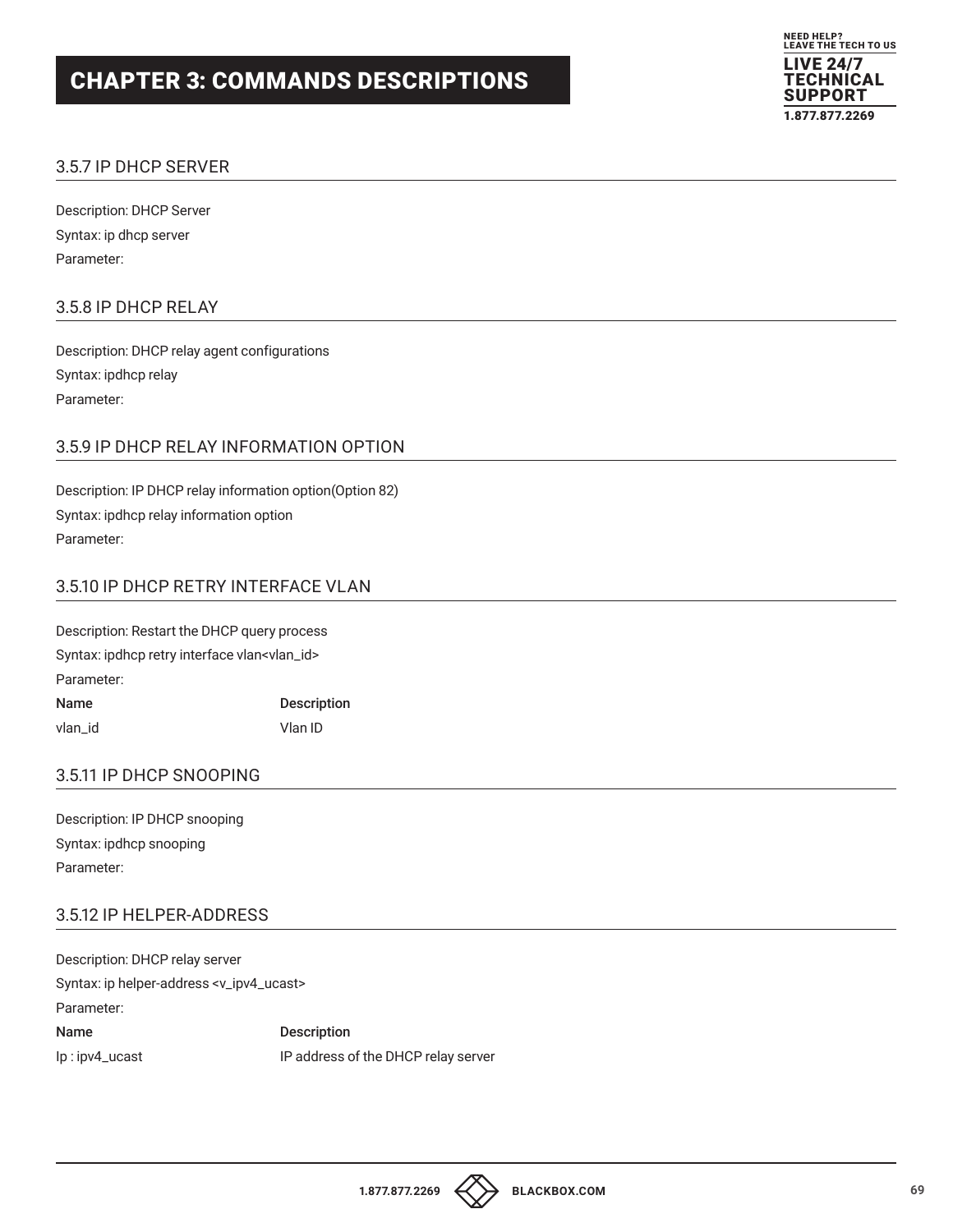

## 3.5.13 IPV6 ADDRESS

Description: Configure the IPv6 address of an interface Syntax: ipv6 address <ipv6\_subnet> Parameter: Name Description ipv6\_subnet IPv6 prefix x:x::y/z

#### 3.5.14 IPV6MTU

Description: IPv6 Maximum transmission unit Syntax: ipv6 mtu<1280-1500> Parameter: Name Description 1280-1500 MTU value in bytes

### **3.6 RINGV2 GROUP MODE COMMANDS**

#### 3.6.1 RINGV2 PROTECT

| Description: To configure ring protection. |                                             |
|--------------------------------------------|---------------------------------------------|
| Syntax: ring protect                       |                                             |
| Parameter:                                 |                                             |
| Name                                       | <b>Description</b>                          |
| group1                                     | Configure ring protection v2 group1 (Ring)  |
| group <sub>2</sub>                         | Configure ring protection v2 group2 (Ring)  |
| group3                                     | Configure ring protection v2 group3 (Chain) |
|                                            |                                             |

## 3.6.2 GUARD-TIME

| Description: Set guard time                                    |                                                |
|----------------------------------------------------------------|------------------------------------------------|
| Syntax: guard-time { <ringguardtimerdef> }</ringguardtimerdef> |                                                |
| Parameter:                                                     |                                                |
| Name                                                           | <b>Description</b>                             |
| ringGuardTimerDef                                              | <10-3600>, unit: second. Default is 10 seconds |

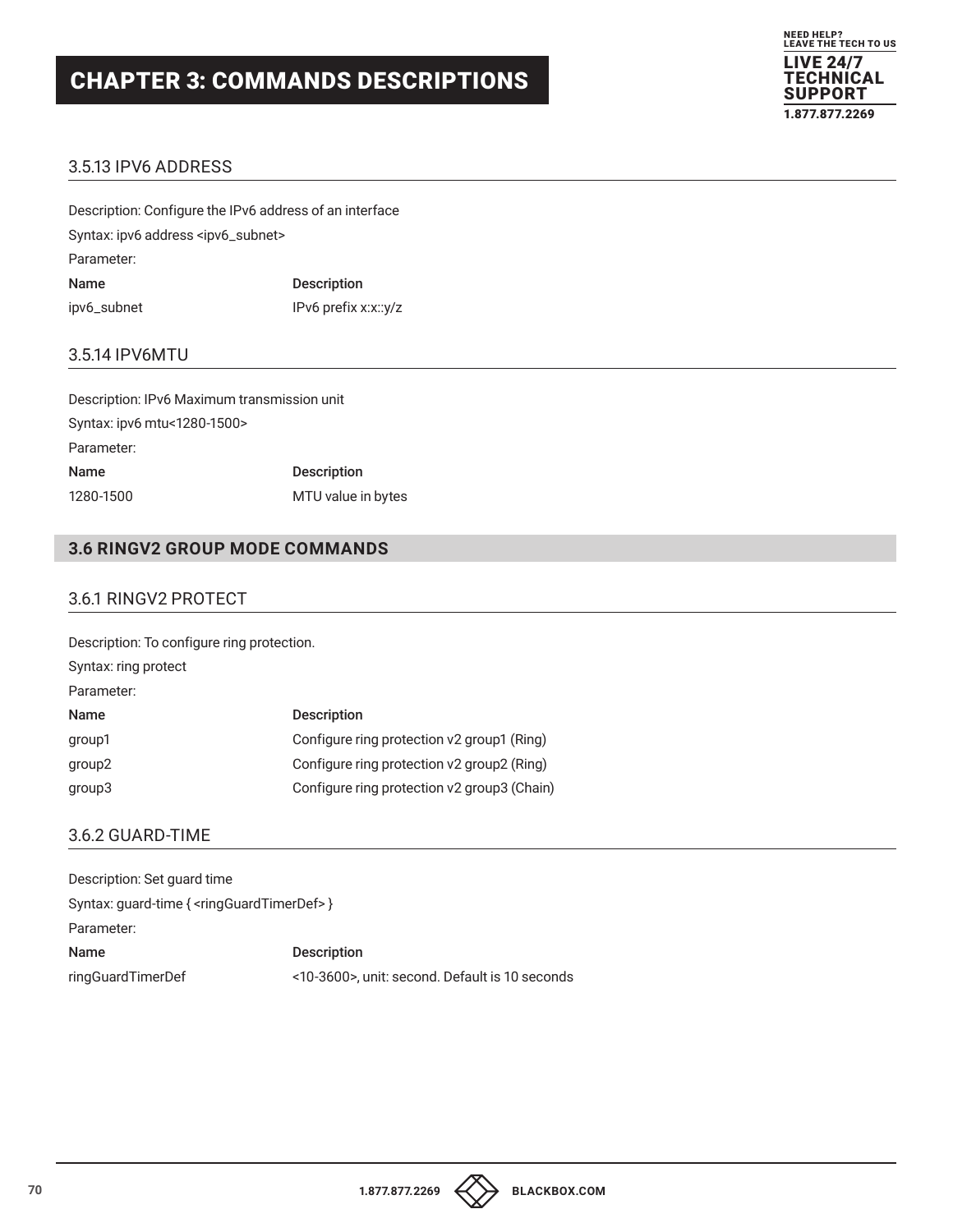

#### 3.6.3 MODE

| Description: Enable/Disable ring group |                                          |
|----------------------------------------|------------------------------------------|
| Syntax: mode { disable   enable }      |                                          |
| Parameter:                             |                                          |
| Name                                   | <b>Description</b>                       |
| disable                                | Set the specified Ring group to Disabled |
| enable                                 | Set the specified Ring group to Enabled  |

## 3.6.4 NODE1 INTERFACE GIGABITETHERNET <PORTNO>}

| Description: Set interface of ring protection node        |                                 |
|-----------------------------------------------------------|---------------------------------|
| Syntax: node1 interface GigabitEthernet <portno></portno> |                                 |
| Parameter:                                                |                                 |
| Name                                                      | <b>Description</b>              |
| <portno></portno>                                         | Valid values: 1-max port index. |

## 3.6.5 NODE2 INTERFACE GIGABITETHERNET <PORTNO>

| Description: Set interface of ring protection node        |                                 |
|-----------------------------------------------------------|---------------------------------|
| Syntax: Node2 interface GigabitEthernet <portno></portno> |                                 |
| Parameter:                                                |                                 |
| Name                                                      | <b>Description</b>              |
| <portno></portno>                                         | Valid values: 1-max port index. |

#### 3.6.6 ROLE

#### Description: Set role for group

Syntax: role { ring-master | ring-slave | coupling-primary | coupling-backup | dual-homing | chain-head | chain-tail | chain-member | b-chainterminal-1 | b-chain-terminal-2 | b-chain-central-block | b-chain-member}

| Parameter:            |                                           |
|-----------------------|-------------------------------------------|
| <b>Name</b>           | Description                               |
| ring-master           | Set role to ring master                   |
| ring-slave            | Set role to ring slave                    |
| coupling-primary      | Set role to coupling primary              |
| coupling              | Set role to coupling backup               |
| dual-homing           | Set role to dual homing                   |
| chain-head            | Set role to chain head                    |
| chain-member          | Set role to chain member                  |
| chain-tail            | Set role to chain tail                    |
| b-chain-central-block | Set role to balancing chain central block |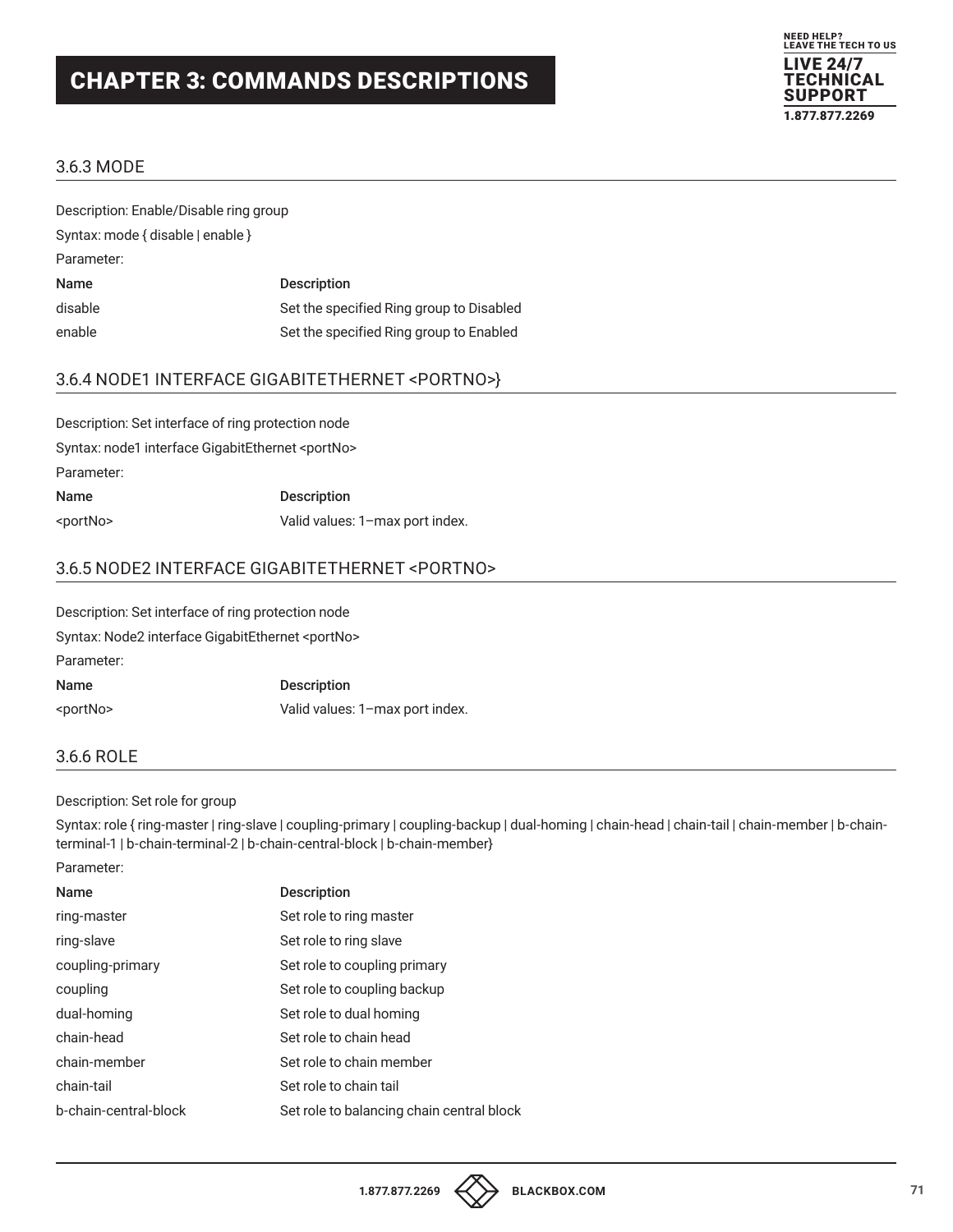

| b-chain-member     | Set role to balancing chain member     |
|--------------------|----------------------------------------|
| b-chain-terminal-1 | Set role to balancing chain terminal 1 |
| b-chain-terminal-2 | Set role to balancing chain terminal 2 |

### **3.7 SPANNING TREE**

#### 3.7.1 SPANNING-TREE

Description: Enable/disable STP on this interface Syntax: spanning-tree Parameter:

## 3.7.2 SPANNING-TREE AGGREGATION

Description: Spanning Tree protocol Syntax: spanning-tree aggregation Parameter:

### 3.7.3 SPANNING-TREE AUTO-EDGE

Description: Auto detect edge status Syntax: spanning-tree-auto-edge Parameter:

#### 3.7.4 SPANNING-TREE BPDU-GUARD

Description: Enable/disable BPDU guard Syntax: spanning-tree bpdu-guard Parameter:

#### 3.7.5 SPANNING-TREE EDGE

Description: Edge port, spanning-tree, STP Bridge Syntax: spanning-tree edge Parameter:

#### 3.7.6 PANNING-TREE EDGE BPDU-FILTER

Description: Enable BPDU filter (stop BPDU tx/rx) Syntax: spanning-tree edge bpdu-filter Parameter:

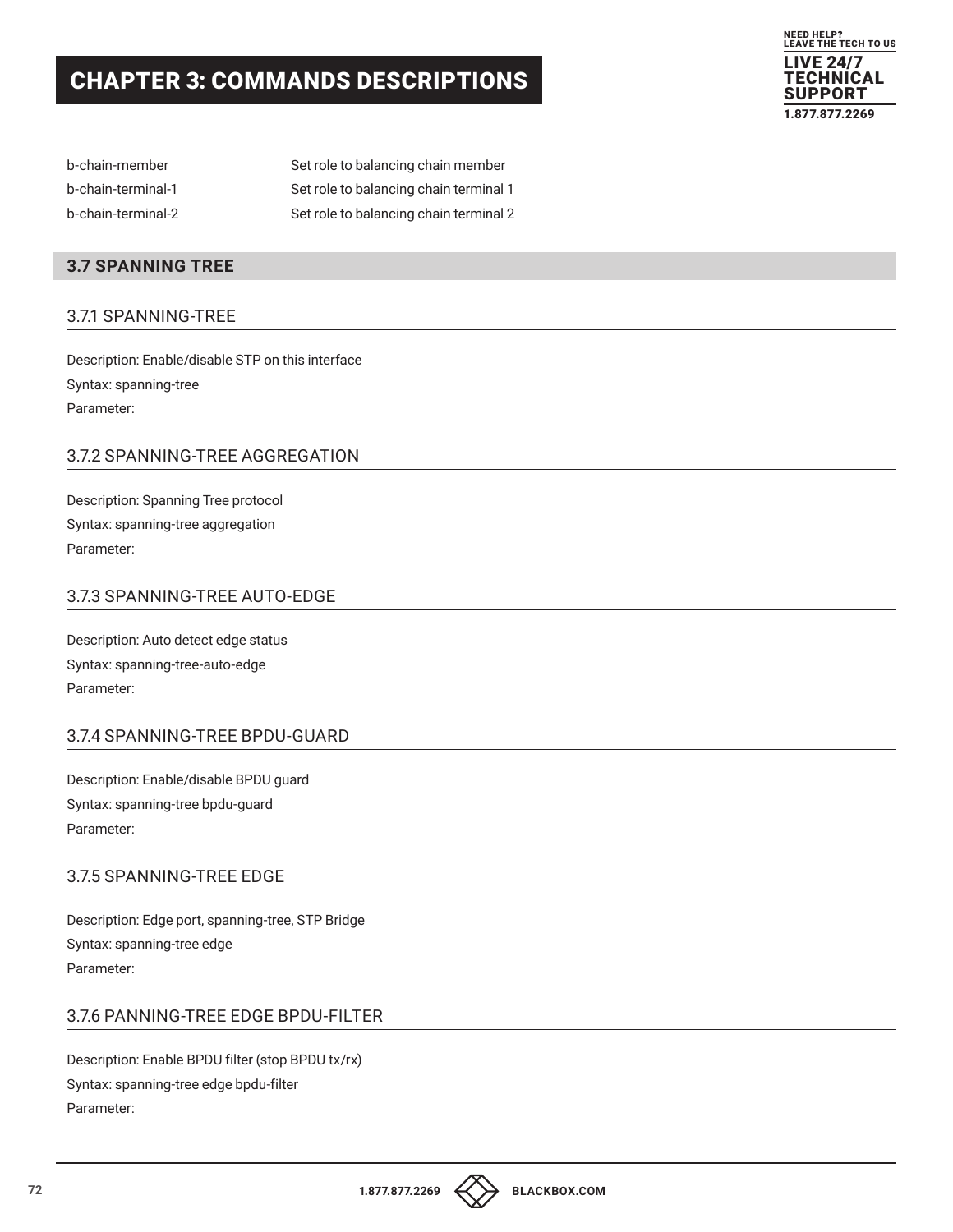

## 3.7.7 SPANNING-TREE MODE

| Description:                                     |                                 |  |
|--------------------------------------------------|---------------------------------|--|
| mode: STP protocol mode                          |                                 |  |
| stp: 802.1D Spanning Tree                        |                                 |  |
| rstp: Rabid Spanning Tree (802.1w)               |                                 |  |
| mstp: Multiple Spanning Tree (802.1s)            |                                 |  |
| Syntax: spanning-tree mode { stp   rstp   mstp } |                                 |  |
| Parameter:                                       |                                 |  |
| <b>Name</b>                                      | Description                     |  |
| stp                                              | 802.1D Spanning Tree            |  |
| rstp                                             | Rabid Spanning Tree (802.1w)    |  |
| mstp                                             | Multiple Spanning Tree (802.1s) |  |

## 3.7.8 SPANNING-TREE MST COST

| Description:                                                  |                               |
|---------------------------------------------------------------|-------------------------------|
| STP bridge instance                                           |                               |
| STP Cost of this port                                         |                               |
| Syntax: spanning-tree mst <0-7> cost { <1-200000000>   auto } |                               |
| Parameter:                                                    |                               |
| <b>Name</b>                                                   | <b>Description</b>            |
| $<0-7>$                                                       | instance 0-7 (CIST=0, MST2=1) |
| $<$ 1-200000000>                                              | STP Cost of this port         |

## 3.7.9 SPANNING-TREE MST PORT-PRIORITY

| Description: port-priority                            |                               |  |
|-------------------------------------------------------|-------------------------------|--|
| Syntax: spanning-tree mst <0-7> port-priority <0-240> |                               |  |
| Parameter:                                            |                               |  |
| Name                                                  | <b>Description</b>            |  |
| $<0-7>$                                               | instance 0-7 (CIST=0, MST2=1) |  |
| $< 0 - 240$                                           | STP priority of this port     |  |

## 3.7.10 SPANNING-TREE MST PRIORITY

Description: Priority of the instance, Range in seconds Syntax: spanning-tree mst <0-7> priority <0-61440> Parameter: Name Description <0-7> instance 0-7 (CIST=0, MST2=1...)

| < 0.61440 | Priority of the instance |
|-----------|--------------------------|
|           |                          |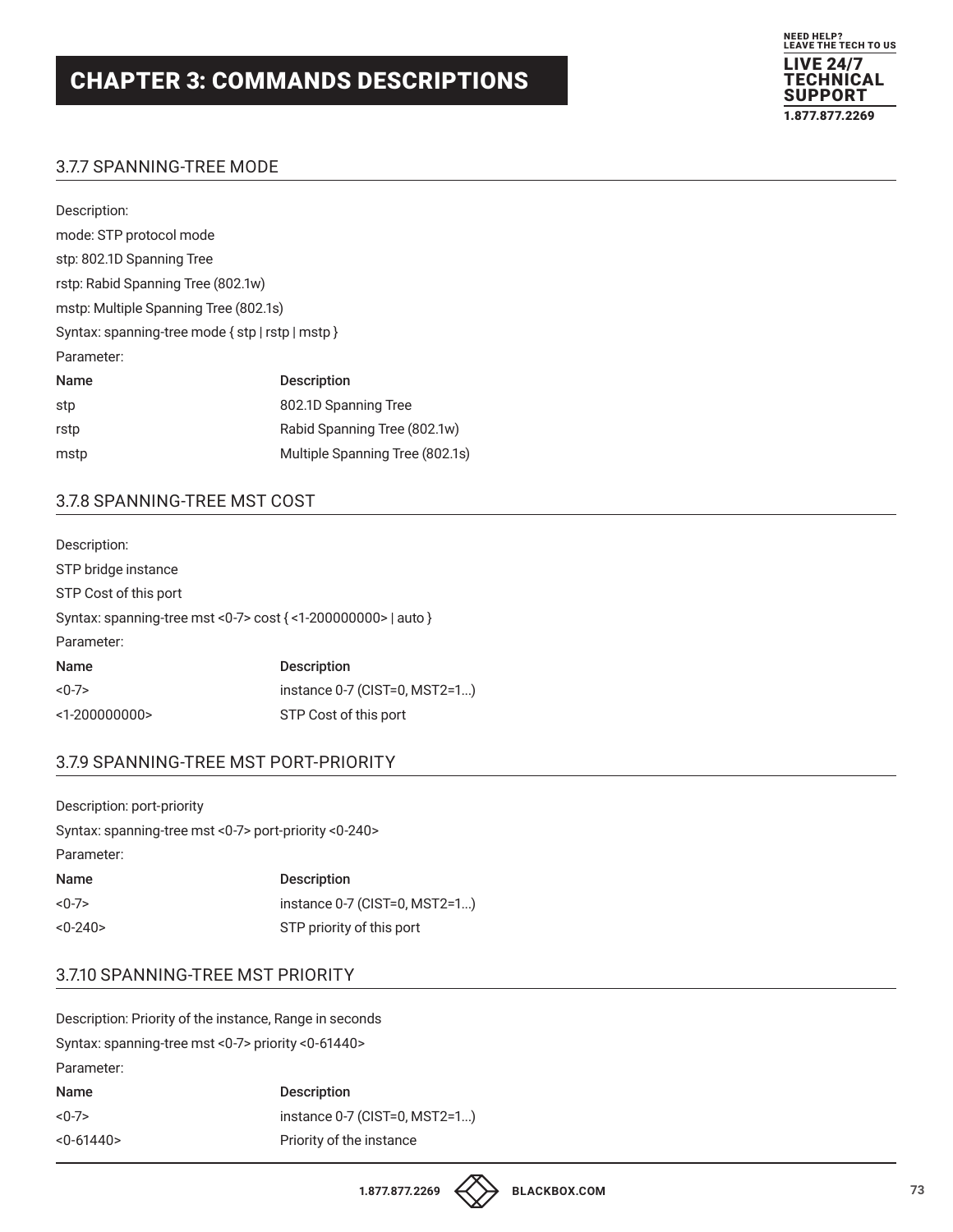

## 3.7.11 SPANNING-TREE MST VLAN

| Description: VLAN keyword                                    |                               |  |
|--------------------------------------------------------------|-------------------------------|--|
| Syntax: spanning-tree mst <0-7> vlan <vlan_list></vlan_list> |                               |  |
| Parameter:                                                   |                               |  |
| Name                                                         | <b>Description</b>            |  |
| $< 0 - 7$                                                    | instance 0-7 (CIST=0, MST2=1) |  |
| <vlan_list></vlan_list>                                      | Range of VLANs                |  |
|                                                              |                               |  |

## 3.7.12 SPANNING-TREE MST FORWARD-TIME

| Description:                                  |                           |  |
|-----------------------------------------------|---------------------------|--|
| forward-time                                  |                           |  |
| Delay between port states                     |                           |  |
| Syntax: spanning-tree mst forward-time <4-30> |                           |  |
| Parameter:                                    |                           |  |
| <b>Name</b>                                   | <b>Description</b>        |  |
| $<4-30>$                                      | Delay between port states |  |

#### 3.7.13 SPANNING-TREE MST MAX-AGE

Description: Max bridge age before timeout. Syntax: spanning-tree mst max-age <6-40> [ forward-time <4-30> ] Parameter: Name Description <6-40> Max bridge age before timeout 4-30> forward-time

## 3.7.14 SPANNING-TREE MST MAX-HOPS

Description: MSTP bridge max hop count Syntax: spanning-tree mst max-hops <6-40> Parameter: Name Description <6-40> MSTP bridge max hop count



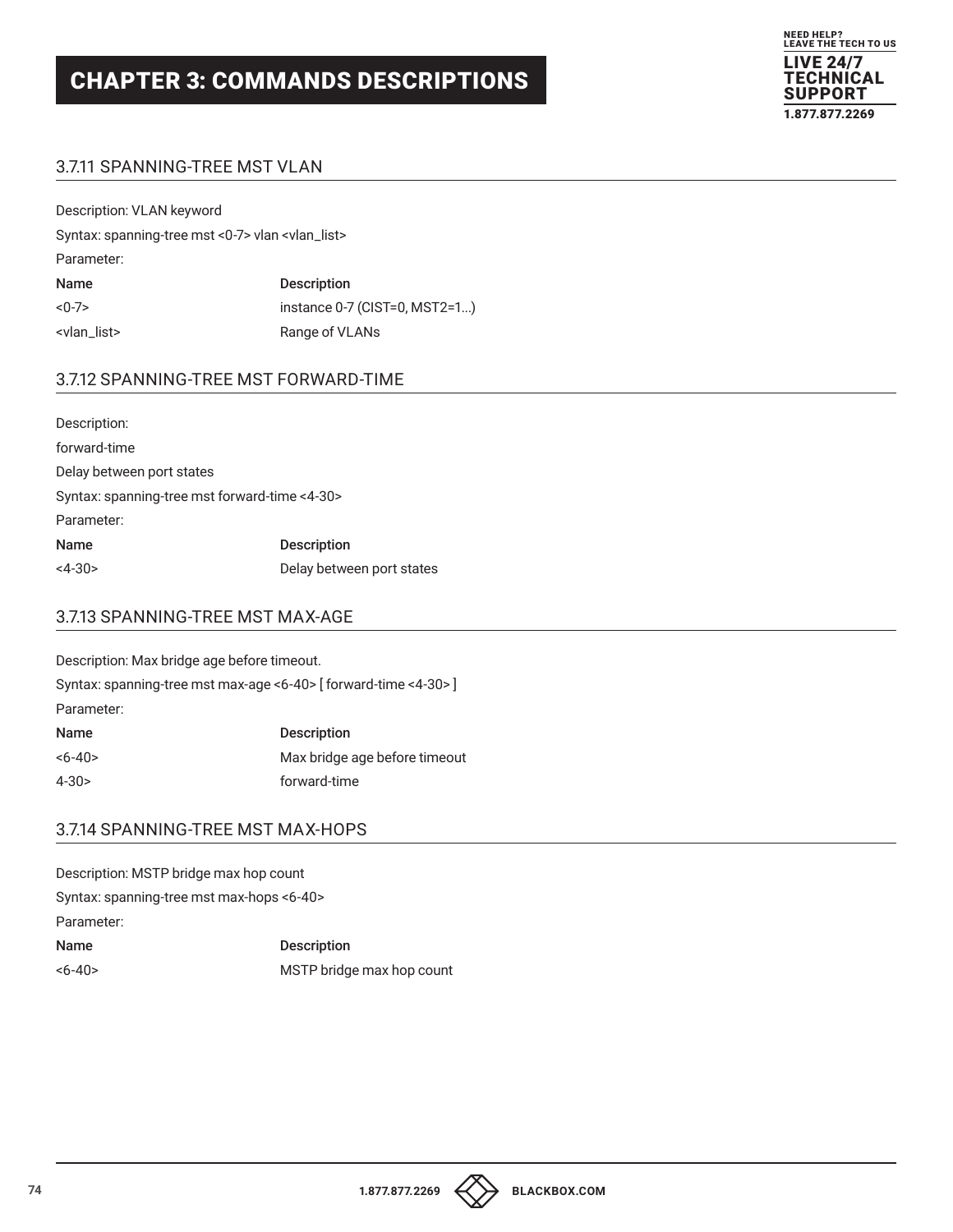

## 3.7.15 SPANNING-TREE MST NAME

| Description: Name of the bridge                                           |                    |  |
|---------------------------------------------------------------------------|--------------------|--|
| Revision                                                                  |                    |  |
| Revision keyword                                                          |                    |  |
| Syntax: spanning-tree mst name <word32> revision &lt;0-65535&gt;</word32> |                    |  |
| Parameter:                                                                |                    |  |
| <b>Name</b>                                                               | <b>Description</b> |  |
| $<$ word $32>$                                                            | Name of the bridge |  |
| < 0.65535                                                                 | Revision keyword   |  |

#### 3.7.16 SPANNING-TREE MST <INSTANCE>

| Description: instance 0-7 (CIST=0, MST2=1)                               |                                                              |  |
|--------------------------------------------------------------------------|--------------------------------------------------------------|--|
| Syntax: spanning-tree mst <instance> priority <prio></prio></instance>   |                                                              |  |
| spanning-tree mst <instance> vlan <v_vlan_list></v_vlan_list></instance> |                                                              |  |
| Parameter:                                                               |                                                              |  |
| Name                                                                     | <b>Description</b>                                           |  |
| instance                                                                 | <lnstance: 0-7=""> instance 0-7 (CIST=0, MST2=1)</lnstance:> |  |
| priority                                                                 | Priority of the instance                                     |  |
| vlan                                                                     | <b>VLAN</b> keyword                                          |  |
| prio                                                                     | <prio: 0-61440=""> Range in seconds</prio:>                  |  |
| v_vlan_list                                                              | <vlan_list> Range of VLANs</vlan_list>                       |  |

## 3.7.17 SPANNING-TREE RECOVERY

| Description: Recovery                                         |                                       |  |
|---------------------------------------------------------------|---------------------------------------|--|
| Syntax: spanning-tree recovery interval <interval></interval> |                                       |  |
| Parameter:                                                    |                                       |  |
| Name                                                          | <b>Description</b>                    |  |
| interval                                                      | The interval                          |  |
| interval                                                      | Interval: <30-86400> Range in seconds |  |

## 3.7.18 SPANNING-TREE TRANSMIT

| Description: Transmit                                             |                                                              |  |
|-------------------------------------------------------------------|--------------------------------------------------------------|--|
| Syntax: spanning-tree transmit hold-count <holdcount></holdcount> |                                                              |  |
| Parameter:                                                        |                                                              |  |
| Name                                                              | <b>Description</b>                                           |  |
| hold-count                                                        | Max number of transmit BPDUs per sec                         |  |
| holdcount                                                         | <holdcount: 1-10=""> 1-10 per sec, 6 is default</holdcount:> |  |
|                                                                   |                                                              |  |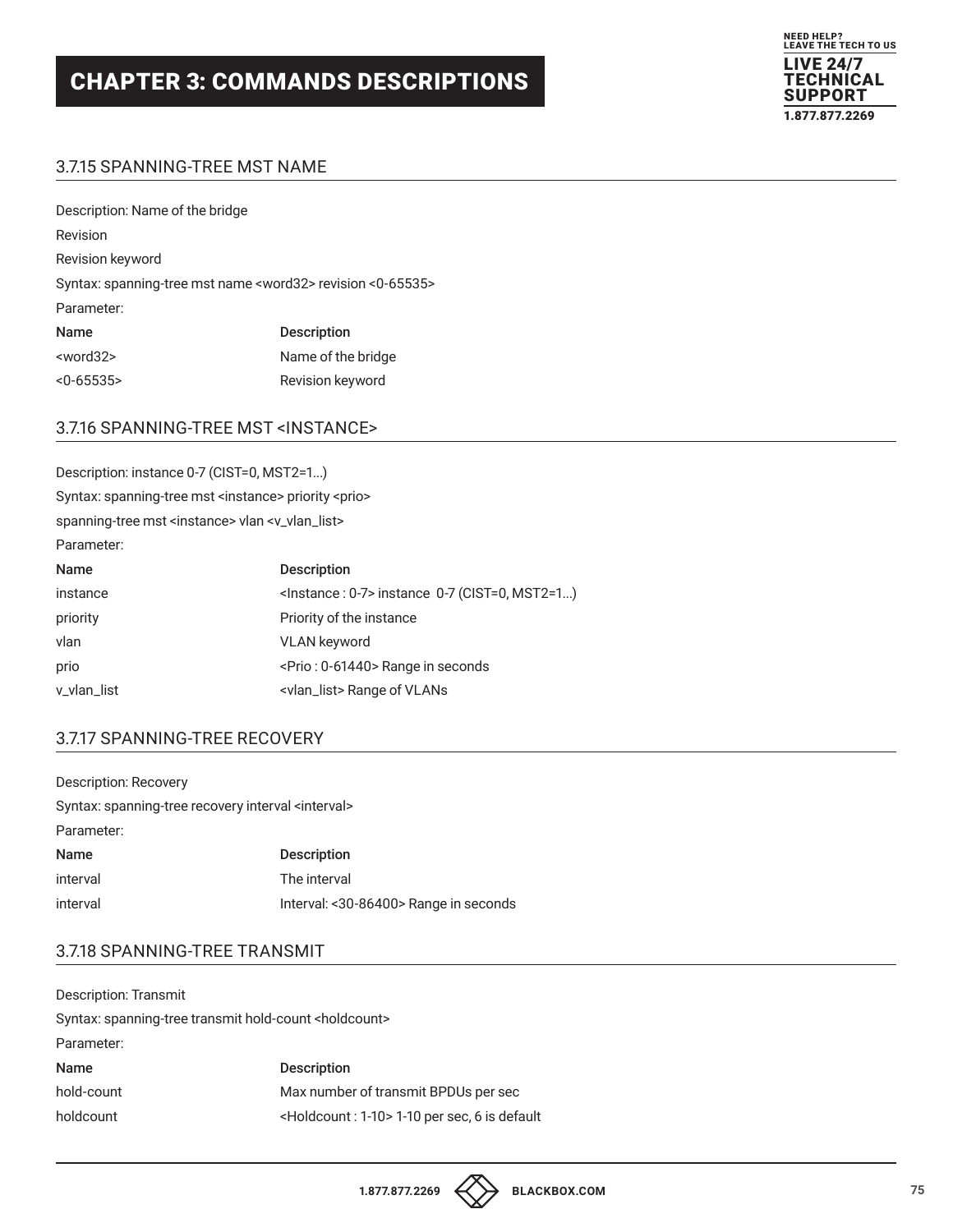## **3.8 SFLOW CONFIGURE COMMAND**

#### 3.8.1 SFLOW

Description: Enables/disables flow sampling on this port Syntax: sflow [ <range\_list>] Parameter: Name Description < range\_list > Sampler instance

## 3.8.2 SFLOW AGENT-IP

Description: The agent IP address used as agent-address in UDP datagrams. Defaults to IPv4 loopback address. Syntax: sflow agent-ip { ipv4 <ipv4\_addr> | ipv6 <ipv6\_addr> } Parameter: Name Description < ipv4\_addr > Ipv4 address < ipv6\_addr> ipv6 address

## 3.8.3 SFLOW COLLECTOR-ADDRESS

Description: Sflow runtime, see sflow\_icli\_functions Syntax: sflow collector-address [ receiver <range\_list> ] [ <word> ] Parameter: Name Description

#### 3.8.4 SFLOW MAX-DATAGRAM-SIZE

< range\_list > Sampler instance

Description: Statistics flow Maximum datagram size Syntax: sflow max-datagram-size [ receiver <range\_list> ] <200-1468> Parameter: Name Description <range\_list> Sampler instance <200-1468> packet byte

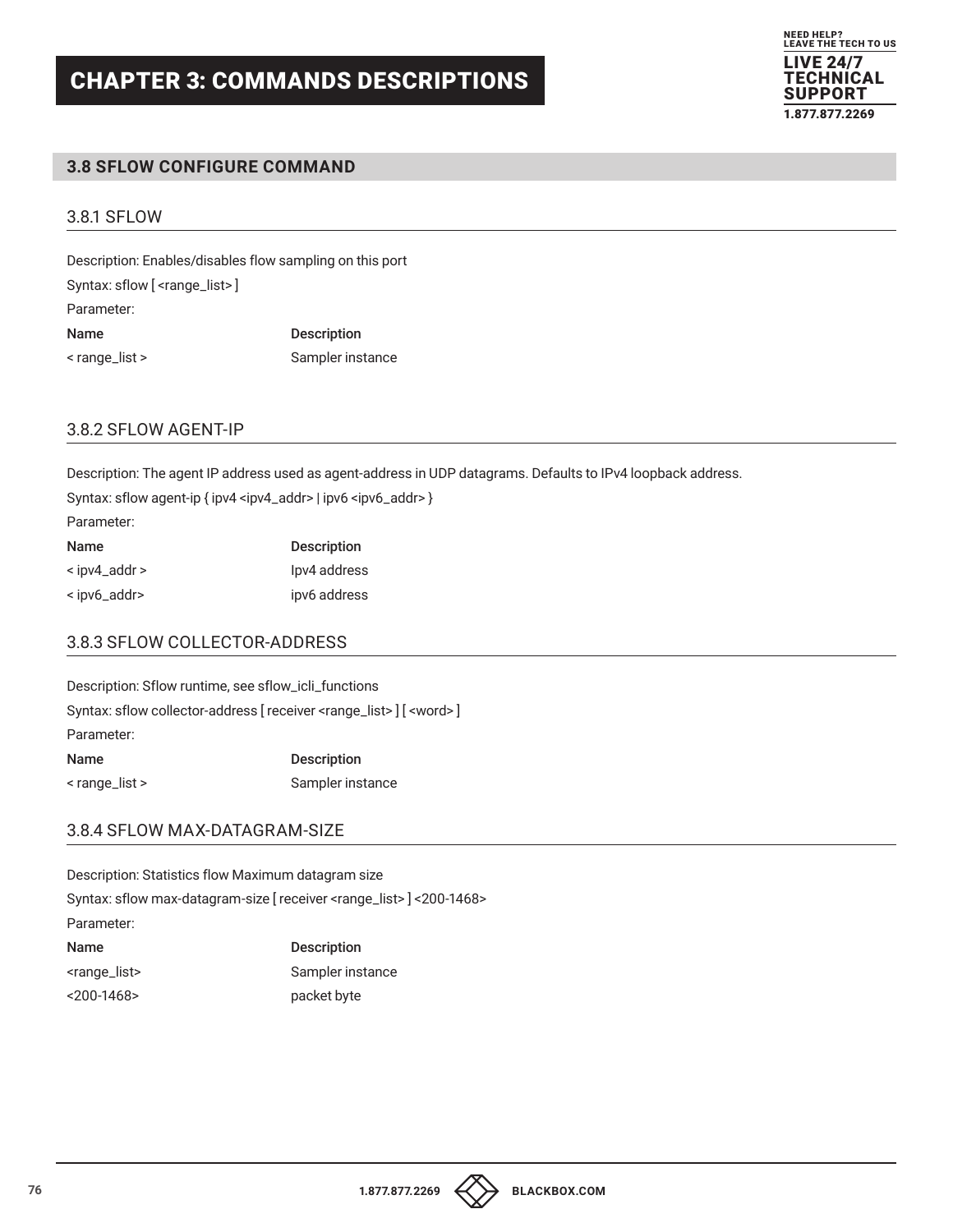

## 3.8.5 SFLOW MAX-SAMPLING-SIZE

Description: Specifies the maximum number of bytes to transmit per flow sample. Syntax: sflow max-sampling-size [ sampler <range\_list> ] [ <14-200> ] Parameter: Name Description <range\_list> Sampler instance <200-1468> packet byte

#### 3.8.6 SFLOW COLLECTOR-PORT

Description: Collector UDP port Syntax: sflow collector-port [ receiver <rcvr\_idx\_list> ] <collector\_port> Parameter: Name Description collector\_port <Collector Port : 1-65535> Port number

#### 3.8.7 SFLOW SAMPLING-RATE

Description: Specifies the statistical sampling rate. The sample rate is specified as N to sample 1/Nth of the packets n the monitored flows. There are no restrictions on the value, but the switch will adjust it to the closest possible sampling rate.

Syntax: sflow sampling-rate [ sampler <range\_list> ] [ <1-4294967295> ]

Parameter:

| Name                      | <b>Description</b> |
|---------------------------|--------------------|
| <range_list></range_list> | Sampler instance   |
| <1-4294967295>            | Sampling rate      |

#### 3.8.8 SFLOW TIMEOUT

Description: Receiver timeout measured in seconds. The switch decrements the timeout once per second, and as long as it is non-zero, the receiver receives samples. Once the timeout reaches 0, the receiver and all its configuration is reset to defaults.

Syntax: sflow timeout [ receiver <range\_list> ] <0-2147483647>

Parameter:

| Name                      | <b>Description</b> |
|---------------------------|--------------------|
| <range_list></range_list> | Sampler instance   |
| <0-2147483647>            | Number of seconds  |

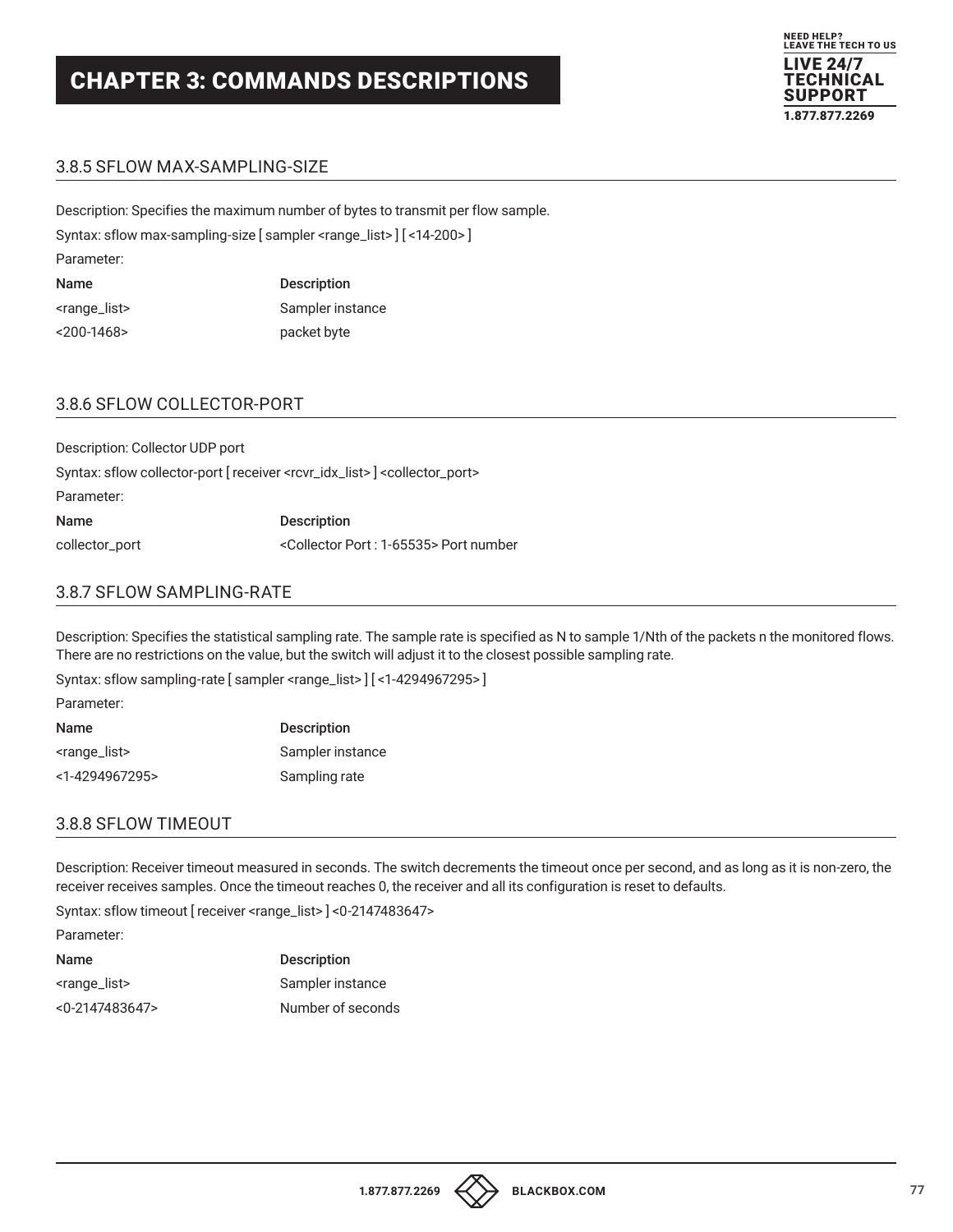

### **3.9 SNMP CONFIGURE COMMAND**

#### 3.9.1 SNMP-SERVER

Description: Enable SNMP server Syntax: snmp-server Parameter:

#### 3.9.2 SNMP-SERVER ACCESS

Description: snmp-server access configuration

Syntax: snmp-server access < group name > model { v1 | v2c | v3 | any } level { auth | noauth | priv } [read <word255>] [write <word255>] Parameter:

| <b>Description</b>                                                                  |
|-------------------------------------------------------------------------------------|
| 32 words                                                                            |
| V1-V3 security model                                                                |
| security level                                                                      |
| authNoPriv Security Level<br>noAuthNoPriv Security Level<br>authPriv Security Level |
| specify a read view for the group                                                   |
| read view name                                                                      |
|                                                                                     |

## 3.9.3 SNMP-SERVER COMMUNITY V2C

| Description: Set the SNMP v2c community |                                                                 |
|-----------------------------------------|-----------------------------------------------------------------|
|                                         | Syntax: snmp-server community v2c <word127> [ro   rw]</word127> |
| Parameter:                              |                                                                 |
| <b>Name</b>                             | <b>Description</b>                                              |
| $<$ word $127$ >                        | Community word                                                  |
| $<$ ro $>$                              | Read only                                                       |
| $<$ rw $>$                              | Read write                                                      |

#### 3.9.4 SNMP-SERVER COMMUNITY V3

Description: Set the SNMP v3 community Syntax: snmp-server community v3 <word127> [ <ipv4\_addr> <ipv4\_netmask>] Parameter: Name Description

| $\leq$ word 127 $>$           | Community word |
|-------------------------------|----------------|
| $\le$ ipv4_addr $\ge$         | IPv4 address   |
| <ipv4_netmask></ipv4_netmask> | IPv4 netmask   |



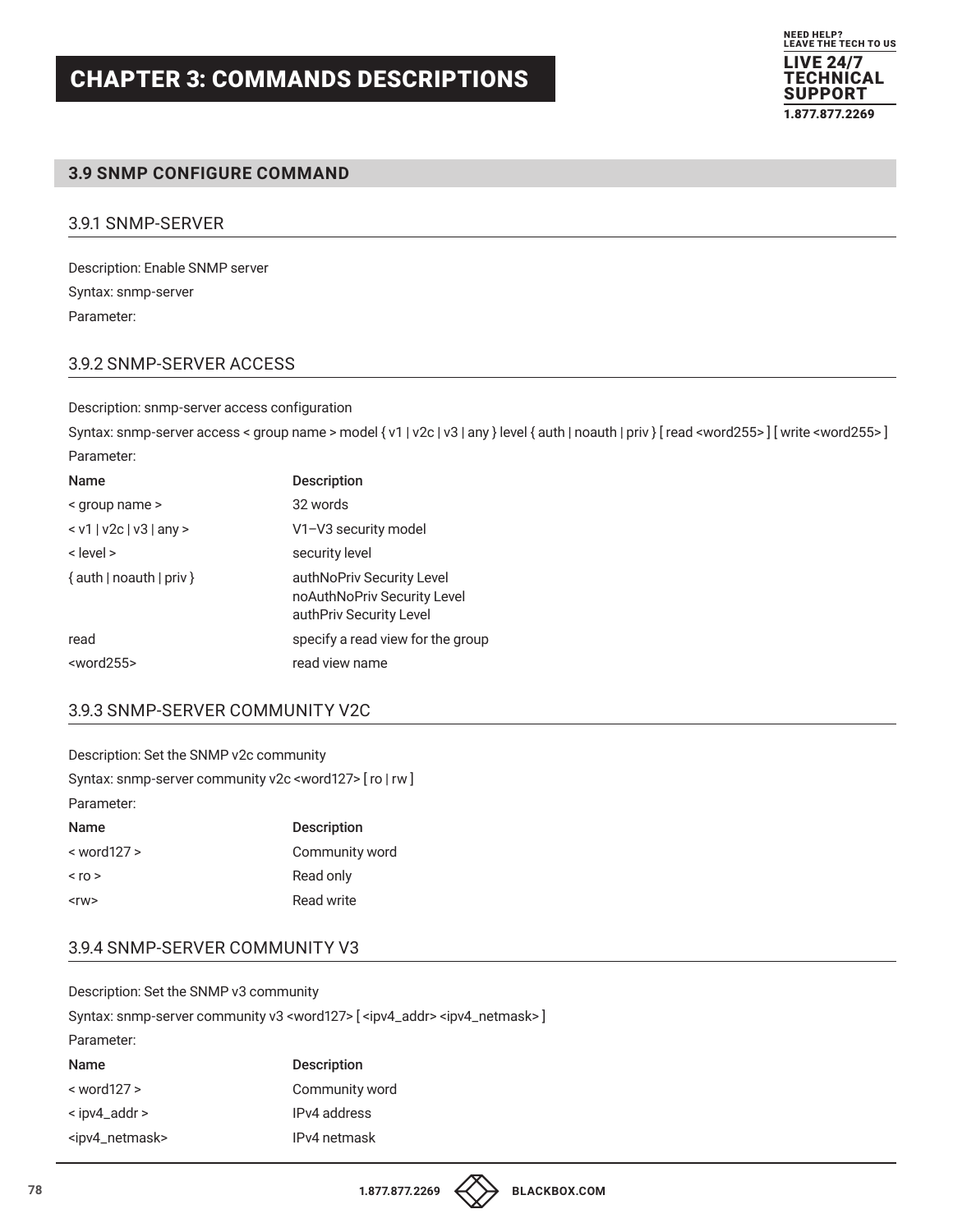

## 3.9.5 SNMP-SERVER HOST

| Description: Set SNMP server's configurations |                                |
|-----------------------------------------------|--------------------------------|
| Syntax: snmp-server host <word32></word32>    |                                |
| Parameter:                                    |                                |
| Name                                          | <b>Description</b>             |
| < word32 >                                    | Name of the host configuration |

#### 3.9.6 SNMP-SERVER HOST TRAPS

Description: Set SNMP host's configurations Syntax: snmp-server host < Name of the host configuration > traps [ linkup ] [ linkdown ] [ lldp ] Parameter: Name Description < Name of the host configuration > Name of the host configuration <200-1468> packet byte [ linkup ] Link up event [ linkdown ] Link down event [ lldp ] LLDP event

#### 3.9.7 SNMP-SERVER TRAP

Description: Set SNMP server's configurations Syntax: snmp-server trap Parameter:

#### 3.9.8 SNMP-SERVER USER

Description: Set the SNMPv3 user's configurations

Syntax: snmp-server user <Username> engine-id <Engine ID octet string> [ { md5 <word8-32> | sha <word8-40> } [ priv { des | aes } <word8-32> ] ]

Parameter:

| <b>Name</b>                                | <b>Description</b>   |
|--------------------------------------------|----------------------|
| <username></username>                      | 32 words             |
| <engine id="" octet="" string=""></engine> | word10-32            |
| MD <sub>5</sub>                            | Set MD5 protocol     |
| sha                                        | Set SHA protocol     |
| $<$ word8-40 $>$                           | SHA password         |
| priv                                       | <b>Set Privacy</b>   |
| $\{ des   aes \}$                          | Set DES/AES protocol |
| $<$ word8-32 $>$                           | Set privacy password |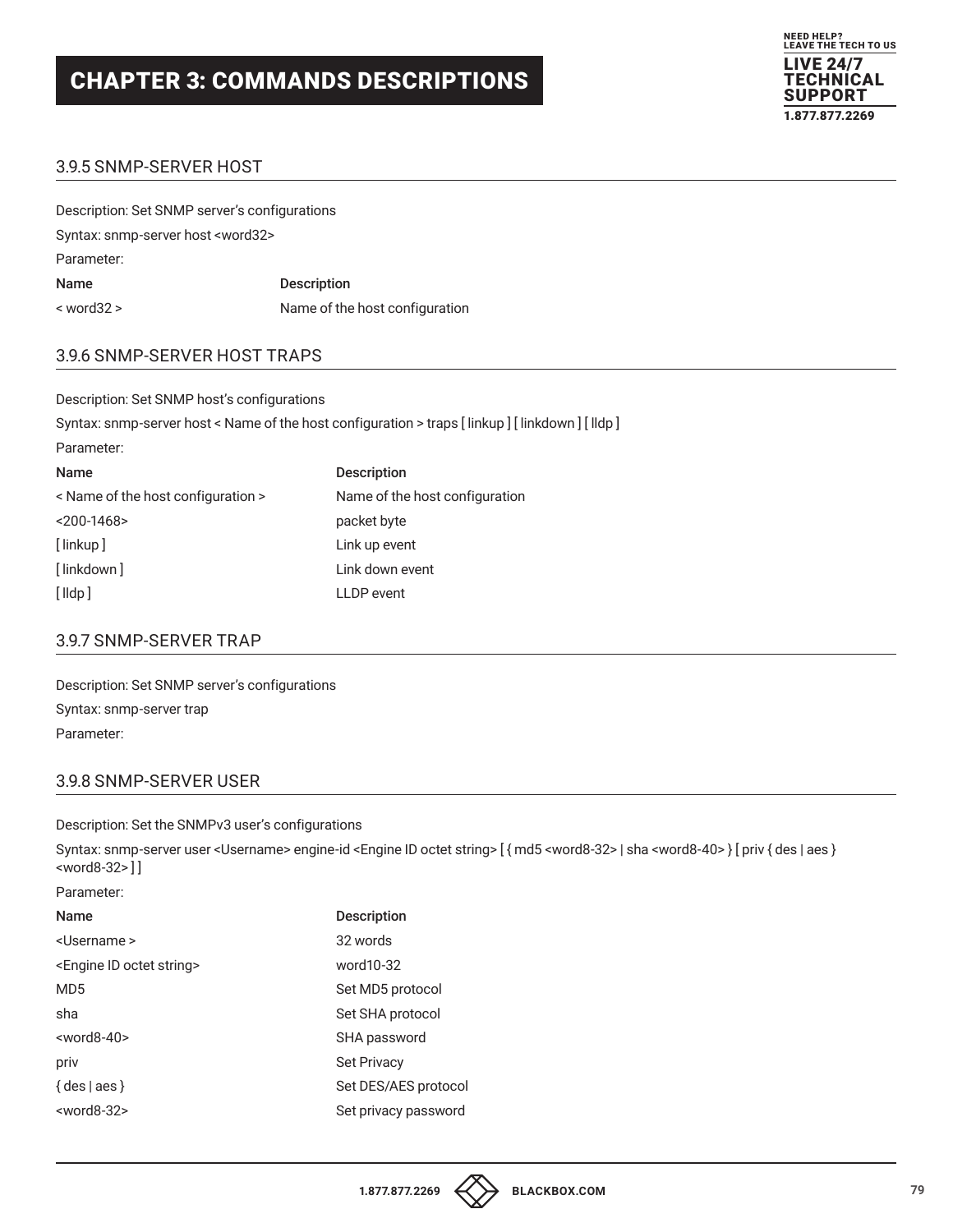

## 3.9.9 SNMP-SERVER VERSION

| Description: Set the SNMP server's version      |                    |
|-------------------------------------------------|--------------------|
| Syntax: snmp-server version $\{v1   v2c   v3\}$ |                    |
| Parameter:                                      |                    |
| Name                                            | <b>Description</b> |
| $\{v1   v2c   v3\}$                             | SNMP v1.v2c.v3     |

## 3.9.10 SNMP-SERVER VIEW

| Description: Snmp MIB view configuration                                             |                                      |
|--------------------------------------------------------------------------------------|--------------------------------------|
| Syntax: snmp-server view <word32> <word255> { include   exclude }</word255></word32> |                                      |
| Parameter:                                                                           |                                      |
| <b>Name</b>                                                                          | <b>Description</b>                   |
| $<$ word $32$ >                                                                      | MIB view name                        |
| $<$ word 255 $>$                                                                     | MIB view OID                         |
| { include   exclude }                                                                | Included/Excluded type from the view |

#### 3.9.11 SNMP TRAP RECEIVE IPV6 HOST

| Description: host configuration                                             |                                   |
|-----------------------------------------------------------------------------|-----------------------------------|
| Syntax: host <ipv6_ucast> [&lt;1-65535&gt;] [traps   informs ]</ipv6_ucast> |                                   |
| Parameter:                                                                  |                                   |
| Name                                                                        | <b>Description</b>                |
| ipv6_ucast                                                                  | IP address of SNMP trap host      |
| 1-65535                                                                     | UDP port of the trap messges      |
| traps                                                                       | Send Trap messages to this host   |
| informs                                                                     | Send Inform messages to this host |

#### 3.9.12 SNMP-SERVER CONTACT

| Description: SNMP server contact                    |                                    |
|-----------------------------------------------------|------------------------------------|
| Syntax: snmp-server contact <v_line255></v_line255> |                                    |
| Parameter:                                          |                                    |
| <b>Name</b>                                         | <b>Description</b>                 |
| $\vee$ line 255                                     | <line255> contact string</line255> |



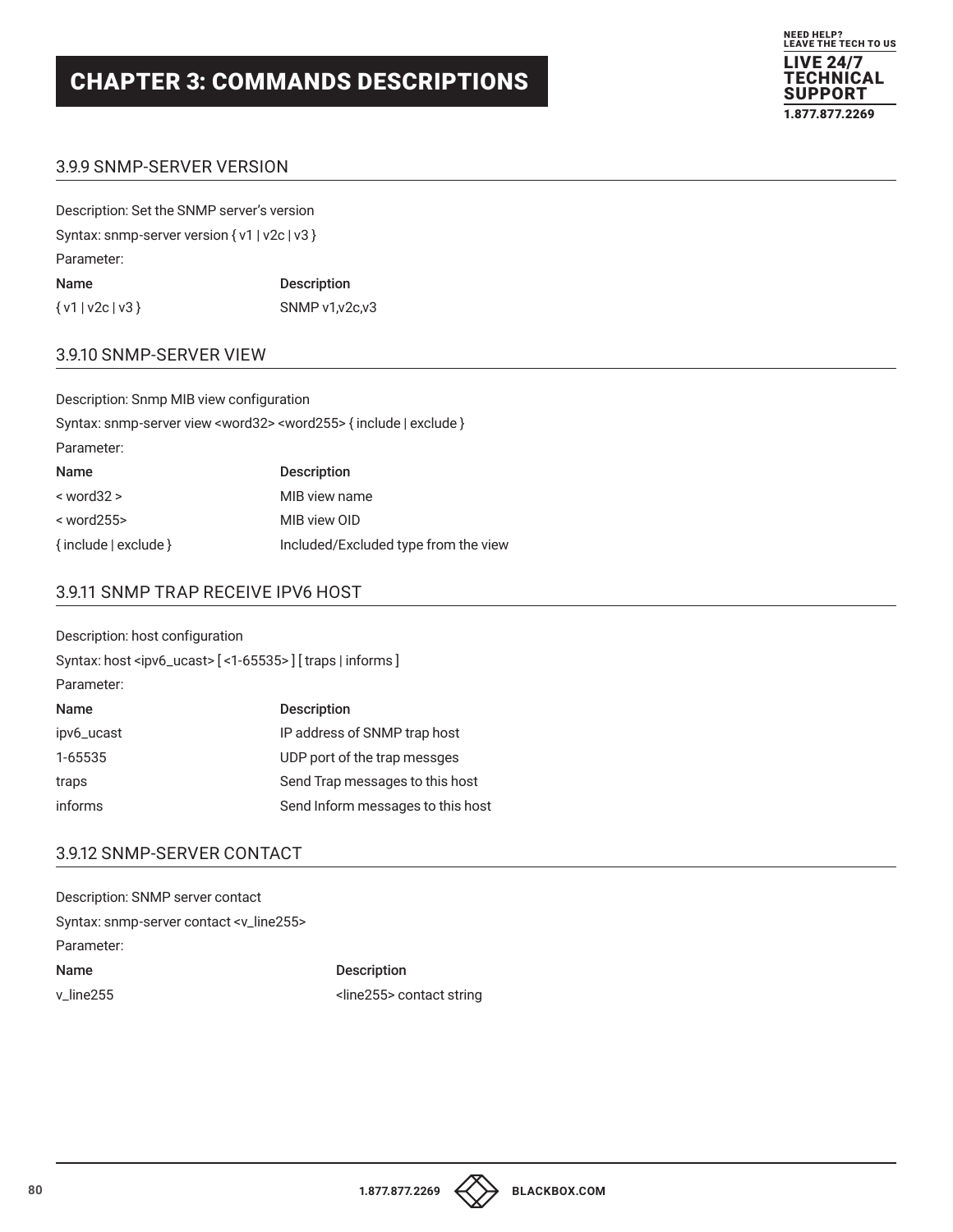

## 3.9.13 SNMP-SERVER ENGINE-ID

| Description: SNMP server engine ID                        |                                                      |  |
|-----------------------------------------------------------|------------------------------------------------------|--|
| Syntax: snmp-server engine-id local <engineid></engineid> |                                                      |  |
| Parameter:                                                |                                                      |  |
| Name                                                      | <b>Description</b>                                   |  |
| local                                                     | Set SNMP local engine ID                             |  |
| enginelD                                                  | <engineid: word10-32=""> local engine ID</engineid:> |  |

### 3.9.14 SNMP-SERVER LOCATION

| Description: SNMP server location                    |                                     |
|------------------------------------------------------|-------------------------------------|
| Syntax: snmp-server location <v_line255></v_line255> |                                     |
| Parameter:                                           |                                     |
| <b>Name</b>                                          | <b>Description</b>                  |
| v_line255                                            | <line255> location string</line255> |

## 3.9.15 SNMP-SERVER SECURITY-TO-GROUP

#### Description: SNMP server security

Syntax: snmp-server security-to-group model { v1 | v2c | v3 } name <security\_name> group <group\_name>

| Parameter:     |                                                              |
|----------------|--------------------------------------------------------------|
| <b>Name</b>    | <b>Description</b>                                           |
| model          | security model                                               |
| v <sub>1</sub> | v1 security model                                            |
| v2c            | v2c security model                                           |
| v3             | v3 security model                                            |
| name           | security user                                                |
| security_name  | <securityname: word32=""> security user name</securityname:> |
| group          | security group                                               |
| group_name     | <groupname: word32=""> security group name</groupname:>      |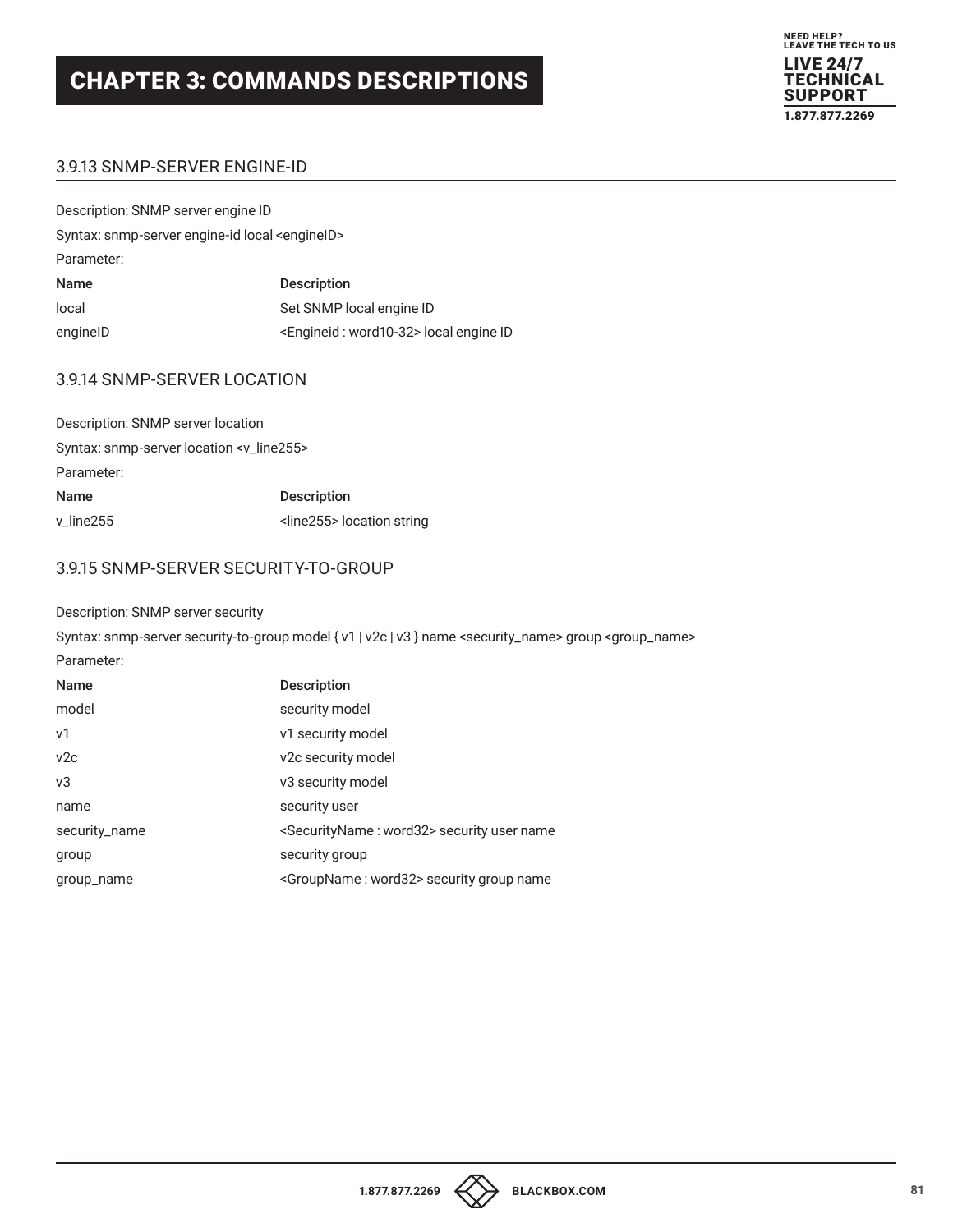

## 3.9.16 SNMP TRAP RECEIVE IPV4 HOST

| Description: host configuration                                                                            |                                   |  |
|------------------------------------------------------------------------------------------------------------|-----------------------------------|--|
| Syntax: host { <ipv4_ucast>   <hostname> } [ &lt;1-65535&gt; ] [ traps   informs ]</hostname></ipv4_ucast> |                                   |  |
| Parameter:                                                                                                 |                                   |  |
| <b>Name</b>                                                                                                | <b>Description</b>                |  |
| lpv4_ucast                                                                                                 | IP address of SNMP trap host      |  |
| hostname                                                                                                   | hostname of SNMP trap host        |  |
| 1-65535                                                                                                    | UDP port of the trap messages     |  |
| traps                                                                                                      | Send Trap messages to this host   |  |
| informs                                                                                                    | Send Inform messages to this host |  |

## **3.10 QOS FUNCTION COMMAND**

## 3.10.1 QOS QCE

| Description: QCE setting                                |                                |
|---------------------------------------------------------|--------------------------------|
| Syntax: os $qce \{ <  d : 1-256 >  $ refresh   update } |                                |
| Parameter:                                              |                                |
| <b>Name</b>                                             | <b>Description</b>             |
| $<$ ld: 1-256 $>$                                       | <b>OCE ID</b>                  |
| refresh                                                 | Refresh QCE tables in hardware |
| update                                                  | Update an existing QCE         |

#### 3.10.2 QOS STORM

Description: QoS storm

|               | Syntax: qos storm { unicast   multicast   broadcast } { { <rate> [kfps ] }   { 1024 kfps } }</rate>    |
|---------------|--------------------------------------------------------------------------------------------------------|
| Parameter:    |                                                                                                        |
| Name          | <b>Description</b>                                                                                     |
| broadcast     | Police broadcast frames                                                                                |
| multicast     | Police multicast frames                                                                                |
| unicast       | Police unicast frames                                                                                  |
| <rate></rate> | 1024, Rate is 1024 kfps;<br><rate: 1,2,4,8,16,32,64,128,256,512=""> Policer rate (default fps)</rate:> |
|               |                                                                                                        |

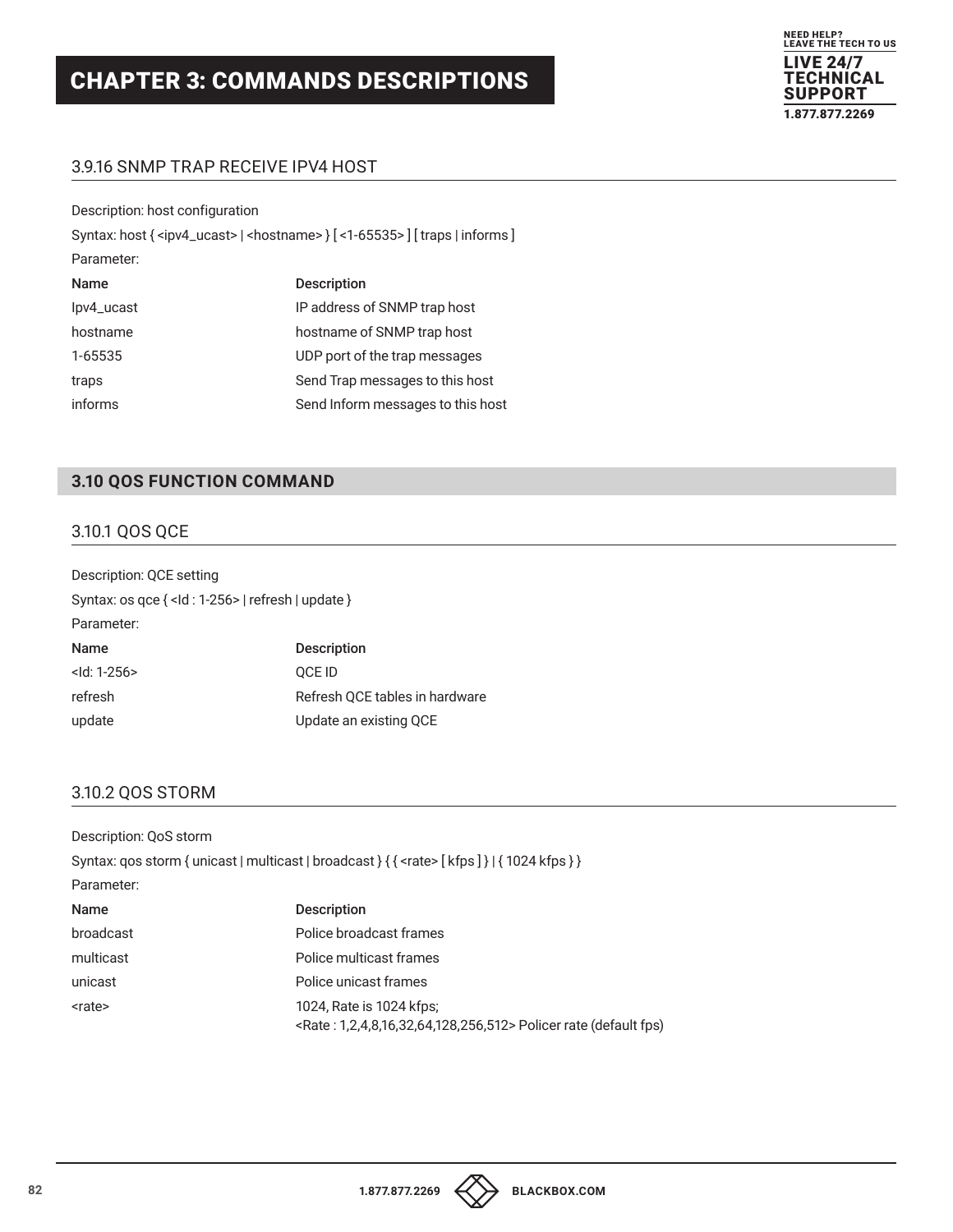

#### 3.10.3 QOS COS

Description: Class of service configuration Syntax: qos cos <0-7> Parameter: Name Description <0-7> Specific class of service

#### 3.10.4 QOS DSCP-CLASSIFY

Description: Set qos dscp-classify Syntax: qos dscp-classify { zero | selected | any } Parameter:

#### 3.10.5 QOS DSCP-REMARK

Description: Set qos dscp-remark Syntax: qos dscp-remark { rewrite | remap | remap-dp } Parameter:

### 3.10.6 QOS DSCP-TRANSLATE

Description: Enable qos dscp-translate mode Syntax: qos dscp-translate Parameter:

#### 3.10.7 QOS MAP COS-DSCP

#### Description: Configure cos mapping to dscptable

Syntax: qos map cos-dscp <0~7> dpl <0~1> dscp { <0-63> | { be | af11 | af12 | af12 | af21 | af22 | af23 | af31 | af32 | af33 | af41 | af42 | af43 | cs1 | cs2 | cs3 | cs4 | cs5 | cs6 | cs7 | ef | va } }

Parameter:

| Name        | <b>Description</b>                                         |
|-------------|------------------------------------------------------------|
| $<0-7>$     | Cos level                                                  |
| $<0-1>$     | Specific drop precedence level                             |
| $<0-63>$    | Dscp level                                                 |
| be          | Default PHB(DSCP 0) for best effort traffic                |
| $af11 - 13$ | Assured Forwarding PHB 11~13(DSCP 10,12,14)                |
| $af22 - 23$ | Assured Forwarding PHB 22~23(DSCP 20,22)                   |
| $af31 - 33$ | Assured Forwarding PHB 31~33(DSCP 26,28,30)                |
| $af41 - 43$ | Assured Forwarding PHB 41~43(DSCP 34,36,38)                |
| $cs1-7$     | Class Selector PHB CS1~7 precedence 1~7(DSCP 8*(cs value)) |
|             |                                                            |

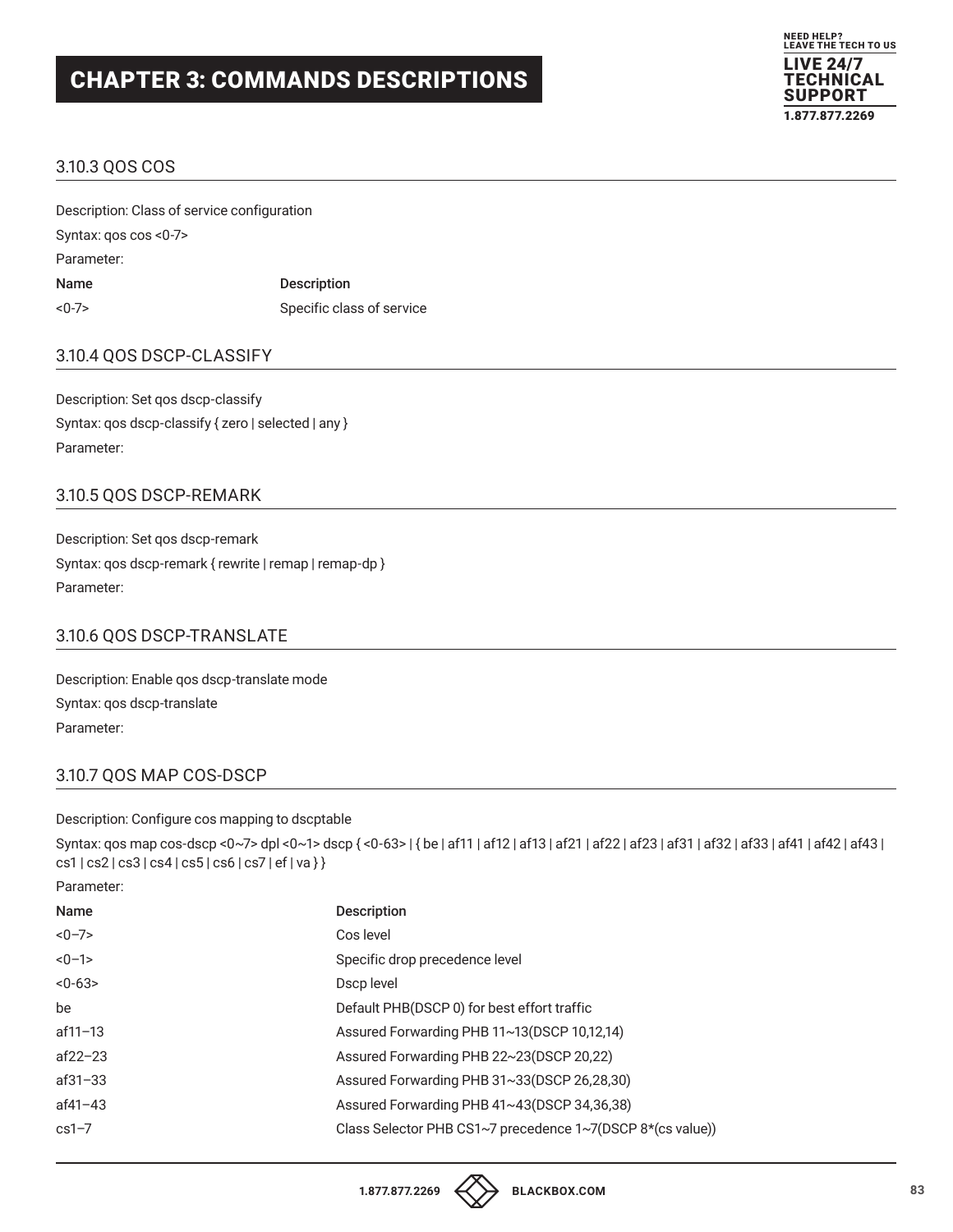

| ef | <b>Expedited Forwarding PHB(DSCP 46)</b> |
|----|------------------------------------------|
| va | Voice Admit PHB(DSCP 44)                 |

3.10.8 QOS MAP COS-DSCP

Description: Configure dscp mapping to cos table

Syntax: qos map dscp-cos { <0~63> | { be | af11 | af12 | af13 | af21 | af22 | af23 | af31 | af32 | af33 | af41 | af42 | af43 | cs1 | cs2 | cs3 | cs4 | cs5 | cs6 | cs7 | ef | va } } cos <0-7> dpl <dpl>

Parameter:

| Name        | <b>Description</b>                                         |
|-------------|------------------------------------------------------------|
| $<0-7>$     | Cos level                                                  |
| $<0-63>$    | Dscp level                                                 |
| be          | Default PHB(DSCP 0) for best effort traffic                |
| $af11 - 13$ | Assured Forwarding PHB 11-13(DSCP 10,12,14)                |
| $af22 - 23$ | Assured Forwarding PHB 22-23(DSCP 20,22)                   |
| $af31 - 33$ | Assured Forwarding PHB 31-33(DSCP 26,28,30)                |
| af41-43     | Assured Forwarding PHB 41-43(DSCP 34,36,38)                |
| $cs1-7$     | Class Selector PHB CS1-7 precedence 1-7(DSCP 8*(cs value)) |
| ef          | Expedited Forwarding PHB(DSCP 46)                          |
| va          | Voice Admit PHB(DSCP 44)                                   |
| $<0-1>$     | Specific drop precedence level                             |

## 3.10.9 QOS MAP DSCP-EGRESS-TRANSLATION

#### Description: Configure dscp egress-translation

Syntax: qos map dscp-cos { <0~63> | { be | af11 | af12 | af13 | af21 | af22 | af23 | af31 | af32 | af33 | af41 | af42 | af43 | cs1 | cs2 | cs3 | cs4 | cs5 | cs6 | cs7 | ef | va } } cos <0-7> dpl <dpl>

Parameter:

| Name    | <b>Description</b>                                         |
|---------|------------------------------------------------------------|
| <0-7>   | Cos level                                                  |
| <0-63>  | Dscp level                                                 |
| be      | Default PHB(DSCP 0) for best effort traffic                |
| af11-13 | Assured Forwarding PHB 11-13(DSCP 10,12,14)                |
| af22–23 | Assured Forwarding PHB 22-23(DSCP 20,22)                   |
| af31–33 | Assured Forwarding PHB 31-33(DSCP 26,28,30)                |
| af41–43 | Assured Forwarding PHB 41-43(DSCP 34,36,38)                |
| cs1–7   | Class Selector PHB CS1-7 precedence 1-7(DSCP 8*(cs value)) |
| ef      | Expedited Forwarding PHB(DSCP 46)                          |
| va      | Voice Admit PHB(DSCP 44)                                   |
| <0-1>   | Specific drop precedence level                             |
|         |                                                            |

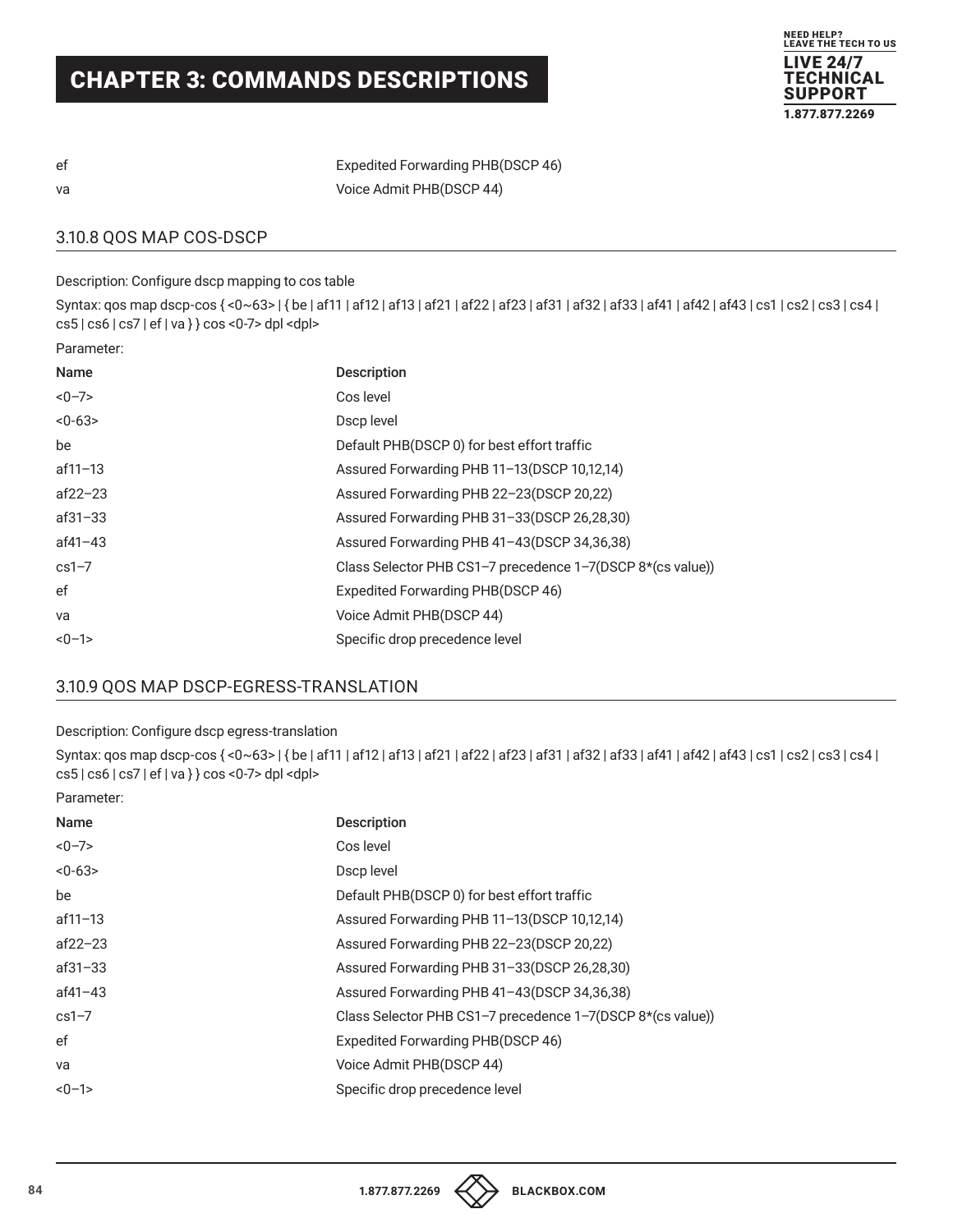

## 3.10.10 QOS MAP DSCP-INGRESS-TRANSLATION

#### Description: Configure dscp ingress-translation

Syntax: qos map dscp-ingress-translation {<0~63> | { be | af11 | af12 | af13 | af21 | af22 | af31 | af31 | af32 | af33 | af41 | af42 | af43 | cs1 | cs2 | cs3 | cs4 | cs5 | cs6 | cs7 | ef | va } } to { <0-63> | { be | af11 | af12 | af13 | af21 | af22 | af23 | af31 | af32 | af33 | af41 | af42 | af43 | cs1 | cs2 | cs3 | cs4 | cs5 | cs6 | cs7 | ef | va } }

Parameter:

| Name        | <b>Description</b>                                         |
|-------------|------------------------------------------------------------|
| $<0-7>$     | Cos level                                                  |
| $<0-63>$    | Dscp level                                                 |
| be          | Default PHB(DSCP 0) for best effort traffic                |
| $af11 - 13$ | Assured Forwarding PHB 11-13(DSCP 10,12,14)                |
| $af22 - 23$ | Assured Forwarding PHB 22-23(DSCP 20,22)                   |
| $af31 - 33$ | Assured Forwarding PHB 31-33(DSCP 26,28,30)                |
| $af41 - 43$ | Assured Forwarding PHB 41-43(DSCP 34,36,38)                |
| $cs1-7$     | Class Selector PHB CS1-7 precedence 1-7(DSCP 8*(cs value)) |
| ef          | Expedited Forwarding PHB(DSCP 46)                          |
| va          | Voice Admit PHB(DSCP 44)                                   |
| $<0-1>$     | Specific drop precedence level                             |

## 3.10.11 QOS POLICER

| Description: Configure qos policer                    |                         |
|-------------------------------------------------------|-------------------------|
| Syntax: gos policer <unit> [fps] [flowcontrol]</unit> |                         |
| Parameter:                                            |                         |
| <b>Name</b>                                           | <b>Description</b>      |
| $\le$ unit $\ge$                                      | Traffic meter           |
| $<$ fps $>$                                           | Frame rate              |
| [flowcontrol]                                         | Enable flowcontrol mode |

## 3.10.12 QOS WRR

| Description: Specifies gos wrr mode                             |                        |
|-----------------------------------------------------------------|------------------------|
| Syntax: gos wrr <1-100> <1-100> <1-100> <1-100> <1-100> <1-100> |                        |
| Parameter:                                                      |                        |
| Name                                                            | <b>Description</b>     |
| <1-100>                                                         | every level proportion |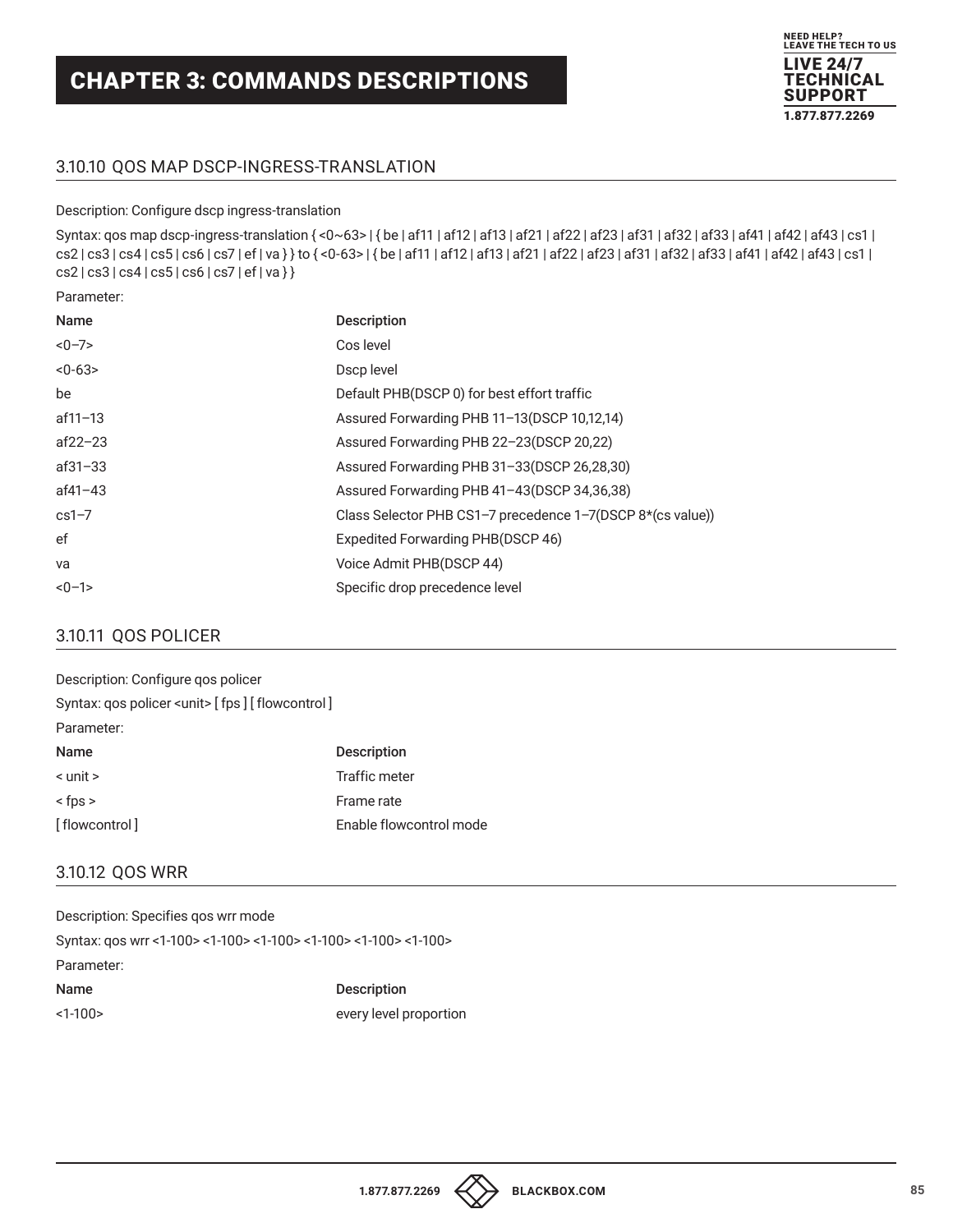

## 3.10.13 QOS QUEUE-SHAPER

| Description: Configure gueue-shaper command                 |                                         |
|-------------------------------------------------------------|-----------------------------------------|
| Syntax: gos queue-shaper queue <0~7> <uint> [excess]</uint> |                                         |
| Parameter:                                                  |                                         |
| Name                                                        | <b>Description</b>                      |
| $<1-100>$                                                   | every level proportion                  |
| <unit></unit>                                               | Traffic meter                           |
| [excess]                                                    | Agree the shaper could be excess or not |

## 3.10.14 QOS QUEUE-POLICER

| Description: Configure queue-policer command        |                    |
|-----------------------------------------------------|--------------------|
| Syntax: qos queue-policer queue <0~7> <uint></uint> |                    |
| Parameter:                                          |                    |
| Name                                                | <b>Description</b> |
| $<0-7>$                                             | Queue number       |
| <uint></uint>                                       | Traffic meter      |

## 3.10.15 QOS SHAPER <UNIT>

| Description: Configure gos shaper command |                        |
|-------------------------------------------|------------------------|
| Syntax: gos shaper <uint></uint>          |                        |
| Parameter:                                |                        |
| Name                                      | <b>Description</b>     |
| $<1-100>$                                 | every level proportion |
| <unit></unit>                             | <b>Traffic meter</b>   |

## **3.11 IGMP FUNCTIONAL COMMANDS**

#### 3.11.1 IP IGMP HOST-PROXY [ LEAVE-PROXY ]

Description: IGMP proxy for leave configuration Syntax: ip igmp host-proxy [ leave-proxy ] Parameter: Name Description leave-proxy **IGMP** proxy for leave

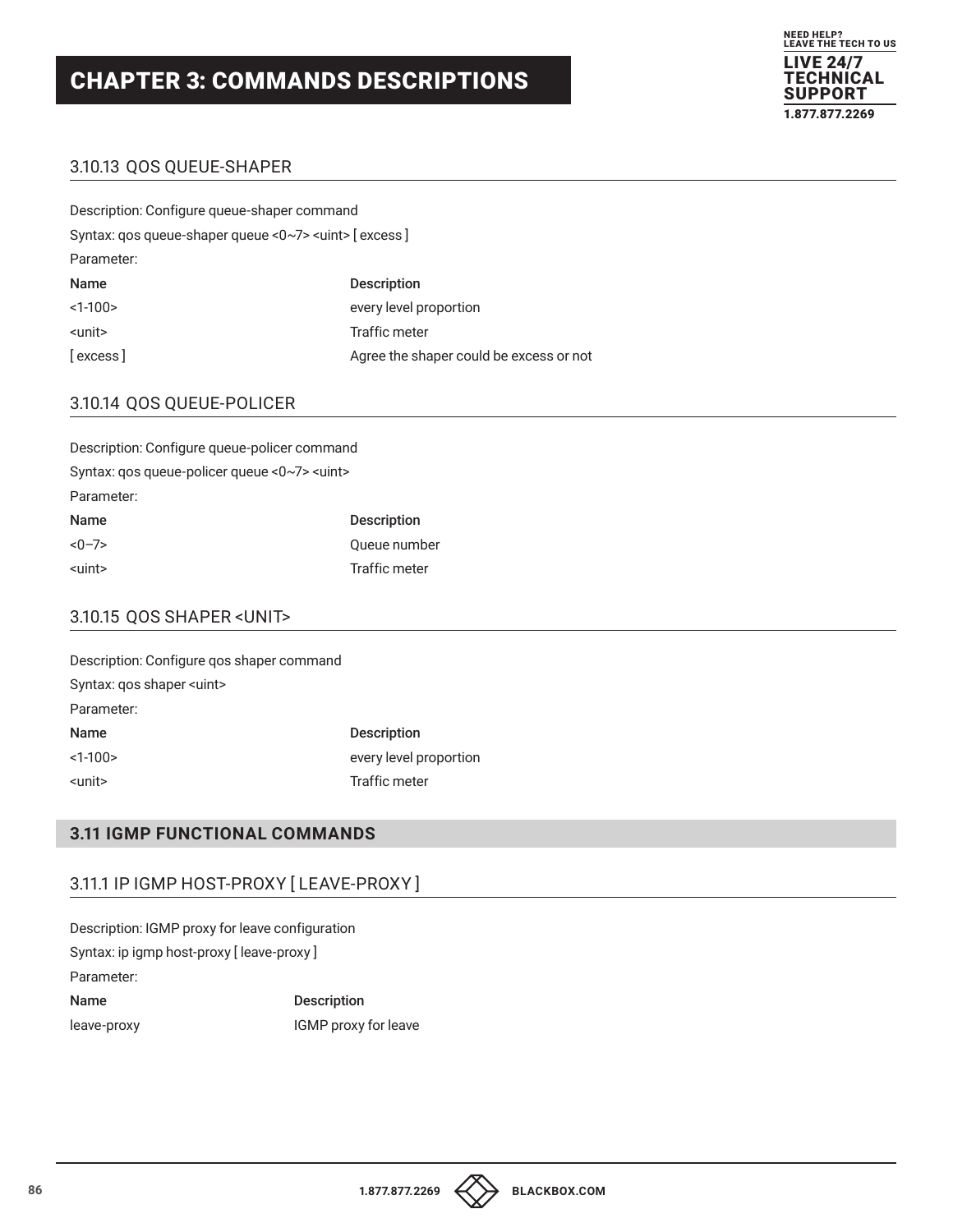

## 3.11.2 IP IGMP SNOOPING

Description: Snooping igmp Syntax: ip igmp snooping Parameter:

## 3.11.3 IP IGMP SNOOPING IMMEDIATE-LEAVE

Description: IP IGMP snooping immediate leave configuration Syntax: Ip igmp snooping immediate-leave Parameter:

#### 3.11.4 IP IGMP SNOOPING LAST-MEMBER-QUERY-INTERVAL

| Description: IP IGMP snooping Last Member Query Interval in tenths of seconds |                             |
|-------------------------------------------------------------------------------|-----------------------------|
| Syntax: ip igmp snooping last-member-guery-interval <0-31744>                 |                             |
| Parameter:                                                                    |                             |
| <b>Name</b>                                                                   | <b>Description</b>          |
| 0-31744                                                                       | 0 - 31744 tenths of seconds |

### 3.11.5 IP IGMP SNOOPING MAX-GROUPS

| Description: IGMP group throttling configuration |                                           |
|--------------------------------------------------|-------------------------------------------|
| Syntax: ip igmp snooping max-groups <1-10>       |                                           |
| Parameter:                                       |                                           |
| Name                                             | <b>Description</b>                        |
| $1-10$                                           | Maximum number of IGMP group registration |

#### 3.11.6 IP IGMP SNOOPING MROUTER

Description: IP IGMP snooping Multicast router port configuration Syntax: Ip igmp snooping mrouter Parameter: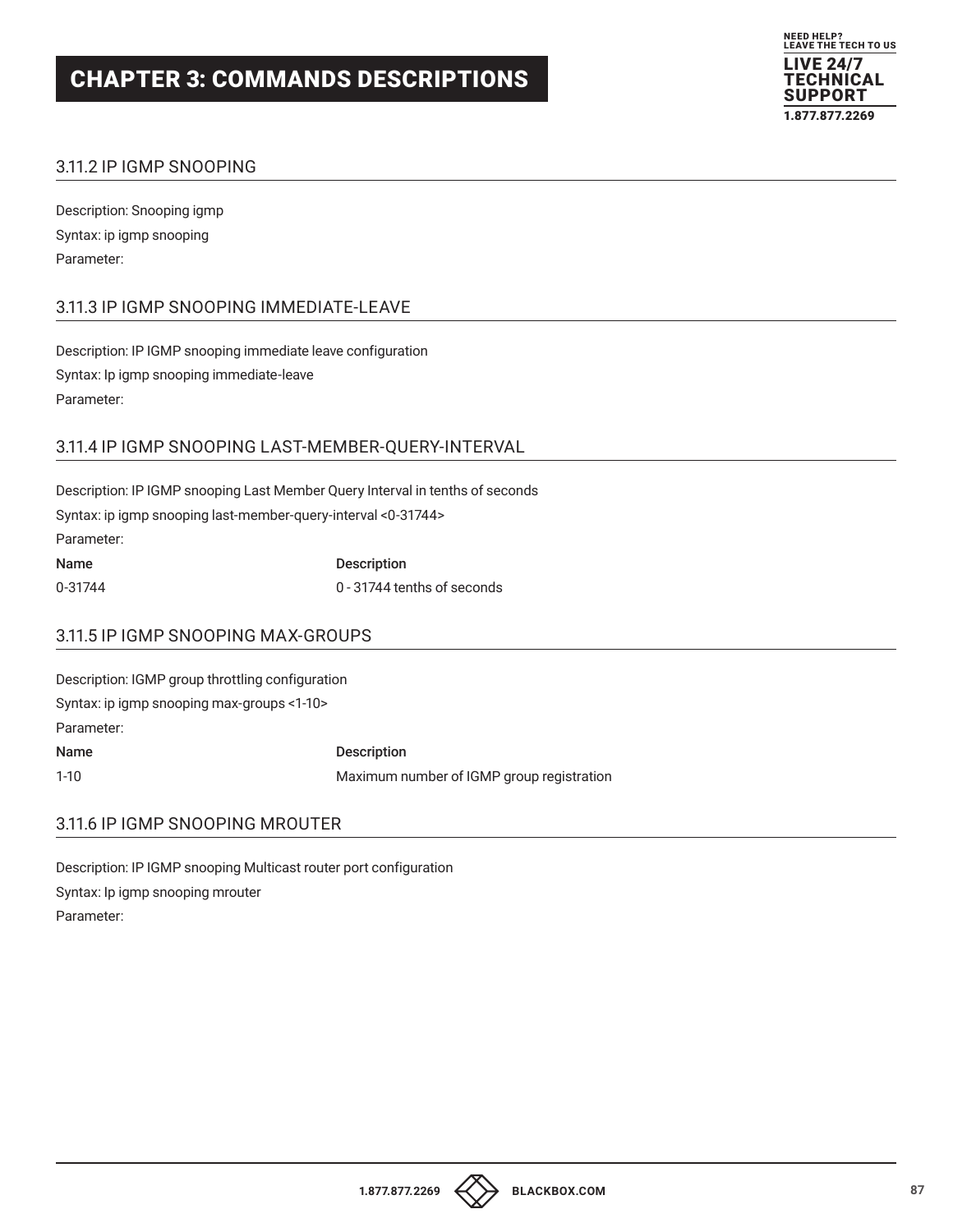

## 3.11.7 IP IGMP SNOOPING QUERIER

Description: IP IGMP querier configuration Syntax: ip igmp snooping querier { election | address <ipv4\_ucast> } Parameter: Name Description election **Act as an IGMP Querier to join Querier-Election** address IGMP Querier address configuration ipv4\_ucast A valid IPv4 unicast address

## 3.11.8 IP IGMP SNOOPING QUERY-INTERVAL

| Description: IP IGMP snooping Query-Interval in seconds |                    |
|---------------------------------------------------------|--------------------|
| Syntax: ip igmp snooping query-interval <1-31744>       |                    |
| Parameter:                                              |                    |
| Name                                                    | <b>Description</b> |
| $1 - 317$                                               | 1 - 31744 seconds  |

#### 3.11.9 IP IGMP SNOOPING VLAN

| Description: ip igmp snooping vlan IDs                |                         |
|-------------------------------------------------------|-------------------------|
| Syntax: ip igmp snooping vlan <vlan_list></vlan_list> |                         |
| Parameter:                                            |                         |
| Name                                                  | <b>Description</b>      |
| vlan_list                                             | VLAN identifier(s): VID |

#### 3.11.10 IP IGMP SSM-RANGE

Description: SSM range Syntax: ip igmp ssm-range <v\_ipv4\_mcast> <ipv4\_prefix\_length> Parameter: Name Description v\_ipv4\_mcast Valid IPv4 multicast address ipv4\_prefix\_length Length

## 3.11.11 IP IGMP UNKNOWN-FLOODING

Description: IP IGMP flooding unregistered IPv4 multicast traffic Syntax: ip igmp unknown-flooding Parameter:

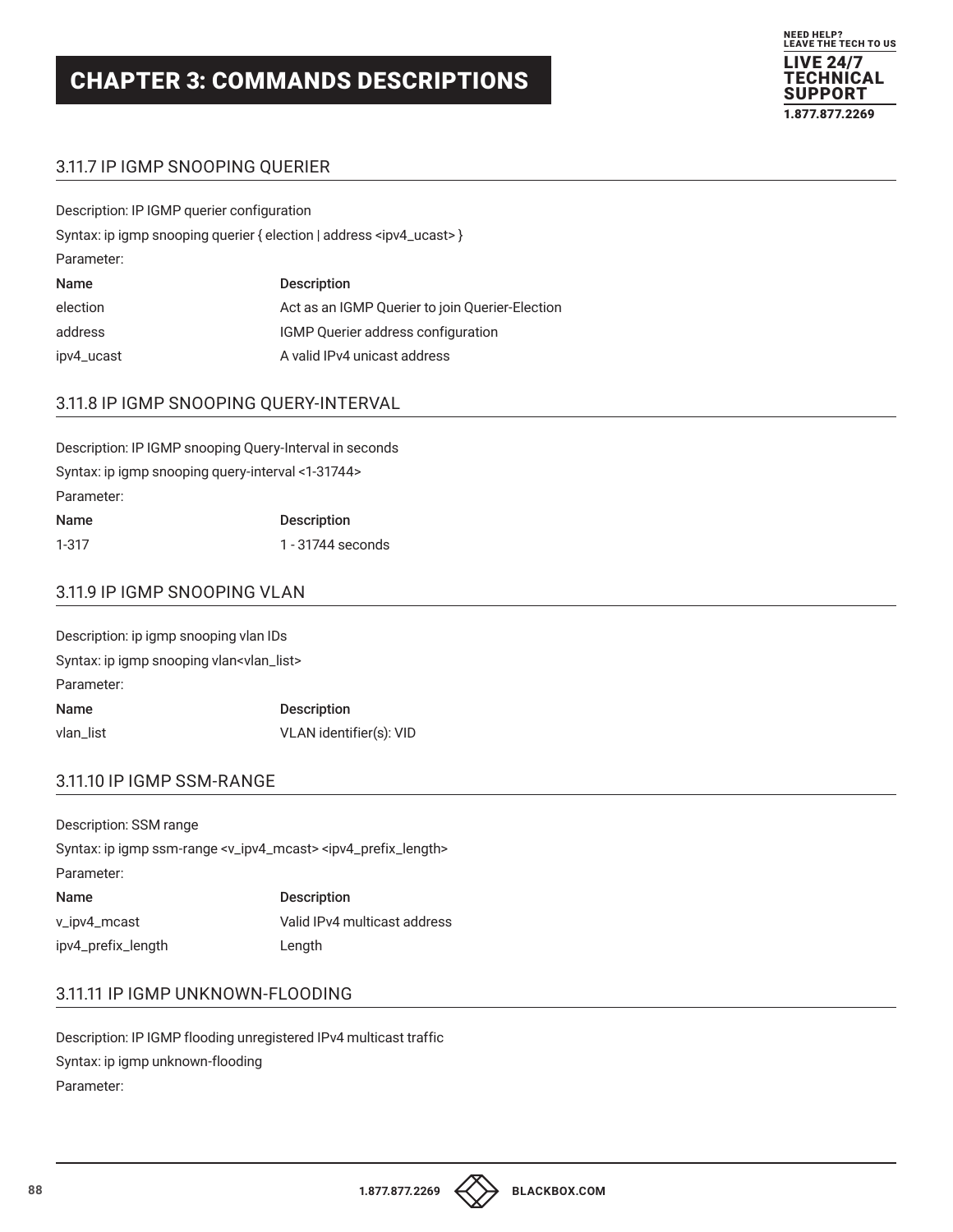

## 3.11.12 CLEAR IP IGMP SNOOPING STATISTICS

Description: clear ip igmp snooping statistics Syntax: clear ip igmp snooping [ vlan<vlan\_list> ] statistics Parameter: Name Description vlan\_list VLAN list

## **3.12 MVR FUNCTIONAL COMMANDS**

#### 3.12.1 MVR

Description: Multicast VLAN Registration configuration Syntax: mvr Parameter:

## 3.12.2 MVR IMMEDIATE-LEAVE

Description: mvr immediate leave configuration Syntax: mvr immediate-leave Parameter:

#### 3.12.3 MVR NAME CHANNEL

Description: Multicast VLAN name and channel configuration Syntax: mvr name <word16> channel <word16> Parameter: Name Description name <word16> MVR multicast VLAN name

channel <word16> Profile name in 16 char's

## 3.12.4 MVR FRAME PRIORITY

Description: Multicast VLAN interface CoS priority Syntax: mvr name <word16> frame priority <0-7> Parameter: Name Description name <word16> MVR multicast VLAN name priority <0-7> CoS priority ranges from 0 to 7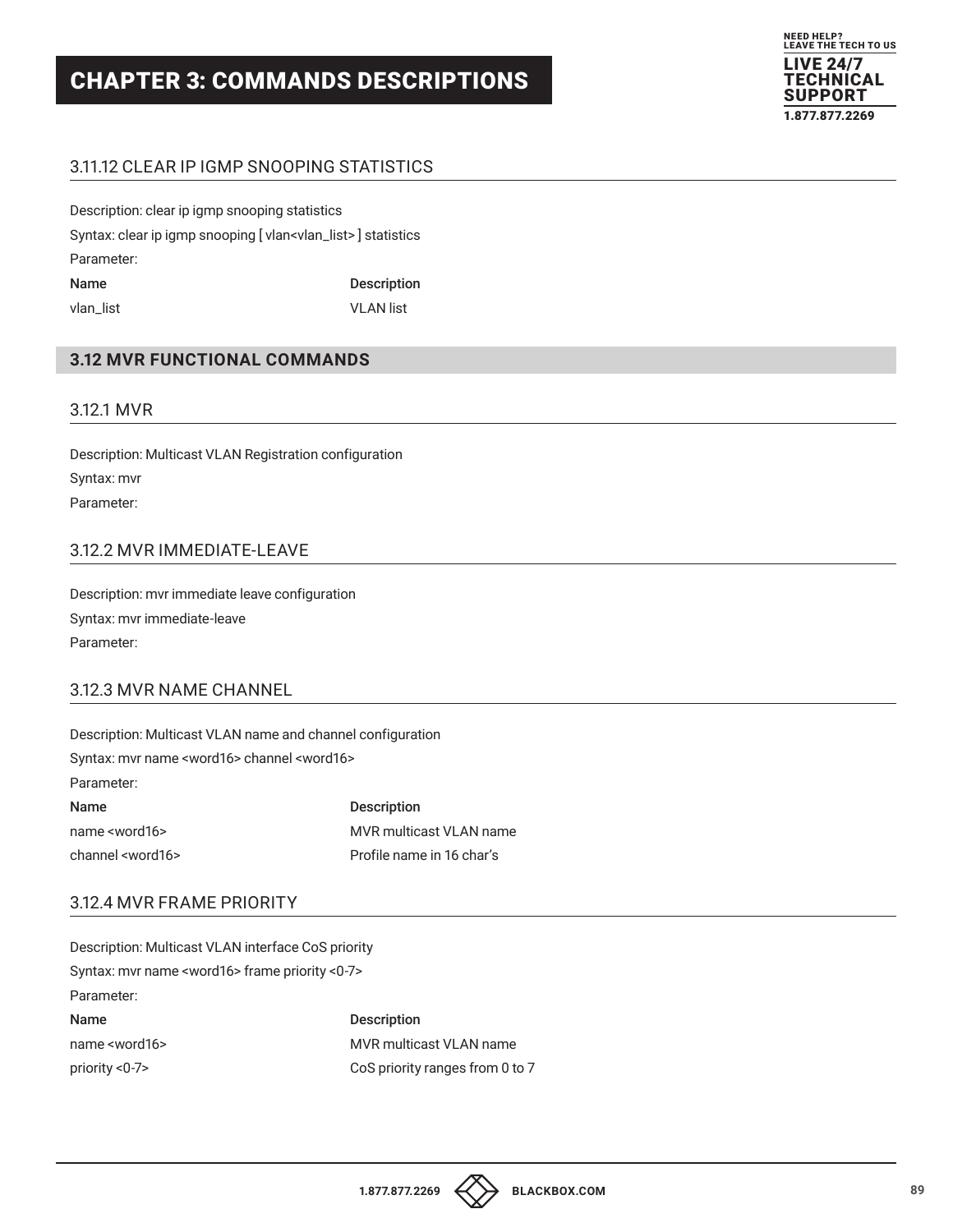

## 3.12.5 MVR NAME <WORD16> FRAME TAGGED

Description: MVR control frame in TX, Tagged IGMP/MLD frames will be sent Syntax: mvr name <word16> frame tagged Parameter: Name Description name <word16> MVR multicast VLAN name

#### 3.12.6 MVR NAME <WORD16> IGMP-ADDRESS <IPV4\_UCAST>

| Description: MVR address configuration used in IGMP                       |                                |
|---------------------------------------------------------------------------|--------------------------------|
| Syntax: myr name <word16> igmp-address <ipv4_ucast></ipv4_ucast></word16> |                                |
| Parameter:                                                                |                                |
| Name                                                                      | <b>Description</b>             |
| name <word16></word16>                                                    | <b>MVR</b> multicast VLAN name |
| <ipv4_ucast></ipv4_ucast>                                                 | A valid IPv4 unicast address   |

#### 3.12.7 MVR NAME <WORD16> LAST-MEMBER-QUERY-INTERVAL <0-31744>

Description: Configure last Member Query Interval in tenths of seconds Syntax: mvr name <word16> last-member-query-interval <0-31744> Parameter: Name Description name <word16> MVR multicast VLAN name <0-31744> 0 - 31744 tenths of seconds

#### 3.12.8 MVR NAME <WORD16> MODE

Description: Dynamic MVR operation mode Syntax: mvr name <word16> mode { dynamic | compatible } Parameter: Name Description dynamic Dynamic MVR operation mode compatible Compatible MVR operation mode

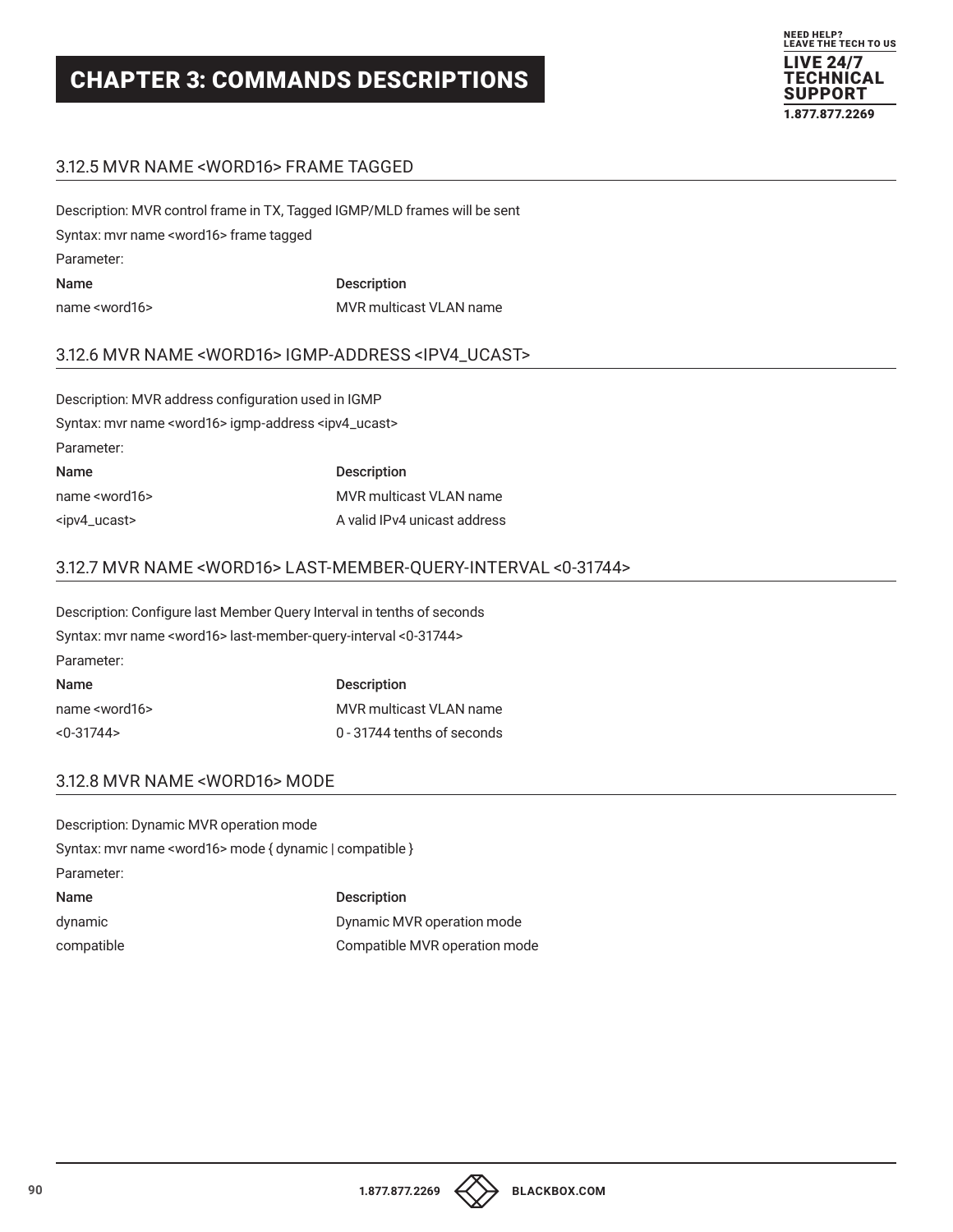

## 3.12.9 MVR NAME <WORD16> TYPE

| Description: MVR port role configuration                      |                    |
|---------------------------------------------------------------|--------------------|
| Syntax: mvr name <word16> type { source   receiver }</word16> |                    |
| Parameter:                                                    |                    |
| Name                                                          | <b>Description</b> |
| source                                                        | MVR source port    |
| receiver                                                      | MVR receiver port  |

### 3.12.10 MVR VLAN

| Description: Multicast VLAN Registration configuration              |                                      |
|---------------------------------------------------------------------|--------------------------------------|
| Syntax: mvr vlan <vlan_list> [ name <word16> ]</word16></vlan_list> |                                      |
| Parameter:                                                          |                                      |
| Name                                                                | <b>Description</b>                   |
| < vlan list >                                                       | MVR multicast VLAN list              |
| name <word16></word16>                                              | MVR multicast VLAN name in 16 char's |

### 3.12.11 MVR VLAN <VLAN\_LIST> CHANNEL

| Description: MVR channel configuration                             |                                         |
|--------------------------------------------------------------------|-----------------------------------------|
| Syntax: mvr vlan <vlan_list> channel <word16></word16></vlan_list> |                                         |
| Parameter:                                                         |                                         |
| <b>Name</b>                                                        | <b>Description</b>                      |
| < vlan list >                                                      | <b>MVR</b> multicast VLAN listt         |
| channel <word16></word16>                                          | MVR multicast channel name in 16 char's |

#### 3.12.12 MVR VLAN <VLAN\_LIST> FRAME PRIORITY

| Description: Interface CoS priority                                 |                                 |
|---------------------------------------------------------------------|---------------------------------|
| Syntax: mvr vlan <vlan_list> frame priority &lt;0-7&gt;</vlan_list> |                                 |
| Parameter:                                                          |                                 |
| Name                                                                | <b>Description</b>              |
| $\le$ vlan list $\ge$                                               | <b>MVR</b> multicast VLAN list  |
| $<0-7>$                                                             | CoS priority ranges from 0 to 7 |

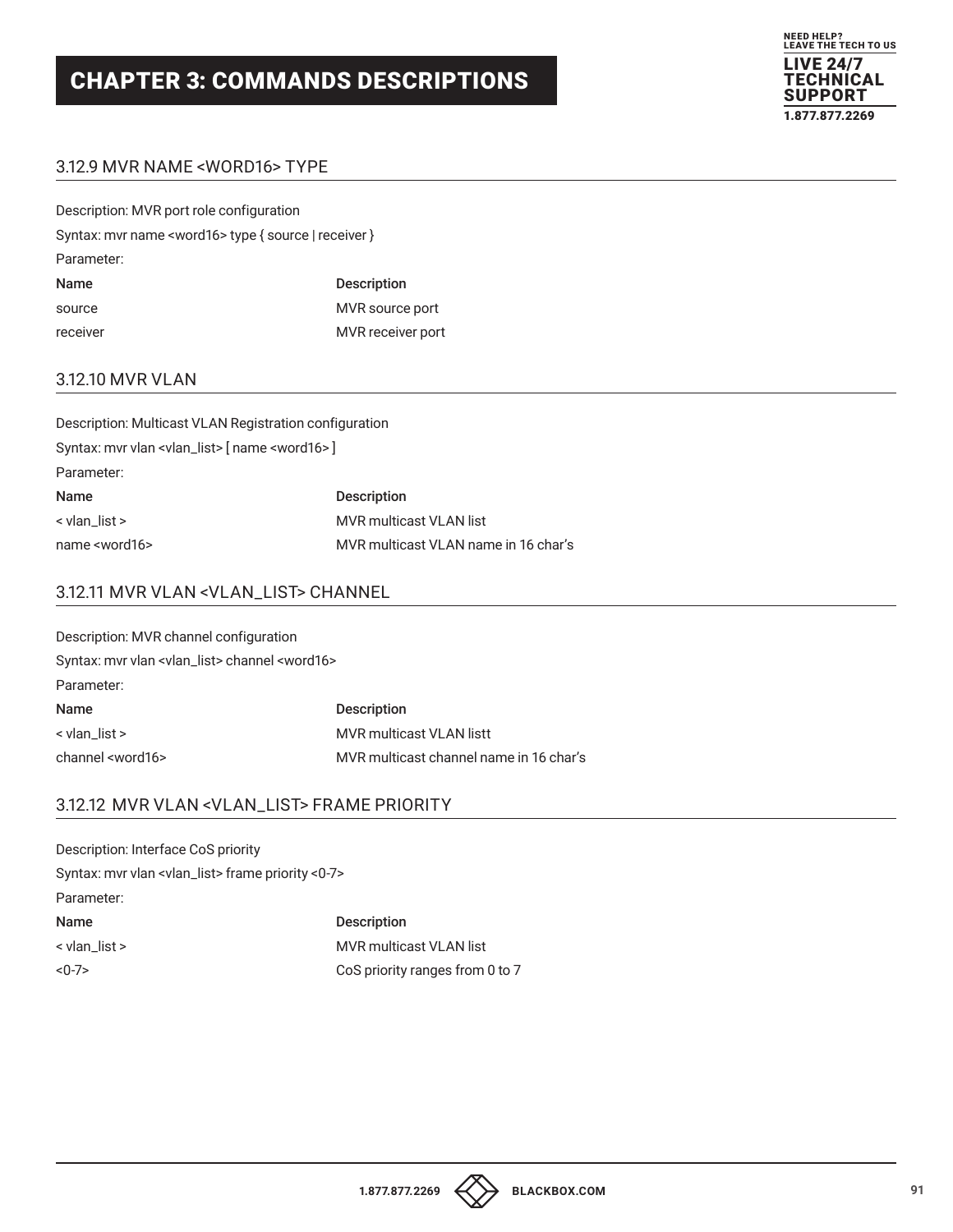

## 3.12.13 MVR VLAN <VLAN\_LIST> FRAME TAGGED

Description: Set tagged IGMP/MLD frames will be sent Syntax: mvr vlan <vlan\_list> frame tagged Parameter: Name Description < vlan\_list > MVR multicast VLAN list

#### 3.12.14 MVR VLAN <VLAN\_LIST> IGMP-ADDRESS

| Description: Set tagged IGMP/MLD frames will be sent                            |                                       |
|---------------------------------------------------------------------------------|---------------------------------------|
| Syntax: mvr vlan <vlan_list> igmp-address <ipv4_ucast></ipv4_ucast></vlan_list> |                                       |
| Parameter:                                                                      |                                       |
| <b>Name</b>                                                                     | <b>Description</b>                    |
| $\le$ vlan_list >                                                               | <b>MVR</b> multicast VLAN list        |
| <ipv4_ucast></ipv4_ucast>                                                       | A valid IPv4 unicast address for IGMP |

## 3.12.15 MVR VLAN <VLAN\_LIST> MODE

| Description: Dynamic MVR vlan operation mode                           |                                 |
|------------------------------------------------------------------------|---------------------------------|
| Syntax: mvr vlan <vlan_list> mode { dynamic   compatible }</vlan_list> |                                 |
| Parameter:                                                             |                                 |
| Name                                                                   | <b>Description</b>              |
| < vlan list >                                                          | <b>MVR</b> multicast VLAN listt |
| dynamic                                                                | Dynamic MVR operation mode      |

#### 3.12.16 MVR VLAN <VLAN\_LIST> TYPE

| Description: MVR vlan role configuration                            |                                |
|---------------------------------------------------------------------|--------------------------------|
| Syntax: mvr vlan <vlan_list> type { source   receiver }</vlan_list> |                                |
| Parameter:                                                          |                                |
| Name                                                                | <b>Description</b>             |
| < vlan list >                                                       | <b>MVR multicast VLAN list</b> |
| source                                                              | MVR source port                |
| receiver                                                            | MVR receiver port              |

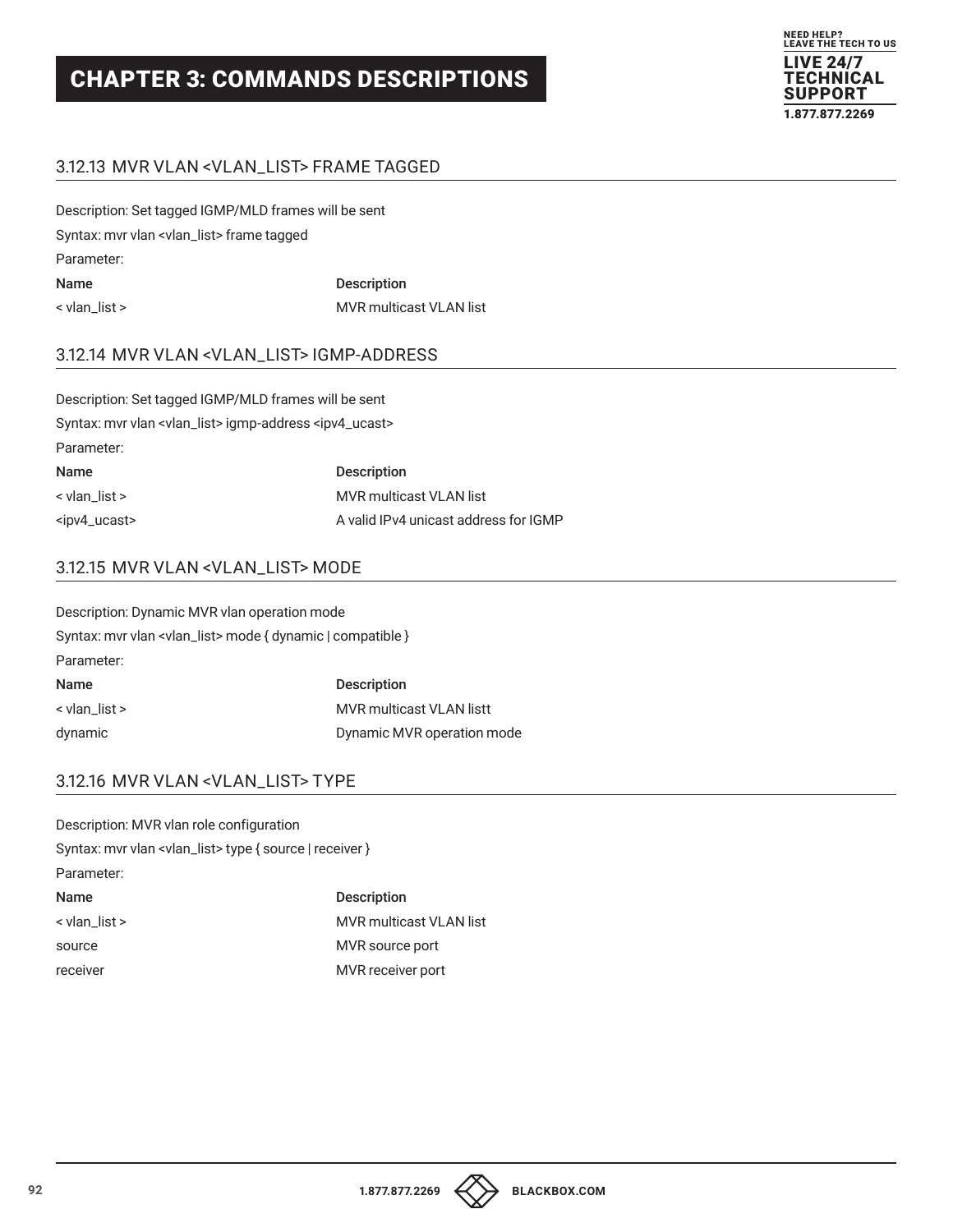

## **3.13 MLD FUNCTIONAL COMMANDS**

## 3.13.1 IPV6 MLD HOST-PROXY

Description: IPv6 MLD proxy configuration Syntax: ipv6 mld host-proxy [ leave-proxy ] Parameter: Name Description

leave-proxy MLD proxy for leave configuration

## 3.13.2 IPV6 MLD SNOOPING

Description: ipv6 mld snooping Syntax: ipv6 mld snooping Parameter:

## 3.13.3 IPV6 MLD SNOOPING COMPATIBILITY

| Description: IPv6 MLD snooping compatibility configuration |                             |
|------------------------------------------------------------|-----------------------------|
| Syntax: ipv6 mld snooping compatibility { auto $ v1 v2$ }  |                             |
| Parameter:                                                 |                             |
| Name                                                       | <b>Description</b>          |
| auto                                                       | Compatible with MLDv1/MLDv2 |
| v1                                                         | Forced MLDv1                |
| v <sub>2</sub>                                             | Forced MLDv2                |

## 3.13.4 IPV6 MLD SNOOPING IMMEDIATE-LEAVE

Description: IPv6 MLD snooping immediate-leave configuration Syntax: ipv6 mld snooping immediate-leave Parameter:

#### 3.13.5 IPV6 MLD SNOOPING LAST-MEMBER-QUERY-INTERVAL

Description: ipv6 mld snooping last member query interval in tenths of seconds Syntax: ipv6 mld snooping last-member-query-interval <0-31744> Parameter:

0-31744 tenths of seconds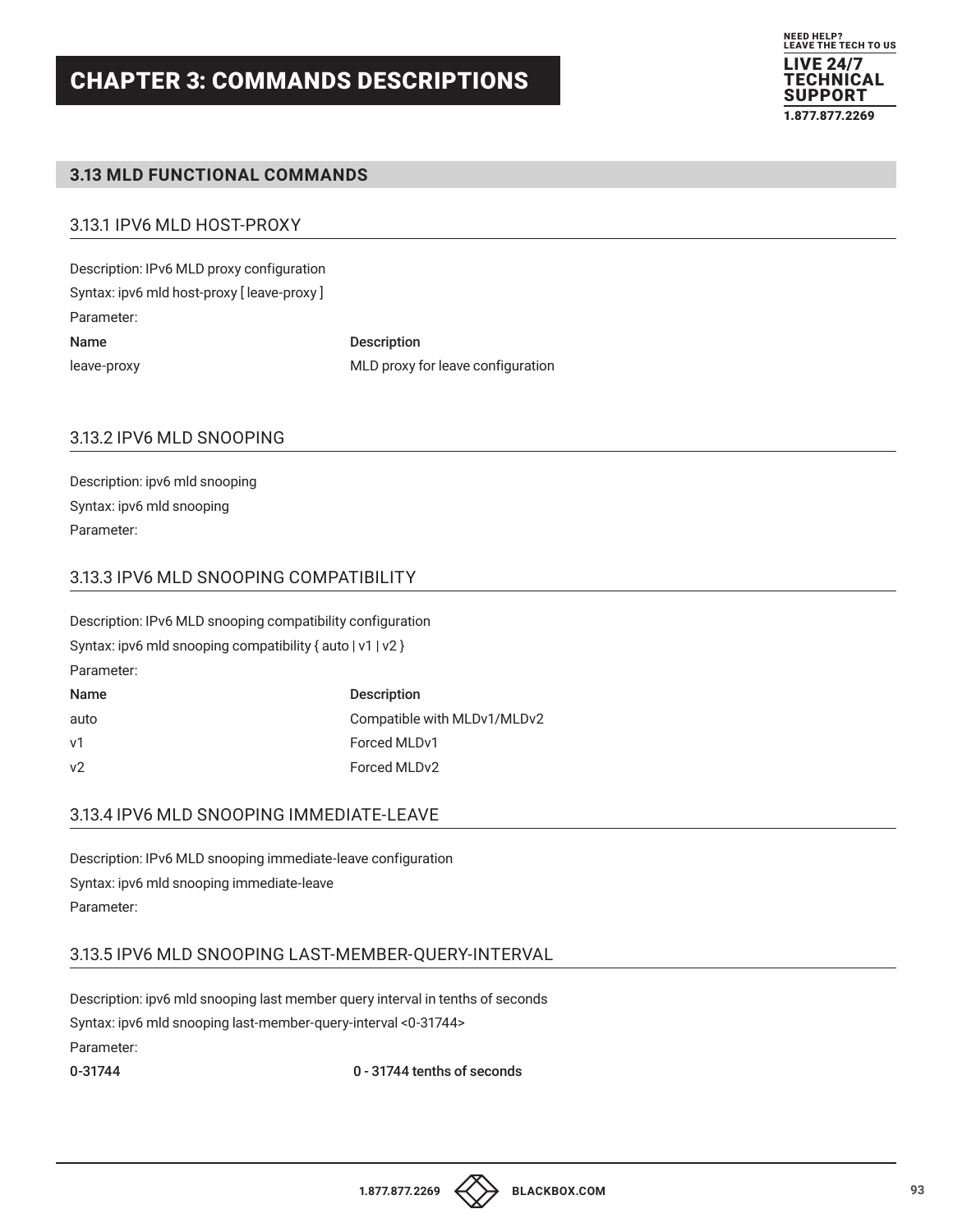

## 3.13.6 IPV6 MLD SNOOPING MAX-GROUPS

| Description: IPv6 MLD group throttling configuration |                                          |
|------------------------------------------------------|------------------------------------------|
| Syntax: ipv6 mld snooping max-groups <1-10>          |                                          |
| Parameter:                                           |                                          |
| <b>Name</b>                                          | <b>Description</b>                       |
| $1 - 10$                                             | Maximum number of MLD group registration |

#### 3.13.7 IPV6 MLD SNOOPING MROUTER

Description: ipv6 mld snooping multicast router port configuration Syntax: ipv6 mld snooping mrouter Parameter:

## 3.13.8 IPV6 MLD SNOOPING QUERY-INTERVAL

| Description: IPv6 MLD snooping query interval in seconds |                    |
|----------------------------------------------------------|--------------------|
| Syntax: ipv6 mld snooping query-interval <1-31744>       |                    |
| Parameter:                                               |                    |
| Name                                                     | <b>Description</b> |
| 1-31744                                                  | 1 - 31744 seconds  |

## 3.13.9 IPV6 MLD SNOOPING QUERY-MAX-RESPONSE-TIME

Description: IPv6 MLD snooping querymaxresponse interval in tenths of seconds Syntax: ipv6 mld snooping query-max-response-time <0-31744> Parameter: Name Description 1-31744 0 - 31744 tenths of seconds

## 3.13.10 IPV6 MLD SNOOPING VLAN

Description: ipv6 mld snooping vlan Syntax: ipv6 mld snooping vlan<vlan\_list> Parameter: vlan\_list VLAN identifier(s): VID

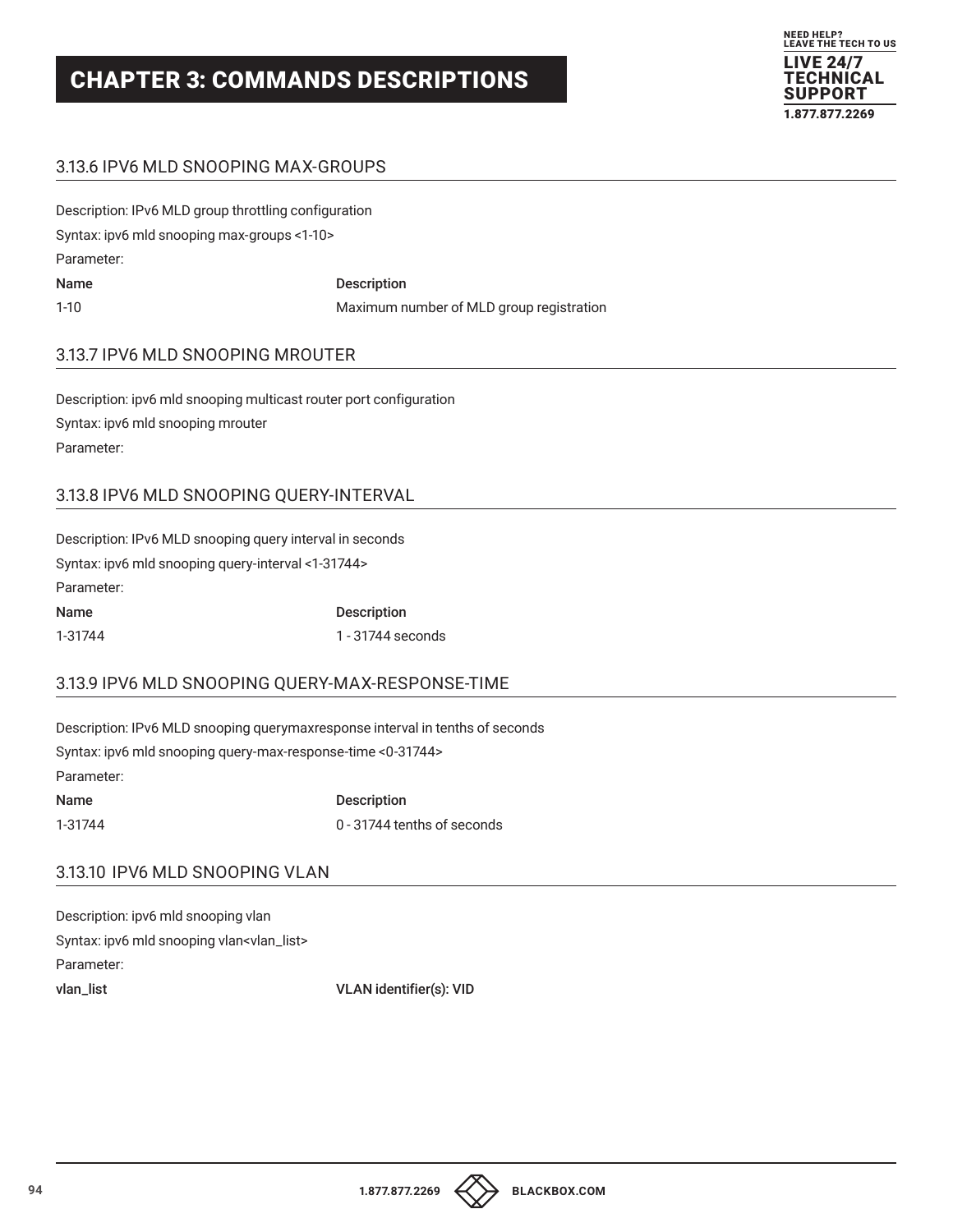

## 3.13.11 IPV6 MLD SSM-RANGE

Description: SSM range Syntax: pv6 mld ssm-range <v\_ipv6\_mcast> <ipv6\_prefix\_length> Parameter: v\_ipv6\_mcast Valid IPv6 multicast address ipv6\_prefix\_length length

#### 3.13.12 IPV6 MLD UNKNOWN-FLOODING

Description: SSM range Syntax: ipv6 mld unknown-flooding

### 3.13.13 IPV6 ROUTE

Description: IPv6 Route Syntax: ipv6 route <v\_ipv6\_subnet> { <v\_ipv6\_ucast> | interface vlan <v\_vlan\_id> <v\_ipv6\_addr> } Parameter: v\_ipv6\_subnet IPv6 prefix x:x::y/z v\_ipv6\_ucast IP address of the DHCP relay server v\_vlan\_id VLAN ID v\_ipv6\_addr IP address

### **3.14 AUTHENTICATE MODE COMMANDS**

#### 3.14.1 RADIUS-SERVER ATTRIBUTE 32

| Description: Configure radius-server attribute |                    |
|------------------------------------------------|--------------------|
| Syntax: radius-server attribute 32 <id></id>   |                    |
| Parameter:                                     |                    |
| Name                                           | <b>Description</b> |
| id                                             | $Id:$ line1-253    |

## 3.14.2 RADIUS-SERVER ATTRIBUTE 4

Description: Configure radius-server attribute Syntax: radius-server attribute 4 <ipv4\_ucast> Parameter: Name Description

<ipv4\_ucast> ipv4\_ucast address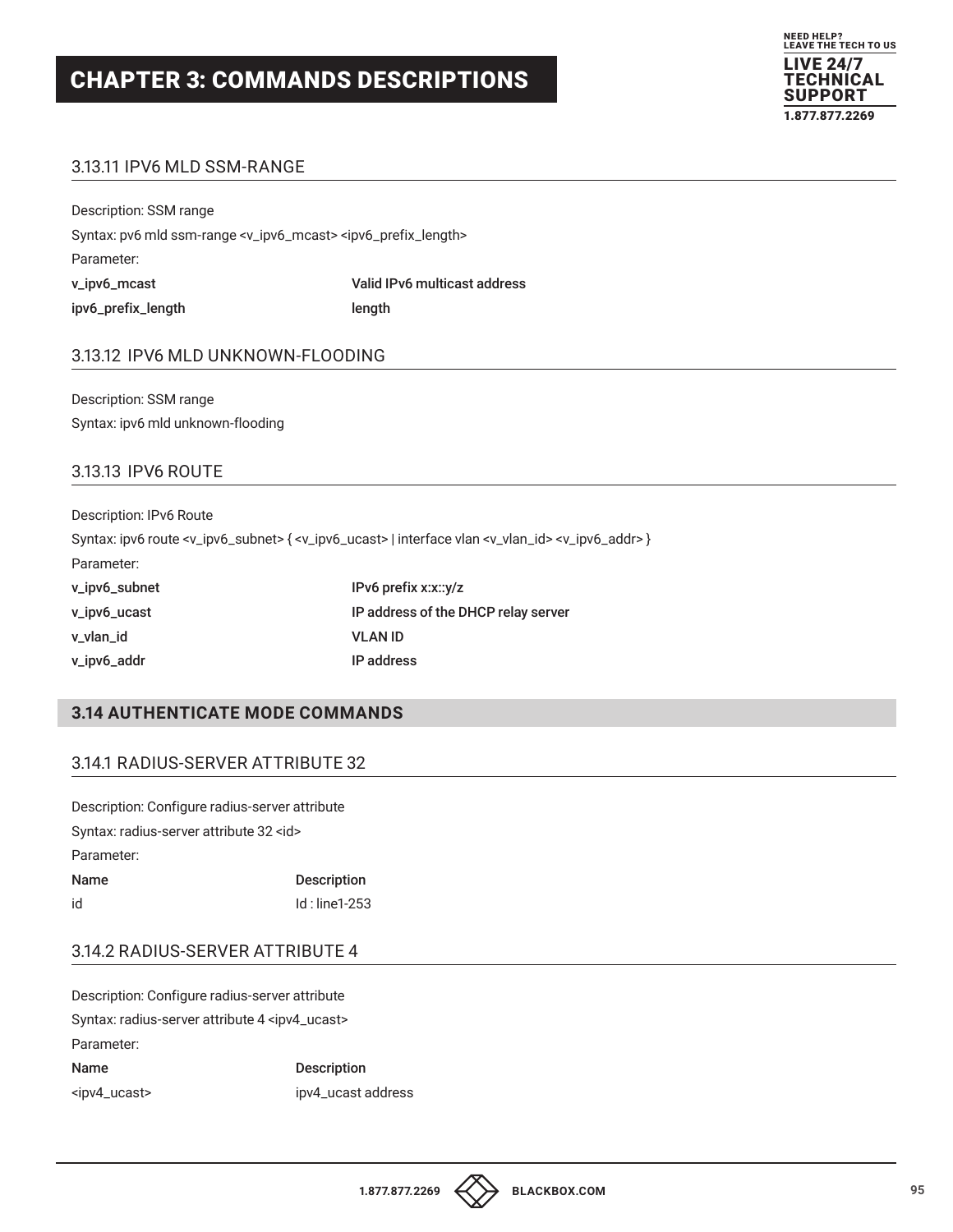

## 3.14.3 RADIUS-SERVER ATTRIBUTE 95

| Description: Configure radius-server attribute               |                    |
|--------------------------------------------------------------|--------------------|
| Syntax: radius-server attribute 95 <ipv6_ucast></ipv6_ucast> |                    |
| Parameter:                                                   |                    |
| Name                                                         | <b>Description</b> |
| <ipv6_ucast></ipv6_ucast>                                    | lpv6_ucast address |

### 3.14.4 RADIUS-SERVER DEADTIME

| Description: Configure radius-server deadtime |                    |
|-----------------------------------------------|--------------------|
| Syntax: radius-server deadtime <1-1440>       |                    |
| Parameter:                                    |                    |
| Name                                          | <b>Description</b> |
| $<1-1440>$                                    | Time in minutes    |

## 3.14.5 RADIUS-SERVER HOST [ AUTH-PORT] [ ACCT-PORT ] [ TIMEOUT ] [ RETRANSMIT ] [ KEY]

Description: Configure radius-server host behavior

Syntax: radius-server host <word1-255> [ auth-port <0-65535> ] [ acct-port <0-65535> ] [ timeout <1-1000> ] [ retransmit <1-1000> ] [ key <line1-63> ]

| Parameter:              |                                                                          |
|-------------------------|--------------------------------------------------------------------------|
| <word1-255></word1-255> | Hostname or IP address                                                   |
| auth-port $< 0.65535$   | UDP port number for RADIUS authentication server                         |
| acct-port <0-65535>     | UDP port number for RADIUS accounting server                             |
| timeout <1-1000>        | Wait time in seconds for this RADIUS server to reply (overrides default) |
| retransmit <1-1000>     |                                                                          |

#### 3.14.6 RADIUS -SERVER KEY

| Description: radius-server key   |                                          |
|----------------------------------|------------------------------------------|
| Syntax: radius-server key < key> |                                          |
| Parameter:                       |                                          |
| key                              | <key: line1-63=""> The shared key</key:> |

## 3.14.7 RADIUS-SERVER RETRANSMIT

| retries                                              | <retries: 1-1000=""> Number of retries for a transaction</retries:> |
|------------------------------------------------------|---------------------------------------------------------------------|
| Parameter:                                           |                                                                     |
| Syntax: radius-server retransmit <retries></retries> |                                                                     |
| Description: radius-server retransmit                |                                                                     |

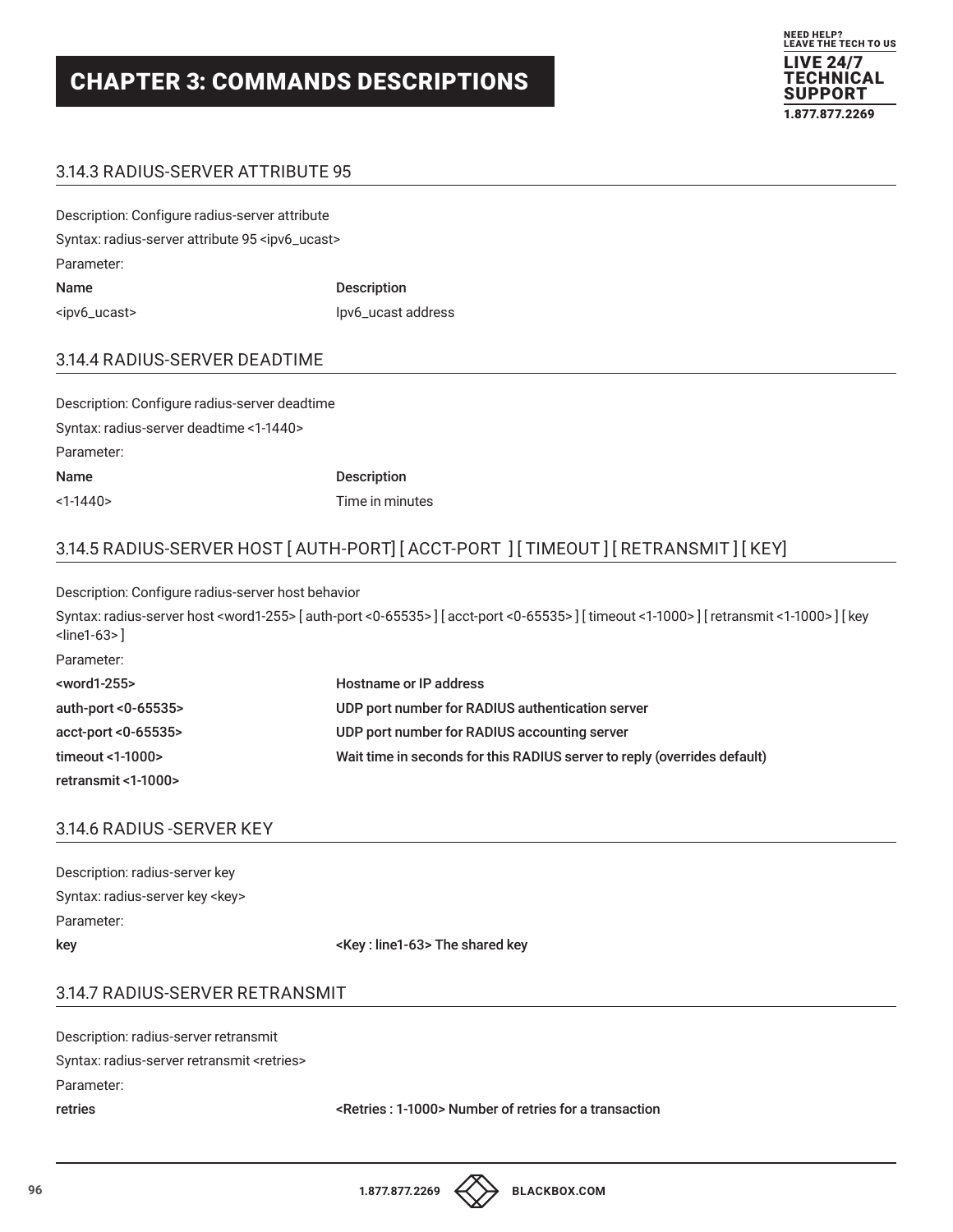

## 3.14.8 RADIUS-SERVER TIMEOUT

| Description: radius-server timeout                |                                                     |
|---------------------------------------------------|-----------------------------------------------------|
| Syntax: radius-server timeout <seconds></seconds> |                                                     |
| Parameter:                                        |                                                     |
| Name                                              | <b>Description</b>                                  |
| seconds                                           | <seconds: 1-1000=""> Wait time in second</seconds:> |

#### 3.14.9 TACACS-SERVER DEADTIME <1-1440>

Description: Time to stop using a TACACS+ server that doesn't respond Syntax: tacacs-server deadtime <1-1440> Parameter: Name Description <1-1440> Time in minutes

## 3.14.10 TACACS-SERVER HOST [ AUTH-PORT] [ TIMEOUT ] [ KEY]

Description: Configure tacacs-server host behavior Syntax: tacacs-server host <word1-255> [port <0-65535>] [timeout <1-1000>] [key <line1-63>] Parameter: <1-1440> TCP port number

#### 3.14.11 TACACS-SERVER DEADTIME <1-1440>

Description: Time to stop using a TACACS+ server that doesn't respond

Syntax: tacacs-server deadtime <1-1440>

Parameter:

<1-1440> Time in minutes

## 3.14.12 TACACS-SERVER DEADTIME <1-1440>

Description: Time to stop using a TACACS+ server that doesn't respond Syntax: tacacs-server deadtime <1-1440> Parameter: <1-1440> Time in minutes

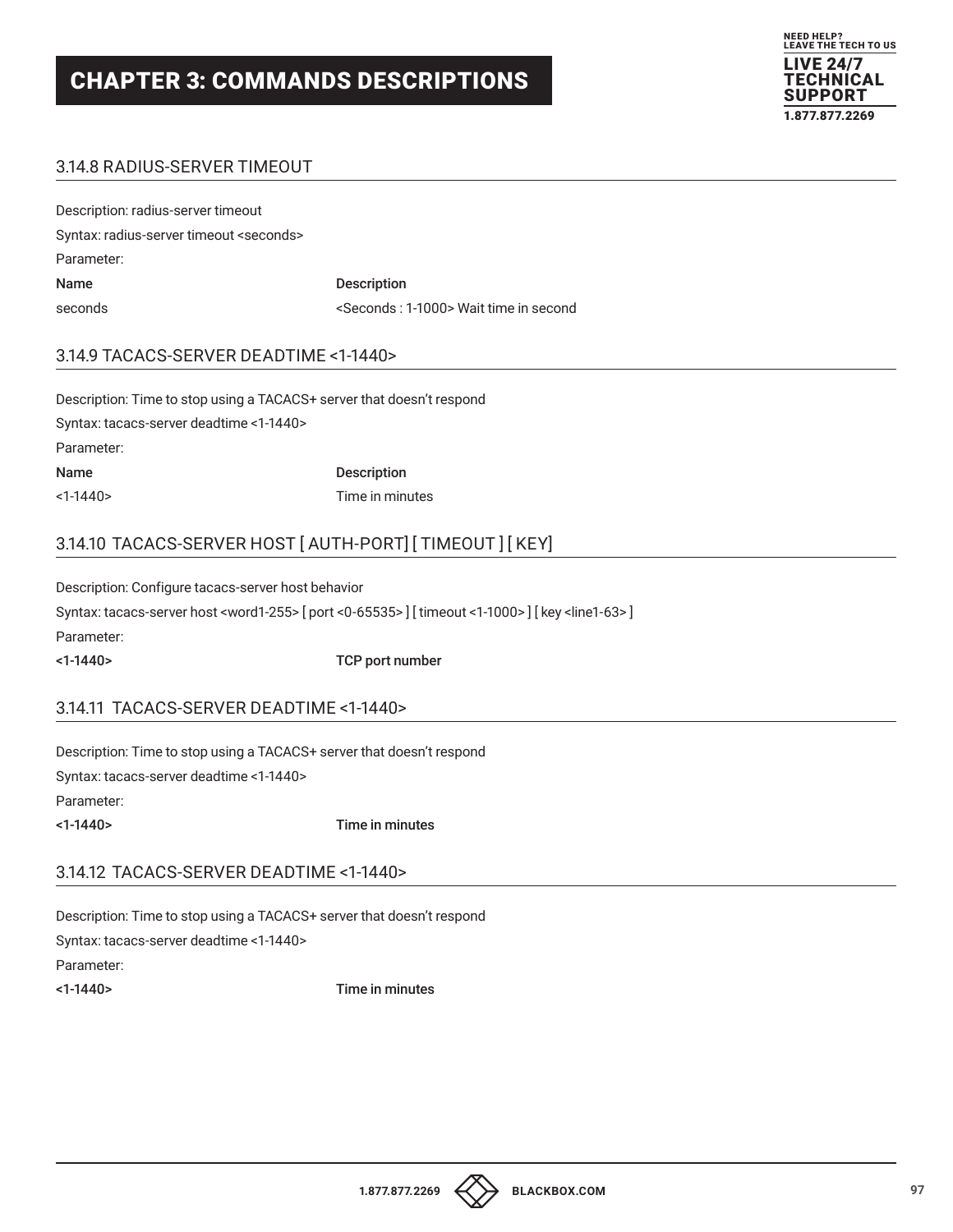

## 3.14.13 DOT1X FEATURE

| Description: Globally enables/disables a dot1x feature functionality    |                                                          |  |
|-------------------------------------------------------------------------|----------------------------------------------------------|--|
| Syntax: dot1x feature { [ guest-vlan ] [ radius-qos ] [ radius-vlan ] } |                                                          |  |
| Parameter:                                                              |                                                          |  |
| <b>Name</b>                                                             | <b>Description</b>                                       |  |
| quest-vlan                                                              | Globally enables/disables state of quest-vlan            |  |
| radius-gos                                                              | Globally enables/disables state of RADIUS-assigned QoS.  |  |
| radius-vlan                                                             | Globally enables/disables state of RADIUS-assigned VLAN. |  |

## 3.14.14 DOT1X AUTHENTICATION TIMER

| Description: dot1x authentication timer                                                                                             |                                                                                        |  |
|-------------------------------------------------------------------------------------------------------------------------------------|----------------------------------------------------------------------------------------|--|
| Syntax: dot1x authentication timer { inactivity <v_10_to_100000>}   { re-authenticate <v_1_to_3600>}</v_1_to_3600></v_10_to_100000> |                                                                                        |  |
| Parameter:                                                                                                                          |                                                                                        |  |
| Name                                                                                                                                | <b>Description</b>                                                                     |  |
| inactivity                                                                                                                          | Time in seconds between check for activity on successfully authenticated MAC addresses |  |
| re-authenticate                                                                                                                     | The period between re-authentication attempts in seconds                               |  |

## 3.14.15 DOT1X MAX-REAUTH-REQ

| Description: Max value of authentication request |                 |
|--------------------------------------------------|-----------------|
| Syntax: dot1x max-reauth-reg <1-255>             |                 |
| Parameter:                                       |                 |
| <1-255>                                          | number of times |

## 3.14.16 DOT1X RE-AUTHENTICATION

Description: re-authentication Syntax: dot1x re-authentication Parameter:

## 3.14.17 DOT1X SYSTEM-AUTH-CONTROLN

Description: System authentication control Syntax: dot1x system-auth-control Parameter:

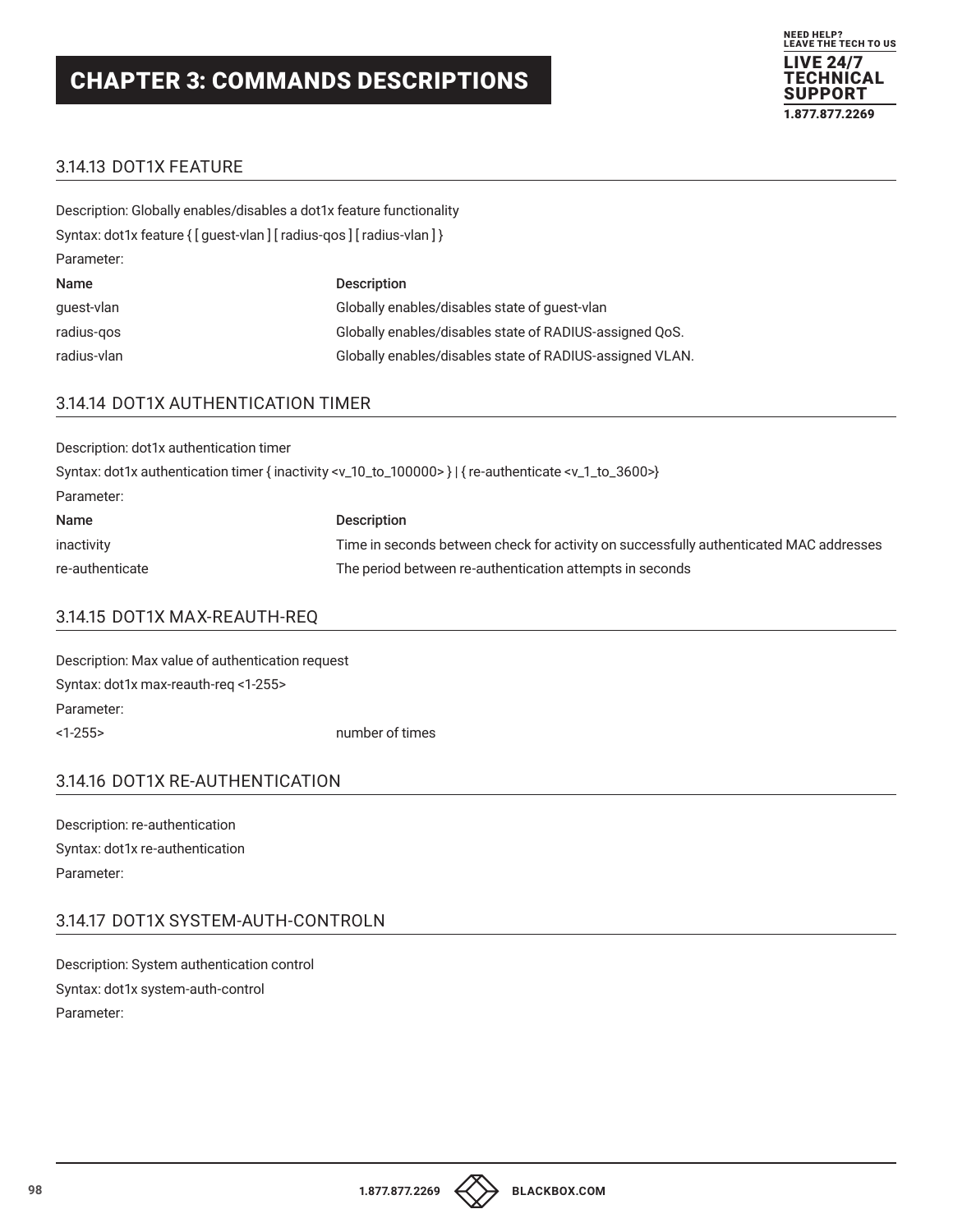

## 3.14.18 DOT1X TIMEOUT

Description: Timeout control Syntax: dot1x timeout { quiet-period <v\_10\_to\_1000000>} | { tx-period <v\_1\_to\_65535} Parameter: Name Description quiet-period Time in seconds before a MAC-address that failed authentication gets a new authentication chance tx-period tx-period the time between EAPOL retransmissions.

## 3.14.19 DOT1X GUEST-VLAN

| Description: G Enables/disables Guest VLAN globally or on one or more ports |                                                  |
|-----------------------------------------------------------------------------|--------------------------------------------------|
| Syntax: dot1x guest-vlan                                                    |                                                  |
| dot1x quest-vlan<1-4095>                                                    |                                                  |
| Parameter:                                                                  |                                                  |
| Name                                                                        | <b>Description</b>                               |
| $<1-4095$                                                                   | Guest VLAN ID used when entering the Guest VLAN. |

## 3.14.20 DOT1X INITIALIZE

Description: Forces a reinitialization of the clients on the port and thereby a reauthentication immediately. Syntax: dot1x initialize [interface <port\_type> [<port\_type\_list>] ] Parameter: Name Description <port\_type> Port type in Fast, Giga or Tengigaethernet <port\_type\_list> List of Port ID, ex, 1/1,3-5;2/2-4,6

## 3.14.21 DOT1X PORT-CONTROL

| Description: Sets the port security state |                                                                                                          |
|-------------------------------------------|----------------------------------------------------------------------------------------------------------|
|                                           | Syntax: dot1x port-control { force-authorized   force-unauthorized   auto   single   multi   mac-based } |
| Parameter:                                |                                                                                                          |
| <b>Name</b>                               | <b>Description</b>                                                                                       |
| force-authorized                          | Port access is allowed                                                                                   |
| force-unauthorized                        | Port access is not allowed.                                                                              |
| auto                                      | Port-based 802.1X Authentication                                                                         |
| single                                    | Single Host 802.1X Authentication                                                                        |
| multi                                     | Multiple Host 802.1X Authentication                                                                      |
| mac-based                                 | Switch authenticates on behalf of the client                                                             |
|                                           |                                                                                                          |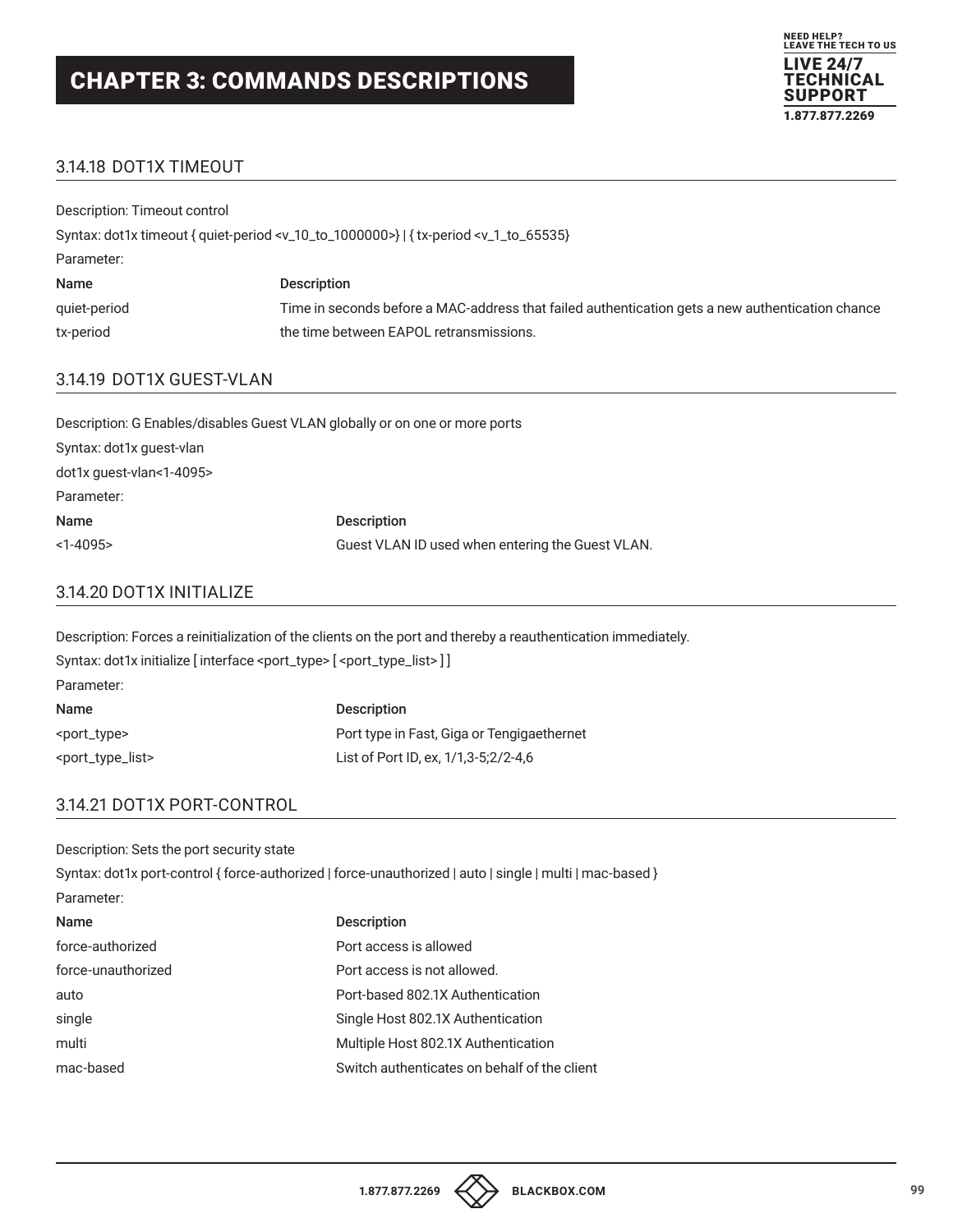

## 3.4.22 DOT1X RADIUS-VLAN

Description: Enables/disables per-port state of RADIUS-assigned VLAN Syntax: dot1x radius-vlan Parameter:

## 3.14.23 SHOW RADIUS-SERVER [ STATISTICS ]

Description: show radius-server statistics Syntax: show radius-server [ statistics ] Parameter: Name Description [ statistics ] Count radius packet statistics

#### 3.14.24 ENABLE

Description: Privilege level control Syntax: Enable { password [ level <priv> ] <password>} | { secret { 0 | 5 } [ level <priv> ] <password>} Parameter: Name Description password **Assign the privileged level clear password** secret and assign the privileged level secret

## 3.14.20 DOT1X INITIALIZE

Description: Forces a reinitialization of the clients on the port and thereby a reauthentication immediately. Syntax: dot1x initialize [interface <port\_type> [<port\_type\_list>]] Parameter: Name Description <port\_type> Port type in Fast, Giga or Tengigaethernet <port\_type\_list> List of Port ID, ex, 1/1,3-5;2/2-4,6

#### 3.14.25 END

| Description: Level exit |
|-------------------------|
| Svntax: end             |
| Parameter:              |

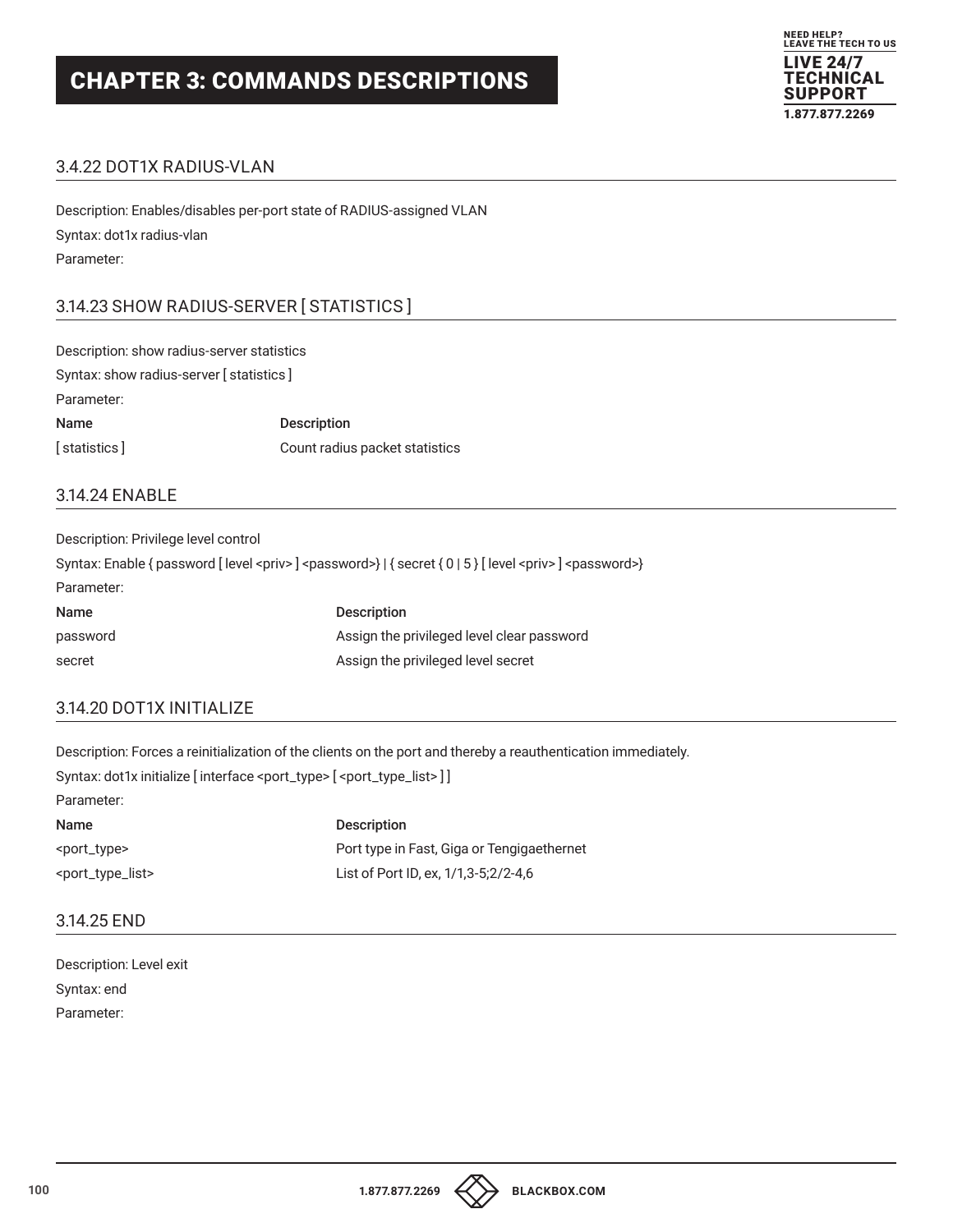

### 3.14.26 EXIT

Description: Level exit Syntax: end Parameter:

#### 3.14.27 HOSTNAME

Description: This system's network name Syntax: hostname <hostname> Parameter:

## **3.15 LOOP-PROTECTION CONFIGURE COMMANDS**

## 3.15.1 LOOP-PROTECT

Description: Loop protection configuration on port Syntax: loop-protect Parameter:

## 3.15.2 LOOP-PROTECT ACTION

Description: Loop protection configuration on port Syntax: loop-protect action { [ shutdown ] [ log ] Parameter: Name Description shutdown Shutdown **Shutdown** 

## 3.15.3 LOOP-PROTECT SHUTDOWN-TIME

log Generate log

Description: Loop protection shutdown time interval Syntax: loop-protect shutdown-time <0-604800> Parameter: Name Description 0-604800 IShutdown time in second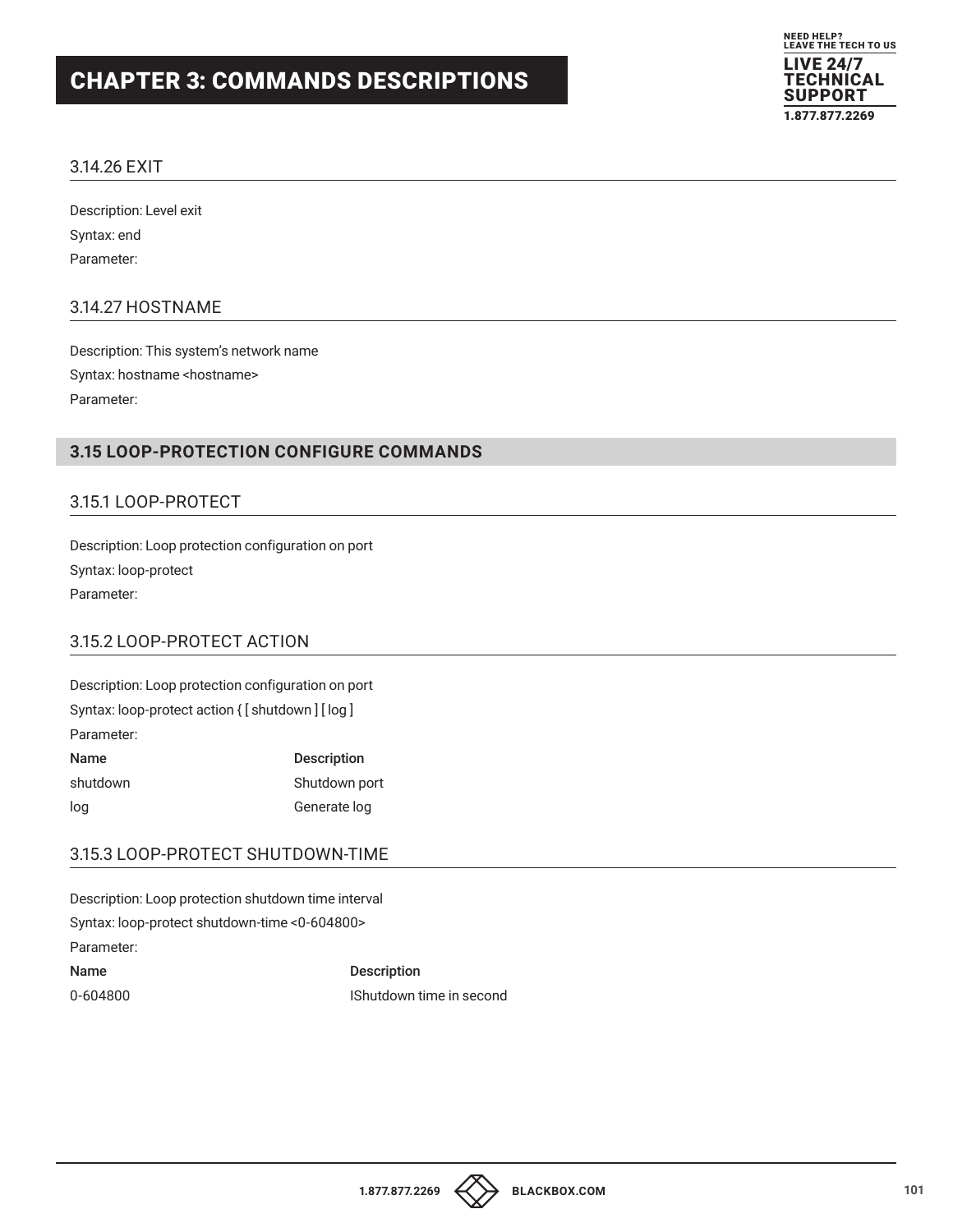

## 3.15.4 LOOP-PROTECT TRANSMIT-TIME

Description: Loop protection transmit time interval Syntax: loop-protect transmit-time <1-10> Parameter: Name Description 1-10 Transmit time in second

## 3.15.5 LOOP-PROTECT TX-MODE

Description: Loop protection actively generate PDUs Syntax: loop-protect tx-mode

## **3.16 LLDP CONFIGURE COMMANDS**

#### 3.16.1 LLDP HOLDTIME

Description: Sets LLDP hold time (The neighbor switch will discarded the LLDP information after \"hold time\" multiplied with \"timer\" seconds ).

Syntax :lldp holdtime <2-10>

## Parameter:

| Name     | <b>Description</b>    |
|----------|-----------------------|
| $2 - 10$ | Holdtime 2-10 seconds |

#### 3.16.2 LLDP MED

| Description: LLDP MED          |                                                                                                                                                                                                                                                                                                                                   |
|--------------------------------|-----------------------------------------------------------------------------------------------------------------------------------------------------------------------------------------------------------------------------------------------------------------------------------------------------------------------------------|
| <b>Syntax: See Description</b> |                                                                                                                                                                                                                                                                                                                                   |
| Parameter:                     |                                                                                                                                                                                                                                                                                                                                   |
| <b>Name</b>                    | <b>Description</b>                                                                                                                                                                                                                                                                                                                |
| datum                          | Datum (geodetic system) type:<br>nad83-mllw: Mean lower low water datum 1983<br>nad83-navd88: orth American vertical datum 1983<br>wgs84: World Geodetic System 1984                                                                                                                                                              |
| fast                           | Number of times to repeat LLDP frame transmission at fast start<br>$\leq v$ 1 to 10>: $\leq$ 1-10>                                                                                                                                                                                                                                |
| location-tly                   | LLDP-MED Location Type Length Value parameter<br>altitude: Altitude parameter<br>civic-addr: Civic address information and postal information<br>elin-addr: Emergency Location Identification Number, (e.g. E911 and others), such as defined by TIA<br>or NENA<br>latitude: Latitude parameter<br>longitude: Longitude parameter |
| media-vlan-policy              | Use the media-vlan-policy to create a policy, which can be assigned to an interface:<br><lndex: 0-31="">: Policy id for the policy which is created</lndex:>                                                                                                                                                                      |

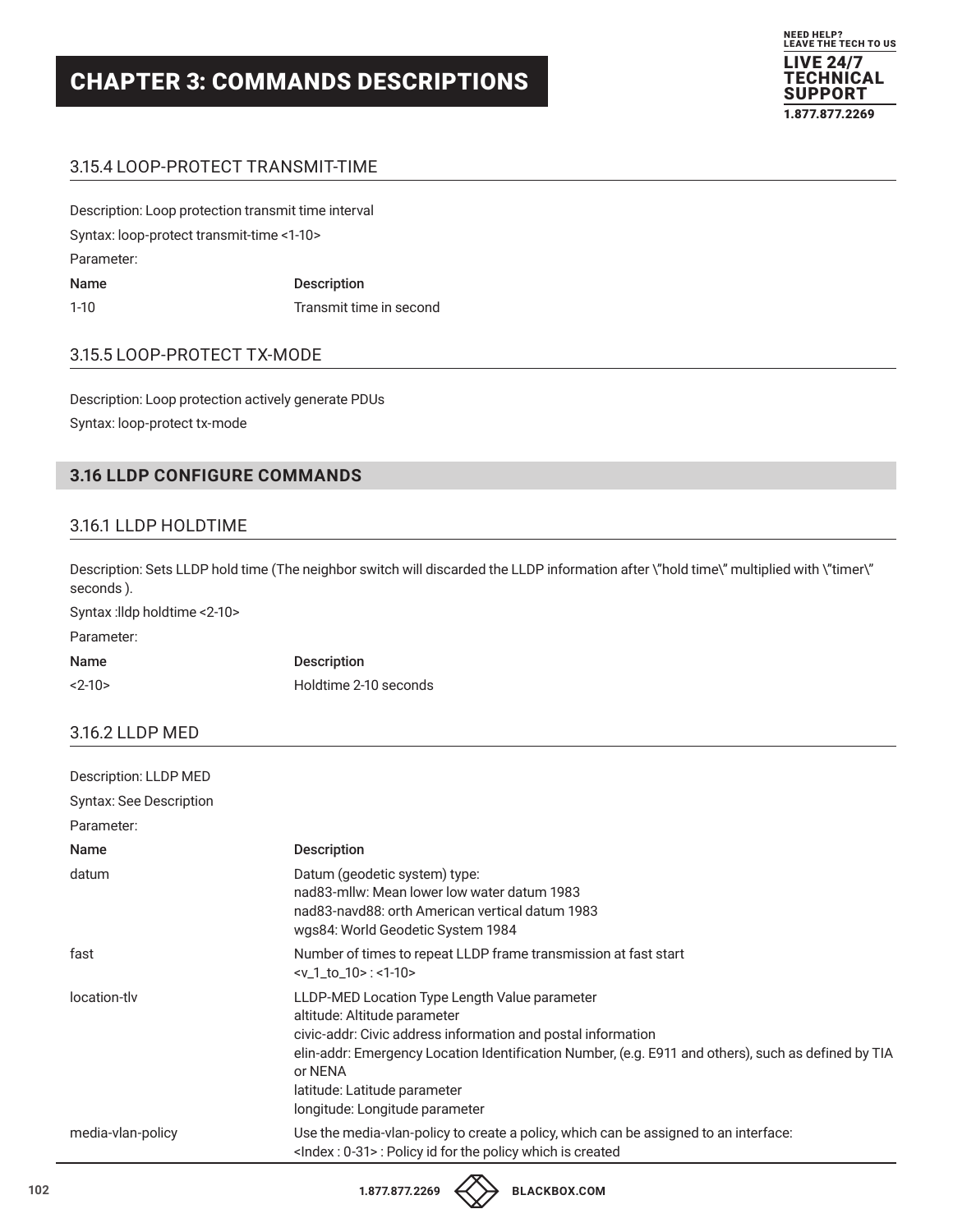

#### 3.16.3 LLDP RECEIVE

Description: Enable/Disable decoding of received LLDP frames Syntax: lldp receive Parameter:

#### 3.16.4 LLDP REINIT <1-10>

Description: LLDP tx reinitialization delay in seconds Syntax: lldp reinit <1-10> Name Description <1-10> Reinitialization delay time

#### 3.16.5 LLDP TIMER <5-32768>

Description: Sets LLDP TX interval (The time between each LLDP frame transmitted in seconds).

| Syntax: Ildp timer <5-32768> |                    |
|------------------------------|--------------------|
| Parameter:                   |                    |
| <b>Name</b>                  | <b>Description</b> |
| $< 5 - 32768$                | 5-32768 seconds    |

#### 3.16.6 LLDP TLV-SELECT

Description: Which optional TLVs to transmit

Syntax: lldp tlv-select { management-address | port-description | system-capabilities | system-description | system-name } Parameter:

| Name                | <b>Description</b>                                 |
|---------------------|----------------------------------------------------|
| management-address  | Enable/Disable transmission of management address  |
| port-description    | Enable/Disable transmission of port description    |
| system-capabilities | Enable/Disable transmission of system capabilities |
| system-description  | Enable/Disable transmission of system description  |
| system-name         | Enable/Disable transmission of system name.        |

### 3.16.7 LLDP TRANSMISSION-DELAY

Description: Sets LLDP transmision-delay. LLDP transmission delay (the amount of time that the transmission of LLDP frames will delayed after LLDP configuration has changed) in seconds.)

Syntax: lldp transmission-delay <1-8192>

Parameter: Name Description <1-8192> transmission-delay seconds

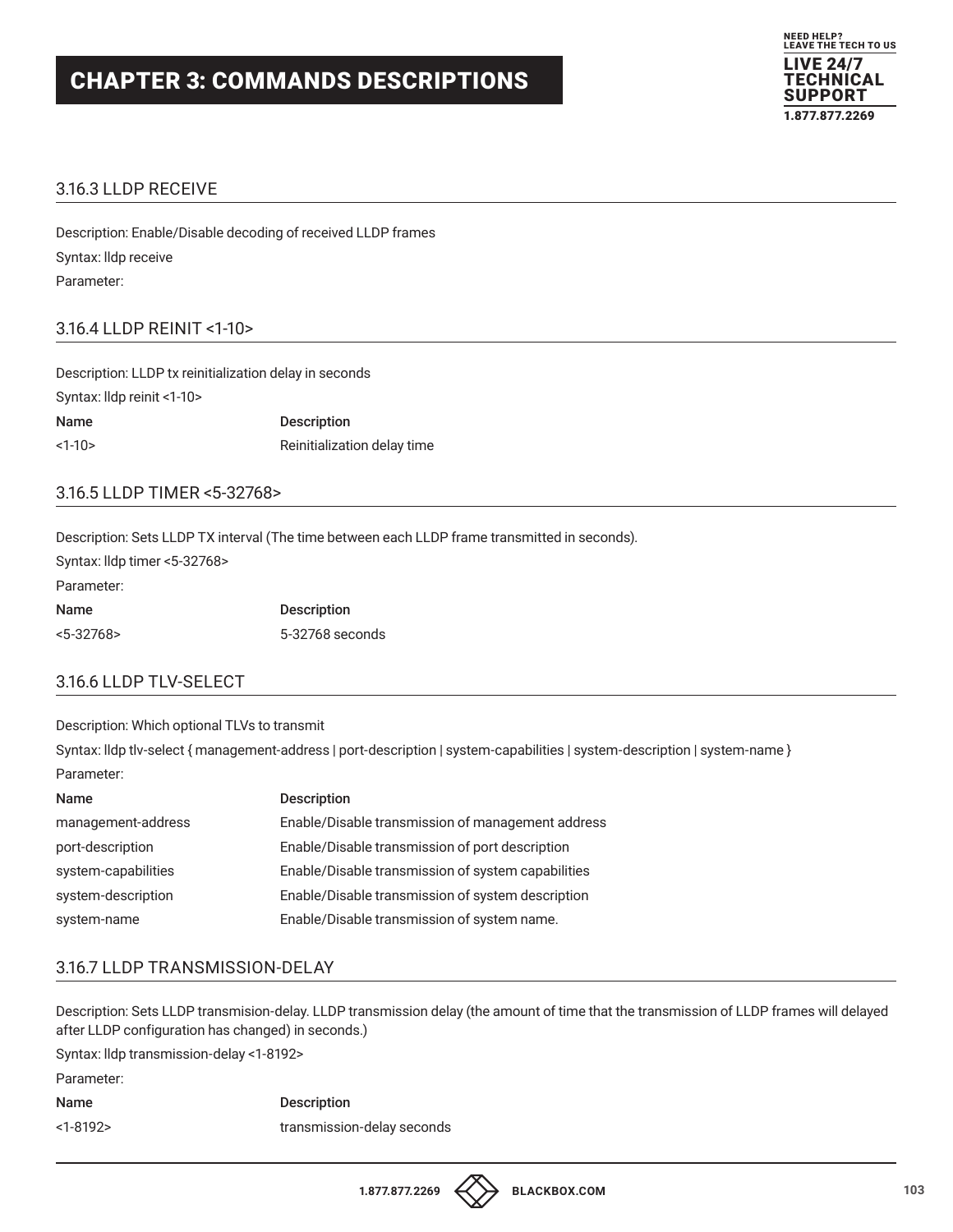

## 3.16.8 LLDP TRANSMIT

Description: Enable/Disabled transmision of LLDP frames Syntax: lldp transmit Parameter:

## **3.17 RFC2544 TESTING CONFIGURE COMMANDS**

#### 3.17.1 RFC2544 PROFILE <WORD32>

Description: RFC2544 profile configuration Syntax rfc2544 profile <word32> Parameter: Name Description <word32> Profile name up to 32 characters long

#### 3.17.2 RFC2544 RENAME PROFILE

Description: Rename an existing profile Syntax: rfc2544 rename profile <word32> <word32> Parameter: Name Description profile <word32> Old profile name <word32> New profile name

#### 3.17.3 RFC2544 SAVE <WORD32> <WORD>

| Description: Save a report to a file on a TFTP server |                                                               |
|-------------------------------------------------------|---------------------------------------------------------------|
| Syntax: rfc2544 save <word32> <word></word></word32>  |                                                               |
| Parameter:                                            |                                                               |
| Name                                                  | <b>Description</b>                                            |
| <word32></word32>                                     | Name of existing report to save                               |
| <word></word>                                         | TFTP server URL on the form tftp://server[:port]/path-to-file |

## 3.17.4 RFC2544 START <WORD32> PROFILE <WORD32> [ DESC <LINE128> ]

Description: Start execution of a pre-configured profile Syntax:rfc2544 start <word32> profile <word32> [ desc <line128> ] Name Description start <word32> Unique name of resulting report profile <word32> Name of existing profile to execute desc <line128> Description that will appear in the report



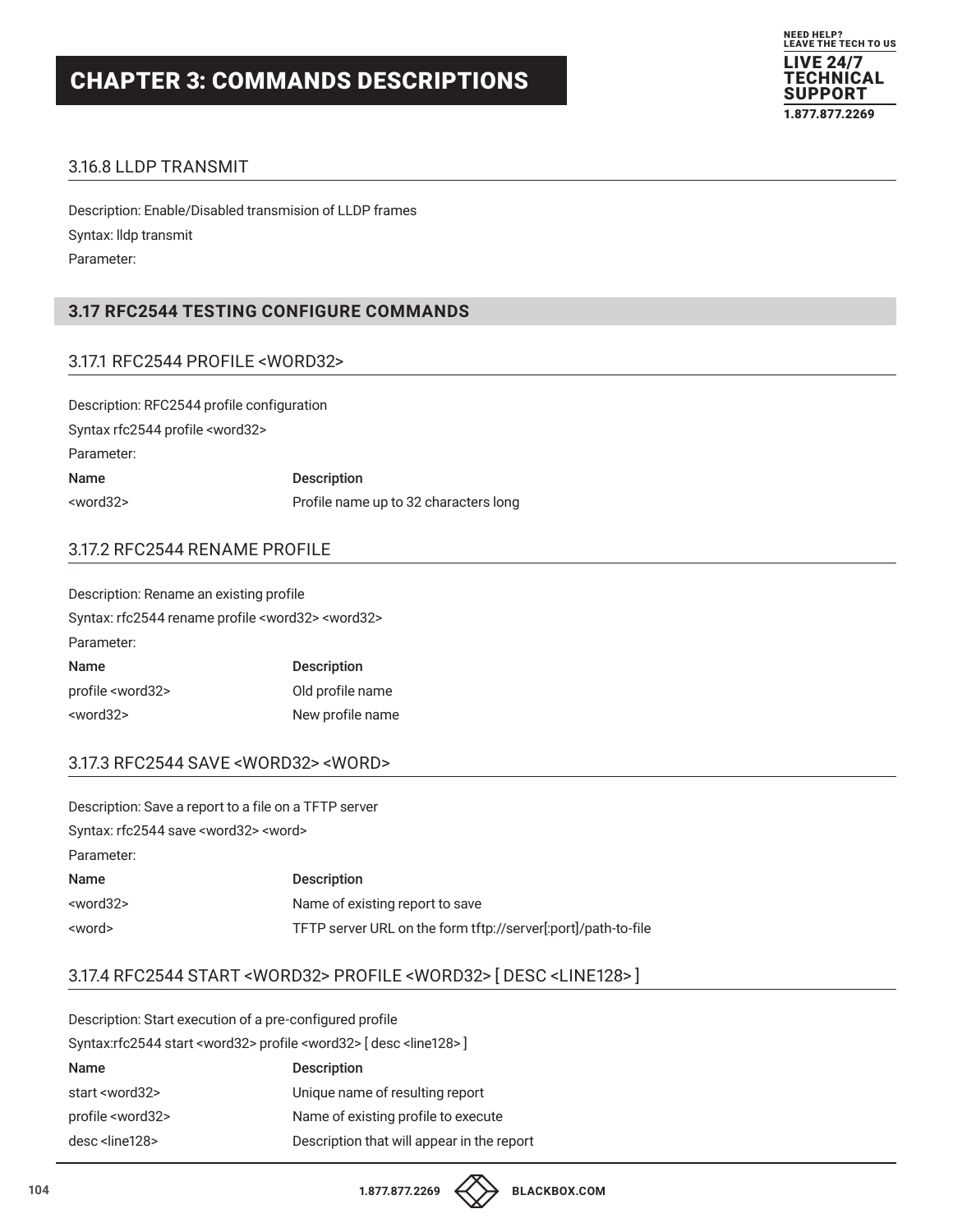

## 3.17.5 RFC2544 STOP <WORD32>

| Description: Stop execution of an ongoing test |                                  |
|------------------------------------------------|----------------------------------|
| Syntax rfc2544 stop <word32></word32>          |                                  |
| Parameter:                                     |                                  |
| Name                                           | <b>Description</b>               |
| <word32></word32>                              | Report name to stop execution of |

#### 3.17.6 SHOW RFC2544 PROFILE [ <WORD32> ]

| Description: show rfc2544 profile name            |                      |  |
|---------------------------------------------------|----------------------|--|
| Syntax: show rfc2544 profile [ <word32>]</word32> |                      |  |
| Parameter:                                        |                      |  |
| <b>Name</b>                                       | <b>Description</b>   |  |
| $<$ word $32>$                                    | rfc2544 profile name |  |

### **3.18 GVRP CONFIGURE COMMANDS**

#### 3.18.1 GVRP

Description: Enable GVRP on port(s) Syntax gvrp Parameter:

#### 3.18.2 GVRPJOIN REQUEST VLAN

Description: Emit a Join-Request for test purpose Syntax: gvrp join-request vlan<vlan\_list> Parameter: Name Description

| ,,,,,,    | <b>DCOOLIDGOIL</b> |
|-----------|--------------------|
| vlan list | List of VLANs      |

### 3.18.3 GVRPLEAVE REQUEST VLAN

Description: Emit a leave-Request for test purpose Syntax: gvrp leave-request vlan<vlan\_list> Parameter: Name Description

vlan\_list List of VLANs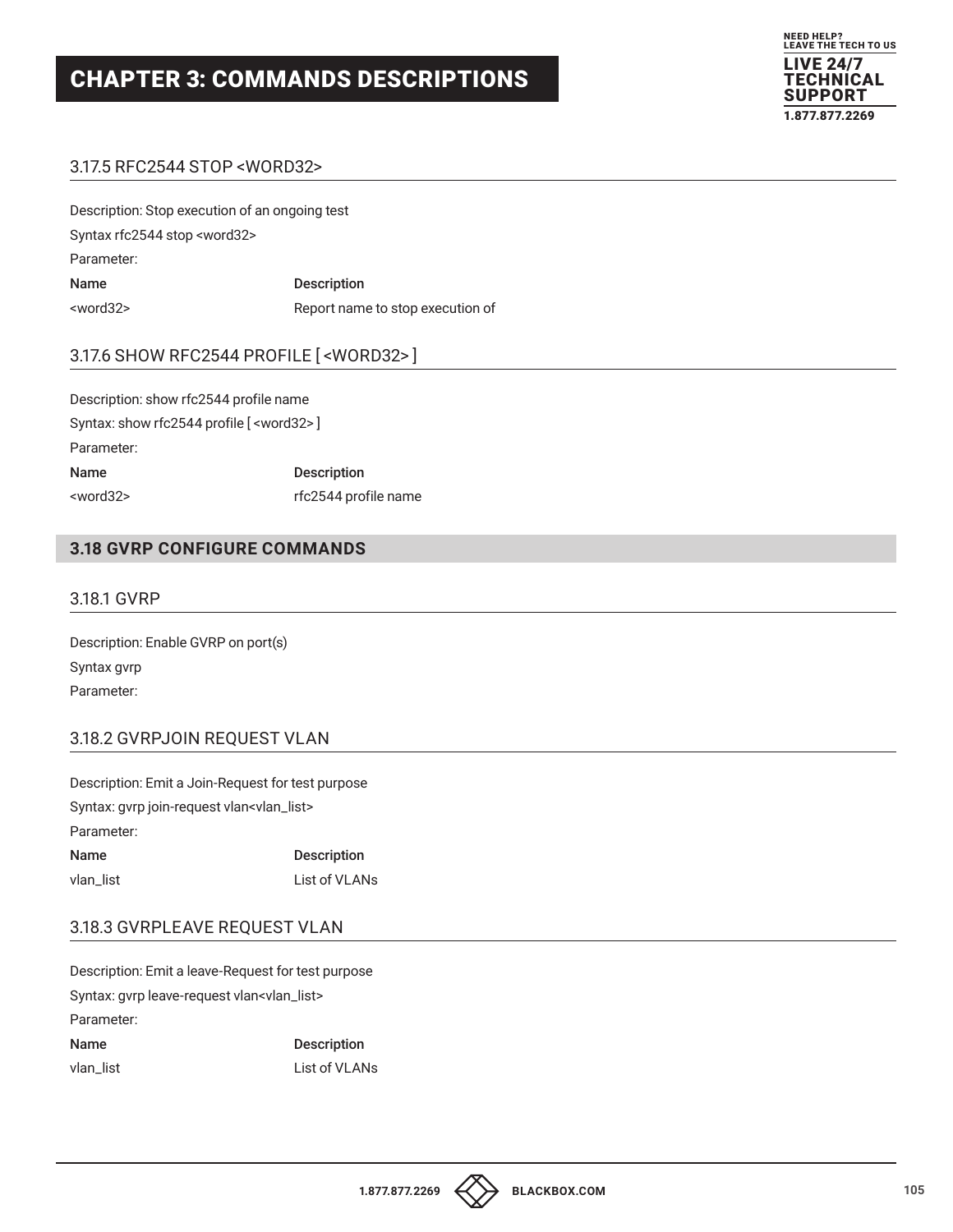

## 3.18.4 GVRP MAX-VLANS

| Description: gyrpmaximum number of VLANs |                              |
|------------------------------------------|------------------------------|
| Syntax: gyrp max-vlans<1-4095>           |                              |
| Name                                     | <b>Description</b>           |
| $<1-4095$                                | A valid range is from 1-4095 |

## 3.18.5 GVRP TIME { [ JOIN-TIME <1-20> ] [ LEAVE-TIME <60-300> ] [ LEAVE-ALL-TIME <1000-50>]

Description: Set gvrp time Syntax: gvrp time { [ join-time <1-20> ] [ leave-time <60-300> ] [ leave-all-time <1000-5000> ] } Parameter:

| Name      | <b>Description</b>                          |
|-----------|---------------------------------------------|
| $1-20$    | join timer, available from 1 to 20          |
| 60-300    | leave timer, available from 60 to 300       |
| 1000-5000 | leaveall timer, available from 1000 to 5000 |

## **3.19 VOICE VLAN CONFIGURE COMMANDS**

#### 3.19.1 VOICE VLAN

Description: Vlan for Voice appliance attributes Syntax: voice vlan Parameter:

## 3.19.2 VOICE VLAN AGING-TIME

Description: Set secure learning aging time for voice traffic Syntax: gvrp join-request vlan<vlan\_list> Parameter: Name Description 10-10000000 Aging time, 10-10000000 seconds

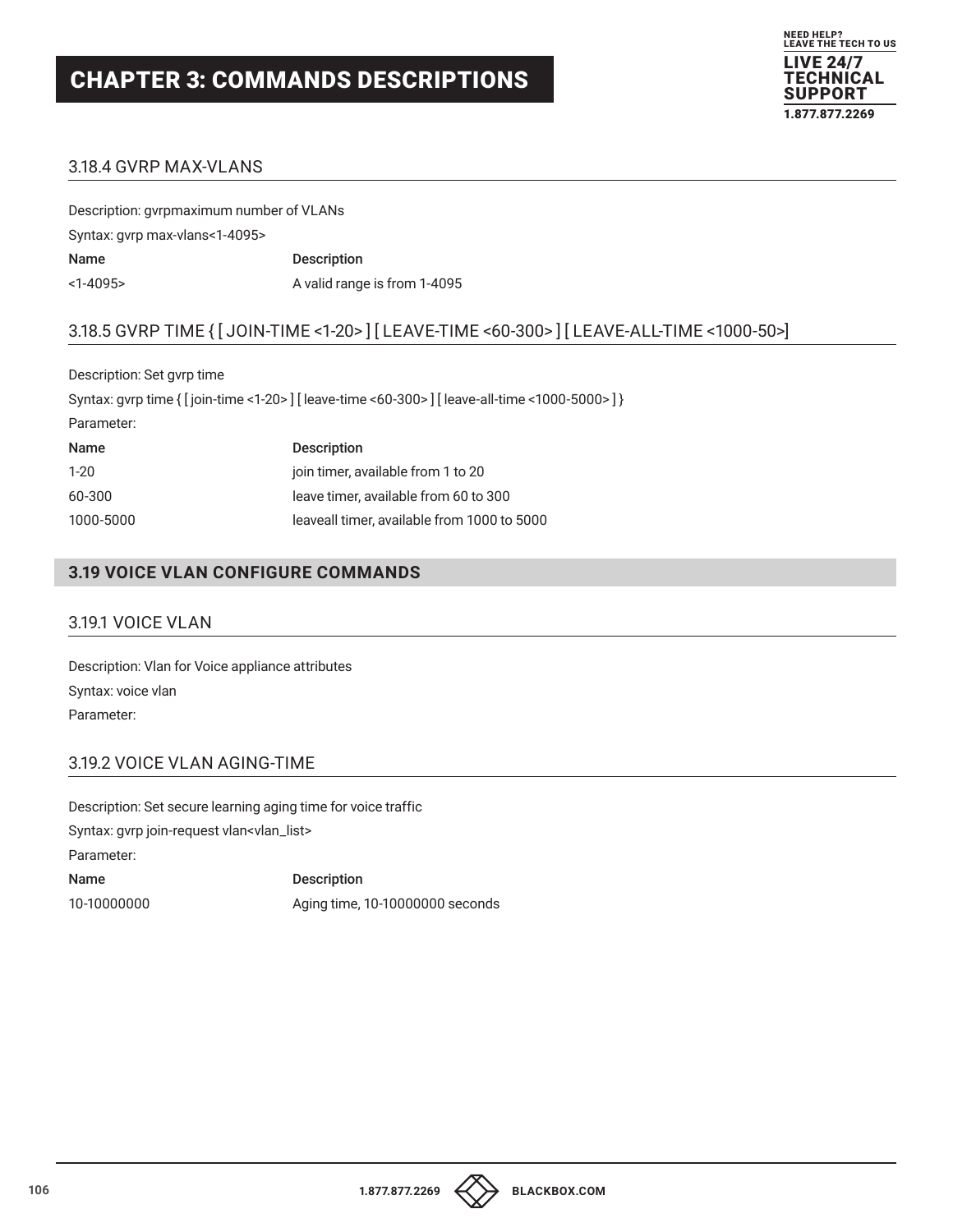

## 3.19.3 VOICE VLAN CLASS

Description: Set voice traffic class Syntax: voice vlan class { <0-7> | low | normal | medium | high } Parameter: Name Description 0-7 Traffic class value low Traffic class low (0) normal Traffic class normal (1) medium Traffic class medium (2) high Traffic class high (3)

#### 3.19.4 VOICE VLAN OUI

| Description: Set voice traffic OUI configuration                   |
|--------------------------------------------------------------------|
| Syntax: voice vlan oui <oui> [description <line32>]</line32></oui> |
| <b>Description</b>                                                 |
| OUI value                                                          |
| Set description for the OUI                                        |
| Description line                                                   |
|                                                                    |

## 3.19.5 VOICE VLAN VID

| Description: Set voice VLAN ID             |                        |
|--------------------------------------------|------------------------|
| Syntax: voice vlan vid <vlan_id></vlan_id> |                        |
| Parameter:                                 |                        |
| Name                                       | <b>Description</b>     |
| <vlan_id></vlan_id>                        | <b>VLAN ID, 1-4095</b> |

## **3.20 PROFILE ALARM COMMANDS**

### 3.20.1 PROFILE ALARM

Description: Profile alarm Syntax: profile alarm Parameter: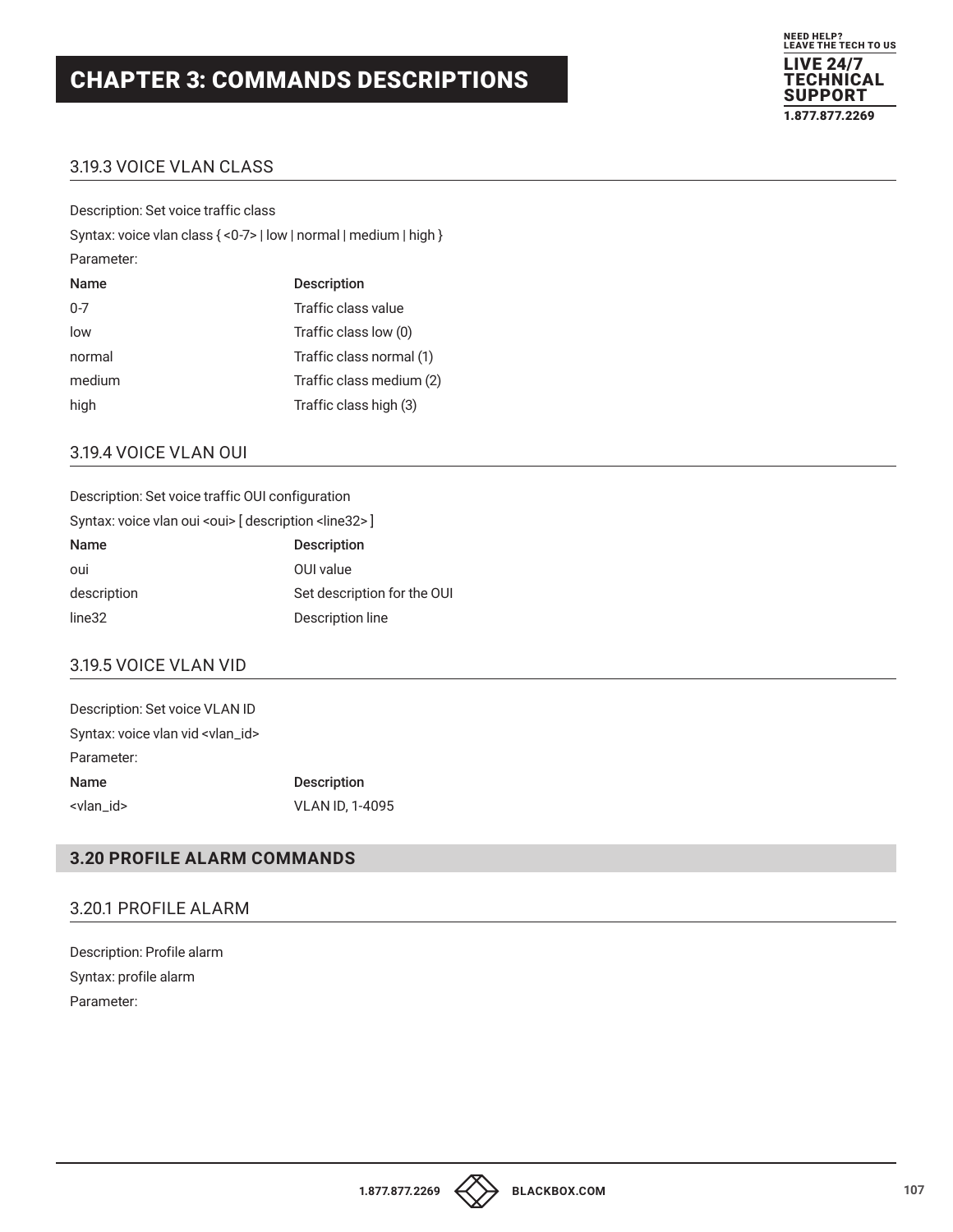

#### 3.20.2 ALARM

| Description: Set alarm content                                      |                                                           |
|---------------------------------------------------------------------|-----------------------------------------------------------|
| Syntax: alarm <alarmid> { mask   unmask   major   minor }</alarmid> |                                                           |
| Parameter: 101-114: GE-1-14 Port link down (for 14 port model)      |                                                           |
| Name                                                                | <b>Description</b>                                        |
| alarmid                                                             | 151: set Power alarm                                      |
| mask                                                                | Set alarm as mask, it means event will not be send notify |
| unmask                                                              | Set alarm as un-mask, it means event will be send notify  |
| major                                                               | Set alarm level as major                                  |
| minor                                                               | Set alarm level as minor                                  |

#### **3.21 POE COMMANDS**

## 3.21.1 POE MANAGEMENT MODE

Description: Use management mode to configure PoE power management method.

Syntax: poe management mode <mode>

Parameter:

| Name                      | <b>Description</b>                                                                                         |
|---------------------------|------------------------------------------------------------------------------------------------------------|
| allocation-consumption    | Max. port power determined by allocated, and power is managed according to power consumption.              |
| allocation-reserved-power | Max. port power determined by allocated, and power is managed according to reserved power.                 |
| class-consumption         | Max. port power determined by class, and power is managed according to power consumption.                  |
| class-reserved-power      | Max. port power determined by class, and power is managed according to reserved power.                     |
| Ildp-consumption          | Max. port power determined by LLDP Media protocol, and power is managed according to power<br>consumption. |
| lldp-reserved-power       | Max. port power determined by LLDP Media protocol, and power is managed according to reserved<br>power.    |

#### 3.21.2 POE SUPPLY

Description: Use poe supply to specify the maximum power the power supply can deliver.

Syntax: poe supply <power>

Parameter:

Name Description <power> Value: 1-240 Maximum power the power supply can deliver.

## 3.21.3 POE 4PAIRS

| Description: Enable 4pairs mode. |
|----------------------------------|
| Syntax: poe 4pairs               |
| Parameter:                       |

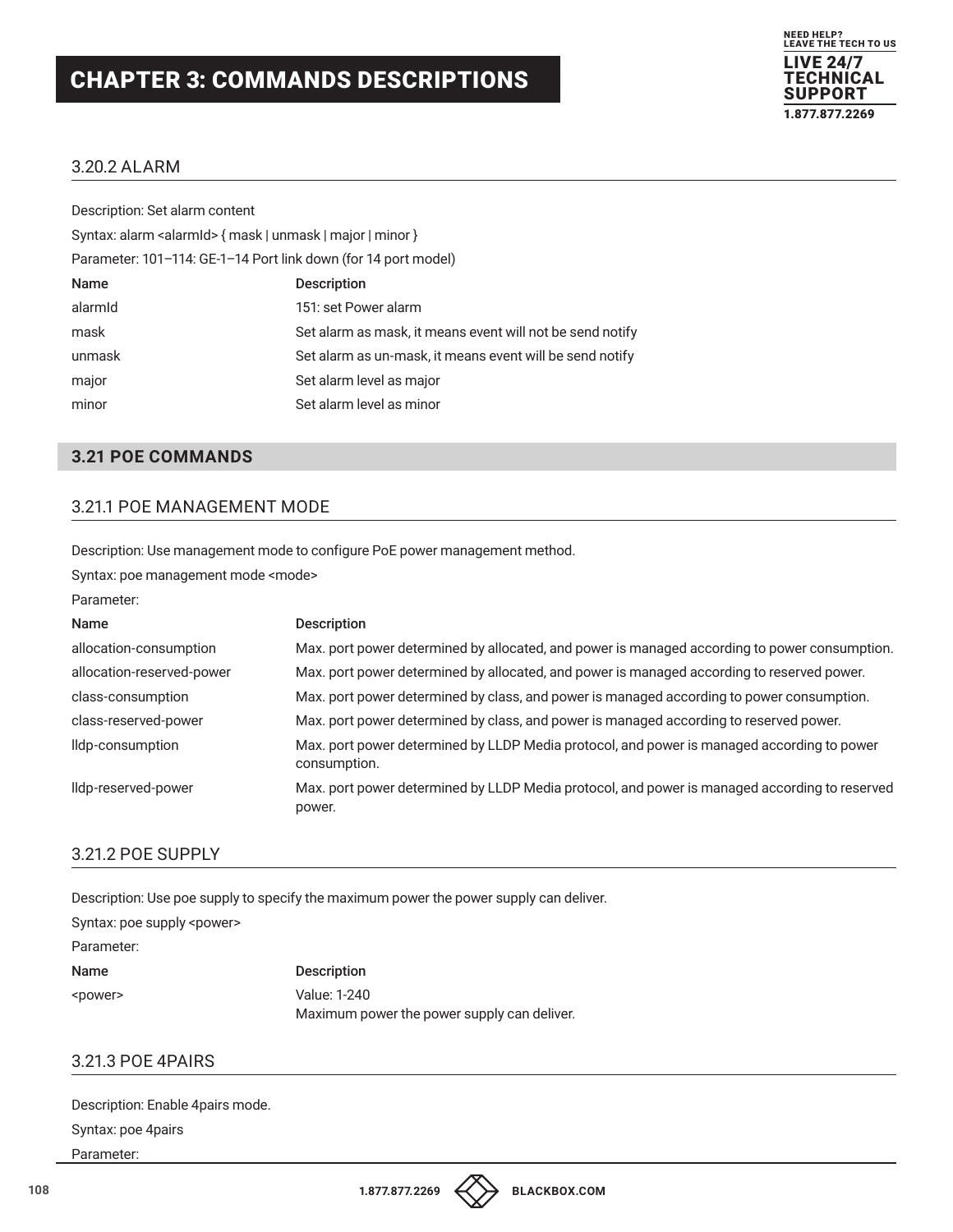# CHAPTER 3: COMMANDS DESCRIPTIONS



## 3.21.4 POE MODE

| Description: Set PoE mode      |                                 |
|--------------------------------|---------------------------------|
| Syntax: poe mode <mode></mode> |                                 |
| Parameter:                     |                                 |
| <b>Name</b>                    | <b>Description</b>              |
| disable                        | Set poe to disable              |
| enable                         | Set poe to enable always        |
| schedule                       | Set poe to enable by scheduling |

#### 3.21.5 POE OPERATION

| Description: Set PoE operation mode   |                                                      |  |
|---------------------------------------|------------------------------------------------------|--|
| Syntax: poe operation <af at=""></af> |                                                      |  |
| <b>Name</b>                           | <b>Description</b>                                   |  |
| af                                    | Set operation mode to 802.3af (Maximum power 15.4W)  |  |
| at                                    | Set operation mode to 802.3at (Maximum power 30.0 W) |  |

### 3.21.6 POE POWER

| Description: Set maximum power for port in allocation mode |                                                                                                    |
|------------------------------------------------------------|----------------------------------------------------------------------------------------------------|
| Syntax: poe power limit <power></power>                    |                                                                                                    |
| Parameter:                                                 |                                                                                                    |
| <b>Name</b>                                                | <b>Description</b>                                                                                 |
| <power></power>                                            | Maximum power for the interface (0-15.4 Watt for PoE standard mode, 0-30.0 Watt for PoE plus mode) |

## 3.21.7 POE PRIORITY

| Description: Set PoE port priority         |                           |  |
|--------------------------------------------|---------------------------|--|
| Syntax: poe priority <priority></priority> |                           |  |
| Parameter:                                 |                           |  |
| Name                                       | <b>Description</b>        |  |
| critical                                   | Set priority to critical. |  |
| high                                       | Set priority to high.     |  |
| low                                        | Set priority to low.      |  |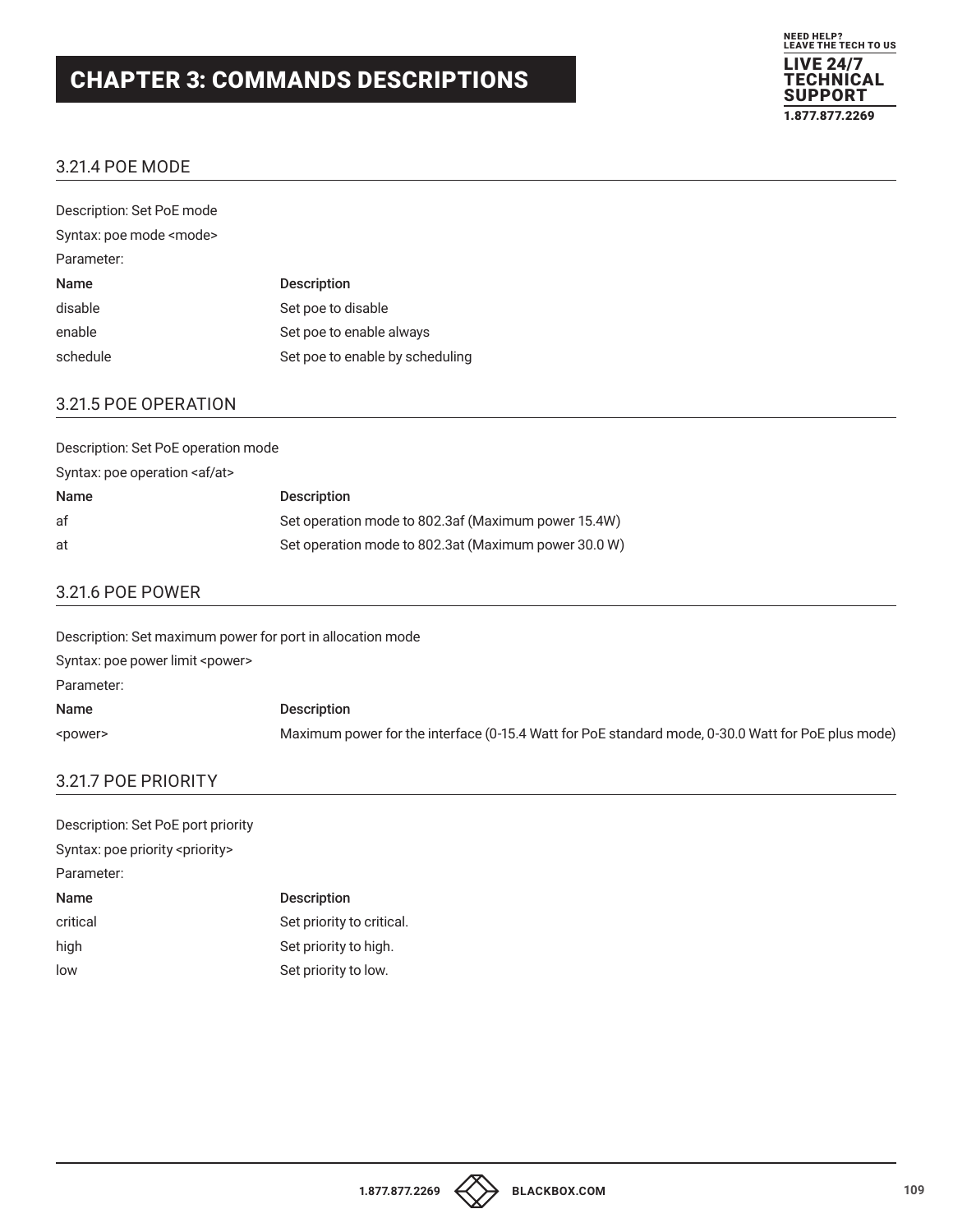# CHAPTER 3: COMMANDS DESCRIPTIONS



# 3.21.8 POE RESET

| Description: Set PoE power reset time                                       |                    |  |
|-----------------------------------------------------------------------------|--------------------|--|
| Syntax: poe reset <hour> <minute> <range_list></range_list></minute></hour> |                    |  |
| Parameter:                                                                  |                    |  |
| Name                                                                        | <b>Description</b> |  |
| $<0-23>$                                                                    | Hour               |  |
| $<0-59>$                                                                    | Minute             |  |

### 3.21.9 POE SCHEDULE

| Description: Set PoE power scheduling during the week      |                                                                                                                                                                        |
|------------------------------------------------------------|------------------------------------------------------------------------------------------------------------------------------------------------------------------------|
| Syntax: poe schedule <day> <range_list></range_list></day> |                                                                                                                                                                        |
| Parameter:                                                 |                                                                                                                                                                        |
| Name                                                       | <b>Description</b>                                                                                                                                                     |
| fri mon sat sun thu tue wed                                | Dav.                                                                                                                                                                   |
| <range_list></range_list>                                  | There are 48 time interval one day. Each interval has 30 minutes. ( $[1]$ <00:00-00:29> $[2]$ <00:30-<br>00:59>[3]<01:00-01:29>  [47]<23:00-23:29> [48]<23:30-23:59>). |



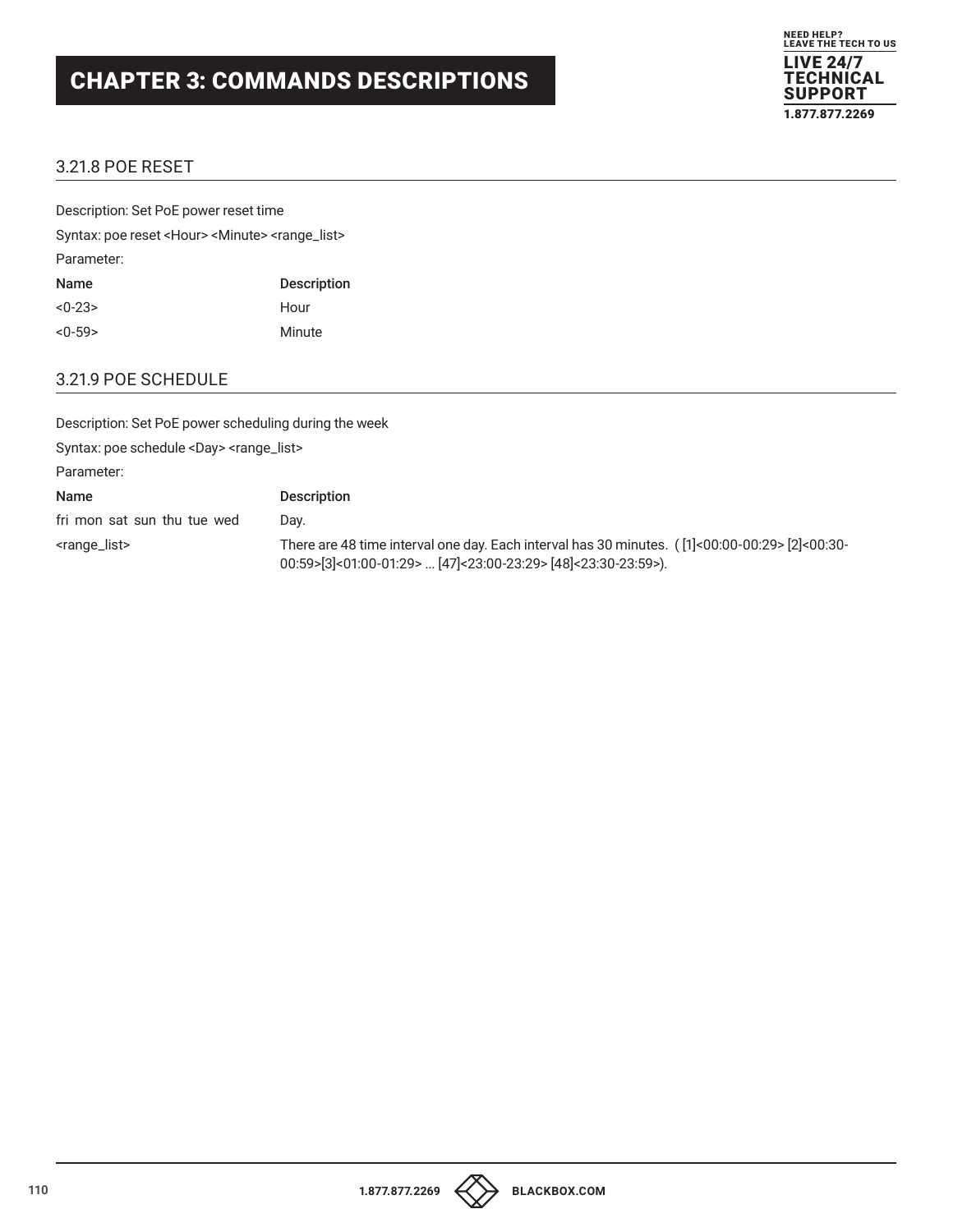

### **A.1 DISCLAIMER**

Black Box Corporation shall not be liable for damages of any kind, including, but not limited to, punitive, consequential or cost of cover damages, resulting from any errors in the product information or specifications set forth in this document and Black Box Corporation may revise this document at any time without notice.

# **A.2 TRADEMARKS USED IN THIS MANUAL**

Black Box and the Black Box logo type and mark are registered trademarks of Black Box Corporation.

Any other trademarks mentioned in this manual are acknowledged to be the property of the trademark owners.